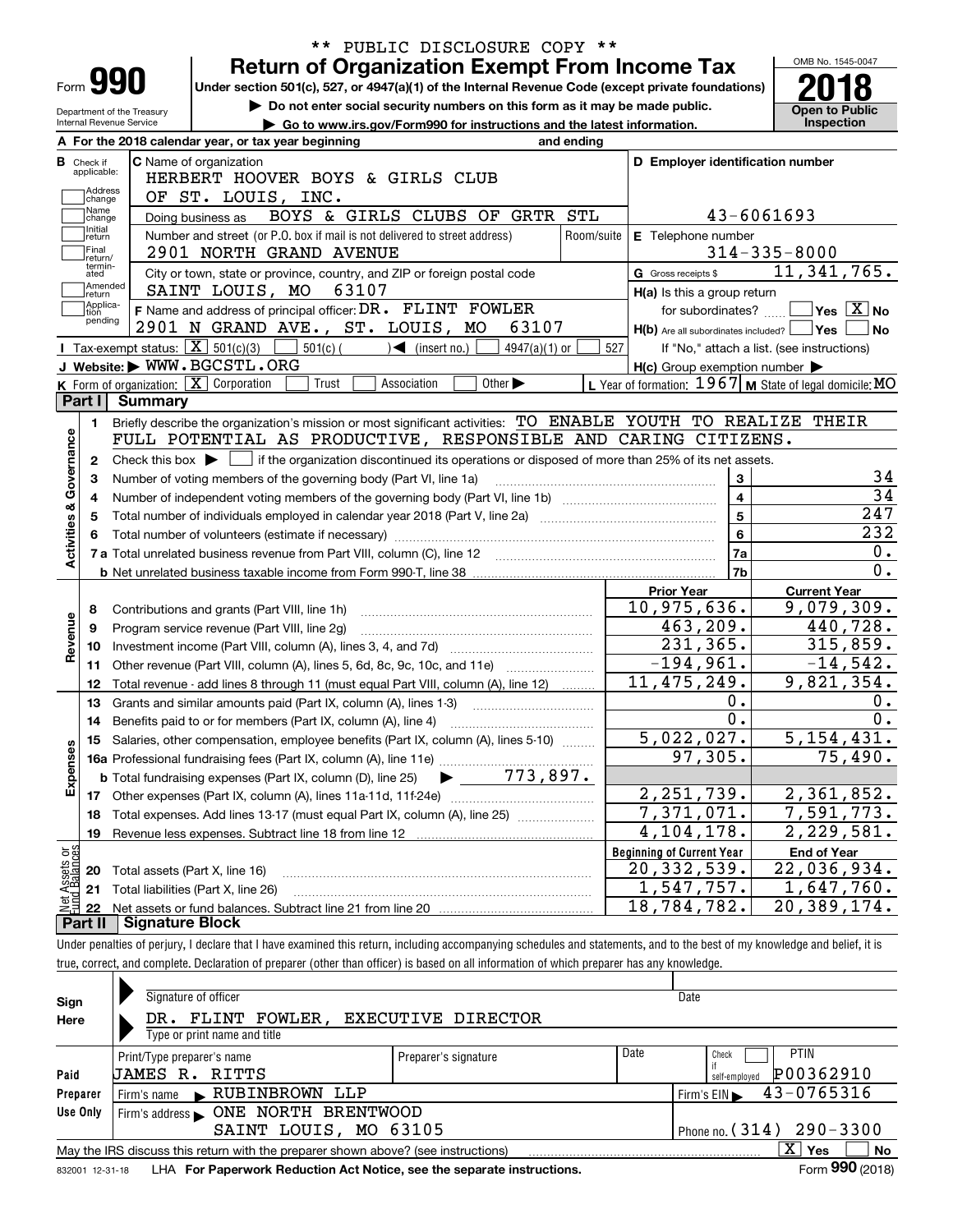|                                                                                                                                                                                                                                                                                                                                                                                                                                                                                                                                                                                                                                                                                                                                                                                                                                                                                                                                                                                                                                                                                                                                                                                                                                                                                                                                                                                                                                                                                                                                                                                                                                                                                                                                                                                                                                                                                                                                                                                                                                                                                                                                                                                                                                                                                                                                                                                                                                                                                                                                                                                                                                                                                                                                                                                                                                                                                                                                                                                                                                                                                                                                                                                                            | $\overline{\mathbf{x}}$                                                      |
|------------------------------------------------------------------------------------------------------------------------------------------------------------------------------------------------------------------------------------------------------------------------------------------------------------------------------------------------------------------------------------------------------------------------------------------------------------------------------------------------------------------------------------------------------------------------------------------------------------------------------------------------------------------------------------------------------------------------------------------------------------------------------------------------------------------------------------------------------------------------------------------------------------------------------------------------------------------------------------------------------------------------------------------------------------------------------------------------------------------------------------------------------------------------------------------------------------------------------------------------------------------------------------------------------------------------------------------------------------------------------------------------------------------------------------------------------------------------------------------------------------------------------------------------------------------------------------------------------------------------------------------------------------------------------------------------------------------------------------------------------------------------------------------------------------------------------------------------------------------------------------------------------------------------------------------------------------------------------------------------------------------------------------------------------------------------------------------------------------------------------------------------------------------------------------------------------------------------------------------------------------------------------------------------------------------------------------------------------------------------------------------------------------------------------------------------------------------------------------------------------------------------------------------------------------------------------------------------------------------------------------------------------------------------------------------------------------------------------------------------------------------------------------------------------------------------------------------------------------------------------------------------------------------------------------------------------------------------------------------------------------------------------------------------------------------------------------------------------------------------------------------------------------------------------------------------------------|------------------------------------------------------------------------------|
|                                                                                                                                                                                                                                                                                                                                                                                                                                                                                                                                                                                                                                                                                                                                                                                                                                                                                                                                                                                                                                                                                                                                                                                                                                                                                                                                                                                                                                                                                                                                                                                                                                                                                                                                                                                                                                                                                                                                                                                                                                                                                                                                                                                                                                                                                                                                                                                                                                                                                                                                                                                                                                                                                                                                                                                                                                                                                                                                                                                                                                                                                                                                                                                                            |                                                                              |
|                                                                                                                                                                                                                                                                                                                                                                                                                                                                                                                                                                                                                                                                                                                                                                                                                                                                                                                                                                                                                                                                                                                                                                                                                                                                                                                                                                                                                                                                                                                                                                                                                                                                                                                                                                                                                                                                                                                                                                                                                                                                                                                                                                                                                                                                                                                                                                                                                                                                                                                                                                                                                                                                                                                                                                                                                                                                                                                                                                                                                                                                                                                                                                                                            |                                                                              |
|                                                                                                                                                                                                                                                                                                                                                                                                                                                                                                                                                                                                                                                                                                                                                                                                                                                                                                                                                                                                                                                                                                                                                                                                                                                                                                                                                                                                                                                                                                                                                                                                                                                                                                                                                                                                                                                                                                                                                                                                                                                                                                                                                                                                                                                                                                                                                                                                                                                                                                                                                                                                                                                                                                                                                                                                                                                                                                                                                                                                                                                                                                                                                                                                            |                                                                              |
|                                                                                                                                                                                                                                                                                                                                                                                                                                                                                                                                                                                                                                                                                                                                                                                                                                                                                                                                                                                                                                                                                                                                                                                                                                                                                                                                                                                                                                                                                                                                                                                                                                                                                                                                                                                                                                                                                                                                                                                                                                                                                                                                                                                                                                                                                                                                                                                                                                                                                                                                                                                                                                                                                                                                                                                                                                                                                                                                                                                                                                                                                                                                                                                                            |                                                                              |
|                                                                                                                                                                                                                                                                                                                                                                                                                                                                                                                                                                                                                                                                                                                                                                                                                                                                                                                                                                                                                                                                                                                                                                                                                                                                                                                                                                                                                                                                                                                                                                                                                                                                                                                                                                                                                                                                                                                                                                                                                                                                                                                                                                                                                                                                                                                                                                                                                                                                                                                                                                                                                                                                                                                                                                                                                                                                                                                                                                                                                                                                                                                                                                                                            |                                                                              |
| HERBERT HOOVER BOYS & GIRLS CLUB<br>43-6061693<br>OF ST. LOUIS, INC.<br>Page 2<br>Form 990 (2018)<br><b>Part III   Statement of Program Service Accomplishments</b><br>Briefly describe the organization's mission:<br>1<br>TO INSPIRE AND ENABLE YOUTH AGES 6 TO 18 TO REALIZE THEIR FULL<br>POTENTIAL AS PRODUCTIVE, RESPONSIBLE AND CARING CITIZENS,<br>THE BOYS AND<br>GIRLS CLUB OF ST LOUIS PROVIDES RECREATIONAL, ATHLETIC AND EDUCATIONAL<br>FACILITIES FOR YOUTH IN THE METROPOLITAN ST. LOUIS COMMUNITY.<br>Did the organization undertake any significant program services during the year which were not listed on the<br>$\mathbf{2}$<br>Yes $X$ No<br>prior Form 990 or 990-EZ?<br>If "Yes," describe these new services on Schedule O.<br>$\overline{\mathsf{Yes} \mathrel{\;\;\overline{\mathbf{X}}\;}}$ No<br>Did the organization cease conducting, or make significant changes in how it conducts, any program services?<br>3<br>If "Yes," describe these changes on Schedule O.<br>Describe the organization's program service accomplishments for each of its three largest program services, as measured by expenses.<br>4<br>Section 501(c)(3) and 501(c)(4) organizations are required to report the amount of grants and allocations to others, the total expenses, and<br>revenue, if any, for each program service reported.<br>2,068,748. including grants of \$<br>175,047.<br>4a<br>(Expenses \$<br>) (Revenue \$<br>(Code:<br>HERBERT HOOVER (FORMALLY SPORTSMANS PARK) CLUB - THIS FACILITY<br>CURRENTLY SERVES OVER 3,000 YOUTH WITH AN AVERAGE OF 250 YOUTH<br>ATTENDING DAILY. OPEN 48 WEEKS A YEAR, FIVE DAYS A WEEK,<br>THE 78,000<br>SQUARE-FOOT FACILITY HOUSES A VISION CLINIC, AQUATICS CENTER, LEARNING<br>CENTER, AND SPORTS FIELD, AS WELL AS A DENTAL CLINIC, READING ROOM,<br>SCIENCE ROOM, TECHNOLOGY CENTER, GAME ROOM, TENNIS COURTS, FOOTBALL<br>FIELD, GYMNASIUM, ART ROOM, TEEN CENTER, PERFORMING ARTS/DANCE STUDIO,<br>MULTI-PURPOSE ROOM, CAFETERIA AND KITCHEN, FITNESS CENTER, AND A NEW<br>MUSIC STUDIO.<br>866, 621. including grants of \$<br>110,018.<br>4b<br>(Expenses \$<br>) (Revenue \$<br>(Code:<br>THIS FACILITY CURRENTLY SERVES 650 CHILDREN WITH 130<br>ADAMS PARK CLUB -<br>MEMBERS ATTENDING DAILY. THE 28,000 SQUARE-FOOT CENTER OFFERS<br>EDUCATIONAL, RECREATIONAL AND SOCIAL ACTIVITIES,<br>AS WELL AS<br>TEEN-FOCUSED PROGRAMS. THE FACILITY INCLUDES A GYM, DANCE STUDIO,<br>FITNESS CENTER, GAME ROOM, COMPUTER LAB, EYECARE CLINIC, AND SPORTS<br>FIELD.<br>670, 967. including grants of \$<br>) (Revenue \$<br>) (Expenses \$<br>4с<br>(Code:<br>MENTOR ST. LOUIS - MENTOR ST. LOUIS SERVES APPROXIMATLEY 300 YOUTH<br>ANNUALLY. THE PROGRAM MATCHES CARING ADULTS WITH ELEMENTARY SCHOOL<br>CHILDREN TO ENHANCE LITERACY AND READING SKILLS,<br>TRIGGER DISCUSSIONS,<br>SELF-ESTEEM. THE SCHOOL-BASED<br>THINKING AND BUILD STUDENTS'<br><b>CREATIVE</b><br>MODEL OPERATES A MENTORING PROGRAM AT FIVE ST. LOUIS PUBLIC ELEMENTARY<br>SCHOOLS; AND IN ROOSEVELT AND NORMANDY HIGH SCHOOLS, THROUGH BOYS AND<br>BE GREAT: GRADUATE PROGRAM. THE AFTERSCHOOL MODEL TAKES<br>GIRLS CLUBS'<br>PLACE AT ALL CLUB LOCATIONS. |                                                                              |
|                                                                                                                                                                                                                                                                                                                                                                                                                                                                                                                                                                                                                                                                                                                                                                                                                                                                                                                                                                                                                                                                                                                                                                                                                                                                                                                                                                                                                                                                                                                                                                                                                                                                                                                                                                                                                                                                                                                                                                                                                                                                                                                                                                                                                                                                                                                                                                                                                                                                                                                                                                                                                                                                                                                                                                                                                                                                                                                                                                                                                                                                                                                                                                                                            |                                                                              |
|                                                                                                                                                                                                                                                                                                                                                                                                                                                                                                                                                                                                                                                                                                                                                                                                                                                                                                                                                                                                                                                                                                                                                                                                                                                                                                                                                                                                                                                                                                                                                                                                                                                                                                                                                                                                                                                                                                                                                                                                                                                                                                                                                                                                                                                                                                                                                                                                                                                                                                                                                                                                                                                                                                                                                                                                                                                                                                                                                                                                                                                                                                                                                                                                            |                                                                              |
|                                                                                                                                                                                                                                                                                                                                                                                                                                                                                                                                                                                                                                                                                                                                                                                                                                                                                                                                                                                                                                                                                                                                                                                                                                                                                                                                                                                                                                                                                                                                                                                                                                                                                                                                                                                                                                                                                                                                                                                                                                                                                                                                                                                                                                                                                                                                                                                                                                                                                                                                                                                                                                                                                                                                                                                                                                                                                                                                                                                                                                                                                                                                                                                                            |                                                                              |
|                                                                                                                                                                                                                                                                                                                                                                                                                                                                                                                                                                                                                                                                                                                                                                                                                                                                                                                                                                                                                                                                                                                                                                                                                                                                                                                                                                                                                                                                                                                                                                                                                                                                                                                                                                                                                                                                                                                                                                                                                                                                                                                                                                                                                                                                                                                                                                                                                                                                                                                                                                                                                                                                                                                                                                                                                                                                                                                                                                                                                                                                                                                                                                                                            |                                                                              |
|                                                                                                                                                                                                                                                                                                                                                                                                                                                                                                                                                                                                                                                                                                                                                                                                                                                                                                                                                                                                                                                                                                                                                                                                                                                                                                                                                                                                                                                                                                                                                                                                                                                                                                                                                                                                                                                                                                                                                                                                                                                                                                                                                                                                                                                                                                                                                                                                                                                                                                                                                                                                                                                                                                                                                                                                                                                                                                                                                                                                                                                                                                                                                                                                            |                                                                              |
|                                                                                                                                                                                                                                                                                                                                                                                                                                                                                                                                                                                                                                                                                                                                                                                                                                                                                                                                                                                                                                                                                                                                                                                                                                                                                                                                                                                                                                                                                                                                                                                                                                                                                                                                                                                                                                                                                                                                                                                                                                                                                                                                                                                                                                                                                                                                                                                                                                                                                                                                                                                                                                                                                                                                                                                                                                                                                                                                                                                                                                                                                                                                                                                                            |                                                                              |
|                                                                                                                                                                                                                                                                                                                                                                                                                                                                                                                                                                                                                                                                                                                                                                                                                                                                                                                                                                                                                                                                                                                                                                                                                                                                                                                                                                                                                                                                                                                                                                                                                                                                                                                                                                                                                                                                                                                                                                                                                                                                                                                                                                                                                                                                                                                                                                                                                                                                                                                                                                                                                                                                                                                                                                                                                                                                                                                                                                                                                                                                                                                                                                                                            |                                                                              |
|                                                                                                                                                                                                                                                                                                                                                                                                                                                                                                                                                                                                                                                                                                                                                                                                                                                                                                                                                                                                                                                                                                                                                                                                                                                                                                                                                                                                                                                                                                                                                                                                                                                                                                                                                                                                                                                                                                                                                                                                                                                                                                                                                                                                                                                                                                                                                                                                                                                                                                                                                                                                                                                                                                                                                                                                                                                                                                                                                                                                                                                                                                                                                                                                            |                                                                              |
|                                                                                                                                                                                                                                                                                                                                                                                                                                                                                                                                                                                                                                                                                                                                                                                                                                                                                                                                                                                                                                                                                                                                                                                                                                                                                                                                                                                                                                                                                                                                                                                                                                                                                                                                                                                                                                                                                                                                                                                                                                                                                                                                                                                                                                                                                                                                                                                                                                                                                                                                                                                                                                                                                                                                                                                                                                                                                                                                                                                                                                                                                                                                                                                                            |                                                                              |
|                                                                                                                                                                                                                                                                                                                                                                                                                                                                                                                                                                                                                                                                                                                                                                                                                                                                                                                                                                                                                                                                                                                                                                                                                                                                                                                                                                                                                                                                                                                                                                                                                                                                                                                                                                                                                                                                                                                                                                                                                                                                                                                                                                                                                                                                                                                                                                                                                                                                                                                                                                                                                                                                                                                                                                                                                                                                                                                                                                                                                                                                                                                                                                                                            |                                                                              |
|                                                                                                                                                                                                                                                                                                                                                                                                                                                                                                                                                                                                                                                                                                                                                                                                                                                                                                                                                                                                                                                                                                                                                                                                                                                                                                                                                                                                                                                                                                                                                                                                                                                                                                                                                                                                                                                                                                                                                                                                                                                                                                                                                                                                                                                                                                                                                                                                                                                                                                                                                                                                                                                                                                                                                                                                                                                                                                                                                                                                                                                                                                                                                                                                            |                                                                              |
|                                                                                                                                                                                                                                                                                                                                                                                                                                                                                                                                                                                                                                                                                                                                                                                                                                                                                                                                                                                                                                                                                                                                                                                                                                                                                                                                                                                                                                                                                                                                                                                                                                                                                                                                                                                                                                                                                                                                                                                                                                                                                                                                                                                                                                                                                                                                                                                                                                                                                                                                                                                                                                                                                                                                                                                                                                                                                                                                                                                                                                                                                                                                                                                                            |                                                                              |
|                                                                                                                                                                                                                                                                                                                                                                                                                                                                                                                                                                                                                                                                                                                                                                                                                                                                                                                                                                                                                                                                                                                                                                                                                                                                                                                                                                                                                                                                                                                                                                                                                                                                                                                                                                                                                                                                                                                                                                                                                                                                                                                                                                                                                                                                                                                                                                                                                                                                                                                                                                                                                                                                                                                                                                                                                                                                                                                                                                                                                                                                                                                                                                                                            |                                                                              |
|                                                                                                                                                                                                                                                                                                                                                                                                                                                                                                                                                                                                                                                                                                                                                                                                                                                                                                                                                                                                                                                                                                                                                                                                                                                                                                                                                                                                                                                                                                                                                                                                                                                                                                                                                                                                                                                                                                                                                                                                                                                                                                                                                                                                                                                                                                                                                                                                                                                                                                                                                                                                                                                                                                                                                                                                                                                                                                                                                                                                                                                                                                                                                                                                            |                                                                              |
|                                                                                                                                                                                                                                                                                                                                                                                                                                                                                                                                                                                                                                                                                                                                                                                                                                                                                                                                                                                                                                                                                                                                                                                                                                                                                                                                                                                                                                                                                                                                                                                                                                                                                                                                                                                                                                                                                                                                                                                                                                                                                                                                                                                                                                                                                                                                                                                                                                                                                                                                                                                                                                                                                                                                                                                                                                                                                                                                                                                                                                                                                                                                                                                                            |                                                                              |
|                                                                                                                                                                                                                                                                                                                                                                                                                                                                                                                                                                                                                                                                                                                                                                                                                                                                                                                                                                                                                                                                                                                                                                                                                                                                                                                                                                                                                                                                                                                                                                                                                                                                                                                                                                                                                                                                                                                                                                                                                                                                                                                                                                                                                                                                                                                                                                                                                                                                                                                                                                                                                                                                                                                                                                                                                                                                                                                                                                                                                                                                                                                                                                                                            |                                                                              |
|                                                                                                                                                                                                                                                                                                                                                                                                                                                                                                                                                                                                                                                                                                                                                                                                                                                                                                                                                                                                                                                                                                                                                                                                                                                                                                                                                                                                                                                                                                                                                                                                                                                                                                                                                                                                                                                                                                                                                                                                                                                                                                                                                                                                                                                                                                                                                                                                                                                                                                                                                                                                                                                                                                                                                                                                                                                                                                                                                                                                                                                                                                                                                                                                            |                                                                              |
|                                                                                                                                                                                                                                                                                                                                                                                                                                                                                                                                                                                                                                                                                                                                                                                                                                                                                                                                                                                                                                                                                                                                                                                                                                                                                                                                                                                                                                                                                                                                                                                                                                                                                                                                                                                                                                                                                                                                                                                                                                                                                                                                                                                                                                                                                                                                                                                                                                                                                                                                                                                                                                                                                                                                                                                                                                                                                                                                                                                                                                                                                                                                                                                                            |                                                                              |
|                                                                                                                                                                                                                                                                                                                                                                                                                                                                                                                                                                                                                                                                                                                                                                                                                                                                                                                                                                                                                                                                                                                                                                                                                                                                                                                                                                                                                                                                                                                                                                                                                                                                                                                                                                                                                                                                                                                                                                                                                                                                                                                                                                                                                                                                                                                                                                                                                                                                                                                                                                                                                                                                                                                                                                                                                                                                                                                                                                                                                                                                                                                                                                                                            |                                                                              |
|                                                                                                                                                                                                                                                                                                                                                                                                                                                                                                                                                                                                                                                                                                                                                                                                                                                                                                                                                                                                                                                                                                                                                                                                                                                                                                                                                                                                                                                                                                                                                                                                                                                                                                                                                                                                                                                                                                                                                                                                                                                                                                                                                                                                                                                                                                                                                                                                                                                                                                                                                                                                                                                                                                                                                                                                                                                                                                                                                                                                                                                                                                                                                                                                            |                                                                              |
|                                                                                                                                                                                                                                                                                                                                                                                                                                                                                                                                                                                                                                                                                                                                                                                                                                                                                                                                                                                                                                                                                                                                                                                                                                                                                                                                                                                                                                                                                                                                                                                                                                                                                                                                                                                                                                                                                                                                                                                                                                                                                                                                                                                                                                                                                                                                                                                                                                                                                                                                                                                                                                                                                                                                                                                                                                                                                                                                                                                                                                                                                                                                                                                                            |                                                                              |
|                                                                                                                                                                                                                                                                                                                                                                                                                                                                                                                                                                                                                                                                                                                                                                                                                                                                                                                                                                                                                                                                                                                                                                                                                                                                                                                                                                                                                                                                                                                                                                                                                                                                                                                                                                                                                                                                                                                                                                                                                                                                                                                                                                                                                                                                                                                                                                                                                                                                                                                                                                                                                                                                                                                                                                                                                                                                                                                                                                                                                                                                                                                                                                                                            |                                                                              |
|                                                                                                                                                                                                                                                                                                                                                                                                                                                                                                                                                                                                                                                                                                                                                                                                                                                                                                                                                                                                                                                                                                                                                                                                                                                                                                                                                                                                                                                                                                                                                                                                                                                                                                                                                                                                                                                                                                                                                                                                                                                                                                                                                                                                                                                                                                                                                                                                                                                                                                                                                                                                                                                                                                                                                                                                                                                                                                                                                                                                                                                                                                                                                                                                            | 28,600.                                                                      |
|                                                                                                                                                                                                                                                                                                                                                                                                                                                                                                                                                                                                                                                                                                                                                                                                                                                                                                                                                                                                                                                                                                                                                                                                                                                                                                                                                                                                                                                                                                                                                                                                                                                                                                                                                                                                                                                                                                                                                                                                                                                                                                                                                                                                                                                                                                                                                                                                                                                                                                                                                                                                                                                                                                                                                                                                                                                                                                                                                                                                                                                                                                                                                                                                            |                                                                              |
|                                                                                                                                                                                                                                                                                                                                                                                                                                                                                                                                                                                                                                                                                                                                                                                                                                                                                                                                                                                                                                                                                                                                                                                                                                                                                                                                                                                                                                                                                                                                                                                                                                                                                                                                                                                                                                                                                                                                                                                                                                                                                                                                                                                                                                                                                                                                                                                                                                                                                                                                                                                                                                                                                                                                                                                                                                                                                                                                                                                                                                                                                                                                                                                                            |                                                                              |
|                                                                                                                                                                                                                                                                                                                                                                                                                                                                                                                                                                                                                                                                                                                                                                                                                                                                                                                                                                                                                                                                                                                                                                                                                                                                                                                                                                                                                                                                                                                                                                                                                                                                                                                                                                                                                                                                                                                                                                                                                                                                                                                                                                                                                                                                                                                                                                                                                                                                                                                                                                                                                                                                                                                                                                                                                                                                                                                                                                                                                                                                                                                                                                                                            |                                                                              |
|                                                                                                                                                                                                                                                                                                                                                                                                                                                                                                                                                                                                                                                                                                                                                                                                                                                                                                                                                                                                                                                                                                                                                                                                                                                                                                                                                                                                                                                                                                                                                                                                                                                                                                                                                                                                                                                                                                                                                                                                                                                                                                                                                                                                                                                                                                                                                                                                                                                                                                                                                                                                                                                                                                                                                                                                                                                                                                                                                                                                                                                                                                                                                                                                            |                                                                              |
|                                                                                                                                                                                                                                                                                                                                                                                                                                                                                                                                                                                                                                                                                                                                                                                                                                                                                                                                                                                                                                                                                                                                                                                                                                                                                                                                                                                                                                                                                                                                                                                                                                                                                                                                                                                                                                                                                                                                                                                                                                                                                                                                                                                                                                                                                                                                                                                                                                                                                                                                                                                                                                                                                                                                                                                                                                                                                                                                                                                                                                                                                                                                                                                                            |                                                                              |
|                                                                                                                                                                                                                                                                                                                                                                                                                                                                                                                                                                                                                                                                                                                                                                                                                                                                                                                                                                                                                                                                                                                                                                                                                                                                                                                                                                                                                                                                                                                                                                                                                                                                                                                                                                                                                                                                                                                                                                                                                                                                                                                                                                                                                                                                                                                                                                                                                                                                                                                                                                                                                                                                                                                                                                                                                                                                                                                                                                                                                                                                                                                                                                                                            |                                                                              |
|                                                                                                                                                                                                                                                                                                                                                                                                                                                                                                                                                                                                                                                                                                                                                                                                                                                                                                                                                                                                                                                                                                                                                                                                                                                                                                                                                                                                                                                                                                                                                                                                                                                                                                                                                                                                                                                                                                                                                                                                                                                                                                                                                                                                                                                                                                                                                                                                                                                                                                                                                                                                                                                                                                                                                                                                                                                                                                                                                                                                                                                                                                                                                                                                            |                                                                              |
|                                                                                                                                                                                                                                                                                                                                                                                                                                                                                                                                                                                                                                                                                                                                                                                                                                                                                                                                                                                                                                                                                                                                                                                                                                                                                                                                                                                                                                                                                                                                                                                                                                                                                                                                                                                                                                                                                                                                                                                                                                                                                                                                                                                                                                                                                                                                                                                                                                                                                                                                                                                                                                                                                                                                                                                                                                                                                                                                                                                                                                                                                                                                                                                                            |                                                                              |
|                                                                                                                                                                                                                                                                                                                                                                                                                                                                                                                                                                                                                                                                                                                                                                                                                                                                                                                                                                                                                                                                                                                                                                                                                                                                                                                                                                                                                                                                                                                                                                                                                                                                                                                                                                                                                                                                                                                                                                                                                                                                                                                                                                                                                                                                                                                                                                                                                                                                                                                                                                                                                                                                                                                                                                                                                                                                                                                                                                                                                                                                                                                                                                                                            |                                                                              |
|                                                                                                                                                                                                                                                                                                                                                                                                                                                                                                                                                                                                                                                                                                                                                                                                                                                                                                                                                                                                                                                                                                                                                                                                                                                                                                                                                                                                                                                                                                                                                                                                                                                                                                                                                                                                                                                                                                                                                                                                                                                                                                                                                                                                                                                                                                                                                                                                                                                                                                                                                                                                                                                                                                                                                                                                                                                                                                                                                                                                                                                                                                                                                                                                            |                                                                              |
|                                                                                                                                                                                                                                                                                                                                                                                                                                                                                                                                                                                                                                                                                                                                                                                                                                                                                                                                                                                                                                                                                                                                                                                                                                                                                                                                                                                                                                                                                                                                                                                                                                                                                                                                                                                                                                                                                                                                                                                                                                                                                                                                                                                                                                                                                                                                                                                                                                                                                                                                                                                                                                                                                                                                                                                                                                                                                                                                                                                                                                                                                                                                                                                                            | 4d Other program services (Describe in Schedule O.)                          |
|                                                                                                                                                                                                                                                                                                                                                                                                                                                                                                                                                                                                                                                                                                                                                                                                                                                                                                                                                                                                                                                                                                                                                                                                                                                                                                                                                                                                                                                                                                                                                                                                                                                                                                                                                                                                                                                                                                                                                                                                                                                                                                                                                                                                                                                                                                                                                                                                                                                                                                                                                                                                                                                                                                                                                                                                                                                                                                                                                                                                                                                                                                                                                                                                            | 127,063.<br>2,335,368. including grants of \$<br>(Expenses \$<br>(Revenue \$ |
|                                                                                                                                                                                                                                                                                                                                                                                                                                                                                                                                                                                                                                                                                                                                                                                                                                                                                                                                                                                                                                                                                                                                                                                                                                                                                                                                                                                                                                                                                                                                                                                                                                                                                                                                                                                                                                                                                                                                                                                                                                                                                                                                                                                                                                                                                                                                                                                                                                                                                                                                                                                                                                                                                                                                                                                                                                                                                                                                                                                                                                                                                                                                                                                                            | 5,941,704.<br>4e Total program service expenses ><br>Form 990 (2018)         |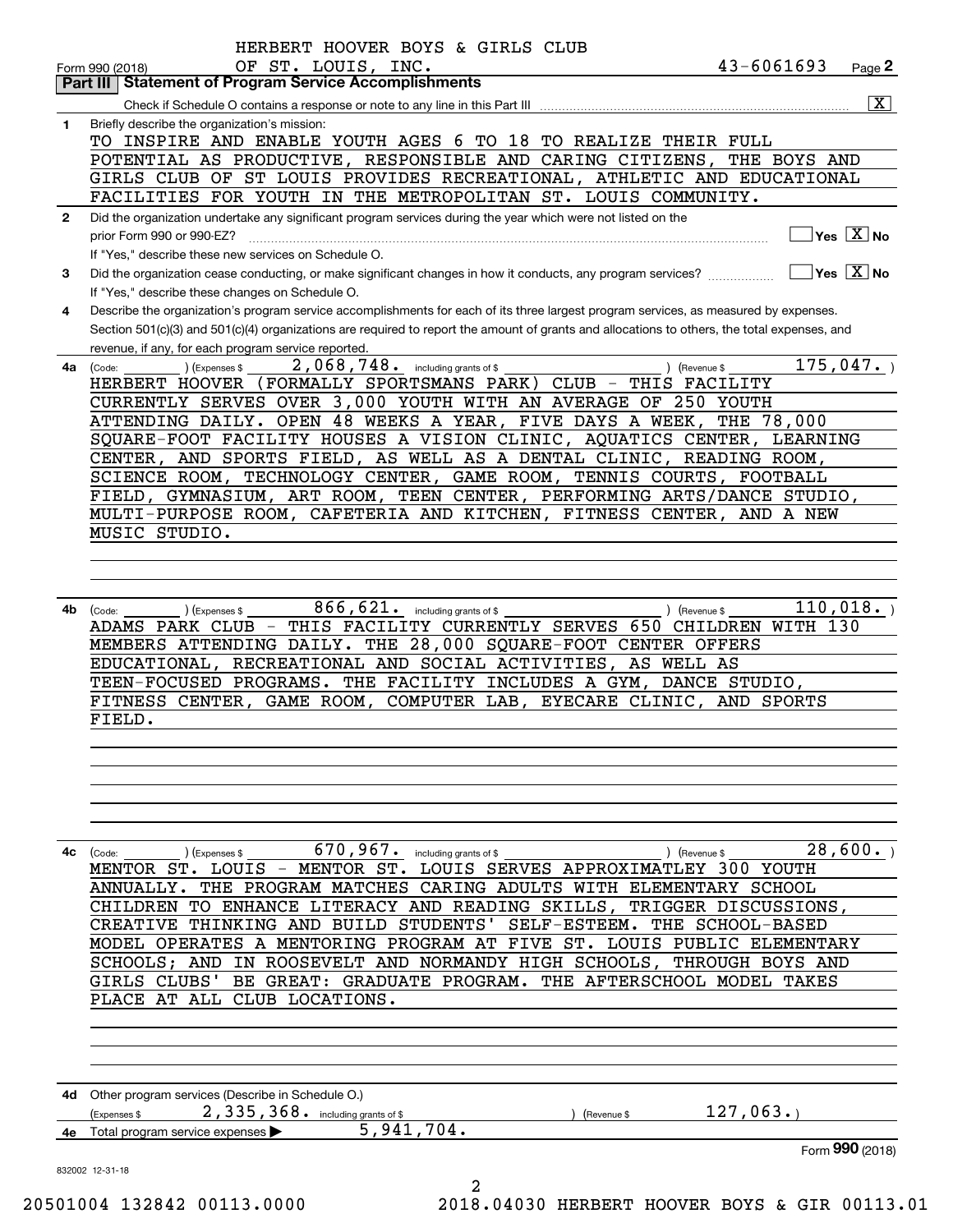| Is the organization described in section $501(c)(3)$ or $4947(a)(1)$ (other than a private foundation)?<br>1<br>Χ<br>1.<br>$\mathbf X$<br>$\overline{2}$<br>2<br>Did the organization engage in direct or indirect political campaign activities on behalf of or in opposition to candidates for<br>3<br>x<br>3<br>Section 501(c)(3) organizations. Did the organization engage in lobbying activities, or have a section 501(h) election in effect<br>4<br>x<br>4<br>Is the organization a section 501(c)(4), 501(c)(5), or 501(c)(6) organization that receives membership dues, assessments, or<br>5.<br>x<br>5<br>Did the organization maintain any donor advised funds or any similar funds or accounts for which donors have the right to<br>6<br>x<br>provide advice on the distribution or investment of amounts in such funds or accounts? If "Yes," complete Schedule D, Part I<br>6<br>Did the organization receive or hold a conservation easement, including easements to preserve open space,<br>7<br>x<br>$\overline{7}$<br>Did the organization maintain collections of works of art, historical treasures, or other similar assets? If "Yes," complete<br>8<br>x<br>8<br>Did the organization report an amount in Part X, line 21, for escrow or custodial account liability, serve as a custodian for<br>9<br>amounts not listed in Part X; or provide credit counseling, debt management, credit repair, or debt negotiation services?<br>x<br>9<br>If "Yes," complete Schedule D, Part IV<br>Did the organization, directly or through a related organization, hold assets in temporarily restricted endowments, permanent<br>10<br>x<br>10<br>If the organization's answer to any of the following questions is "Yes," then complete Schedule D, Parts VI, VII, VIII, IX, or X<br>11<br>as applicable.<br>Did the organization report an amount for land, buildings, and equipment in Part X, line 10? If "Yes," complete Schedule D.<br>a<br>X<br>11a<br><b>b</b> Did the organization report an amount for investments - other securities in Part X, line 12 that is 5% or more of its total<br>x<br>11b<br>Did the organization report an amount for investments - program related in Part X, line 13 that is 5% or more of its total<br>c<br>x<br>11c<br>d Did the organization report an amount for other assets in Part X, line 15 that is 5% or more of its total assets reported in<br>x<br>11d<br>$\mathbf{X}$<br>Did the organization report an amount for other liabilities in Part X, line 25? If "Yes," complete Schedule D, Part X<br><b>11e</b><br>Did the organization's separate or consolidated financial statements for the tax year include a footnote that addresses<br>f<br>x<br>the organization's liability for uncertain tax positions under FIN 48 (ASC 740)? If "Yes," complete Schedule D, Part X<br>11f<br>12a Did the organization obtain separate, independent audited financial statements for the tax year? If "Yes," complete<br>x<br>12a<br>Schedule D, Parts XI and XII<br><b>b</b> Was the organization included in consolidated, independent audited financial statements for the tax year?<br>X<br>12 <sub>b</sub><br>If "Yes," and if the organization answered "No" to line 12a, then completing Schedule D, Parts XI and XII is optional<br>X<br>13<br>13<br>x<br>Did the organization maintain an office, employees, or agents outside of the United States?<br>14a<br>14a<br>Did the organization have aggregate revenues or expenses of more than \$10,000 from grantmaking, fundraising, business,<br>b<br>investment, and program service activities outside the United States, or aggregate foreign investments valued at \$100,000<br>x<br>14b<br>Did the organization report on Part IX, column (A), line 3, more than \$5,000 of grants or other assistance to or for any<br>15<br>x<br>15<br>Did the organization report on Part IX, column (A), line 3, more than \$5,000 of aggregate grants or other assistance to<br>16<br>x<br>16<br>Did the organization report a total of more than \$15,000 of expenses for professional fundraising services on Part IX,<br>17<br>х<br>17<br>Did the organization report more than \$15,000 total of fundraising event gross income and contributions on Part VIII, lines<br>18<br>х<br>18<br>Did the organization report more than \$15,000 of gross income from gaming activities on Part VIII, line 9a? If "Yes."<br>19<br>X<br>19<br>X<br><b>20a</b><br>20a<br>20 <sub>b</sub><br>b If "Yes" to line 20a, did the organization attach a copy of its audited financial statements to this return?<br>Did the organization report more than \$5,000 of grants or other assistance to any domestic organization or<br>21<br>x<br>21<br>832003 12-31-18 |  |  | Yes   No |
|---------------------------------------------------------------------------------------------------------------------------------------------------------------------------------------------------------------------------------------------------------------------------------------------------------------------------------------------------------------------------------------------------------------------------------------------------------------------------------------------------------------------------------------------------------------------------------------------------------------------------------------------------------------------------------------------------------------------------------------------------------------------------------------------------------------------------------------------------------------------------------------------------------------------------------------------------------------------------------------------------------------------------------------------------------------------------------------------------------------------------------------------------------------------------------------------------------------------------------------------------------------------------------------------------------------------------------------------------------------------------------------------------------------------------------------------------------------------------------------------------------------------------------------------------------------------------------------------------------------------------------------------------------------------------------------------------------------------------------------------------------------------------------------------------------------------------------------------------------------------------------------------------------------------------------------------------------------------------------------------------------------------------------------------------------------------------------------------------------------------------------------------------------------------------------------------------------------------------------------------------------------------------------------------------------------------------------------------------------------------------------------------------------------------------------------------------------------------------------------------------------------------------------------------------------------------------------------------------------------------------------------------------------------------------------------------------------------------------------------------------------------------------------------------------------------------------------------------------------------------------------------------------------------------------------------------------------------------------------------------------------------------------------------------------------------------------------------------------------------------------------------------------------------------------------------------------------------------------------------------------------------------------------------------------------------------------------------------------------------------------------------------------------------------------------------------------------------------------------------------------------------------------------------------------------------------------------------------------------------------------------------------------------------------------------------------------------------------------------------------------------------------------------------------------------------------------------------------------------------------------------------------------------------------------------------------------------------------------------------------------------------------------------------------------------------------------------------------------------------------------------------------------------------------------------------------------------------------------------------------------------------------------------------------------------------------------------------------------------------------------------------------------------------------------------------------------------------------------------------------------------------------------------------------------------------------------------------------------------------------------------------------------------------------------------------------------------------------------------------------------------------------------|--|--|----------|
|                                                                                                                                                                                                                                                                                                                                                                                                                                                                                                                                                                                                                                                                                                                                                                                                                                                                                                                                                                                                                                                                                                                                                                                                                                                                                                                                                                                                                                                                                                                                                                                                                                                                                                                                                                                                                                                                                                                                                                                                                                                                                                                                                                                                                                                                                                                                                                                                                                                                                                                                                                                                                                                                                                                                                                                                                                                                                                                                                                                                                                                                                                                                                                                                                                                                                                                                                                                                                                                                                                                                                                                                                                                                                                                                                                                                                                                                                                                                                                                                                                                                                                                                                                                                                                                                                                                                                                                                                                                                                                                                                                                                                                                                                                                                                                           |  |  |          |
|                                                                                                                                                                                                                                                                                                                                                                                                                                                                                                                                                                                                                                                                                                                                                                                                                                                                                                                                                                                                                                                                                                                                                                                                                                                                                                                                                                                                                                                                                                                                                                                                                                                                                                                                                                                                                                                                                                                                                                                                                                                                                                                                                                                                                                                                                                                                                                                                                                                                                                                                                                                                                                                                                                                                                                                                                                                                                                                                                                                                                                                                                                                                                                                                                                                                                                                                                                                                                                                                                                                                                                                                                                                                                                                                                                                                                                                                                                                                                                                                                                                                                                                                                                                                                                                                                                                                                                                                                                                                                                                                                                                                                                                                                                                                                                           |  |  |          |
|                                                                                                                                                                                                                                                                                                                                                                                                                                                                                                                                                                                                                                                                                                                                                                                                                                                                                                                                                                                                                                                                                                                                                                                                                                                                                                                                                                                                                                                                                                                                                                                                                                                                                                                                                                                                                                                                                                                                                                                                                                                                                                                                                                                                                                                                                                                                                                                                                                                                                                                                                                                                                                                                                                                                                                                                                                                                                                                                                                                                                                                                                                                                                                                                                                                                                                                                                                                                                                                                                                                                                                                                                                                                                                                                                                                                                                                                                                                                                                                                                                                                                                                                                                                                                                                                                                                                                                                                                                                                                                                                                                                                                                                                                                                                                                           |  |  |          |
|                                                                                                                                                                                                                                                                                                                                                                                                                                                                                                                                                                                                                                                                                                                                                                                                                                                                                                                                                                                                                                                                                                                                                                                                                                                                                                                                                                                                                                                                                                                                                                                                                                                                                                                                                                                                                                                                                                                                                                                                                                                                                                                                                                                                                                                                                                                                                                                                                                                                                                                                                                                                                                                                                                                                                                                                                                                                                                                                                                                                                                                                                                                                                                                                                                                                                                                                                                                                                                                                                                                                                                                                                                                                                                                                                                                                                                                                                                                                                                                                                                                                                                                                                                                                                                                                                                                                                                                                                                                                                                                                                                                                                                                                                                                                                                           |  |  |          |
|                                                                                                                                                                                                                                                                                                                                                                                                                                                                                                                                                                                                                                                                                                                                                                                                                                                                                                                                                                                                                                                                                                                                                                                                                                                                                                                                                                                                                                                                                                                                                                                                                                                                                                                                                                                                                                                                                                                                                                                                                                                                                                                                                                                                                                                                                                                                                                                                                                                                                                                                                                                                                                                                                                                                                                                                                                                                                                                                                                                                                                                                                                                                                                                                                                                                                                                                                                                                                                                                                                                                                                                                                                                                                                                                                                                                                                                                                                                                                                                                                                                                                                                                                                                                                                                                                                                                                                                                                                                                                                                                                                                                                                                                                                                                                                           |  |  |          |
|                                                                                                                                                                                                                                                                                                                                                                                                                                                                                                                                                                                                                                                                                                                                                                                                                                                                                                                                                                                                                                                                                                                                                                                                                                                                                                                                                                                                                                                                                                                                                                                                                                                                                                                                                                                                                                                                                                                                                                                                                                                                                                                                                                                                                                                                                                                                                                                                                                                                                                                                                                                                                                                                                                                                                                                                                                                                                                                                                                                                                                                                                                                                                                                                                                                                                                                                                                                                                                                                                                                                                                                                                                                                                                                                                                                                                                                                                                                                                                                                                                                                                                                                                                                                                                                                                                                                                                                                                                                                                                                                                                                                                                                                                                                                                                           |  |  |          |
|                                                                                                                                                                                                                                                                                                                                                                                                                                                                                                                                                                                                                                                                                                                                                                                                                                                                                                                                                                                                                                                                                                                                                                                                                                                                                                                                                                                                                                                                                                                                                                                                                                                                                                                                                                                                                                                                                                                                                                                                                                                                                                                                                                                                                                                                                                                                                                                                                                                                                                                                                                                                                                                                                                                                                                                                                                                                                                                                                                                                                                                                                                                                                                                                                                                                                                                                                                                                                                                                                                                                                                                                                                                                                                                                                                                                                                                                                                                                                                                                                                                                                                                                                                                                                                                                                                                                                                                                                                                                                                                                                                                                                                                                                                                                                                           |  |  |          |
|                                                                                                                                                                                                                                                                                                                                                                                                                                                                                                                                                                                                                                                                                                                                                                                                                                                                                                                                                                                                                                                                                                                                                                                                                                                                                                                                                                                                                                                                                                                                                                                                                                                                                                                                                                                                                                                                                                                                                                                                                                                                                                                                                                                                                                                                                                                                                                                                                                                                                                                                                                                                                                                                                                                                                                                                                                                                                                                                                                                                                                                                                                                                                                                                                                                                                                                                                                                                                                                                                                                                                                                                                                                                                                                                                                                                                                                                                                                                                                                                                                                                                                                                                                                                                                                                                                                                                                                                                                                                                                                                                                                                                                                                                                                                                                           |  |  |          |
|                                                                                                                                                                                                                                                                                                                                                                                                                                                                                                                                                                                                                                                                                                                                                                                                                                                                                                                                                                                                                                                                                                                                                                                                                                                                                                                                                                                                                                                                                                                                                                                                                                                                                                                                                                                                                                                                                                                                                                                                                                                                                                                                                                                                                                                                                                                                                                                                                                                                                                                                                                                                                                                                                                                                                                                                                                                                                                                                                                                                                                                                                                                                                                                                                                                                                                                                                                                                                                                                                                                                                                                                                                                                                                                                                                                                                                                                                                                                                                                                                                                                                                                                                                                                                                                                                                                                                                                                                                                                                                                                                                                                                                                                                                                                                                           |  |  |          |
|                                                                                                                                                                                                                                                                                                                                                                                                                                                                                                                                                                                                                                                                                                                                                                                                                                                                                                                                                                                                                                                                                                                                                                                                                                                                                                                                                                                                                                                                                                                                                                                                                                                                                                                                                                                                                                                                                                                                                                                                                                                                                                                                                                                                                                                                                                                                                                                                                                                                                                                                                                                                                                                                                                                                                                                                                                                                                                                                                                                                                                                                                                                                                                                                                                                                                                                                                                                                                                                                                                                                                                                                                                                                                                                                                                                                                                                                                                                                                                                                                                                                                                                                                                                                                                                                                                                                                                                                                                                                                                                                                                                                                                                                                                                                                                           |  |  |          |
|                                                                                                                                                                                                                                                                                                                                                                                                                                                                                                                                                                                                                                                                                                                                                                                                                                                                                                                                                                                                                                                                                                                                                                                                                                                                                                                                                                                                                                                                                                                                                                                                                                                                                                                                                                                                                                                                                                                                                                                                                                                                                                                                                                                                                                                                                                                                                                                                                                                                                                                                                                                                                                                                                                                                                                                                                                                                                                                                                                                                                                                                                                                                                                                                                                                                                                                                                                                                                                                                                                                                                                                                                                                                                                                                                                                                                                                                                                                                                                                                                                                                                                                                                                                                                                                                                                                                                                                                                                                                                                                                                                                                                                                                                                                                                                           |  |  |          |
|                                                                                                                                                                                                                                                                                                                                                                                                                                                                                                                                                                                                                                                                                                                                                                                                                                                                                                                                                                                                                                                                                                                                                                                                                                                                                                                                                                                                                                                                                                                                                                                                                                                                                                                                                                                                                                                                                                                                                                                                                                                                                                                                                                                                                                                                                                                                                                                                                                                                                                                                                                                                                                                                                                                                                                                                                                                                                                                                                                                                                                                                                                                                                                                                                                                                                                                                                                                                                                                                                                                                                                                                                                                                                                                                                                                                                                                                                                                                                                                                                                                                                                                                                                                                                                                                                                                                                                                                                                                                                                                                                                                                                                                                                                                                                                           |  |  |          |
|                                                                                                                                                                                                                                                                                                                                                                                                                                                                                                                                                                                                                                                                                                                                                                                                                                                                                                                                                                                                                                                                                                                                                                                                                                                                                                                                                                                                                                                                                                                                                                                                                                                                                                                                                                                                                                                                                                                                                                                                                                                                                                                                                                                                                                                                                                                                                                                                                                                                                                                                                                                                                                                                                                                                                                                                                                                                                                                                                                                                                                                                                                                                                                                                                                                                                                                                                                                                                                                                                                                                                                                                                                                                                                                                                                                                                                                                                                                                                                                                                                                                                                                                                                                                                                                                                                                                                                                                                                                                                                                                                                                                                                                                                                                                                                           |  |  |          |
|                                                                                                                                                                                                                                                                                                                                                                                                                                                                                                                                                                                                                                                                                                                                                                                                                                                                                                                                                                                                                                                                                                                                                                                                                                                                                                                                                                                                                                                                                                                                                                                                                                                                                                                                                                                                                                                                                                                                                                                                                                                                                                                                                                                                                                                                                                                                                                                                                                                                                                                                                                                                                                                                                                                                                                                                                                                                                                                                                                                                                                                                                                                                                                                                                                                                                                                                                                                                                                                                                                                                                                                                                                                                                                                                                                                                                                                                                                                                                                                                                                                                                                                                                                                                                                                                                                                                                                                                                                                                                                                                                                                                                                                                                                                                                                           |  |  |          |
|                                                                                                                                                                                                                                                                                                                                                                                                                                                                                                                                                                                                                                                                                                                                                                                                                                                                                                                                                                                                                                                                                                                                                                                                                                                                                                                                                                                                                                                                                                                                                                                                                                                                                                                                                                                                                                                                                                                                                                                                                                                                                                                                                                                                                                                                                                                                                                                                                                                                                                                                                                                                                                                                                                                                                                                                                                                                                                                                                                                                                                                                                                                                                                                                                                                                                                                                                                                                                                                                                                                                                                                                                                                                                                                                                                                                                                                                                                                                                                                                                                                                                                                                                                                                                                                                                                                                                                                                                                                                                                                                                                                                                                                                                                                                                                           |  |  |          |
|                                                                                                                                                                                                                                                                                                                                                                                                                                                                                                                                                                                                                                                                                                                                                                                                                                                                                                                                                                                                                                                                                                                                                                                                                                                                                                                                                                                                                                                                                                                                                                                                                                                                                                                                                                                                                                                                                                                                                                                                                                                                                                                                                                                                                                                                                                                                                                                                                                                                                                                                                                                                                                                                                                                                                                                                                                                                                                                                                                                                                                                                                                                                                                                                                                                                                                                                                                                                                                                                                                                                                                                                                                                                                                                                                                                                                                                                                                                                                                                                                                                                                                                                                                                                                                                                                                                                                                                                                                                                                                                                                                                                                                                                                                                                                                           |  |  |          |
|                                                                                                                                                                                                                                                                                                                                                                                                                                                                                                                                                                                                                                                                                                                                                                                                                                                                                                                                                                                                                                                                                                                                                                                                                                                                                                                                                                                                                                                                                                                                                                                                                                                                                                                                                                                                                                                                                                                                                                                                                                                                                                                                                                                                                                                                                                                                                                                                                                                                                                                                                                                                                                                                                                                                                                                                                                                                                                                                                                                                                                                                                                                                                                                                                                                                                                                                                                                                                                                                                                                                                                                                                                                                                                                                                                                                                                                                                                                                                                                                                                                                                                                                                                                                                                                                                                                                                                                                                                                                                                                                                                                                                                                                                                                                                                           |  |  |          |
|                                                                                                                                                                                                                                                                                                                                                                                                                                                                                                                                                                                                                                                                                                                                                                                                                                                                                                                                                                                                                                                                                                                                                                                                                                                                                                                                                                                                                                                                                                                                                                                                                                                                                                                                                                                                                                                                                                                                                                                                                                                                                                                                                                                                                                                                                                                                                                                                                                                                                                                                                                                                                                                                                                                                                                                                                                                                                                                                                                                                                                                                                                                                                                                                                                                                                                                                                                                                                                                                                                                                                                                                                                                                                                                                                                                                                                                                                                                                                                                                                                                                                                                                                                                                                                                                                                                                                                                                                                                                                                                                                                                                                                                                                                                                                                           |  |  |          |
|                                                                                                                                                                                                                                                                                                                                                                                                                                                                                                                                                                                                                                                                                                                                                                                                                                                                                                                                                                                                                                                                                                                                                                                                                                                                                                                                                                                                                                                                                                                                                                                                                                                                                                                                                                                                                                                                                                                                                                                                                                                                                                                                                                                                                                                                                                                                                                                                                                                                                                                                                                                                                                                                                                                                                                                                                                                                                                                                                                                                                                                                                                                                                                                                                                                                                                                                                                                                                                                                                                                                                                                                                                                                                                                                                                                                                                                                                                                                                                                                                                                                                                                                                                                                                                                                                                                                                                                                                                                                                                                                                                                                                                                                                                                                                                           |  |  |          |
|                                                                                                                                                                                                                                                                                                                                                                                                                                                                                                                                                                                                                                                                                                                                                                                                                                                                                                                                                                                                                                                                                                                                                                                                                                                                                                                                                                                                                                                                                                                                                                                                                                                                                                                                                                                                                                                                                                                                                                                                                                                                                                                                                                                                                                                                                                                                                                                                                                                                                                                                                                                                                                                                                                                                                                                                                                                                                                                                                                                                                                                                                                                                                                                                                                                                                                                                                                                                                                                                                                                                                                                                                                                                                                                                                                                                                                                                                                                                                                                                                                                                                                                                                                                                                                                                                                                                                                                                                                                                                                                                                                                                                                                                                                                                                                           |  |  |          |
|                                                                                                                                                                                                                                                                                                                                                                                                                                                                                                                                                                                                                                                                                                                                                                                                                                                                                                                                                                                                                                                                                                                                                                                                                                                                                                                                                                                                                                                                                                                                                                                                                                                                                                                                                                                                                                                                                                                                                                                                                                                                                                                                                                                                                                                                                                                                                                                                                                                                                                                                                                                                                                                                                                                                                                                                                                                                                                                                                                                                                                                                                                                                                                                                                                                                                                                                                                                                                                                                                                                                                                                                                                                                                                                                                                                                                                                                                                                                                                                                                                                                                                                                                                                                                                                                                                                                                                                                                                                                                                                                                                                                                                                                                                                                                                           |  |  |          |
|                                                                                                                                                                                                                                                                                                                                                                                                                                                                                                                                                                                                                                                                                                                                                                                                                                                                                                                                                                                                                                                                                                                                                                                                                                                                                                                                                                                                                                                                                                                                                                                                                                                                                                                                                                                                                                                                                                                                                                                                                                                                                                                                                                                                                                                                                                                                                                                                                                                                                                                                                                                                                                                                                                                                                                                                                                                                                                                                                                                                                                                                                                                                                                                                                                                                                                                                                                                                                                                                                                                                                                                                                                                                                                                                                                                                                                                                                                                                                                                                                                                                                                                                                                                                                                                                                                                                                                                                                                                                                                                                                                                                                                                                                                                                                                           |  |  |          |
|                                                                                                                                                                                                                                                                                                                                                                                                                                                                                                                                                                                                                                                                                                                                                                                                                                                                                                                                                                                                                                                                                                                                                                                                                                                                                                                                                                                                                                                                                                                                                                                                                                                                                                                                                                                                                                                                                                                                                                                                                                                                                                                                                                                                                                                                                                                                                                                                                                                                                                                                                                                                                                                                                                                                                                                                                                                                                                                                                                                                                                                                                                                                                                                                                                                                                                                                                                                                                                                                                                                                                                                                                                                                                                                                                                                                                                                                                                                                                                                                                                                                                                                                                                                                                                                                                                                                                                                                                                                                                                                                                                                                                                                                                                                                                                           |  |  |          |
|                                                                                                                                                                                                                                                                                                                                                                                                                                                                                                                                                                                                                                                                                                                                                                                                                                                                                                                                                                                                                                                                                                                                                                                                                                                                                                                                                                                                                                                                                                                                                                                                                                                                                                                                                                                                                                                                                                                                                                                                                                                                                                                                                                                                                                                                                                                                                                                                                                                                                                                                                                                                                                                                                                                                                                                                                                                                                                                                                                                                                                                                                                                                                                                                                                                                                                                                                                                                                                                                                                                                                                                                                                                                                                                                                                                                                                                                                                                                                                                                                                                                                                                                                                                                                                                                                                                                                                                                                                                                                                                                                                                                                                                                                                                                                                           |  |  |          |
|                                                                                                                                                                                                                                                                                                                                                                                                                                                                                                                                                                                                                                                                                                                                                                                                                                                                                                                                                                                                                                                                                                                                                                                                                                                                                                                                                                                                                                                                                                                                                                                                                                                                                                                                                                                                                                                                                                                                                                                                                                                                                                                                                                                                                                                                                                                                                                                                                                                                                                                                                                                                                                                                                                                                                                                                                                                                                                                                                                                                                                                                                                                                                                                                                                                                                                                                                                                                                                                                                                                                                                                                                                                                                                                                                                                                                                                                                                                                                                                                                                                                                                                                                                                                                                                                                                                                                                                                                                                                                                                                                                                                                                                                                                                                                                           |  |  |          |
|                                                                                                                                                                                                                                                                                                                                                                                                                                                                                                                                                                                                                                                                                                                                                                                                                                                                                                                                                                                                                                                                                                                                                                                                                                                                                                                                                                                                                                                                                                                                                                                                                                                                                                                                                                                                                                                                                                                                                                                                                                                                                                                                                                                                                                                                                                                                                                                                                                                                                                                                                                                                                                                                                                                                                                                                                                                                                                                                                                                                                                                                                                                                                                                                                                                                                                                                                                                                                                                                                                                                                                                                                                                                                                                                                                                                                                                                                                                                                                                                                                                                                                                                                                                                                                                                                                                                                                                                                                                                                                                                                                                                                                                                                                                                                                           |  |  |          |
|                                                                                                                                                                                                                                                                                                                                                                                                                                                                                                                                                                                                                                                                                                                                                                                                                                                                                                                                                                                                                                                                                                                                                                                                                                                                                                                                                                                                                                                                                                                                                                                                                                                                                                                                                                                                                                                                                                                                                                                                                                                                                                                                                                                                                                                                                                                                                                                                                                                                                                                                                                                                                                                                                                                                                                                                                                                                                                                                                                                                                                                                                                                                                                                                                                                                                                                                                                                                                                                                                                                                                                                                                                                                                                                                                                                                                                                                                                                                                                                                                                                                                                                                                                                                                                                                                                                                                                                                                                                                                                                                                                                                                                                                                                                                                                           |  |  |          |
|                                                                                                                                                                                                                                                                                                                                                                                                                                                                                                                                                                                                                                                                                                                                                                                                                                                                                                                                                                                                                                                                                                                                                                                                                                                                                                                                                                                                                                                                                                                                                                                                                                                                                                                                                                                                                                                                                                                                                                                                                                                                                                                                                                                                                                                                                                                                                                                                                                                                                                                                                                                                                                                                                                                                                                                                                                                                                                                                                                                                                                                                                                                                                                                                                                                                                                                                                                                                                                                                                                                                                                                                                                                                                                                                                                                                                                                                                                                                                                                                                                                                                                                                                                                                                                                                                                                                                                                                                                                                                                                                                                                                                                                                                                                                                                           |  |  |          |
|                                                                                                                                                                                                                                                                                                                                                                                                                                                                                                                                                                                                                                                                                                                                                                                                                                                                                                                                                                                                                                                                                                                                                                                                                                                                                                                                                                                                                                                                                                                                                                                                                                                                                                                                                                                                                                                                                                                                                                                                                                                                                                                                                                                                                                                                                                                                                                                                                                                                                                                                                                                                                                                                                                                                                                                                                                                                                                                                                                                                                                                                                                                                                                                                                                                                                                                                                                                                                                                                                                                                                                                                                                                                                                                                                                                                                                                                                                                                                                                                                                                                                                                                                                                                                                                                                                                                                                                                                                                                                                                                                                                                                                                                                                                                                                           |  |  |          |
|                                                                                                                                                                                                                                                                                                                                                                                                                                                                                                                                                                                                                                                                                                                                                                                                                                                                                                                                                                                                                                                                                                                                                                                                                                                                                                                                                                                                                                                                                                                                                                                                                                                                                                                                                                                                                                                                                                                                                                                                                                                                                                                                                                                                                                                                                                                                                                                                                                                                                                                                                                                                                                                                                                                                                                                                                                                                                                                                                                                                                                                                                                                                                                                                                                                                                                                                                                                                                                                                                                                                                                                                                                                                                                                                                                                                                                                                                                                                                                                                                                                                                                                                                                                                                                                                                                                                                                                                                                                                                                                                                                                                                                                                                                                                                                           |  |  |          |
|                                                                                                                                                                                                                                                                                                                                                                                                                                                                                                                                                                                                                                                                                                                                                                                                                                                                                                                                                                                                                                                                                                                                                                                                                                                                                                                                                                                                                                                                                                                                                                                                                                                                                                                                                                                                                                                                                                                                                                                                                                                                                                                                                                                                                                                                                                                                                                                                                                                                                                                                                                                                                                                                                                                                                                                                                                                                                                                                                                                                                                                                                                                                                                                                                                                                                                                                                                                                                                                                                                                                                                                                                                                                                                                                                                                                                                                                                                                                                                                                                                                                                                                                                                                                                                                                                                                                                                                                                                                                                                                                                                                                                                                                                                                                                                           |  |  |          |
|                                                                                                                                                                                                                                                                                                                                                                                                                                                                                                                                                                                                                                                                                                                                                                                                                                                                                                                                                                                                                                                                                                                                                                                                                                                                                                                                                                                                                                                                                                                                                                                                                                                                                                                                                                                                                                                                                                                                                                                                                                                                                                                                                                                                                                                                                                                                                                                                                                                                                                                                                                                                                                                                                                                                                                                                                                                                                                                                                                                                                                                                                                                                                                                                                                                                                                                                                                                                                                                                                                                                                                                                                                                                                                                                                                                                                                                                                                                                                                                                                                                                                                                                                                                                                                                                                                                                                                                                                                                                                                                                                                                                                                                                                                                                                                           |  |  |          |
|                                                                                                                                                                                                                                                                                                                                                                                                                                                                                                                                                                                                                                                                                                                                                                                                                                                                                                                                                                                                                                                                                                                                                                                                                                                                                                                                                                                                                                                                                                                                                                                                                                                                                                                                                                                                                                                                                                                                                                                                                                                                                                                                                                                                                                                                                                                                                                                                                                                                                                                                                                                                                                                                                                                                                                                                                                                                                                                                                                                                                                                                                                                                                                                                                                                                                                                                                                                                                                                                                                                                                                                                                                                                                                                                                                                                                                                                                                                                                                                                                                                                                                                                                                                                                                                                                                                                                                                                                                                                                                                                                                                                                                                                                                                                                                           |  |  |          |
|                                                                                                                                                                                                                                                                                                                                                                                                                                                                                                                                                                                                                                                                                                                                                                                                                                                                                                                                                                                                                                                                                                                                                                                                                                                                                                                                                                                                                                                                                                                                                                                                                                                                                                                                                                                                                                                                                                                                                                                                                                                                                                                                                                                                                                                                                                                                                                                                                                                                                                                                                                                                                                                                                                                                                                                                                                                                                                                                                                                                                                                                                                                                                                                                                                                                                                                                                                                                                                                                                                                                                                                                                                                                                                                                                                                                                                                                                                                                                                                                                                                                                                                                                                                                                                                                                                                                                                                                                                                                                                                                                                                                                                                                                                                                                                           |  |  |          |
|                                                                                                                                                                                                                                                                                                                                                                                                                                                                                                                                                                                                                                                                                                                                                                                                                                                                                                                                                                                                                                                                                                                                                                                                                                                                                                                                                                                                                                                                                                                                                                                                                                                                                                                                                                                                                                                                                                                                                                                                                                                                                                                                                                                                                                                                                                                                                                                                                                                                                                                                                                                                                                                                                                                                                                                                                                                                                                                                                                                                                                                                                                                                                                                                                                                                                                                                                                                                                                                                                                                                                                                                                                                                                                                                                                                                                                                                                                                                                                                                                                                                                                                                                                                                                                                                                                                                                                                                                                                                                                                                                                                                                                                                                                                                                                           |  |  |          |
|                                                                                                                                                                                                                                                                                                                                                                                                                                                                                                                                                                                                                                                                                                                                                                                                                                                                                                                                                                                                                                                                                                                                                                                                                                                                                                                                                                                                                                                                                                                                                                                                                                                                                                                                                                                                                                                                                                                                                                                                                                                                                                                                                                                                                                                                                                                                                                                                                                                                                                                                                                                                                                                                                                                                                                                                                                                                                                                                                                                                                                                                                                                                                                                                                                                                                                                                                                                                                                                                                                                                                                                                                                                                                                                                                                                                                                                                                                                                                                                                                                                                                                                                                                                                                                                                                                                                                                                                                                                                                                                                                                                                                                                                                                                                                                           |  |  |          |
|                                                                                                                                                                                                                                                                                                                                                                                                                                                                                                                                                                                                                                                                                                                                                                                                                                                                                                                                                                                                                                                                                                                                                                                                                                                                                                                                                                                                                                                                                                                                                                                                                                                                                                                                                                                                                                                                                                                                                                                                                                                                                                                                                                                                                                                                                                                                                                                                                                                                                                                                                                                                                                                                                                                                                                                                                                                                                                                                                                                                                                                                                                                                                                                                                                                                                                                                                                                                                                                                                                                                                                                                                                                                                                                                                                                                                                                                                                                                                                                                                                                                                                                                                                                                                                                                                                                                                                                                                                                                                                                                                                                                                                                                                                                                                                           |  |  |          |
|                                                                                                                                                                                                                                                                                                                                                                                                                                                                                                                                                                                                                                                                                                                                                                                                                                                                                                                                                                                                                                                                                                                                                                                                                                                                                                                                                                                                                                                                                                                                                                                                                                                                                                                                                                                                                                                                                                                                                                                                                                                                                                                                                                                                                                                                                                                                                                                                                                                                                                                                                                                                                                                                                                                                                                                                                                                                                                                                                                                                                                                                                                                                                                                                                                                                                                                                                                                                                                                                                                                                                                                                                                                                                                                                                                                                                                                                                                                                                                                                                                                                                                                                                                                                                                                                                                                                                                                                                                                                                                                                                                                                                                                                                                                                                                           |  |  |          |
|                                                                                                                                                                                                                                                                                                                                                                                                                                                                                                                                                                                                                                                                                                                                                                                                                                                                                                                                                                                                                                                                                                                                                                                                                                                                                                                                                                                                                                                                                                                                                                                                                                                                                                                                                                                                                                                                                                                                                                                                                                                                                                                                                                                                                                                                                                                                                                                                                                                                                                                                                                                                                                                                                                                                                                                                                                                                                                                                                                                                                                                                                                                                                                                                                                                                                                                                                                                                                                                                                                                                                                                                                                                                                                                                                                                                                                                                                                                                                                                                                                                                                                                                                                                                                                                                                                                                                                                                                                                                                                                                                                                                                                                                                                                                                                           |  |  |          |
|                                                                                                                                                                                                                                                                                                                                                                                                                                                                                                                                                                                                                                                                                                                                                                                                                                                                                                                                                                                                                                                                                                                                                                                                                                                                                                                                                                                                                                                                                                                                                                                                                                                                                                                                                                                                                                                                                                                                                                                                                                                                                                                                                                                                                                                                                                                                                                                                                                                                                                                                                                                                                                                                                                                                                                                                                                                                                                                                                                                                                                                                                                                                                                                                                                                                                                                                                                                                                                                                                                                                                                                                                                                                                                                                                                                                                                                                                                                                                                                                                                                                                                                                                                                                                                                                                                                                                                                                                                                                                                                                                                                                                                                                                                                                                                           |  |  |          |
|                                                                                                                                                                                                                                                                                                                                                                                                                                                                                                                                                                                                                                                                                                                                                                                                                                                                                                                                                                                                                                                                                                                                                                                                                                                                                                                                                                                                                                                                                                                                                                                                                                                                                                                                                                                                                                                                                                                                                                                                                                                                                                                                                                                                                                                                                                                                                                                                                                                                                                                                                                                                                                                                                                                                                                                                                                                                                                                                                                                                                                                                                                                                                                                                                                                                                                                                                                                                                                                                                                                                                                                                                                                                                                                                                                                                                                                                                                                                                                                                                                                                                                                                                                                                                                                                                                                                                                                                                                                                                                                                                                                                                                                                                                                                                                           |  |  |          |
|                                                                                                                                                                                                                                                                                                                                                                                                                                                                                                                                                                                                                                                                                                                                                                                                                                                                                                                                                                                                                                                                                                                                                                                                                                                                                                                                                                                                                                                                                                                                                                                                                                                                                                                                                                                                                                                                                                                                                                                                                                                                                                                                                                                                                                                                                                                                                                                                                                                                                                                                                                                                                                                                                                                                                                                                                                                                                                                                                                                                                                                                                                                                                                                                                                                                                                                                                                                                                                                                                                                                                                                                                                                                                                                                                                                                                                                                                                                                                                                                                                                                                                                                                                                                                                                                                                                                                                                                                                                                                                                                                                                                                                                                                                                                                                           |  |  |          |
|                                                                                                                                                                                                                                                                                                                                                                                                                                                                                                                                                                                                                                                                                                                                                                                                                                                                                                                                                                                                                                                                                                                                                                                                                                                                                                                                                                                                                                                                                                                                                                                                                                                                                                                                                                                                                                                                                                                                                                                                                                                                                                                                                                                                                                                                                                                                                                                                                                                                                                                                                                                                                                                                                                                                                                                                                                                                                                                                                                                                                                                                                                                                                                                                                                                                                                                                                                                                                                                                                                                                                                                                                                                                                                                                                                                                                                                                                                                                                                                                                                                                                                                                                                                                                                                                                                                                                                                                                                                                                                                                                                                                                                                                                                                                                                           |  |  |          |
|                                                                                                                                                                                                                                                                                                                                                                                                                                                                                                                                                                                                                                                                                                                                                                                                                                                                                                                                                                                                                                                                                                                                                                                                                                                                                                                                                                                                                                                                                                                                                                                                                                                                                                                                                                                                                                                                                                                                                                                                                                                                                                                                                                                                                                                                                                                                                                                                                                                                                                                                                                                                                                                                                                                                                                                                                                                                                                                                                                                                                                                                                                                                                                                                                                                                                                                                                                                                                                                                                                                                                                                                                                                                                                                                                                                                                                                                                                                                                                                                                                                                                                                                                                                                                                                                                                                                                                                                                                                                                                                                                                                                                                                                                                                                                                           |  |  |          |
|                                                                                                                                                                                                                                                                                                                                                                                                                                                                                                                                                                                                                                                                                                                                                                                                                                                                                                                                                                                                                                                                                                                                                                                                                                                                                                                                                                                                                                                                                                                                                                                                                                                                                                                                                                                                                                                                                                                                                                                                                                                                                                                                                                                                                                                                                                                                                                                                                                                                                                                                                                                                                                                                                                                                                                                                                                                                                                                                                                                                                                                                                                                                                                                                                                                                                                                                                                                                                                                                                                                                                                                                                                                                                                                                                                                                                                                                                                                                                                                                                                                                                                                                                                                                                                                                                                                                                                                                                                                                                                                                                                                                                                                                                                                                                                           |  |  |          |
|                                                                                                                                                                                                                                                                                                                                                                                                                                                                                                                                                                                                                                                                                                                                                                                                                                                                                                                                                                                                                                                                                                                                                                                                                                                                                                                                                                                                                                                                                                                                                                                                                                                                                                                                                                                                                                                                                                                                                                                                                                                                                                                                                                                                                                                                                                                                                                                                                                                                                                                                                                                                                                                                                                                                                                                                                                                                                                                                                                                                                                                                                                                                                                                                                                                                                                                                                                                                                                                                                                                                                                                                                                                                                                                                                                                                                                                                                                                                                                                                                                                                                                                                                                                                                                                                                                                                                                                                                                                                                                                                                                                                                                                                                                                                                                           |  |  |          |
|                                                                                                                                                                                                                                                                                                                                                                                                                                                                                                                                                                                                                                                                                                                                                                                                                                                                                                                                                                                                                                                                                                                                                                                                                                                                                                                                                                                                                                                                                                                                                                                                                                                                                                                                                                                                                                                                                                                                                                                                                                                                                                                                                                                                                                                                                                                                                                                                                                                                                                                                                                                                                                                                                                                                                                                                                                                                                                                                                                                                                                                                                                                                                                                                                                                                                                                                                                                                                                                                                                                                                                                                                                                                                                                                                                                                                                                                                                                                                                                                                                                                                                                                                                                                                                                                                                                                                                                                                                                                                                                                                                                                                                                                                                                                                                           |  |  |          |
|                                                                                                                                                                                                                                                                                                                                                                                                                                                                                                                                                                                                                                                                                                                                                                                                                                                                                                                                                                                                                                                                                                                                                                                                                                                                                                                                                                                                                                                                                                                                                                                                                                                                                                                                                                                                                                                                                                                                                                                                                                                                                                                                                                                                                                                                                                                                                                                                                                                                                                                                                                                                                                                                                                                                                                                                                                                                                                                                                                                                                                                                                                                                                                                                                                                                                                                                                                                                                                                                                                                                                                                                                                                                                                                                                                                                                                                                                                                                                                                                                                                                                                                                                                                                                                                                                                                                                                                                                                                                                                                                                                                                                                                                                                                                                                           |  |  |          |
|                                                                                                                                                                                                                                                                                                                                                                                                                                                                                                                                                                                                                                                                                                                                                                                                                                                                                                                                                                                                                                                                                                                                                                                                                                                                                                                                                                                                                                                                                                                                                                                                                                                                                                                                                                                                                                                                                                                                                                                                                                                                                                                                                                                                                                                                                                                                                                                                                                                                                                                                                                                                                                                                                                                                                                                                                                                                                                                                                                                                                                                                                                                                                                                                                                                                                                                                                                                                                                                                                                                                                                                                                                                                                                                                                                                                                                                                                                                                                                                                                                                                                                                                                                                                                                                                                                                                                                                                                                                                                                                                                                                                                                                                                                                                                                           |  |  |          |
|                                                                                                                                                                                                                                                                                                                                                                                                                                                                                                                                                                                                                                                                                                                                                                                                                                                                                                                                                                                                                                                                                                                                                                                                                                                                                                                                                                                                                                                                                                                                                                                                                                                                                                                                                                                                                                                                                                                                                                                                                                                                                                                                                                                                                                                                                                                                                                                                                                                                                                                                                                                                                                                                                                                                                                                                                                                                                                                                                                                                                                                                                                                                                                                                                                                                                                                                                                                                                                                                                                                                                                                                                                                                                                                                                                                                                                                                                                                                                                                                                                                                                                                                                                                                                                                                                                                                                                                                                                                                                                                                                                                                                                                                                                                                                                           |  |  |          |
|                                                                                                                                                                                                                                                                                                                                                                                                                                                                                                                                                                                                                                                                                                                                                                                                                                                                                                                                                                                                                                                                                                                                                                                                                                                                                                                                                                                                                                                                                                                                                                                                                                                                                                                                                                                                                                                                                                                                                                                                                                                                                                                                                                                                                                                                                                                                                                                                                                                                                                                                                                                                                                                                                                                                                                                                                                                                                                                                                                                                                                                                                                                                                                                                                                                                                                                                                                                                                                                                                                                                                                                                                                                                                                                                                                                                                                                                                                                                                                                                                                                                                                                                                                                                                                                                                                                                                                                                                                                                                                                                                                                                                                                                                                                                                                           |  |  |          |
|                                                                                                                                                                                                                                                                                                                                                                                                                                                                                                                                                                                                                                                                                                                                                                                                                                                                                                                                                                                                                                                                                                                                                                                                                                                                                                                                                                                                                                                                                                                                                                                                                                                                                                                                                                                                                                                                                                                                                                                                                                                                                                                                                                                                                                                                                                                                                                                                                                                                                                                                                                                                                                                                                                                                                                                                                                                                                                                                                                                                                                                                                                                                                                                                                                                                                                                                                                                                                                                                                                                                                                                                                                                                                                                                                                                                                                                                                                                                                                                                                                                                                                                                                                                                                                                                                                                                                                                                                                                                                                                                                                                                                                                                                                                                                                           |  |  |          |
|                                                                                                                                                                                                                                                                                                                                                                                                                                                                                                                                                                                                                                                                                                                                                                                                                                                                                                                                                                                                                                                                                                                                                                                                                                                                                                                                                                                                                                                                                                                                                                                                                                                                                                                                                                                                                                                                                                                                                                                                                                                                                                                                                                                                                                                                                                                                                                                                                                                                                                                                                                                                                                                                                                                                                                                                                                                                                                                                                                                                                                                                                                                                                                                                                                                                                                                                                                                                                                                                                                                                                                                                                                                                                                                                                                                                                                                                                                                                                                                                                                                                                                                                                                                                                                                                                                                                                                                                                                                                                                                                                                                                                                                                                                                                                                           |  |  |          |
| Form 990 (2018)                                                                                                                                                                                                                                                                                                                                                                                                                                                                                                                                                                                                                                                                                                                                                                                                                                                                                                                                                                                                                                                                                                                                                                                                                                                                                                                                                                                                                                                                                                                                                                                                                                                                                                                                                                                                                                                                                                                                                                                                                                                                                                                                                                                                                                                                                                                                                                                                                                                                                                                                                                                                                                                                                                                                                                                                                                                                                                                                                                                                                                                                                                                                                                                                                                                                                                                                                                                                                                                                                                                                                                                                                                                                                                                                                                                                                                                                                                                                                                                                                                                                                                                                                                                                                                                                                                                                                                                                                                                                                                                                                                                                                                                                                                                                                           |  |  |          |
|                                                                                                                                                                                                                                                                                                                                                                                                                                                                                                                                                                                                                                                                                                                                                                                                                                                                                                                                                                                                                                                                                                                                                                                                                                                                                                                                                                                                                                                                                                                                                                                                                                                                                                                                                                                                                                                                                                                                                                                                                                                                                                                                                                                                                                                                                                                                                                                                                                                                                                                                                                                                                                                                                                                                                                                                                                                                                                                                                                                                                                                                                                                                                                                                                                                                                                                                                                                                                                                                                                                                                                                                                                                                                                                                                                                                                                                                                                                                                                                                                                                                                                                                                                                                                                                                                                                                                                                                                                                                                                                                                                                                                                                                                                                                                                           |  |  |          |

832003 12-31-18

3 20501004 132842 00113.0000 2018.04030 HERBERT HOOVER BOYS & GIR 00113.01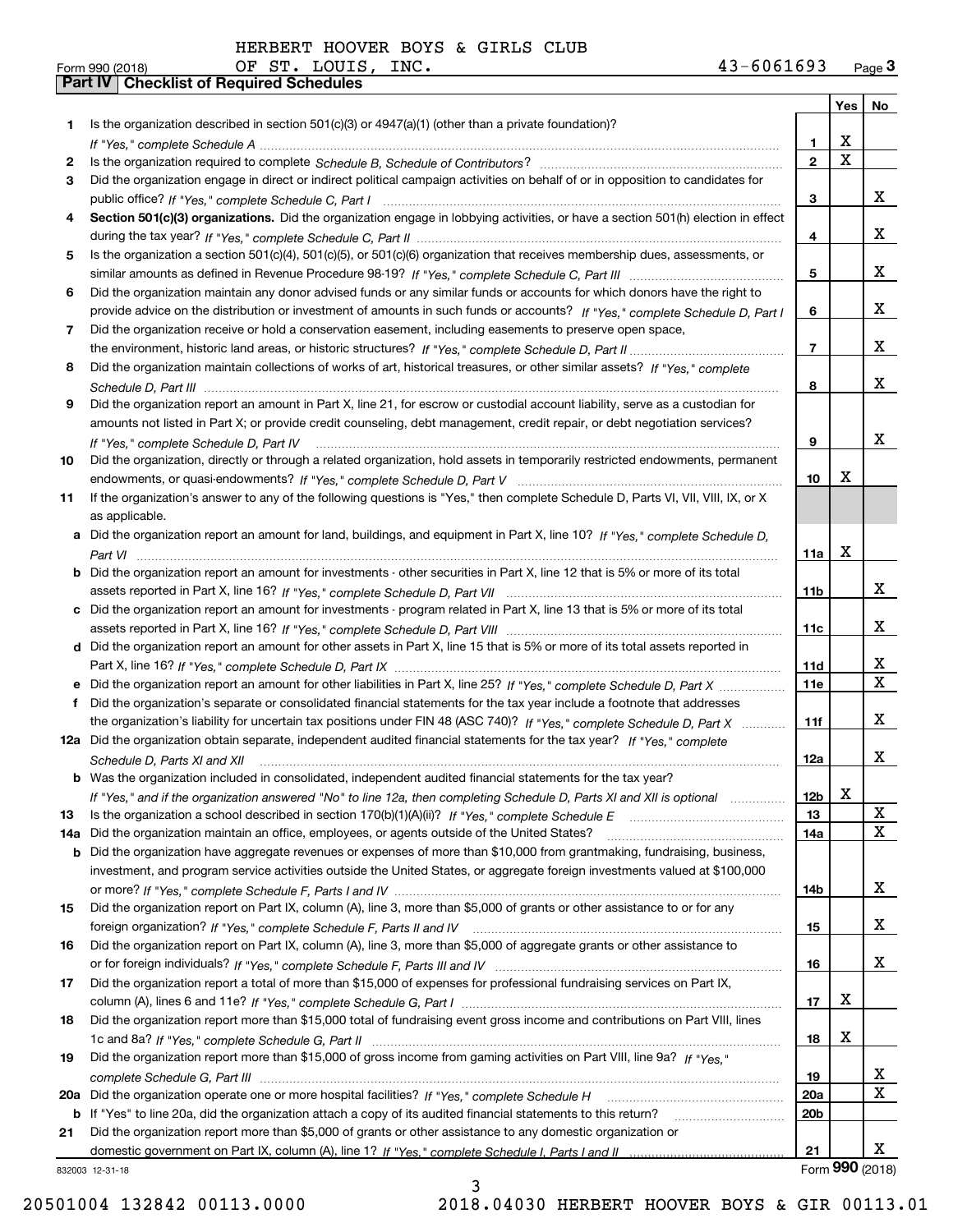|               | OF ST. LOUIS, INC.<br>43-6061693<br>Form 990 (2018)                                                                               |                 |     | Page 4          |
|---------------|-----------------------------------------------------------------------------------------------------------------------------------|-----------------|-----|-----------------|
|               | Part IV   Checklist of Required Schedules (continued)                                                                             |                 |     |                 |
|               |                                                                                                                                   |                 | Yes | No              |
| 22            | Did the organization report more than \$5,000 of grants or other assistance to or for domestic individuals on                     |                 |     |                 |
|               |                                                                                                                                   | 22              |     | x               |
| 23            | Did the organization answer "Yes" to Part VII, Section A, line 3, 4, or 5 about compensation of the organization's current        |                 |     |                 |
|               | and former officers, directors, trustees, key employees, and highest compensated employees? If "Yes," complete                    |                 |     |                 |
|               |                                                                                                                                   | 23              | x   |                 |
|               | 24a Did the organization have a tax-exempt bond issue with an outstanding principal amount of more than \$100,000 as of the       |                 |     |                 |
|               | last day of the year, that was issued after December 31, 2002? If "Yes," answer lines 24b through 24d and complete                |                 |     |                 |
|               |                                                                                                                                   | 24a             |     | x               |
|               |                                                                                                                                   | 24 <sub>b</sub> |     |                 |
|               | c Did the organization maintain an escrow account other than a refunding escrow at any time during the year to defease            |                 |     |                 |
|               |                                                                                                                                   | 24c             |     |                 |
|               |                                                                                                                                   | 24d             |     |                 |
|               | 25a Section 501(c)(3), 501(c)(4), and 501(c)(29) organizations. Did the organization engage in an excess benefit                  |                 |     |                 |
|               |                                                                                                                                   | 25a             |     | x               |
|               | b Is the organization aware that it engaged in an excess benefit transaction with a disqualified person in a prior year, and      |                 |     |                 |
|               | that the transaction has not been reported on any of the organization's prior Forms 990 or 990-EZ? If "Yes," complete             |                 |     |                 |
|               | Schedule L, Part I                                                                                                                | 25b             |     | x               |
| 26            | Did the organization report any amount on Part X, line 5, 6, or 22 for receivables from or payables to any current or             |                 |     |                 |
|               | former officers, directors, trustees, key employees, highest compensated employees, or disqualified persons? If "Yes."            |                 |     |                 |
|               | complete Schedule L, Part II                                                                                                      | 26              |     | x               |
| 27            | Did the organization provide a grant or other assistance to an officer, director, trustee, key employee, substantial              |                 |     |                 |
|               | contributor or employee thereof, a grant selection committee member, or to a 35% controlled entity or family member               |                 |     |                 |
|               |                                                                                                                                   | 27              |     | х               |
| 28            | Was the organization a party to a business transaction with one of the following parties (see Schedule L, Part IV                 |                 |     |                 |
|               | instructions for applicable filing thresholds, conditions, and exceptions):                                                       |                 |     |                 |
|               | a A current or former officer, director, trustee, or key employee? If "Yes," complete Schedule L, Part IV                         | 28a             |     | х               |
|               | b A family member of a current or former officer, director, trustee, or key employee? If "Yes," complete Schedule L, Part IV      | 28 <sub>b</sub> |     | $\mathbf X$     |
|               | c An entity of which a current or former officer, director, trustee, or key employee (or a family member thereof) was an officer, |                 |     |                 |
|               |                                                                                                                                   | 28c             |     | х               |
| 29            |                                                                                                                                   | 29              | X   |                 |
| 30            | Did the organization receive contributions of art, historical treasures, or other similar assets, or qualified conservation       |                 |     |                 |
|               |                                                                                                                                   | 30              |     | х               |
| 31            | Did the organization liquidate, terminate, or dissolve and cease operations?                                                      |                 |     | x               |
|               | Did the organization sell, exchange, dispose of, or transfer more than 25% of its net assets? If "Yes," complete                  | 31              |     |                 |
| 32            |                                                                                                                                   | 32              |     | X               |
| 33            | Did the organization own 100% of an entity disregarded as separate from the organization under Regulations                        |                 |     |                 |
|               |                                                                                                                                   | 33              |     | x               |
| 34            | Was the organization related to any tax-exempt or taxable entity? If "Yes," complete Schedule R, Part II, III, or IV, and         |                 |     |                 |
|               |                                                                                                                                   | 34              | х   |                 |
|               | 35a Did the organization have a controlled entity within the meaning of section 512(b)(13)?                                       | 35a             | X   |                 |
|               | b If "Yes" to line 35a, did the organization receive any payment from or engage in any transaction with a controlled entity       |                 |     |                 |
|               |                                                                                                                                   | 35b             |     | х               |
| 36            | Section 501(c)(3) organizations. Did the organization make any transfers to an exempt non-charitable related organization?        |                 |     |                 |
|               |                                                                                                                                   | 36              |     | x               |
| 37            | Did the organization conduct more than 5% of its activities through an entity that is not a related organization                  |                 |     |                 |
|               |                                                                                                                                   | 37              |     | x               |
| 38            | Did the organization complete Schedule O and provide explanations in Schedule O for Part VI, lines 11b and 19?                    |                 |     |                 |
|               | Note. All Form 990 filers are required to complete Schedule O                                                                     | 38              | х   |                 |
| <b>Part V</b> | <b>Statements Regarding Other IRS Filings and Tax Compliance</b>                                                                  |                 |     |                 |
|               | Check if Schedule O contains a response or note to any line in this Part V                                                        |                 |     |                 |
|               |                                                                                                                                   |                 | Yes | No              |
|               | 76<br>1a                                                                                                                          |                 |     |                 |
|               | <b>b</b> Enter the number of Forms W-2G included in line 1a. Enter -0- if not applicable<br>1b                                    | 0               |     |                 |
|               | c Did the organization comply with backup withholding rules for reportable payments to vendors and reportable gaming              |                 |     |                 |
|               |                                                                                                                                   | 1c              |     | Form 990 (2018) |
|               | 832004 12-31-18<br>4                                                                                                              |                 |     |                 |
|               |                                                                                                                                   |                 |     |                 |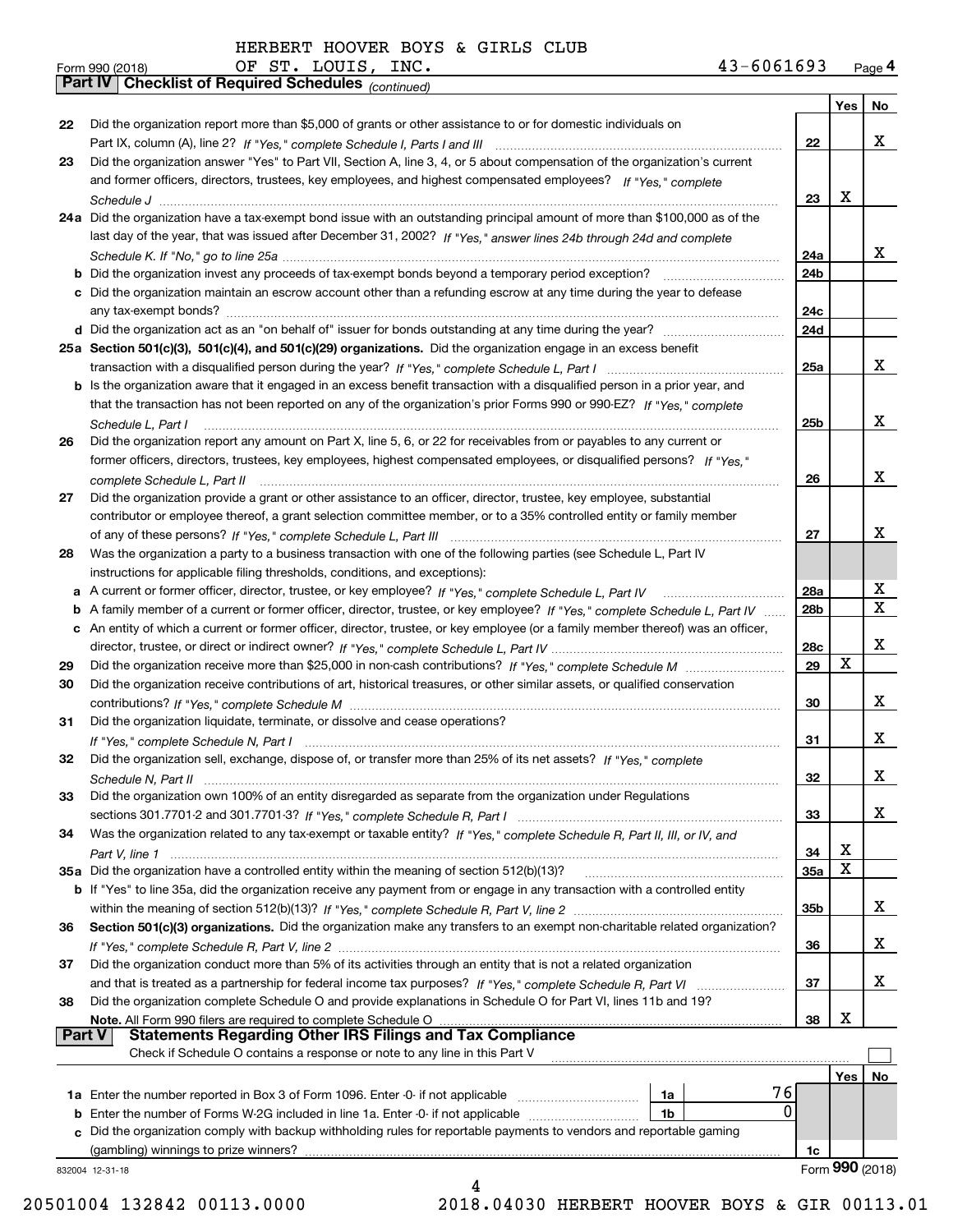|        | OF ST. LOUIS, INC.<br>43-6061693<br>Form 990 (2018)                                                                                             |     |     | $Page$ <sup>5</sup> |  |  |  |  |
|--------|-------------------------------------------------------------------------------------------------------------------------------------------------|-----|-----|---------------------|--|--|--|--|
| Part V | Statements Regarding Other IRS Filings and Tax Compliance (continued)                                                                           |     |     |                     |  |  |  |  |
|        |                                                                                                                                                 |     | Yes | No                  |  |  |  |  |
|        | 2a Enter the number of employees reported on Form W-3, Transmittal of Wage and Tax Statements,                                                  |     |     |                     |  |  |  |  |
|        | 247<br>filed for the calendar year ending with or within the year covered by this return<br>2a                                                  |     |     |                     |  |  |  |  |
|        |                                                                                                                                                 | 2b  | х   |                     |  |  |  |  |
|        |                                                                                                                                                 |     |     |                     |  |  |  |  |
| За     | Did the organization have unrelated business gross income of \$1,000 or more during the year?                                                   | 3a  |     | х                   |  |  |  |  |
|        |                                                                                                                                                 | 3b  |     |                     |  |  |  |  |
|        | 4a At any time during the calendar year, did the organization have an interest in, or a signature or other authority over, a                    |     |     |                     |  |  |  |  |
|        |                                                                                                                                                 | 4a  |     | х                   |  |  |  |  |
|        | <b>b</b> If "Yes," enter the name of the foreign country: $\blacktriangleright$                                                                 |     |     |                     |  |  |  |  |
|        | See instructions for filing requirements for FinCEN Form 114, Report of Foreign Bank and Financial Accounts (FBAR).                             |     |     |                     |  |  |  |  |
| 5a     | Was the organization a party to a prohibited tax shelter transaction at any time during the tax year?                                           | 5a  |     | х                   |  |  |  |  |
| b      |                                                                                                                                                 | 5b  |     | х                   |  |  |  |  |
| с      |                                                                                                                                                 | 5c  |     |                     |  |  |  |  |
|        | 6a Does the organization have annual gross receipts that are normally greater than \$100,000, and did the organization solicit                  |     |     |                     |  |  |  |  |
|        | any contributions that were not tax deductible as charitable contributions?                                                                     | 6a  |     | x                   |  |  |  |  |
|        | <b>b</b> If "Yes," did the organization include with every solicitation an express statement that such contributions or gifts                   |     |     |                     |  |  |  |  |
|        | were not tax deductible?                                                                                                                        | 6b  |     |                     |  |  |  |  |
| 7      | Organizations that may receive deductible contributions under section 170(c).                                                                   |     |     |                     |  |  |  |  |
| а      | Did the organization receive a payment in excess of \$75 made partly as a contribution and partly for goods and services provided to the payor? | 7a  | х   |                     |  |  |  |  |
| b      | If "Yes," did the organization notify the donor of the value of the goods or services provided?                                                 | 7b  | х   |                     |  |  |  |  |
| c      | Did the organization sell, exchange, or otherwise dispose of tangible personal property for which it was required                               |     |     |                     |  |  |  |  |
|        |                                                                                                                                                 | 7c  |     | х                   |  |  |  |  |
| d      | 7d                                                                                                                                              |     |     |                     |  |  |  |  |
| е      |                                                                                                                                                 | 7e  |     | х                   |  |  |  |  |
| f      | Did the organization, during the year, pay premiums, directly or indirectly, on a personal benefit contract?                                    | 7f  |     | х                   |  |  |  |  |
| g      | If the organization received a contribution of qualified intellectual property, did the organization file Form 8899 as required?                | 7g  |     |                     |  |  |  |  |
| h      | If the organization received a contribution of cars, boats, airplanes, or other vehicles, did the organization file a Form 1098-C?              |     |     |                     |  |  |  |  |
| 8      | Sponsoring organizations maintaining donor advised funds. Did a donor advised fund maintained by the                                            |     |     |                     |  |  |  |  |
|        | sponsoring organization have excess business holdings at any time during the year?                                                              | 8   |     |                     |  |  |  |  |
| 9      | Sponsoring organizations maintaining donor advised funds.                                                                                       |     |     |                     |  |  |  |  |
| а      | Did the sponsoring organization make any taxable distributions under section 4966?                                                              | 9а  |     |                     |  |  |  |  |
| b      | Did the sponsoring organization make a distribution to a donor, donor advisor, or related person?                                               | 9b  |     |                     |  |  |  |  |
| 10     | Section 501(c)(7) organizations. Enter:                                                                                                         |     |     |                     |  |  |  |  |
| а      | 10a                                                                                                                                             |     |     |                     |  |  |  |  |
|        | 10b <br>Gross receipts, included on Form 990, Part VIII, line 12, for public use of club facilities                                             |     |     |                     |  |  |  |  |
| 11     | Section 501(c)(12) organizations. Enter:                                                                                                        |     |     |                     |  |  |  |  |
| а      | Gross income from members or shareholders<br>11a                                                                                                |     |     |                     |  |  |  |  |
| b      | Gross income from other sources (Do not net amounts due or paid to other sources against                                                        |     |     |                     |  |  |  |  |
|        | 11b                                                                                                                                             |     |     |                     |  |  |  |  |
|        | 12a Section 4947(a)(1) non-exempt charitable trusts. Is the organization filing Form 990 in lieu of Form 1041?                                  | 12a |     |                     |  |  |  |  |
|        | <b>b</b> If "Yes," enter the amount of tax-exempt interest received or accrued during the year<br>12b                                           |     |     |                     |  |  |  |  |
| 13     | Section 501(c)(29) qualified nonprofit health insurance issuers.                                                                                |     |     |                     |  |  |  |  |
| a      | Is the organization licensed to issue qualified health plans in more than one state?                                                            | 13a |     |                     |  |  |  |  |
|        | Note. See the instructions for additional information the organization must report on Schedule O.                                               |     |     |                     |  |  |  |  |
| b      | Enter the amount of reserves the organization is required to maintain by the states in which the                                                |     |     |                     |  |  |  |  |
|        | 13b                                                                                                                                             |     |     |                     |  |  |  |  |
| с      | 13 <sub>c</sub>                                                                                                                                 |     |     |                     |  |  |  |  |
| 14a    | Did the organization receive any payments for indoor tanning services during the tax year?                                                      | 14a |     | х                   |  |  |  |  |
|        |                                                                                                                                                 | 14b |     |                     |  |  |  |  |
| 15     | Is the organization subject to the section 4960 tax on payment(s) of more than \$1,000,000 in remuneration or                                   |     |     |                     |  |  |  |  |
|        |                                                                                                                                                 | 15  |     | х                   |  |  |  |  |
|        | If "Yes," see instructions and file Form 4720, Schedule N.                                                                                      |     |     |                     |  |  |  |  |
| 16     | Is the organization an educational institution subject to the section 4968 excise tax on net investment income?                                 | 16  |     | X                   |  |  |  |  |
|        | If "Yes," complete Form 4720, Schedule O.                                                                                                       |     |     |                     |  |  |  |  |

Form (2018) **990**

832005 12-31-18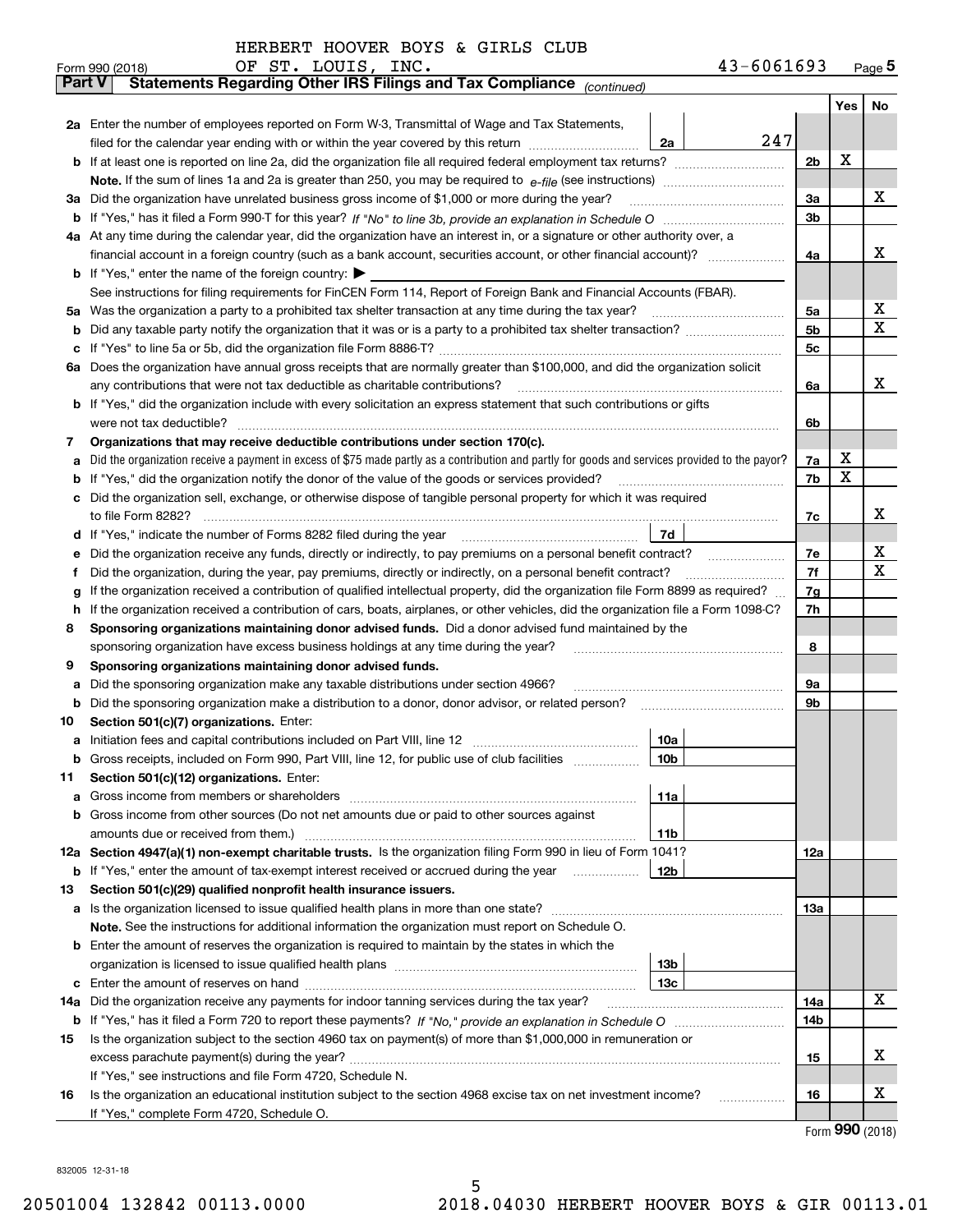*For each "Yes" response to lines 2 through 7b below, and for a "No" response to line 8a, 8b, or 10b below, describe the circumstances, processes, or changes in Schedule O. See instructions.* Form 990 (2018) **CDE ST. LOUIS, INC.** Page 6<br>**Part VI Governance, Management, and Disclosure** For each "Yes" response to lines 2 through 7b below, and for a "No" response

|     | <b>Section A. Governing Body and Management</b>                                                                                                                            |                               |                 | Yes <sub>1</sub> | No                           |  |  |  |
|-----|----------------------------------------------------------------------------------------------------------------------------------------------------------------------------|-------------------------------|-----------------|------------------|------------------------------|--|--|--|
|     | <b>1a</b> Enter the number of voting members of the governing body at the end of the tax year                                                                              | 1a                            | 34              |                  |                              |  |  |  |
|     | .<br>If there are material differences in voting rights among members of the governing body, or if the governing                                                           |                               |                 |                  |                              |  |  |  |
|     | body delegated broad authority to an executive committee or similar committee, explain in Schedule O.                                                                      |                               |                 |                  |                              |  |  |  |
|     |                                                                                                                                                                            |                               | 34              |                  |                              |  |  |  |
|     | <b>b</b> Enter the number of voting members included in line 1a, above, who are independent <i>manumum</i>                                                                 | 1b                            |                 |                  |                              |  |  |  |
| 2   | Did any officer, director, trustee, or key employee have a family relationship or a business relationship with any other                                                   |                               |                 |                  | X                            |  |  |  |
|     | officer, director, trustee, or key employee?                                                                                                                               |                               | $\mathbf{2}$    |                  |                              |  |  |  |
| 3   | Did the organization delegate control over management duties customarily performed by or under the direct supervision                                                      |                               |                 |                  |                              |  |  |  |
|     |                                                                                                                                                                            |                               | 3               |                  | х<br>$\overline{\texttt{x}}$ |  |  |  |
| 4   | Did the organization make any significant changes to its governing documents since the prior Form 990 was filed?                                                           |                               | 4               |                  | $\overline{\mathbf{x}}$      |  |  |  |
| 5   |                                                                                                                                                                            |                               | 5               |                  |                              |  |  |  |
| 6   | Did the organization have members or stockholders?                                                                                                                         |                               | 6               |                  | $\overline{\mathbf{x}}$      |  |  |  |
| 7a  | Did the organization have members, stockholders, or other persons who had the power to elect or appoint one or                                                             |                               |                 |                  |                              |  |  |  |
|     |                                                                                                                                                                            |                               | 7a              |                  | X                            |  |  |  |
|     | <b>b</b> Are any governance decisions of the organization reserved to (or subject to approval by) members, stockholders, or                                                |                               |                 |                  |                              |  |  |  |
|     | persons other than the governing body?                                                                                                                                     |                               | 7b              |                  | x                            |  |  |  |
| 8   | Did the organization contemporaneously document the meetings held or written actions undertaken during the year by the following:                                          |                               |                 |                  |                              |  |  |  |
| a   |                                                                                                                                                                            |                               | 8a              | x                |                              |  |  |  |
|     |                                                                                                                                                                            |                               | 8b              |                  | $\mathbf X$                  |  |  |  |
| 9   | Is there any officer, director, trustee, or key employee listed in Part VII, Section A, who cannot be reached at the                                                       |                               |                 |                  |                              |  |  |  |
|     |                                                                                                                                                                            |                               | 9               |                  | х                            |  |  |  |
|     | Section B. Policies (This Section B requests information about policies not required by the Internal Revenue Code.)                                                        |                               |                 |                  |                              |  |  |  |
|     |                                                                                                                                                                            |                               |                 | Yes              | No                           |  |  |  |
|     |                                                                                                                                                                            |                               | 10a             | Χ                |                              |  |  |  |
|     | <b>b</b> If "Yes," did the organization have written policies and procedures governing the activities of such chapters, affiliates,                                        |                               |                 | х                |                              |  |  |  |
|     |                                                                                                                                                                            |                               |                 |                  |                              |  |  |  |
|     | 11a Has the organization provided a complete copy of this Form 990 to all members of its governing body before filing the form?                                            |                               | 11a             | $\mathbf X$      |                              |  |  |  |
|     | <b>b</b> Describe in Schedule O the process, if any, used by the organization to review this Form 990.                                                                     |                               |                 |                  |                              |  |  |  |
| 12a |                                                                                                                                                                            |                               | 12a             | х                |                              |  |  |  |
| b   |                                                                                                                                                                            |                               | 12 <sub>b</sub> | $\mathbf X$      |                              |  |  |  |
|     | c Did the organization regularly and consistently monitor and enforce compliance with the policy? If "Yes." describe                                                       |                               |                 |                  |                              |  |  |  |
|     | in Schedule O how this was done www.communication.com/www.communications.com/www.communications.com/                                                                       |                               | 12c             | х                |                              |  |  |  |
| 13  |                                                                                                                                                                            |                               | 13              | X                |                              |  |  |  |
| 14  | Did the organization have a written document retention and destruction policy? manufactured and the organization have a written document retention and destruction policy? |                               | 14              | $\mathbf X$      |                              |  |  |  |
| 15  | Did the process for determining compensation of the following persons include a review and approval by independent                                                         |                               |                 |                  |                              |  |  |  |
|     | persons, comparability data, and contemporaneous substantiation of the deliberation and decision?                                                                          |                               |                 |                  |                              |  |  |  |
|     |                                                                                                                                                                            |                               | 15a             | х                |                              |  |  |  |
|     | <b>b</b> Other officers or key employees of the organization                                                                                                               |                               | 15 <sub>b</sub> | X                |                              |  |  |  |
|     | If "Yes" to line 15a or 15b, describe the process in Schedule O (see instructions).                                                                                        |                               |                 |                  |                              |  |  |  |
|     | 16a Did the organization invest in, contribute assets to, or participate in a joint venture or similar arrangement with a                                                  |                               |                 |                  |                              |  |  |  |
|     | taxable entity during the year?                                                                                                                                            |                               | 16a             |                  | х                            |  |  |  |
|     | <b>b</b> If "Yes," did the organization follow a written policy or procedure requiring the organization to evaluate its participation                                      |                               |                 |                  |                              |  |  |  |
|     | in joint venture arrangements under applicable federal tax law, and take steps to safeguard the organization's                                                             |                               |                 |                  |                              |  |  |  |
|     | exempt status with respect to such arrangements?                                                                                                                           |                               | 16b             |                  |                              |  |  |  |
|     | <b>Section C. Disclosure</b>                                                                                                                                               |                               |                 |                  |                              |  |  |  |
| 17  | NONE<br>List the states with which a copy of this Form 990 is required to be filed $\blacktriangleright$                                                                   |                               |                 |                  |                              |  |  |  |
| 18  | Section 6104 requires an organization to make its Forms 1023 (1024 or 1024-A if applicable), 990, and 990-T (Section 501(c)(3)s only) available                            |                               |                 |                  |                              |  |  |  |
|     | for public inspection. Indicate how you made these available. Check all that apply.                                                                                        |                               |                 |                  |                              |  |  |  |
|     | $X$ Upon request<br>Own website<br>Another's website                                                                                                                       | Other (explain in Schedule O) |                 |                  |                              |  |  |  |
| 19  | Describe in Schedule O whether (and if so, how) the organization made its governing documents, conflict of interest policy, and financial                                  |                               |                 |                  |                              |  |  |  |
|     | statements available to the public during the tax year.                                                                                                                    |                               |                 |                  |                              |  |  |  |
| 20  | State the name, address, and telephone number of the person who possesses the organization's books and records                                                             |                               |                 |                  |                              |  |  |  |
|     | DR. FLINT FOWLER - 314-335-8000                                                                                                                                            |                               |                 |                  |                              |  |  |  |
|     | 63107<br>2901 NORTH GRAND AVE., ST. LOUIS, MO                                                                                                                              |                               |                 |                  |                              |  |  |  |
|     |                                                                                                                                                                            |                               |                 |                  |                              |  |  |  |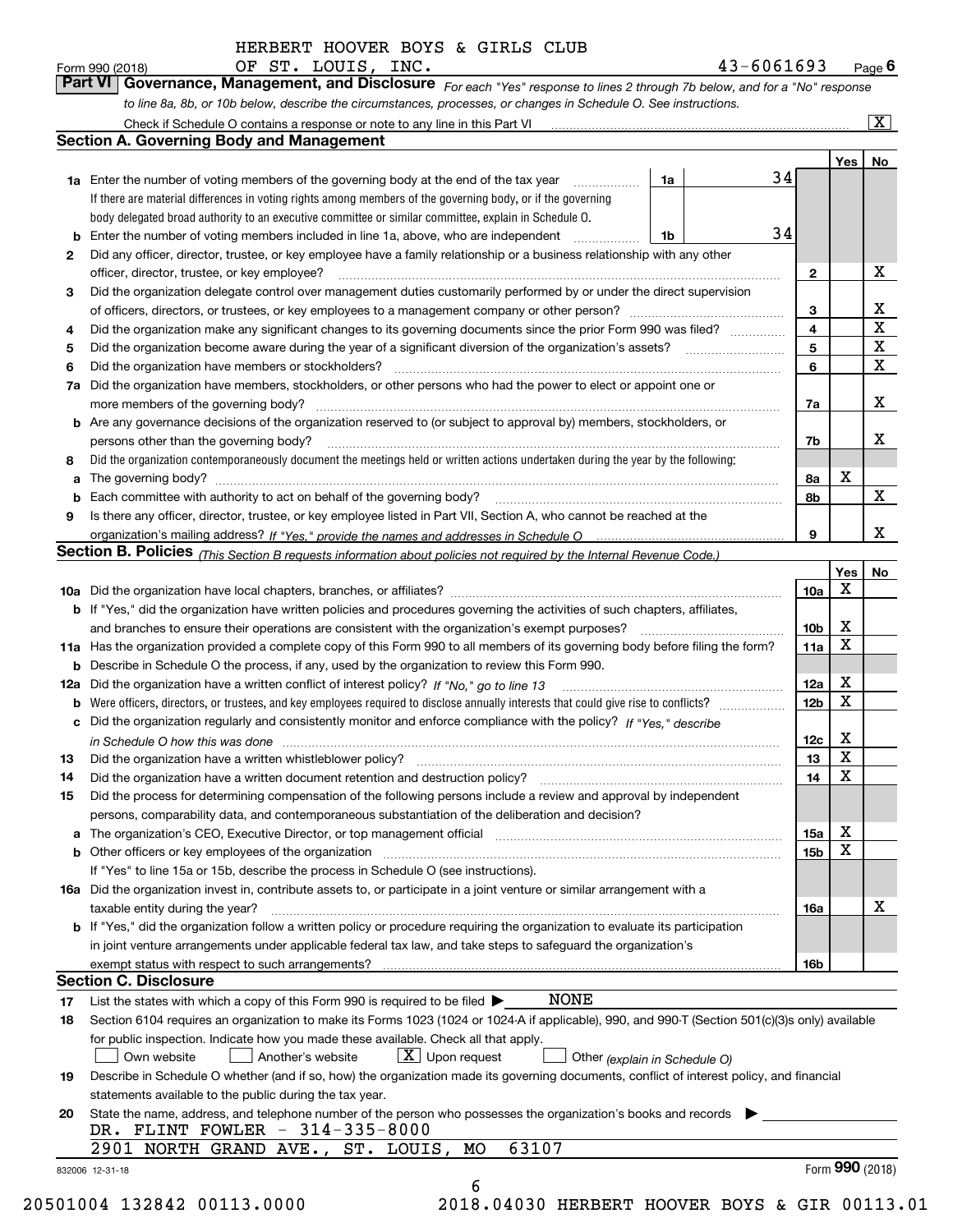| HERBERT HOOVER BOYS & GIRLS CLUB |  |
|----------------------------------|--|
|----------------------------------|--|

 $\mathcal{L}^{\text{max}}$ 

Form 990 (2018) OF ST. LOUIS, INC. 43-6061693 Page **7Part VII Compensation of Officers, Directors, Trustees, Key Employees, Highest Compensated**

### **Employees, and Independent Contractors**

Check if Schedule O contains a response or note to any line in this Part VII

**Section A. Officers, Directors, Trustees, Key Employees, and Highest Compensated Employees**

**1a**  Complete this table for all persons required to be listed. Report compensation for the calendar year ending with or within the organization's tax year.

**•** List all of the organization's current officers, directors, trustees (whether individuals or organizations), regardless of amount of compensation. Enter -0- in columns  $(D)$ ,  $(E)$ , and  $(F)$  if no compensation was paid.

● List all of the organization's **current** key employees, if any. See instructions for definition of "key employee."

**•** List the organization's five current highest compensated employees (other than an officer, director, trustee, or key employee) who received reportable compensation (Box 5 of Form W-2 and/or Box 7 of Form 1099-MISC) of more than \$100,000 from the organization and any related organizations.

 $\bullet$  List all of the organization's **former** officers, key employees, and highest compensated employees who received more than \$100,000 of reportable compensation from the organization and any related organizations.

**•** List all of the organization's former directors or trustees that received, in the capacity as a former director or trustee of the organization, more than \$10,000 of reportable compensation from the organization and any related organizations.

List persons in the following order: individual trustees or directors; institutional trustees; officers; key employees; highest compensated employees; and former such persons.

Check this box if neither the organization nor any related organization compensated any current officer, director, or trustee.  $\mathcal{L}^{\text{max}}$ 

| (A)                       | (B)                    | (C)                            |                                                                                                 |                         |  |                                                 |        | (D)                | (E)             | (F)                          |
|---------------------------|------------------------|--------------------------------|-------------------------------------------------------------------------------------------------|-------------------------|--|-------------------------------------------------|--------|--------------------|-----------------|------------------------------|
| Name and Title            | Average                | Position                       |                                                                                                 |                         |  |                                                 |        | Reportable         | Reportable      | Estimated                    |
|                           | hours per              |                                | (do not check more than one<br>box, unless person is both an<br>officer and a director/trustee) |                         |  |                                                 |        | compensation       | compensation    | amount of                    |
|                           | week                   |                                |                                                                                                 |                         |  |                                                 |        | from               | from related    | other                        |
|                           | (list any              |                                |                                                                                                 |                         |  |                                                 |        | the                | organizations   | compensation                 |
|                           | hours for              |                                |                                                                                                 |                         |  |                                                 |        | organization       | (W-2/1099-MISC) | from the                     |
|                           | related                |                                |                                                                                                 |                         |  |                                                 |        | (W-2/1099-MISC)    |                 | organization                 |
|                           | organizations<br>below |                                |                                                                                                 |                         |  |                                                 |        |                    |                 | and related<br>organizations |
|                           | line)                  | Individual trustee or director | Institutional trustee                                                                           | Officer                 |  | Key employee<br>Highest compensated<br>employee | Former |                    |                 |                              |
| MARY M. BONACORSI<br>(1)  | 2.00                   |                                |                                                                                                 |                         |  |                                                 |        |                    |                 |                              |
| <b>CHAIR</b>              | 0.15                   | $\mathbf X$                    |                                                                                                 | $\overline{\textbf{X}}$ |  |                                                 |        | 0.                 | 0.              | 0.                           |
| LARRY E. PARRES<br>(2)    | 2.00                   |                                |                                                                                                 |                         |  |                                                 |        |                    |                 |                              |
| VICE CHAIR                | 0.05                   | $\mathbf X$                    |                                                                                                 | X                       |  |                                                 |        | 0.                 | 0.              | $0$ .                        |
| SUZIE SPENCE<br>(3)       | 2.00                   |                                |                                                                                                 |                         |  |                                                 |        |                    |                 |                              |
| VICE CHAIR                | 0.05                   | $\mathbf X$                    |                                                                                                 | X                       |  |                                                 |        | 0.                 | 0.              | $\mathbf 0$ .                |
| WILLIAM K. FREEMAN<br>(4) | $\overline{2.00}$      |                                |                                                                                                 |                         |  |                                                 |        |                    |                 |                              |
| <b>SECRETARY</b>          | 0.05                   | $\mathbf X$                    |                                                                                                 | X                       |  |                                                 |        | 0.                 | 0.              | $0$ .                        |
| KEITH LUEKING<br>(5)      | $\overline{2.00}$      |                                |                                                                                                 |                         |  |                                                 |        |                    |                 |                              |
| <b>TREASURER</b>          | 0.05                   | $\mathbf X$                    |                                                                                                 | X                       |  |                                                 |        | 0.                 | 0.              | $0$ .                        |
| DAVID APLINGTON<br>(6)    | 2.00                   |                                |                                                                                                 |                         |  |                                                 |        |                    |                 |                              |
| <b>BOARD MEMBER</b>       |                        | $\mathbf X$                    |                                                                                                 |                         |  |                                                 |        | 0.                 | 0.              | $0$ .                        |
| GREGG BERDY<br>(7)        | 2.00                   |                                |                                                                                                 |                         |  |                                                 |        |                    |                 |                              |
| <b>BOARD MEMBER</b>       |                        | $\mathbf X$                    |                                                                                                 |                         |  |                                                 |        | 0.                 | 0.              | $0$ .                        |
| LORENZO M. BOYD<br>(8)    | 2.00                   |                                |                                                                                                 |                         |  |                                                 |        |                    |                 |                              |
| <b>BOARD MEMBER</b>       |                        | $\mathbf X$                    |                                                                                                 |                         |  |                                                 |        | 0.                 | 0.              | $0$ .                        |
| MARK BULANDA<br>(9)       | 2.00                   |                                |                                                                                                 |                         |  |                                                 |        |                    |                 |                              |
| BOARD MEMBER              |                        | $\mathbf X$                    |                                                                                                 |                         |  |                                                 |        | 0.                 | 0.              | $0$ .                        |
| (10) JEN CALL             | 2.00                   |                                |                                                                                                 |                         |  |                                                 |        |                    |                 |                              |
| <b>BOARD MEMBER</b>       |                        | $\mathbf X$                    |                                                                                                 |                         |  |                                                 |        | 0.                 | 0.              | $\mathbf 0$ .                |
| (11) MARK DARRELL         | 2.00                   |                                |                                                                                                 |                         |  |                                                 |        |                    |                 |                              |
| <b>BOARD MEMBER</b>       |                        | $\mathbf X$                    |                                                                                                 |                         |  |                                                 |        | $0$ .              | $\mathbf 0$ .   | $\mathbf 0$ .                |
| (12) BRIAN R. DOBBINS     | 2.00                   |                                |                                                                                                 |                         |  |                                                 |        |                    |                 |                              |
| <b>BOARD MEMBER</b>       |                        | $\mathbf X$                    |                                                                                                 |                         |  |                                                 |        | 0.                 | $\mathbf 0$ .   | $\mathbf 0$ .                |
| (13) JOHN FARMER          | $\overline{2.00}$      |                                |                                                                                                 |                         |  |                                                 |        |                    |                 |                              |
| <b>BOARD MEMBER</b>       | 0.10                   | $\mathbf X$                    |                                                                                                 |                         |  |                                                 |        | 0.                 | $\mathbf 0$ .   | $0$ .                        |
| (14) DANIEL S. FARRELL    | 2.00                   |                                |                                                                                                 |                         |  |                                                 |        |                    |                 |                              |
| <b>BOARD MEMBER</b>       |                        | $\mathbf X$                    |                                                                                                 |                         |  |                                                 |        | 0.                 | $\mathbf 0$ .   | 0.                           |
| (15) EVAN FOWLER          | 2.00                   |                                |                                                                                                 |                         |  |                                                 |        |                    |                 |                              |
| BOARD MEMBER              |                        | X                              |                                                                                                 |                         |  |                                                 |        | $\mathbf 0$ .      | $0$ .           | 0.                           |
| (16) CRYSTAL GALE, PH.D.  | 2.00                   |                                |                                                                                                 |                         |  |                                                 |        |                    |                 |                              |
| BOARD MEMBER              |                        | $\mathbf X$                    |                                                                                                 |                         |  |                                                 |        | $\boldsymbol{0}$ . | $\mathbf 0$ .   | 0.                           |
| (17) CLIVE GRANNUM        | 2.00                   |                                |                                                                                                 |                         |  |                                                 |        |                    |                 |                              |
| BOARD MEMBER              |                        | $\mathbf X$                    |                                                                                                 |                         |  |                                                 |        | $\mathbf 0$ .      | $\mathfrak o$ . | 0.                           |
| 832007 12-31-18           |                        |                                |                                                                                                 |                         |  |                                                 |        |                    |                 | Form 990 (2018)              |

832007 12-31-18

20501004 132842 00113.0000 2018.04030 HERBERT HOOVER BOYS & GIR 00113.01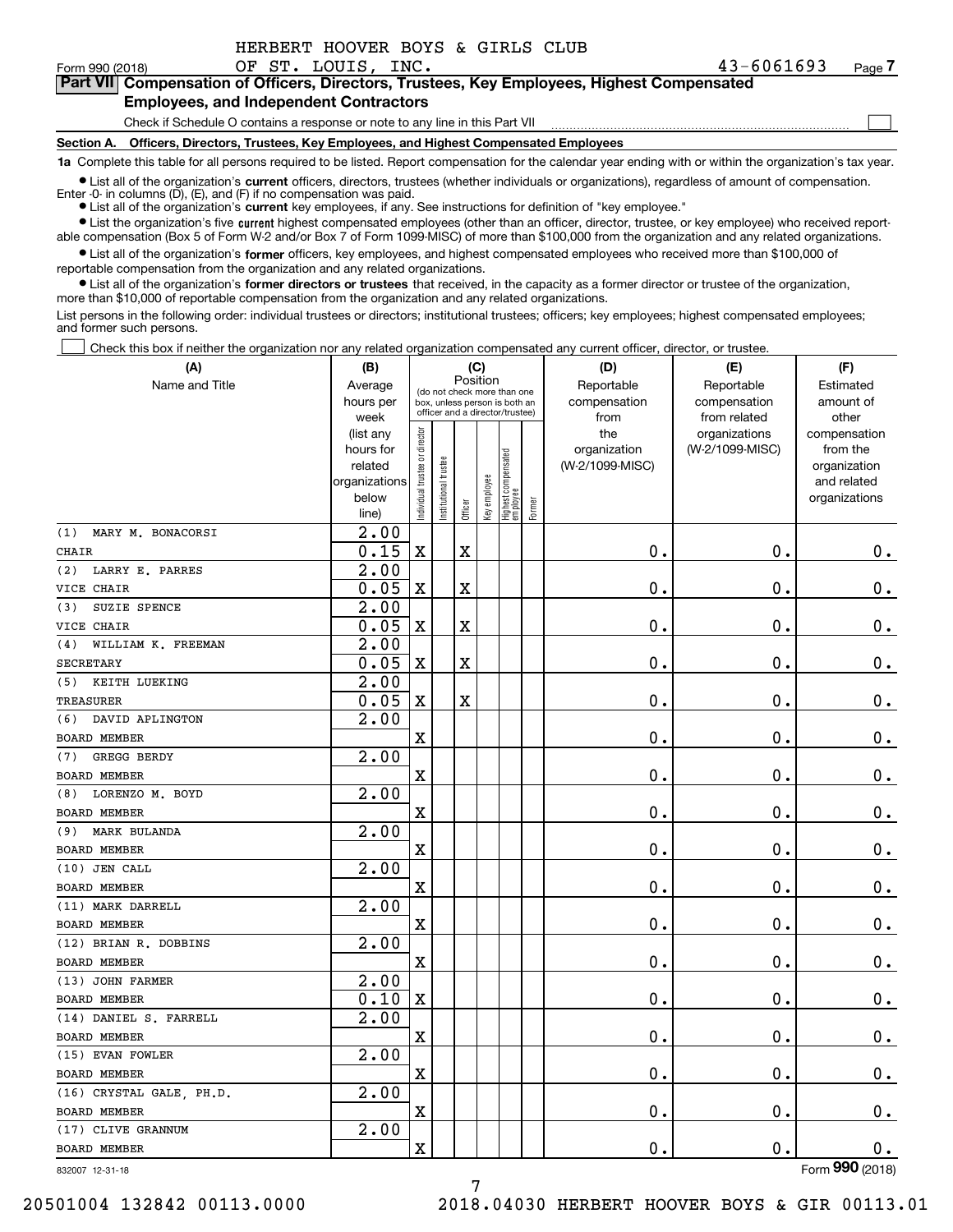| OF ST. LOUIS, INC.<br>Form 990 (2018)                                                                                                           |                                                                      |                               |                                                                                                 |                         |                                 |        |                                           | 43-6061693                                        |                  | Page 8                                                                   |
|-------------------------------------------------------------------------------------------------------------------------------------------------|----------------------------------------------------------------------|-------------------------------|-------------------------------------------------------------------------------------------------|-------------------------|---------------------------------|--------|-------------------------------------------|---------------------------------------------------|------------------|--------------------------------------------------------------------------|
| <b>Part VII</b><br>Section A. Officers, Directors, Trustees, Key Employees, and Highest Compensated Employees (continued)                       |                                                                      |                               |                                                                                                 |                         |                                 |        |                                           |                                                   |                  |                                                                          |
| (A)<br>Name and title                                                                                                                           | (B)<br>Average<br>hours per<br>week                                  |                               | (do not check more than one<br>box, unless person is both an<br>officer and a director/trustee) | (C)<br>Position         |                                 |        | (D)<br>Reportable<br>compensation<br>from | (E)<br>Reportable<br>compensation<br>from related |                  | (F)<br>Estimated<br>amount of<br>other                                   |
|                                                                                                                                                 | (list any<br>hours for<br>related<br>organizations<br>below<br>line) | ndividual trustee or director | nstitutional trustee                                                                            | Officer<br>Key employee | Highest compensated<br>employee | Former | the<br>organization<br>(W-2/1099-MISC)    | organizations<br>(W-2/1099-MISC)                  |                  | compensation<br>from the<br>organization<br>and related<br>organizations |
| (18) PEGGY GUEST, PH.D.<br><b>BOARD MEMBER</b>                                                                                                  | $\overline{2.00}$                                                    | $\mathbf X$                   |                                                                                                 |                         |                                 |        | Ο.                                        | 0.                                                |                  | 0.                                                                       |
| (19) LEAH REYNOLDS HARRIS                                                                                                                       | 2.00                                                                 |                               |                                                                                                 |                         |                                 |        |                                           |                                                   |                  |                                                                          |
| BOARD MEMBER                                                                                                                                    |                                                                      | $\mathbf X$                   |                                                                                                 |                         |                                 |        | Ο.                                        | 0.                                                |                  | 0.                                                                       |
| (20) MIKE HAWKINS                                                                                                                               | 2.00                                                                 |                               |                                                                                                 |                         |                                 |        |                                           |                                                   |                  |                                                                          |
| <b>BOARD MEMBER</b>                                                                                                                             |                                                                      | $\mathbf X$                   |                                                                                                 |                         |                                 |        | Ο.                                        | 0.                                                |                  | 0.                                                                       |
| (21) LARALISA TASHA HOVLAND                                                                                                                     | 2.00                                                                 |                               |                                                                                                 |                         |                                 |        |                                           |                                                   |                  |                                                                          |
| BOARD MEMBER                                                                                                                                    |                                                                      | $\mathbf X$                   |                                                                                                 |                         |                                 |        | Ο.                                        | 0.                                                |                  | 0.                                                                       |
| (22) SEAN JOE, PH.D.                                                                                                                            | 2.00                                                                 |                               |                                                                                                 |                         |                                 |        |                                           |                                                   |                  |                                                                          |
| BOARD MEMBER                                                                                                                                    |                                                                      | $\mathbf X$                   |                                                                                                 |                         |                                 |        | Ο.                                        | 0.                                                |                  | 0.                                                                       |
| (23) PETER LAZAROFF                                                                                                                             | 2.00                                                                 |                               |                                                                                                 |                         |                                 |        |                                           |                                                   |                  |                                                                          |
| BOARD MEMBER                                                                                                                                    |                                                                      | X                             |                                                                                                 |                         |                                 |        | Ο.                                        | 0.                                                |                  | 0.                                                                       |
| (24) JOHN MEARA                                                                                                                                 | 2.00                                                                 |                               |                                                                                                 |                         |                                 |        |                                           |                                                   |                  |                                                                          |
| BOARD MEMBER                                                                                                                                    |                                                                      | X                             |                                                                                                 |                         |                                 |        | Ο.                                        | 0.                                                |                  | 0.                                                                       |
| (25) JOHN MORONEY                                                                                                                               | 2.00                                                                 |                               |                                                                                                 |                         |                                 |        |                                           |                                                   |                  |                                                                          |
| BOARD MEMBER<br>(26) CHONDA NWAMU                                                                                                               | 2.00                                                                 | X                             |                                                                                                 |                         |                                 |        | Ο.                                        | 0.                                                |                  | 0.                                                                       |
| <b>BOARD MEMBER</b>                                                                                                                             |                                                                      | X                             |                                                                                                 |                         |                                 |        | Ο.                                        | 0.                                                |                  | 0.                                                                       |
|                                                                                                                                                 |                                                                      |                               |                                                                                                 |                         |                                 |        | $\overline{0}$ .                          | 0.                                                |                  | $\overline{0}$ .                                                         |
| 1b Sub-total                                                                                                                                    |                                                                      |                               |                                                                                                 |                         |                                 | ▶      | 420,807.                                  |                                                   | 0.               | 32,555.                                                                  |
|                                                                                                                                                 |                                                                      |                               |                                                                                                 |                         |                                 | ▶      | 420,807.                                  |                                                   | $\overline{0}$ . | 32,555.                                                                  |
| Total number of individuals (including but not limited to those listed above) who received more than \$100,000 of reportable<br>$\mathbf{2}$    |                                                                      |                               |                                                                                                 |                         |                                 |        |                                           |                                                   |                  |                                                                          |
| compensation from the organization $\blacktriangleright$                                                                                        |                                                                      |                               |                                                                                                 |                         |                                 |        |                                           |                                                   |                  | 3                                                                        |
|                                                                                                                                                 |                                                                      |                               |                                                                                                 |                         |                                 |        |                                           |                                                   |                  | No<br>Yes                                                                |
| 3<br>Did the organization list any former officer, director, or trustee, key employee, or highest compensated employee on                       |                                                                      |                               |                                                                                                 |                         |                                 |        |                                           |                                                   |                  |                                                                          |
| line 1a? If "Yes," complete Schedule J for such individual manufactured contained and the 1a? If "Yes," complete Schedule J for such individual |                                                                      |                               |                                                                                                 |                         |                                 |        |                                           |                                                   | 3                | x                                                                        |
| For any individual listed on line 1a, is the sum of reportable compensation and other compensation from the organization                        |                                                                      |                               |                                                                                                 |                         |                                 |        |                                           |                                                   |                  | х                                                                        |
|                                                                                                                                                 |                                                                      |                               |                                                                                                 |                         |                                 |        |                                           |                                                   | 4                |                                                                          |
| Did any person listed on line 1a receive or accrue compensation from any unrelated organization or individual for services<br>5                 |                                                                      |                               |                                                                                                 |                         |                                 |        |                                           |                                                   |                  | x                                                                        |
| <b>Section B. Independent Contractors</b>                                                                                                       |                                                                      |                               |                                                                                                 |                         |                                 |        |                                           |                                                   | 5                |                                                                          |
| Complete this table for your five highest compensated independent contractors that received more than \$100,000 of compensation from<br>1.      |                                                                      |                               |                                                                                                 |                         |                                 |        |                                           |                                                   |                  |                                                                          |
| the organization. Report compensation for the calendar year ending with or within the organization's tax year.                                  |                                                                      |                               |                                                                                                 |                         |                                 |        |                                           |                                                   |                  |                                                                          |
| (A)                                                                                                                                             |                                                                      |                               |                                                                                                 |                         |                                 |        | (B)                                       |                                                   |                  | (C)                                                                      |
| Name and business address                                                                                                                       |                                                                      |                               |                                                                                                 |                         |                                 |        | Description of services                   |                                                   |                  | Compensation                                                             |
| WHELAN SECURITY                                                                                                                                 |                                                                      |                               |                                                                                                 |                         |                                 |        |                                           |                                                   |                  |                                                                          |
| 1750 S HANLEY ROAD, ST. LOUIS, MO 63144                                                                                                         |                                                                      |                               |                                                                                                 |                         |                                 |        | SECURITY                                  |                                                   |                  | 116,763.                                                                 |
|                                                                                                                                                 |                                                                      |                               |                                                                                                 |                         |                                 |        |                                           |                                                   |                  |                                                                          |
|                                                                                                                                                 |                                                                      |                               |                                                                                                 |                         |                                 |        |                                           |                                                   |                  |                                                                          |
|                                                                                                                                                 |                                                                      |                               |                                                                                                 |                         |                                 |        |                                           |                                                   |                  |                                                                          |
|                                                                                                                                                 |                                                                      |                               |                                                                                                 |                         |                                 |        |                                           |                                                   |                  |                                                                          |
|                                                                                                                                                 |                                                                      |                               |                                                                                                 |                         |                                 |        |                                           |                                                   |                  |                                                                          |
|                                                                                                                                                 |                                                                      |                               |                                                                                                 |                         |                                 |        |                                           |                                                   |                  |                                                                          |
|                                                                                                                                                 |                                                                      |                               |                                                                                                 |                         |                                 |        |                                           |                                                   |                  |                                                                          |
| Total number of independent contractors (including but not limited to those listed above) who received more than<br>2                           |                                                                      |                               |                                                                                                 |                         |                                 |        |                                           |                                                   |                  |                                                                          |
| \$100,000 of compensation from the organization                                                                                                 |                                                                      |                               |                                                                                                 |                         |                                 |        |                                           |                                                   |                  |                                                                          |
| SEE PART VII, SECTION A CONTINUATION SHEETS                                                                                                     |                                                                      |                               |                                                                                                 |                         |                                 |        |                                           |                                                   |                  | Form 990 (2018)                                                          |

832008 12-31-18

8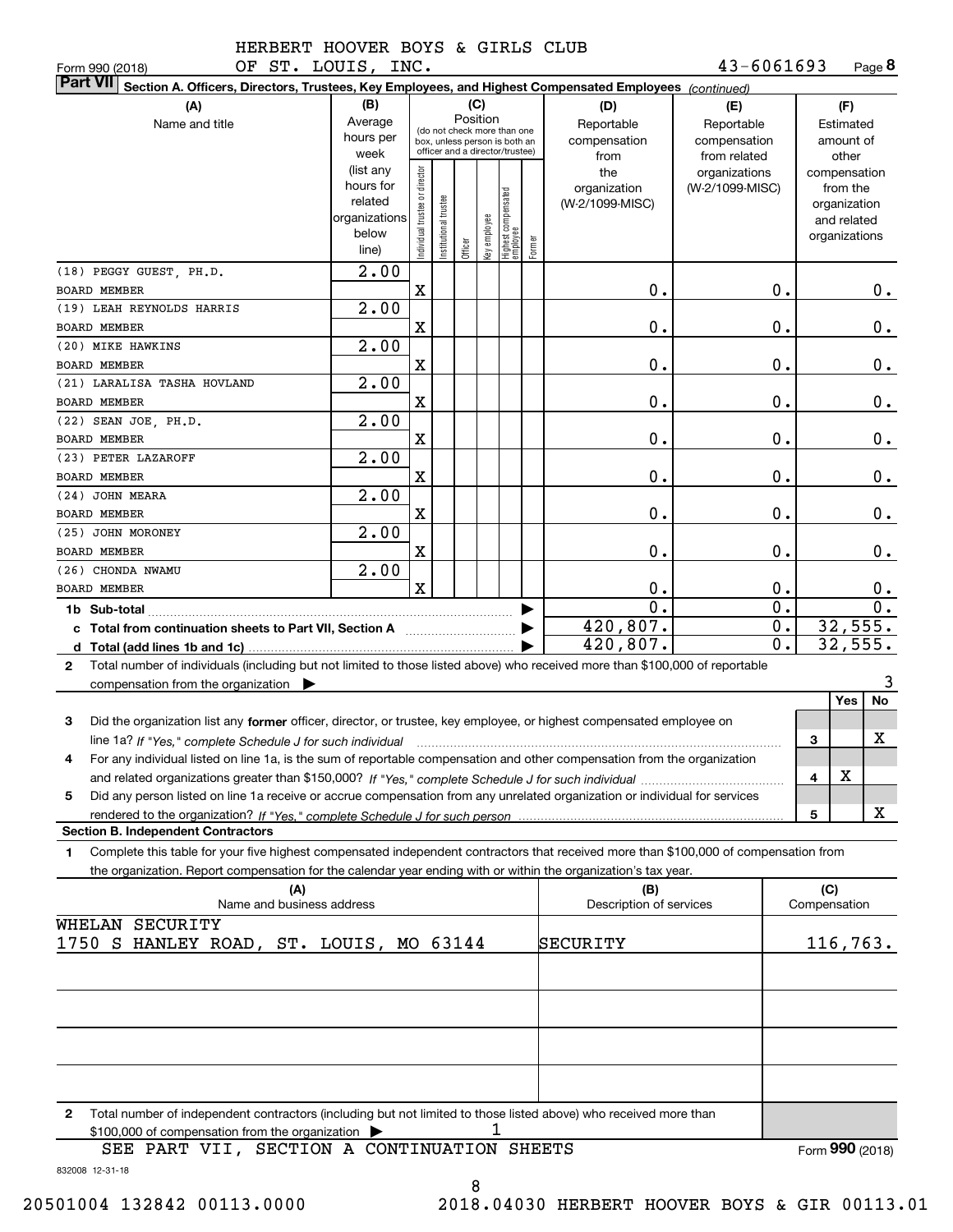OF ST. LOUIS, INC. 43-6061693

| OF ST. LOUIS, INC.<br>Form 990                                                                                            |                        |                                |                       |         |              |                              |        |                                 | 43-6061693      |                          |
|---------------------------------------------------------------------------------------------------------------------------|------------------------|--------------------------------|-----------------------|---------|--------------|------------------------------|--------|---------------------------------|-----------------|--------------------------|
| <b>Part VII</b><br>Section A. Officers, Directors, Trustees, Key Employees, and Highest Compensated Employees (continued) |                        |                                |                       |         |              |                              |        |                                 |                 |                          |
| (A)                                                                                                                       | (B)                    |                                |                       |         | (C)          |                              |        | (D)                             | (E)             | (F)                      |
| Name and title                                                                                                            | Average                |                                |                       |         | Position     |                              |        | Reportable                      | Reportable      | Estimated                |
|                                                                                                                           | hours                  |                                |                       |         |              | (check all that apply)       |        | compensation                    | compensation    | amount of                |
|                                                                                                                           | per                    |                                |                       |         |              |                              |        | from                            | from related    | other                    |
|                                                                                                                           | week                   |                                |                       |         |              | Highest compensated employee |        | the                             | organizations   | compensation             |
|                                                                                                                           | (list any<br>hours for | Individual trustee or director |                       |         |              |                              |        | organization<br>(W-2/1099-MISC) | (W-2/1099-MISC) | from the<br>organization |
|                                                                                                                           | related                |                                |                       |         |              |                              |        |                                 |                 | and related              |
|                                                                                                                           | organizations          |                                | Institutional trustee |         |              |                              |        |                                 |                 | organizations            |
|                                                                                                                           | below                  |                                |                       |         | Key employee |                              |        |                                 |                 |                          |
|                                                                                                                           | line)                  |                                |                       | Officer |              |                              | Former |                                 |                 |                          |
| (27) EMILY PITTS                                                                                                          | $\overline{2.00}$      |                                |                       |         |              |                              |        |                                 |                 |                          |
| BOARD MEMBER                                                                                                              |                        | $\mathbf X$                    |                       |         |              |                              |        | 0.                              | 0.              | $0$ .                    |
| (28) DAVID QUELLER                                                                                                        | 2.00                   |                                |                       |         |              |                              |        |                                 |                 |                          |
| BOARD MEMBER                                                                                                              |                        | X                              |                       |         |              |                              |        | 0.                              | $\mathbf 0$ .   | $\mathbf 0$ .            |
| (29) MICHELE SOWERS                                                                                                       | 2.00                   |                                |                       |         |              |                              |        |                                 |                 |                          |
| <b>BOARD MEMBER</b>                                                                                                       |                        | X                              |                       |         |              |                              |        | 0.                              | $\mathbf 0$ .   | $\mathbf 0$ .            |
| (30) MARK STALLION                                                                                                        | 2.00                   |                                |                       |         |              |                              |        |                                 |                 |                          |
| BOARD MEMBER                                                                                                              |                        | X                              |                       |         |              |                              |        | 0.                              | $\mathbf 0$ .   | $\mathbf 0$ .            |
| (31) GENE TODD                                                                                                            | 2.00                   |                                |                       |         |              |                              |        |                                 |                 |                          |
| BOARD MEMBER                                                                                                              |                        | X                              |                       |         |              |                              |        | 0.                              | $\mathbf 0$ .   | $\mathbf 0$ .            |
| (32) DAVID TOUCHETTE                                                                                                      | 2.00                   |                                |                       |         |              |                              |        |                                 |                 |                          |
| BOARD MEMBER                                                                                                              |                        | $\mathbf X$                    |                       |         |              |                              |        | 0.                              | $0$ .           | $\mathbf 0$ .            |
| (33) A. KEITH TURNER                                                                                                      | 2.00                   |                                |                       |         |              |                              |        |                                 |                 |                          |
| BOARD MEMBER                                                                                                              |                        | $\mathbf X$                    |                       |         |              |                              |        | 0.                              | $0$ .           | 0.                       |
| (34) T. WILLIAM WHITE                                                                                                     | 2.00                   |                                |                       |         |              |                              |        |                                 |                 |                          |
| BOARD MEMBER                                                                                                              |                        | $\mathbf X$                    |                       |         |              |                              |        | 0.                              | $\mathbf 0$ .   | $0_{.}$                  |
| (35) NANCY WOLFE                                                                                                          | 2.00                   |                                |                       |         |              |                              |        |                                 |                 |                          |
| BOARD MEMBER                                                                                                              |                        | $\mathbf X$                    |                       |         |              |                              |        | 0.                              | $\mathbf 0$ .   | 0.                       |
| (36) DR. FLINT FOWLER                                                                                                     | 60.00                  |                                |                       |         |              |                              |        |                                 |                 |                          |
| EXECUTIVE DIRECTOR                                                                                                        | 0.05                   |                                |                       | X       |              |                              |        | 189,156.                        | $\mathbf 0$ .   | <u>12,935.</u>           |
| (37) REGINA KNAPP                                                                                                         | 40.00                  |                                |                       |         |              |                              |        |                                 |                 |                          |
| VICE PRESIDENT OF FINANCE                                                                                                 |                        |                                |                       | X       |              |                              |        | 110,871.                        | $\mathbf 0$ .   | 8,257.                   |
| (38) RUTH L. LEDERMAN                                                                                                     | 40.00                  |                                |                       |         |              |                              |        |                                 |                 |                          |
| VICE PRESEDENT, RESOURCE DEV                                                                                              |                        |                                |                       |         |              | X                            |        | 120,780.                        | 0.              | 11, 363.                 |
|                                                                                                                           |                        |                                |                       |         |              |                              |        |                                 |                 |                          |
|                                                                                                                           |                        |                                |                       |         |              |                              |        |                                 |                 |                          |
|                                                                                                                           |                        |                                |                       |         |              |                              |        |                                 |                 |                          |
|                                                                                                                           |                        |                                |                       |         |              |                              |        |                                 |                 |                          |
|                                                                                                                           |                        |                                |                       |         |              |                              |        |                                 |                 |                          |
|                                                                                                                           |                        |                                |                       |         |              |                              |        |                                 |                 |                          |
|                                                                                                                           |                        |                                |                       |         |              |                              |        |                                 |                 |                          |
|                                                                                                                           |                        |                                |                       |         |              |                              |        |                                 |                 |                          |
|                                                                                                                           |                        |                                |                       |         |              |                              |        |                                 |                 |                          |
|                                                                                                                           |                        |                                |                       |         |              |                              |        |                                 |                 |                          |
|                                                                                                                           |                        |                                |                       |         |              |                              |        |                                 |                 |                          |
|                                                                                                                           |                        |                                |                       |         |              |                              |        |                                 |                 |                          |
|                                                                                                                           |                        |                                |                       |         |              |                              |        |                                 |                 |                          |
|                                                                                                                           |                        |                                |                       |         |              |                              |        |                                 |                 |                          |
|                                                                                                                           |                        |                                |                       |         |              |                              |        |                                 |                 |                          |
|                                                                                                                           |                        |                                |                       |         |              |                              |        |                                 |                 |                          |
| Total to Part VII, Section A, line 1c                                                                                     |                        |                                |                       |         |              |                              |        | 420,807.                        |                 | 32,555.                  |
|                                                                                                                           |                        |                                |                       |         |              |                              |        |                                 |                 |                          |

832201 04-01-18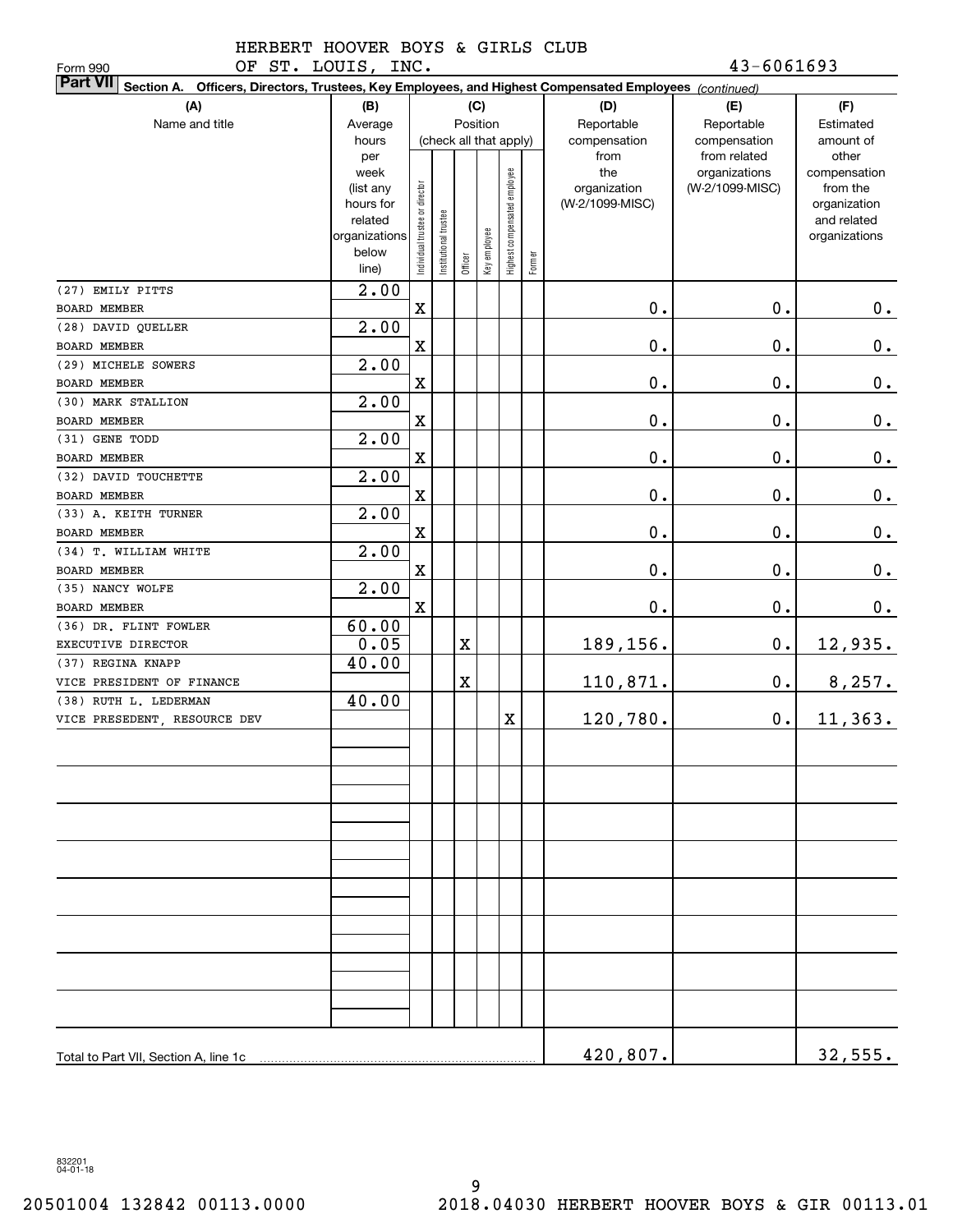| orm 990 (2018: |  |  |
|----------------|--|--|

|                                                           | <b>Part VIII</b> | <b>Statement of Revenue</b>                                                                                           |                                            |                            |                      |                                                 |                                         |                                                                    |
|-----------------------------------------------------------|------------------|-----------------------------------------------------------------------------------------------------------------------|--------------------------------------------|----------------------------|----------------------|-------------------------------------------------|-----------------------------------------|--------------------------------------------------------------------|
|                                                           |                  | Check if Schedule O contains a response or note to any line in this Part VIII                                         |                                            |                            |                      |                                                 |                                         |                                                                    |
|                                                           |                  |                                                                                                                       |                                            |                            | (A)<br>Total revenue | (B)<br>Related or<br>exempt function<br>revenue | (C)<br>Unrelated<br>business<br>revenue | (D)<br>Revenuè excluded<br>from tax under<br>sections<br>512 - 514 |
|                                                           |                  | 1 a Federated campaigns                                                                                               | 1a                                         | 543,138.                   |                      |                                                 |                                         |                                                                    |
| Contributions, Gifts, Grants<br>and Other Similar Amounts |                  |                                                                                                                       | 1 <sub>b</sub>                             | 36,813.                    |                      |                                                 |                                         |                                                                    |
|                                                           |                  | <b>b</b> Membership dues                                                                                              |                                            | 696, 541.                  |                      |                                                 |                                         |                                                                    |
|                                                           |                  | c Fundraising events                                                                                                  | 1 <sub>c</sub>                             |                            |                      |                                                 |                                         |                                                                    |
|                                                           |                  | d Related organizations                                                                                               | 1 <sub>d</sub><br>$\overline{\phantom{a}}$ | 30,537.                    |                      |                                                 |                                         |                                                                    |
|                                                           |                  | e Government grants (contributions)                                                                                   | 1e                                         | 800,935.                   |                      |                                                 |                                         |                                                                    |
|                                                           |                  | f All other contributions, gifts, grants, and                                                                         |                                            |                            |                      |                                                 |                                         |                                                                    |
|                                                           |                  | similar amounts not included above                                                                                    |                                            | <u>1f   6 , 971 , 345.</u> |                      |                                                 |                                         |                                                                    |
|                                                           |                  | g Noncash contributions included in lines 1a-1f: \$                                                                   |                                            | 395,377.                   |                      |                                                 |                                         |                                                                    |
|                                                           |                  |                                                                                                                       |                                            | $\blacktriangleright$      | 9,079,309.           |                                                 |                                         |                                                                    |
|                                                           |                  |                                                                                                                       |                                            | <b>Business Code</b>       |                      |                                                 |                                         |                                                                    |
|                                                           |                  | 2 a PROGRAM REVENUE                                                                                                   |                                            | 900099                     | 440,728.             | 440,728.                                        |                                         |                                                                    |
|                                                           | b                |                                                                                                                       |                                            |                            |                      |                                                 |                                         |                                                                    |
|                                                           | c                | <u> 1989 - Johann Stein, marwolaethau a bhann an t-Amhair an t-Amhair an t-Amhair an t-Amhair an t-Amhair an t-A</u>  |                                            |                            |                      |                                                 |                                         |                                                                    |
|                                                           | d                |                                                                                                                       |                                            |                            |                      |                                                 |                                         |                                                                    |
|                                                           |                  | <u> 1989 - Johann Barn, mars ann an t-Amhain an t-Amhain an t-Amhain an t-Amhain an t-Amhain an t-Amhain an t-Amh</u> |                                            |                            |                      |                                                 |                                         |                                                                    |
| Program Service<br>Revenue                                |                  | f All other program service revenue                                                                                   |                                            |                            |                      |                                                 |                                         |                                                                    |
|                                                           |                  |                                                                                                                       |                                            | ▶                          | 440,728.             |                                                 |                                         |                                                                    |
|                                                           |                  |                                                                                                                       |                                            |                            |                      |                                                 |                                         |                                                                    |
|                                                           | З                | Investment income (including dividends, interest, and                                                                 |                                            |                            |                      |                                                 |                                         | 256,747.                                                           |
|                                                           |                  |                                                                                                                       |                                            |                            | 256,747.             |                                                 |                                         |                                                                    |
|                                                           | 4                | Income from investment of tax-exempt bond proceeds                                                                    |                                            |                            |                      |                                                 |                                         |                                                                    |
|                                                           | 5                |                                                                                                                       |                                            |                            |                      |                                                 |                                         |                                                                    |
|                                                           |                  |                                                                                                                       | (i) Real                                   | (ii) Personal              |                      |                                                 |                                         |                                                                    |
|                                                           |                  | 6 a Gross rents<br>$\ldots \ldots \ldots \ldots \ldots$                                                               | 11,580.                                    |                            |                      |                                                 |                                         |                                                                    |
|                                                           |                  | <b>b</b> Less: rental expenses                                                                                        | 0.                                         |                            |                      |                                                 |                                         |                                                                    |
|                                                           | c                | Rental income or (loss)                                                                                               | 11,580.                                    |                            |                      |                                                 |                                         |                                                                    |
|                                                           |                  | d Net rental income or (loss)                                                                                         |                                            | ▶                          | 11,580.              |                                                 |                                         | 11,580.                                                            |
|                                                           |                  | 7 a Gross amount from sales of                                                                                        | (i) Securities                             | (ii) Other                 |                      |                                                 |                                         |                                                                    |
|                                                           |                  | assets other than inventory                                                                                           | 1219850.                                   |                            |                      |                                                 |                                         |                                                                    |
|                                                           |                  | <b>b</b> Less: cost or other basis                                                                                    |                                            |                            |                      |                                                 |                                         |                                                                    |
|                                                           |                  | and sales expenses                                                                                                    | 1160738.                                   |                            |                      |                                                 |                                         |                                                                    |
|                                                           |                  |                                                                                                                       | $\sqrt{59,112.}$                           |                            |                      |                                                 |                                         |                                                                    |
|                                                           |                  |                                                                                                                       |                                            | ▶                          | 59,112.              |                                                 |                                         | 59,112.                                                            |
|                                                           |                  | 8 a Gross income from fundraising events (not                                                                         |                                            |                            |                      |                                                 |                                         |                                                                    |
|                                                           |                  | including $$ 696, 541.$ of                                                                                            |                                            |                            |                      |                                                 |                                         |                                                                    |
|                                                           |                  | contributions reported on line 1c). See                                                                               |                                            |                            |                      |                                                 |                                         |                                                                    |
|                                                           |                  |                                                                                                                       |                                            | $a$ 254,814.               |                      |                                                 |                                         |                                                                    |
| <b>Other Revenue</b>                                      |                  |                                                                                                                       |                                            | $b\overline{359,673.}$     |                      |                                                 |                                         |                                                                    |
|                                                           |                  |                                                                                                                       |                                            |                            |                      |                                                 |                                         |                                                                    |
|                                                           |                  | c Net income or (loss) from fundraising events                                                                        |                                            | ______________ ▶           | $-104,859.$          |                                                 |                                         | $-104, 859.$                                                       |
|                                                           |                  | 9 a Gross income from gaming activities. See                                                                          |                                            |                            |                      |                                                 |                                         |                                                                    |
|                                                           |                  |                                                                                                                       |                                            |                            |                      |                                                 |                                         |                                                                    |
|                                                           |                  |                                                                                                                       | b                                          |                            |                      |                                                 |                                         |                                                                    |
|                                                           |                  | c Net income or (loss) from gaming activities                                                                         |                                            |                            |                      |                                                 |                                         |                                                                    |
|                                                           |                  | 10 a Gross sales of inventory, less returns                                                                           |                                            |                            |                      |                                                 |                                         |                                                                    |
|                                                           |                  |                                                                                                                       |                                            |                            |                      |                                                 |                                         |                                                                    |
|                                                           |                  |                                                                                                                       | $\mathbf b$                                |                            |                      |                                                 |                                         |                                                                    |
|                                                           |                  | c Net income or (loss) from sales of inventory                                                                        |                                            |                            |                      |                                                 |                                         |                                                                    |
|                                                           |                  | Miscellaneous Revenue                                                                                                 |                                            | <b>Business Code</b>       |                      |                                                 |                                         |                                                                    |
|                                                           |                  | 11 a INSURANCE REIMB.                                                                                                 |                                            | 900099                     | <u>72,547.</u>       |                                                 |                                         |                                                                    |
|                                                           |                  | <b>b MISCELLANEOUS</b>                                                                                                |                                            | 900099                     | 6,190.               |                                                 |                                         | $\frac{72,547}{6,190}$ .                                           |
|                                                           | c                |                                                                                                                       |                                            |                            |                      |                                                 |                                         |                                                                    |
|                                                           |                  |                                                                                                                       |                                            |                            |                      |                                                 |                                         |                                                                    |
|                                                           |                  |                                                                                                                       |                                            | $\blacktriangleright$      | 78,737.              |                                                 |                                         |                                                                    |
|                                                           | 12               |                                                                                                                       |                                            |                            | 9,821,354.           | 440,728.                                        | 0.                                      | 301, 317.                                                          |
|                                                           | 832009 12-31-18  |                                                                                                                       |                                            |                            |                      |                                                 |                                         | Form 990 (2018)                                                    |
|                                                           |                  |                                                                                                                       |                                            |                            |                      |                                                 |                                         |                                                                    |

10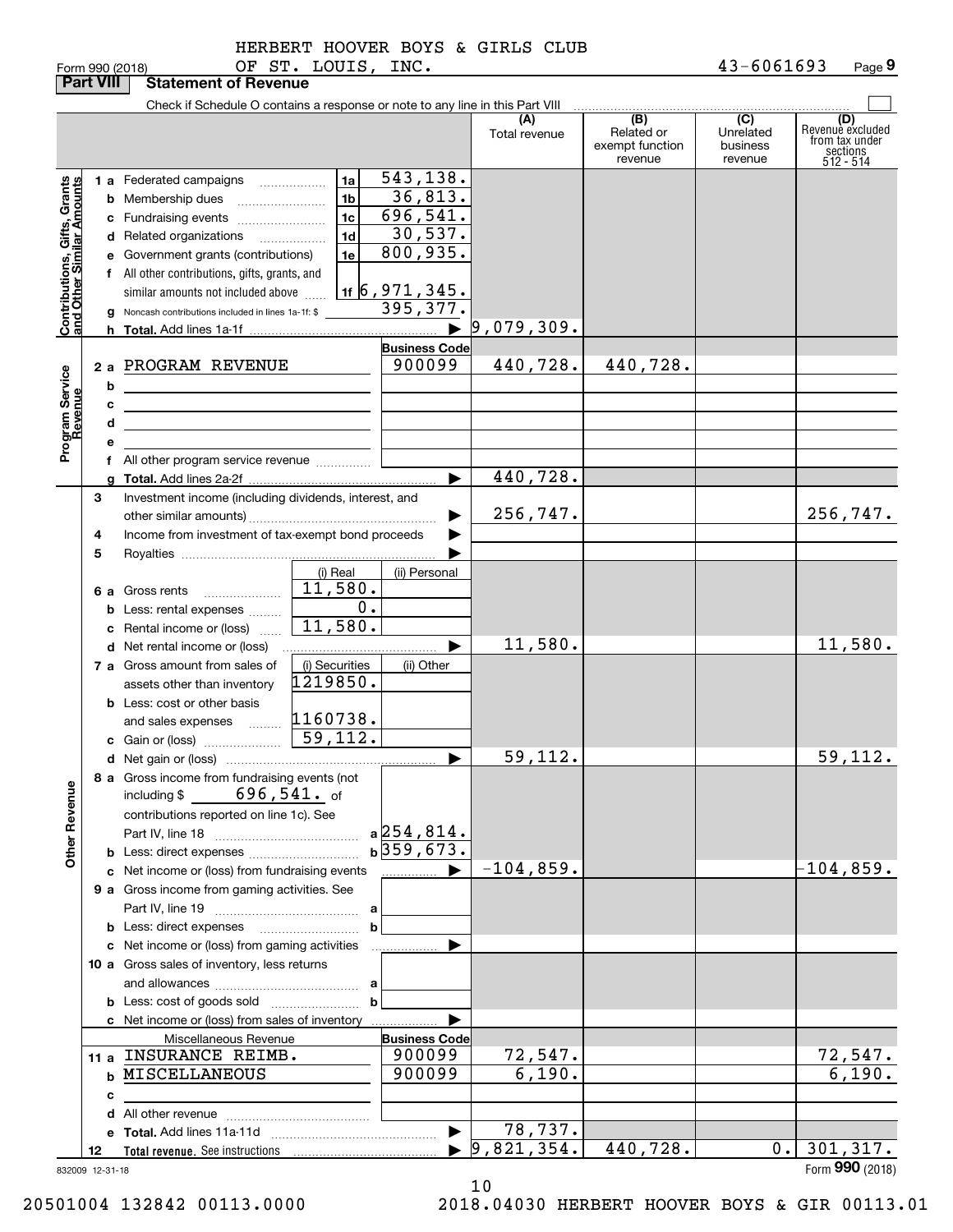Form 990 (2018) Page **Part IX Statement of Functional Expenses 10** OF ST. LOUIS, INC. 43-6061693

|    | Section 501(c)(3) and 501(c)(4) organizations must complete all columns. All other organizations must complete column (A).                                                                                  |                       |                                    |                                           |                                |
|----|-------------------------------------------------------------------------------------------------------------------------------------------------------------------------------------------------------------|-----------------------|------------------------------------|-------------------------------------------|--------------------------------|
|    | Check if Schedule O contains a response or note to any line in this Part IX                                                                                                                                 |                       |                                    |                                           |                                |
|    | Do not include amounts reported on lines 6b,<br>7b, 8b, 9b, and 10b of Part VIII.                                                                                                                           | (A)<br>Total expenses | (B)<br>Program service<br>expenses | (C)<br>Management and<br>general expenses | (D)<br>Fundraising<br>expenses |
| 1. | Grants and other assistance to domestic organizations                                                                                                                                                       |                       |                                    |                                           |                                |
|    | and domestic governments. See Part IV, line 21                                                                                                                                                              |                       |                                    |                                           |                                |
| 2  | Grants and other assistance to domestic                                                                                                                                                                     |                       |                                    |                                           |                                |
|    | individuals. See Part IV, line 22<br>$\overline{\phantom{a}}$                                                                                                                                               |                       |                                    |                                           |                                |
| 3  | Grants and other assistance to foreign                                                                                                                                                                      |                       |                                    |                                           |                                |
|    | organizations, foreign governments, and foreign                                                                                                                                                             |                       |                                    |                                           |                                |
|    | individuals. See Part IV, lines 15 and 16                                                                                                                                                                   |                       |                                    |                                           |                                |
| 4  | Benefits paid to or for members                                                                                                                                                                             |                       |                                    |                                           |                                |
| 5  | Compensation of current officers, directors,                                                                                                                                                                |                       |                                    |                                           |                                |
|    |                                                                                                                                                                                                             | 321,219.              | 160,609.                           | 110,087.                                  | 50, 523.                       |
| 6  | Compensation not included above, to disqualified                                                                                                                                                            |                       |                                    |                                           |                                |
|    | persons (as defined under section 4958(f)(1)) and                                                                                                                                                           |                       |                                    |                                           |                                |
|    | persons described in section 4958(c)(3)(B)                                                                                                                                                                  |                       |                                    |                                           |                                |
| 7  |                                                                                                                                                                                                             | 4,050,165.            | 3,320,340.                         | 270,564.                                  | 459,261.                       |
| 8  | Pension plan accruals and contributions (include                                                                                                                                                            |                       |                                    |                                           |                                |
|    | section 401(k) and 403(b) employer contributions)                                                                                                                                                           |                       |                                    |                                           |                                |
| 9  |                                                                                                                                                                                                             | 433,656.              | 352,258.                           | 31,668.                                   | 49,730.                        |
| 10 |                                                                                                                                                                                                             | 349,391.              | 278,726.                           | 29,981.                                   | 40,684.                        |
| 11 | Fees for services (non-employees):                                                                                                                                                                          |                       |                                    |                                           |                                |
| a  |                                                                                                                                                                                                             |                       |                                    |                                           |                                |
| b  |                                                                                                                                                                                                             |                       |                                    |                                           |                                |
| c  |                                                                                                                                                                                                             | 106,071.              |                                    | 106,071.                                  |                                |
|    |                                                                                                                                                                                                             |                       |                                    |                                           |                                |
| d  | Professional fundraising services. See Part IV, line 17                                                                                                                                                     | 75,490.               |                                    |                                           | 75,490.                        |
| е  |                                                                                                                                                                                                             | 66,932.               |                                    | 66,932.                                   |                                |
| f  | Investment management fees                                                                                                                                                                                  |                       |                                    |                                           |                                |
| g  | Other. (If line 11g amount exceeds 10% of line 25,                                                                                                                                                          |                       |                                    |                                           |                                |
|    | column (A) amount, list line 11g expenses on Sch O.)                                                                                                                                                        | 58,339.               | 4,355.                             | 29,025.                                   | 24,959.                        |
| 12 |                                                                                                                                                                                                             | 412,316.              | 277,391.                           | 98,089.                                   | 36,836.                        |
| 13 |                                                                                                                                                                                                             |                       |                                    |                                           |                                |
| 14 |                                                                                                                                                                                                             |                       |                                    |                                           |                                |
| 15 |                                                                                                                                                                                                             | 401,235.              | 391,062.                           | 9,305.                                    | 868.                           |
| 16 |                                                                                                                                                                                                             | 42,410.               | 29,447.                            | 10,661.                                   | 2,302.                         |
| 17 |                                                                                                                                                                                                             |                       |                                    |                                           |                                |
| 18 | Payments of travel or entertainment expenses                                                                                                                                                                |                       |                                    |                                           |                                |
|    | for any federal, state, or local public officials                                                                                                                                                           | 45,368.               | 3,569.                             | 12,779.                                   | 29,020.                        |
| 19 | Conferences, conventions, and meetings                                                                                                                                                                      | 46,690.               | 42,021.                            | 4,669.                                    |                                |
| 20 | Interest                                                                                                                                                                                                    |                       |                                    |                                           |                                |
| 21 |                                                                                                                                                                                                             | 441,327.              | 401,028.                           | 40,299.                                   |                                |
| 22 | Depreciation, depletion, and amortization                                                                                                                                                                   | 151,174.              | 151, 124.                          | 50.                                       |                                |
| 23 | Insurance                                                                                                                                                                                                   |                       |                                    |                                           |                                |
| 24 | Other expenses. Itemize expenses not covered<br>above. (List miscellaneous expenses in line 24e. If line<br>24e amount exceeds 10% of line 25, column (A)<br>amount, list line 24e expenses on Schedule O.) |                       |                                    |                                           |                                |
| a  | CONTRACTED SERVS & SPLY                                                                                                                                                                                     | 554,938.              | 528,624.                           | 22,090.                                   | 4,224.                         |
| b  | MEMBERSHIP                                                                                                                                                                                                  | 35,052.               | 1,150.                             | 33,902.                                   |                                |
| c  |                                                                                                                                                                                                             |                       |                                    |                                           |                                |
| d  |                                                                                                                                                                                                             |                       |                                    |                                           |                                |
| е  | All other expenses                                                                                                                                                                                          |                       |                                    |                                           |                                |
| 25 | Total functional expenses. Add lines 1 through 24e                                                                                                                                                          | 7,591,773.            | 5,941,704.                         | 876,172.                                  | 773,897.                       |
| 26 | Joint costs. Complete this line only if the organization                                                                                                                                                    |                       |                                    |                                           |                                |
|    | reported in column (B) joint costs from a combined                                                                                                                                                          |                       |                                    |                                           |                                |
|    | educational campaign and fundraising solicitation.                                                                                                                                                          |                       |                                    |                                           |                                |
|    | Check here $\blacktriangleright$<br>if following SOP 98-2 (ASC 958-720)                                                                                                                                     |                       |                                    |                                           |                                |

11

832010 12-31-18

Form (2018) **990**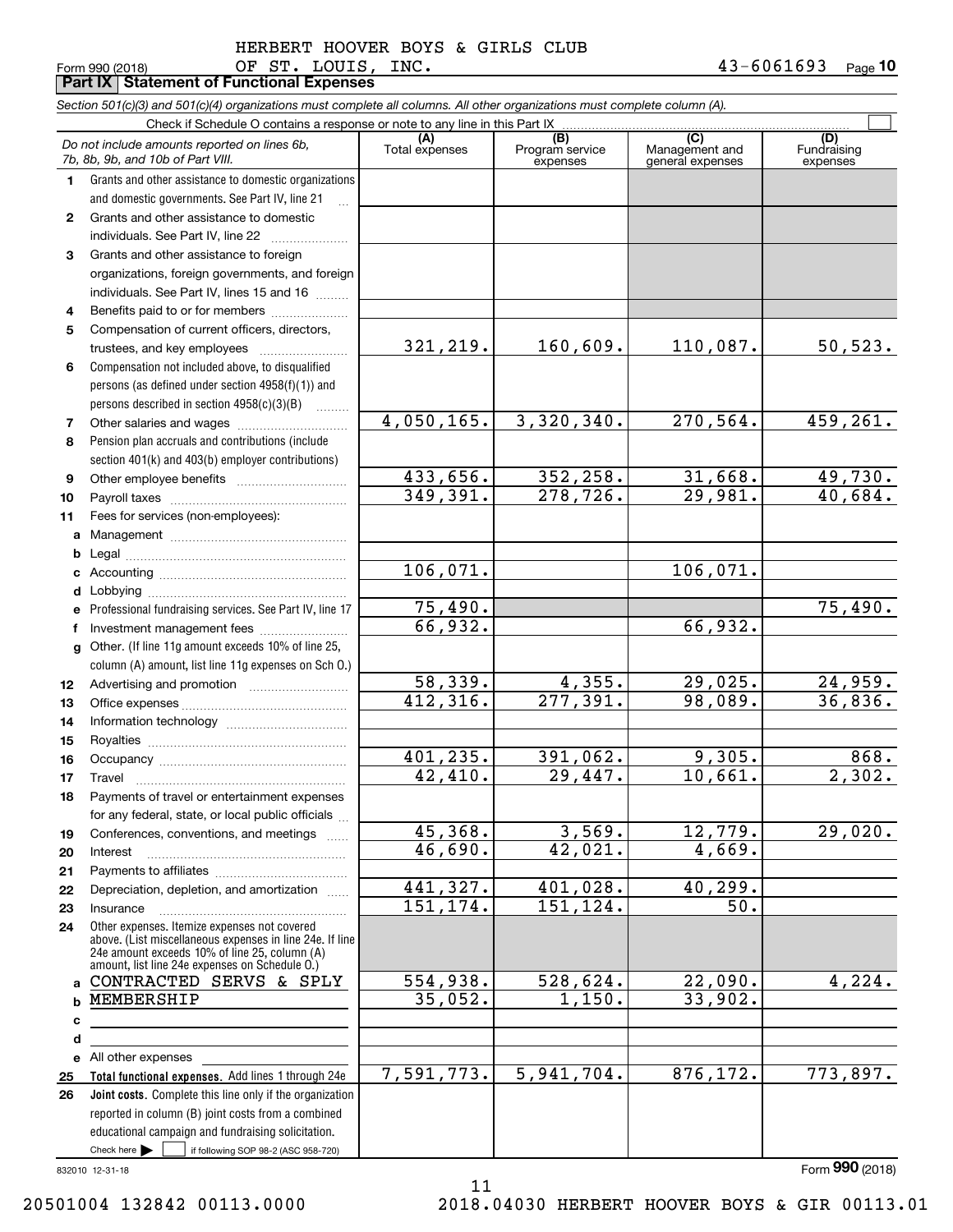|                             | 1  |                                                                                                                                                                                                                                |  | 1,616.                  | $\overline{\mathbf{1}}$ | 1,291.                         |
|-----------------------------|----|--------------------------------------------------------------------------------------------------------------------------------------------------------------------------------------------------------------------------------|--|-------------------------|-------------------------|--------------------------------|
|                             | 2  |                                                                                                                                                                                                                                |  | 2,605,751.              | $\mathbf{2}$            | 2,375,173.                     |
|                             | 3  |                                                                                                                                                                                                                                |  | $\overline{4,252},091.$ | $\mathbf{3}$            | 3,823,823.                     |
|                             | 4  |                                                                                                                                                                                                                                |  |                         | 4                       |                                |
|                             | 5  | Loans and other receivables from current and former officers, directors,                                                                                                                                                       |  |                         |                         |                                |
|                             |    | trustees, key employees, and highest compensated employees. Complete                                                                                                                                                           |  |                         |                         |                                |
|                             |    | Part II of Schedule L                                                                                                                                                                                                          |  |                         | 5                       |                                |
|                             | 6  | Loans and other receivables from other disqualified persons (as defined under                                                                                                                                                  |  |                         |                         |                                |
|                             |    | section 4958(f)(1)), persons described in section 4958(c)(3)(B), and contributing                                                                                                                                              |  |                         |                         |                                |
|                             |    | employers and sponsoring organizations of section 501(c)(9) voluntary                                                                                                                                                          |  |                         |                         |                                |
|                             |    | employees' beneficiary organizations (see instr). Complete Part II of Sch L                                                                                                                                                    |  |                         | 6                       |                                |
| Assets                      | 7  |                                                                                                                                                                                                                                |  |                         | $\overline{7}$          |                                |
|                             | 8  |                                                                                                                                                                                                                                |  |                         | 8                       |                                |
|                             | 9  | Prepaid expenses and deferred charges                                                                                                                                                                                          |  | 55,544.                 | 9                       | 49,127.                        |
|                             |    | <b>10a</b> Land, buildings, and equipment: cost or other                                                                                                                                                                       |  |                         |                         |                                |
|                             |    | basis. Complete Part VI of Schedule D    10a   15, 482, 796.                                                                                                                                                                   |  |                         |                         |                                |
|                             |    | $\frac{10b}{7,467,154}$<br><b>b</b> Less: accumulated depreciation                                                                                                                                                             |  | 7,036,759.              | 10 <sub>c</sub>         | 8,015,642.                     |
|                             | 11 |                                                                                                                                                                                                                                |  | 6,380,778.              | 11                      | 7,771,878.                     |
|                             | 12 |                                                                                                                                                                                                                                |  |                         | 12                      |                                |
|                             | 13 |                                                                                                                                                                                                                                |  |                         | 13                      |                                |
|                             | 14 |                                                                                                                                                                                                                                |  |                         | 14                      |                                |
|                             | 15 |                                                                                                                                                                                                                                |  | 15                      |                         |                                |
|                             | 16 |                                                                                                                                                                                                                                |  | 20, 332, 539.           | 16                      | $\frac{22,036,934.}{594,339.}$ |
|                             | 17 |                                                                                                                                                                                                                                |  | 365, 360.               | 17                      |                                |
|                             | 18 |                                                                                                                                                                                                                                |  |                         | 18                      |                                |
|                             | 19 | Deferred revenue information and contact the contract of the contract of the contract of the contract of the contract of the contract of the contract of the contract of the contract of the contract of the contract of the c |  |                         | 19                      |                                |
|                             | 20 |                                                                                                                                                                                                                                |  | 20                      |                         |                                |
|                             | 21 | Escrow or custodial account liability. Complete Part IV of Schedule D                                                                                                                                                          |  | 21                      |                         |                                |
|                             | 22 | Loans and other payables to current and former officers, directors, trustees,                                                                                                                                                  |  |                         |                         |                                |
| Liabilities                 |    | key employees, highest compensated employees, and disqualified persons.                                                                                                                                                        |  |                         |                         |                                |
|                             |    | Complete Part II of Schedule L                                                                                                                                                                                                 |  |                         | 22                      |                                |
|                             | 23 |                                                                                                                                                                                                                                |  | 1,182,397.              | 23                      | 1,053,421.                     |
|                             | 24 |                                                                                                                                                                                                                                |  |                         | 24                      |                                |
|                             | 25 | Other liabilities (including federal income tax, payables to related third                                                                                                                                                     |  |                         |                         |                                |
|                             |    | parties, and other liabilities not included on lines 17-24). Complete Part X of                                                                                                                                                |  |                         |                         |                                |
|                             |    | Schedule D                                                                                                                                                                                                                     |  | 1,547,757.              | 25<br>26                | 1,647,760.                     |
|                             | 26 | Organizations that follow SFAS 117 (ASC 958), check here $\blacktriangleright \boxed{X}$ and                                                                                                                                   |  |                         |                         |                                |
|                             |    | complete lines 27 through 29, and lines 33 and 34.                                                                                                                                                                             |  |                         |                         |                                |
|                             | 27 |                                                                                                                                                                                                                                |  | 7,353,155.              | 27                      | 7,333,060.                     |
|                             | 28 |                                                                                                                                                                                                                                |  | 6,971,382.              | 28                      | 7,797,964.                     |
|                             | 29 | Permanently restricted net assets                                                                                                                                                                                              |  | 4,460,245.              | 29                      | $\overline{5,258,150}$ .       |
|                             |    | Organizations that do not follow SFAS 117 (ASC 958), check here ▶ □                                                                                                                                                            |  |                         |                         |                                |
|                             |    | and complete lines 30 through 34.                                                                                                                                                                                              |  |                         |                         |                                |
|                             | 30 |                                                                                                                                                                                                                                |  |                         | 30                      |                                |
|                             | 31 | Paid-in or capital surplus, or land, building, or equipment fund                                                                                                                                                               |  |                         | 31                      |                                |
| Net Assets or Fund Balances | 32 | Retained earnings, endowment, accumulated income, or other funds                                                                                                                                                               |  |                         | 32                      |                                |
|                             | 33 |                                                                                                                                                                                                                                |  | 18,784,782.             | 33                      | 20,389,174.                    |
|                             | 34 |                                                                                                                                                                                                                                |  | 20, 332, 539.           | 34                      | $\overline{22}$ , 036, 934.    |
|                             |    |                                                                                                                                                                                                                                |  |                         |                         | Form 990 (2018)                |

Form 990 (2018) OF ST. LOUIS, INC. 43-6061693 <sub>Page</sub> **Part X Balance Sheet**

Check if Schedule O contains a response or note to any line in this Part X

 $\mathcal{L}^{\text{max}}$ 

**(B)**

Beginning of year | | End of year

**(A)**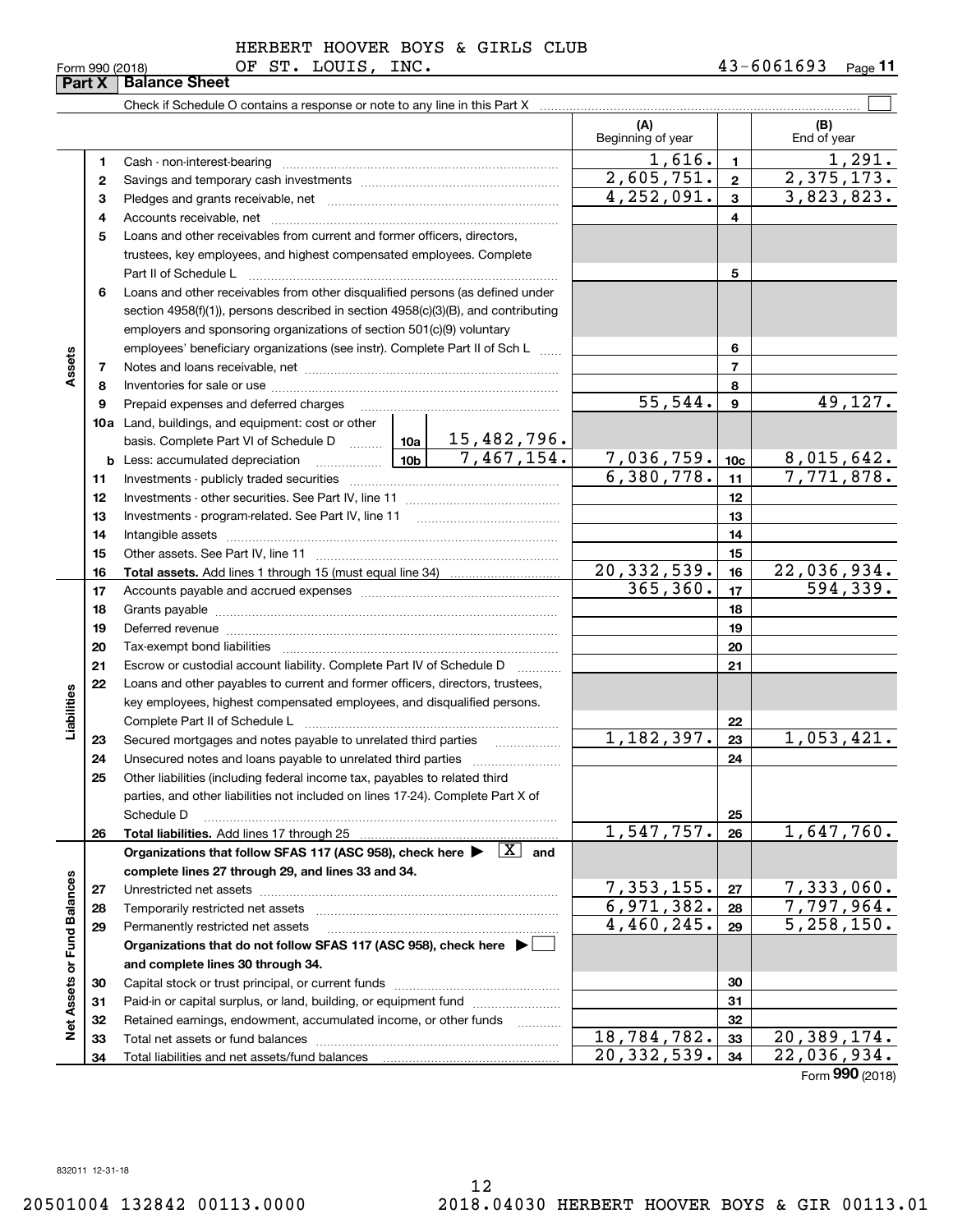|    | HERBERT HOOVER BOYS & GIRLS CLUB                                                                                                                                       |                |                |                    |                     |
|----|------------------------------------------------------------------------------------------------------------------------------------------------------------------------|----------------|----------------|--------------------|---------------------|
|    | OF ST. LOUIS, INC.<br>Form 990 (2018)                                                                                                                                  |                | 43-6061693     |                    | $_{\text{Page}}$ 12 |
|    | Part XI<br><b>Reconciliation of Net Assets</b>                                                                                                                         |                |                |                    |                     |
|    | Check if Schedule O contains a response or note to any line in this Part XI [11] [12] [12] Check if Schedule O contains a response or note to any line in this Part XI |                |                |                    |                     |
|    |                                                                                                                                                                        |                |                |                    |                     |
| 1  | Total revenue (must equal Part VIII, column (A), line 12)                                                                                                              | 1              | 9,821,354.     |                    |                     |
| 2  | Total expenses (must equal Part IX, column (A), line 25)                                                                                                               | $\mathbf{2}$   | 7,591,773.     |                    |                     |
| З  | Revenue less expenses. Subtract line 2 from line 1                                                                                                                     | 3              | 2,229,581.     |                    |                     |
| 4  |                                                                                                                                                                        | 4              | 18,784,782.    |                    |                     |
| 5  | Net unrealized gains (losses) on investments                                                                                                                           | 5              | $-625, 189.$   |                    |                     |
| 6  | Donated services and use of facilities                                                                                                                                 | 6              |                |                    |                     |
| 7  | Investment expenses                                                                                                                                                    | $\overline{7}$ |                |                    |                     |
| 8  | Prior period adjustments                                                                                                                                               | 8              |                |                    |                     |
| 9  | Other changes in net assets or fund balances (explain in Schedule O)                                                                                                   | 9              |                |                    | $\overline{0}$ .    |
| 10 | Net assets or fund balances at end of year. Combine lines 3 through 9 (must equal Part X, line 33,                                                                     |                |                |                    |                     |
|    | column (B))                                                                                                                                                            | 10             | 20,389,174.    |                    |                     |
|    | Part XII Financial Statements and Reporting                                                                                                                            |                |                |                    |                     |
|    | Check if Schedule O contains a response or note to any line in this Part XII                                                                                           |                |                |                    |                     |
|    |                                                                                                                                                                        |                |                | <b>Yes</b>         | No                  |
| 1. | $\boxed{\textbf{X}}$ Accrual<br>$\Box$ Cash<br>Other<br>Accounting method used to prepare the Form 990:                                                                |                |                |                    |                     |
|    | If the organization changed its method of accounting from a prior year or checked "Other," explain in Schedule O.                                                      |                |                |                    |                     |
|    | 2a Were the organization's financial statements compiled or reviewed by an independent accountant?                                                                     |                | 2a             |                    | x                   |
|    | If "Yes," check a box below to indicate whether the financial statements for the year were compiled or reviewed on a                                                   |                |                |                    |                     |
|    | separate basis, consolidated basis, or both:                                                                                                                           |                |                |                    |                     |
|    | Separate basis<br><b>Consolidated basis</b><br>Both consolidated and separate basis                                                                                    |                |                |                    |                     |
|    | <b>b</b> Were the organization's financial statements audited by an independent accountant?                                                                            |                | 2 <sub>b</sub> | х                  |                     |
|    | If "Yes," check a box below to indicate whether the financial statements for the year were audited on a separate basis,                                                |                |                |                    |                     |
|    | consolidated basis, or both:                                                                                                                                           |                |                |                    |                     |
|    | $\boxed{\textbf{X}}$ Consolidated basis<br>Separate basis<br>Both consolidated and separate basis                                                                      |                |                |                    |                     |
|    | c If "Yes" to line 2a or 2b, does the organization have a committee that assumes responsibility for oversight of the audit,                                            |                |                |                    |                     |
|    | review, or compilation of its financial statements and selection of an independent accountant?                                                                         |                | 2c             | х                  |                     |
|    | If the organization changed either its oversight process or selection process during the tax year, explain in Schedule O.                                              |                |                |                    |                     |
|    | 3a As a result of a federal award, was the organization required to undergo an audit or audits as set forth in the Single Audit                                        |                |                |                    |                     |
|    |                                                                                                                                                                        |                | За             |                    | x                   |
|    | b If "Yes," did the organization undergo the required audit or audits? If the organization did not undergo the required audit                                          |                |                |                    |                     |
|    |                                                                                                                                                                        |                | 3b             | $000 \text{ days}$ |                     |
|    |                                                                                                                                                                        |                |                |                    |                     |

Form (2018) **990**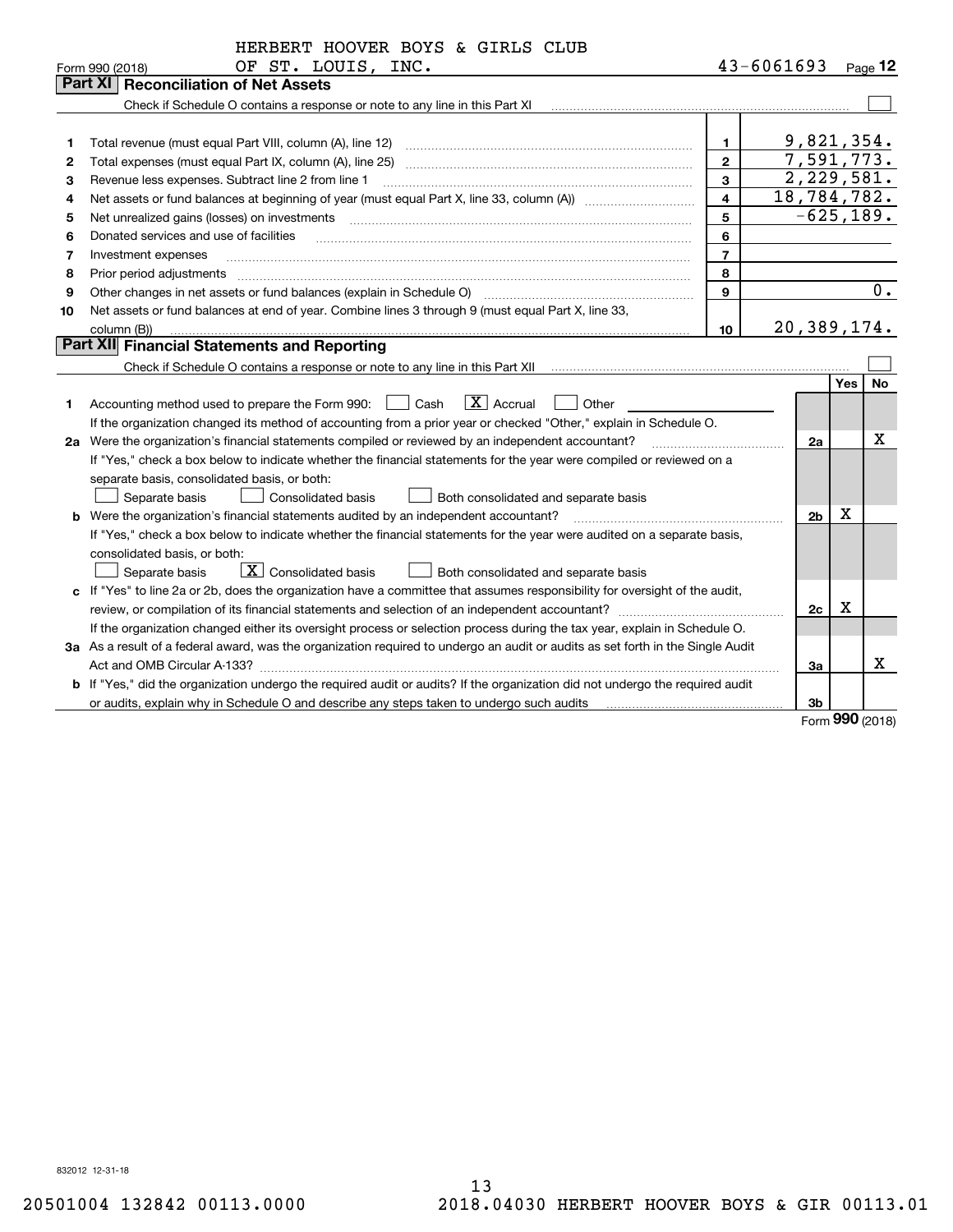|                                                                                                                                | <b>SCHEDULE A</b>                                                                                                                             |                                                        |  |                                               |                                                                                                                                                                                                                                               |                          |                                                                |                            |  | OMB No. 1545-0047                                   |
|--------------------------------------------------------------------------------------------------------------------------------|-----------------------------------------------------------------------------------------------------------------------------------------------|--------------------------------------------------------|--|-----------------------------------------------|-----------------------------------------------------------------------------------------------------------------------------------------------------------------------------------------------------------------------------------------------|--------------------------|----------------------------------------------------------------|----------------------------|--|-----------------------------------------------------|
|                                                                                                                                |                                                                                                                                               | (Form 990 or 990-EZ)                                   |  |                                               | <b>Public Charity Status and Public Support</b>                                                                                                                                                                                               |                          |                                                                |                            |  |                                                     |
|                                                                                                                                |                                                                                                                                               |                                                        |  |                                               | Complete if the organization is a section 501(c)(3) organization or a section<br>4947(a)(1) nonexempt charitable trust.                                                                                                                       |                          |                                                                |                            |  |                                                     |
|                                                                                                                                |                                                                                                                                               | Department of the Treasury<br>Internal Revenue Service |  |                                               | Attach to Form 990 or Form 990-EZ.                                                                                                                                                                                                            |                          |                                                                |                            |  | <b>Open to Public</b>                               |
|                                                                                                                                |                                                                                                                                               |                                                        |  |                                               | Go to www.irs.gov/Form990 for instructions and the latest information.                                                                                                                                                                        |                          |                                                                |                            |  | Inspection                                          |
|                                                                                                                                |                                                                                                                                               | Name of the organization                               |  | OF ST. LOUIS, INC.                            | HERBERT HOOVER BOYS & GIRLS CLUB                                                                                                                                                                                                              |                          |                                                                |                            |  | <b>Employer identification number</b><br>43-6061693 |
| Part I                                                                                                                         |                                                                                                                                               |                                                        |  |                                               | Reason for Public Charity Status (All organizations must complete this part.) See instructions.                                                                                                                                               |                          |                                                                |                            |  |                                                     |
|                                                                                                                                |                                                                                                                                               |                                                        |  |                                               | The organization is not a private foundation because it is: (For lines 1 through 12, check only one box.)                                                                                                                                     |                          |                                                                |                            |  |                                                     |
| 1.                                                                                                                             |                                                                                                                                               |                                                        |  |                                               | A church, convention of churches, or association of churches described in section 170(b)(1)(A)(i).                                                                                                                                            |                          |                                                                |                            |  |                                                     |
| 2                                                                                                                              |                                                                                                                                               |                                                        |  |                                               | A school described in section 170(b)(1)(A)(ii). (Attach Schedule E (Form 990 or 990-EZ).)                                                                                                                                                     |                          |                                                                |                            |  |                                                     |
| 3                                                                                                                              |                                                                                                                                               |                                                        |  |                                               | A hospital or a cooperative hospital service organization described in section $170(b)(1)(A)(iii)$ .                                                                                                                                          |                          |                                                                |                            |  |                                                     |
| 4                                                                                                                              |                                                                                                                                               |                                                        |  |                                               | A medical research organization operated in conjunction with a hospital described in section 170(b)(1)(A)(iii). Enter the hospital's name,                                                                                                    |                          |                                                                |                            |  |                                                     |
|                                                                                                                                |                                                                                                                                               | city, and state:                                       |  |                                               |                                                                                                                                                                                                                                               |                          |                                                                |                            |  |                                                     |
| An organization operated for the benefit of a college or university owned or operated by a governmental unit described in<br>5 |                                                                                                                                               |                                                        |  |                                               |                                                                                                                                                                                                                                               |                          |                                                                |                            |  |                                                     |
|                                                                                                                                |                                                                                                                                               |                                                        |  | section 170(b)(1)(A)(iv). (Complete Part II.) |                                                                                                                                                                                                                                               |                          |                                                                |                            |  |                                                     |
| 6                                                                                                                              |                                                                                                                                               |                                                        |  |                                               | A federal, state, or local government or governmental unit described in section 170(b)(1)(A)(v).                                                                                                                                              |                          |                                                                |                            |  |                                                     |
| 7                                                                                                                              | $\mathbf{X}$                                                                                                                                  |                                                        |  |                                               | An organization that normally receives a substantial part of its support from a governmental unit or from the general public described in                                                                                                     |                          |                                                                |                            |  |                                                     |
| 8                                                                                                                              |                                                                                                                                               |                                                        |  | section 170(b)(1)(A)(vi). (Complete Part II.) | A community trust described in section 170(b)(1)(A)(vi). (Complete Part II.)                                                                                                                                                                  |                          |                                                                |                            |  |                                                     |
| 9                                                                                                                              |                                                                                                                                               |                                                        |  |                                               | An agricultural research organization described in section 170(b)(1)(A)(ix) operated in conjunction with a land-grant college                                                                                                                 |                          |                                                                |                            |  |                                                     |
|                                                                                                                                |                                                                                                                                               |                                                        |  |                                               | or university or a non-land-grant college of agriculture (see instructions). Enter the name, city, and state of the college or                                                                                                                |                          |                                                                |                            |  |                                                     |
|                                                                                                                                |                                                                                                                                               | university:                                            |  |                                               |                                                                                                                                                                                                                                               |                          |                                                                |                            |  |                                                     |
| 10                                                                                                                             |                                                                                                                                               |                                                        |  |                                               | An organization that normally receives: (1) more than 33 1/3% of its support from contributions, membership fees, and gross receipts from                                                                                                     |                          |                                                                |                            |  |                                                     |
|                                                                                                                                | activities related to its exempt functions - subject to certain exceptions, and (2) no more than 33 1/3% of its support from gross investment |                                                        |  |                                               |                                                                                                                                                                                                                                               |                          |                                                                |                            |  |                                                     |
|                                                                                                                                | income and unrelated business taxable income (less section 511 tax) from businesses acquired by the organization after June 30, 1975.         |                                                        |  |                                               |                                                                                                                                                                                                                                               |                          |                                                                |                            |  |                                                     |
|                                                                                                                                |                                                                                                                                               |                                                        |  | See section 509(a)(2). (Complete Part III.)   |                                                                                                                                                                                                                                               |                          |                                                                |                            |  |                                                     |
| 11                                                                                                                             |                                                                                                                                               |                                                        |  |                                               | An organization organized and operated exclusively to test for public safety. See section 509(a)(4).                                                                                                                                          |                          |                                                                |                            |  |                                                     |
| 12                                                                                                                             |                                                                                                                                               |                                                        |  |                                               | An organization organized and operated exclusively for the benefit of, to perform the functions of, or to carry out the purposes of one or                                                                                                    |                          |                                                                |                            |  |                                                     |
|                                                                                                                                |                                                                                                                                               |                                                        |  |                                               | more publicly supported organizations described in section 509(a)(1) or section 509(a)(2). See section 509(a)(3). Check the box in                                                                                                            |                          |                                                                |                            |  |                                                     |
| a                                                                                                                              |                                                                                                                                               |                                                        |  |                                               | lines 12a through 12d that describes the type of supporting organization and complete lines 12e, 12f, and 12g.<br>Type I. A supporting organization operated, supervised, or controlled by its supported organization(s), typically by giving |                          |                                                                |                            |  |                                                     |
|                                                                                                                                |                                                                                                                                               |                                                        |  |                                               | the supported organization(s) the power to regularly appoint or elect a majority of the directors or trustees of the supporting                                                                                                               |                          |                                                                |                            |  |                                                     |
|                                                                                                                                |                                                                                                                                               |                                                        |  |                                               | organization. You must complete Part IV, Sections A and B.                                                                                                                                                                                    |                          |                                                                |                            |  |                                                     |
| b                                                                                                                              |                                                                                                                                               |                                                        |  |                                               | Type II. A supporting organization supervised or controlled in connection with its supported organization(s), by having                                                                                                                       |                          |                                                                |                            |  |                                                     |
|                                                                                                                                |                                                                                                                                               |                                                        |  |                                               | control or management of the supporting organization vested in the same persons that control or manage the supported                                                                                                                          |                          |                                                                |                            |  |                                                     |
|                                                                                                                                |                                                                                                                                               |                                                        |  |                                               | organization(s). You must complete Part IV, Sections A and C.                                                                                                                                                                                 |                          |                                                                |                            |  |                                                     |
| с                                                                                                                              |                                                                                                                                               |                                                        |  |                                               | Type III functionally integrated. A supporting organization operated in connection with, and functionally integrated with,                                                                                                                    |                          |                                                                |                            |  |                                                     |
|                                                                                                                                |                                                                                                                                               |                                                        |  |                                               | its supported organization(s) (see instructions). You must complete Part IV, Sections A, D, and E.                                                                                                                                            |                          |                                                                |                            |  |                                                     |
| d                                                                                                                              |                                                                                                                                               |                                                        |  |                                               | Type III non-functionally integrated. A supporting organization operated in connection with its supported organization(s)                                                                                                                     |                          |                                                                |                            |  |                                                     |
|                                                                                                                                |                                                                                                                                               |                                                        |  |                                               | that is not functionally integrated. The organization generally must satisfy a distribution requirement and an attentiveness                                                                                                                  |                          |                                                                |                            |  |                                                     |
| е                                                                                                                              |                                                                                                                                               |                                                        |  |                                               | requirement (see instructions). You must complete Part IV, Sections A and D, and Part V.<br>Check this box if the organization received a written determination from the IRS that it is a Type I, Type II, Type III                           |                          |                                                                |                            |  |                                                     |
|                                                                                                                                |                                                                                                                                               |                                                        |  |                                               | functionally integrated, or Type III non-functionally integrated supporting organization.                                                                                                                                                     |                          |                                                                |                            |  |                                                     |
| Ť.                                                                                                                             |                                                                                                                                               | Enter the number of supported organizations            |  |                                               |                                                                                                                                                                                                                                               |                          |                                                                |                            |  |                                                     |
|                                                                                                                                |                                                                                                                                               |                                                        |  |                                               | Provide the following information about the supported organization(s).                                                                                                                                                                        |                          |                                                                |                            |  |                                                     |
|                                                                                                                                |                                                                                                                                               | (i) Name of supported                                  |  | (ii) EIN                                      | (iii) Type of organization<br>(described on lines 1-10                                                                                                                                                                                        |                          | (iv) Is the organization listed<br>in your governing document? | (v) Amount of monetary     |  | (vi) Amount of other                                |
|                                                                                                                                |                                                                                                                                               | organization                                           |  |                                               | above (see instructions))                                                                                                                                                                                                                     | Yes                      | No                                                             | support (see instructions) |  | support (see instructions)                          |
|                                                                                                                                |                                                                                                                                               |                                                        |  |                                               |                                                                                                                                                                                                                                               |                          |                                                                |                            |  |                                                     |
|                                                                                                                                |                                                                                                                                               |                                                        |  |                                               |                                                                                                                                                                                                                                               |                          |                                                                |                            |  |                                                     |
|                                                                                                                                |                                                                                                                                               |                                                        |  |                                               |                                                                                                                                                                                                                                               |                          |                                                                |                            |  |                                                     |
|                                                                                                                                |                                                                                                                                               |                                                        |  |                                               |                                                                                                                                                                                                                                               |                          |                                                                |                            |  |                                                     |
|                                                                                                                                |                                                                                                                                               |                                                        |  |                                               |                                                                                                                                                                                                                                               |                          |                                                                |                            |  |                                                     |
|                                                                                                                                |                                                                                                                                               |                                                        |  |                                               |                                                                                                                                                                                                                                               |                          |                                                                |                            |  |                                                     |
|                                                                                                                                |                                                                                                                                               |                                                        |  |                                               |                                                                                                                                                                                                                                               |                          |                                                                |                            |  |                                                     |
|                                                                                                                                |                                                                                                                                               |                                                        |  |                                               |                                                                                                                                                                                                                                               |                          |                                                                |                            |  |                                                     |
|                                                                                                                                |                                                                                                                                               |                                                        |  |                                               |                                                                                                                                                                                                                                               |                          |                                                                |                            |  |                                                     |
| Total                                                                                                                          |                                                                                                                                               |                                                        |  |                                               |                                                                                                                                                                                                                                               | $000 \rightarrow 000$ EZ |                                                                | <b>Calcadola</b>           |  |                                                     |

LHA For Paperwork Reduction Act Notice, see the Instructions for Form 990 or 990-EZ. 832021 10-11-18 Schedule A (Form 990 or 990-EZ) 2018 14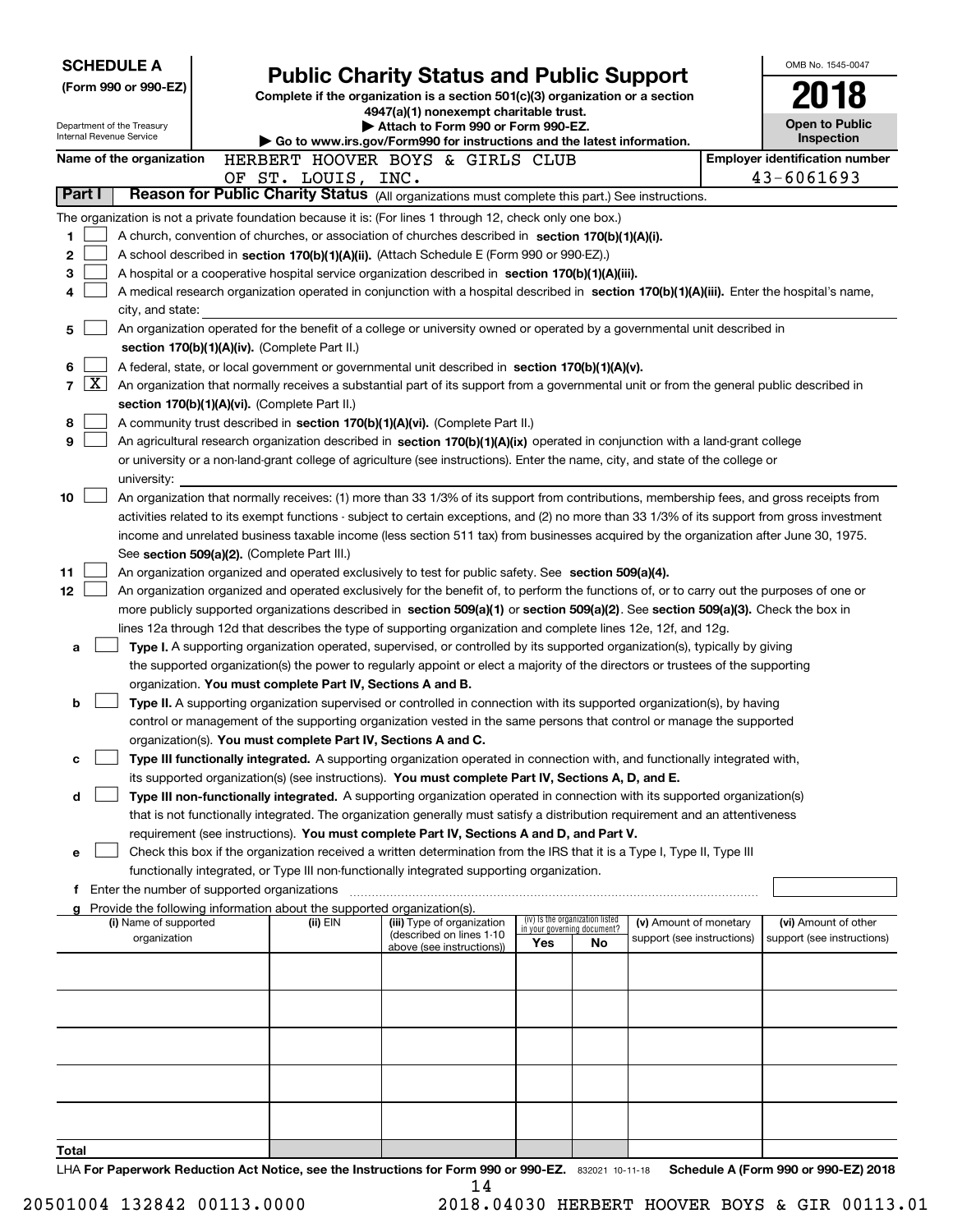### Schedule A (Form 990 or 990-EZ) 2018 Page OF ST. LOUIS, INC. 43-6061693

43-6061693 Page 2

(Complete only if you checked the box on line 5, 7, or 8 of Part I or if the organization failed to qualify under Part III. If the organization fails to qualify under the tests listed below, please complete Part III.) **Part II Support Schedule for Organizations Described in Sections 170(b)(1)(A)(iv) and 170(b)(1)(A)(vi)**

|    | <b>Section A. Public Support</b>                                                                                                           |                      |                      |            |                                 |           |                                         |
|----|--------------------------------------------------------------------------------------------------------------------------------------------|----------------------|----------------------|------------|---------------------------------|-----------|-----------------------------------------|
|    | Calendar year (or fiscal year beginning in)                                                                                                | (a) 2014             | $(b)$ 2015           | $(c)$ 2016 | $(d)$ 2017                      | (e) 2018  | (f) Total                               |
|    | 1 Gifts, grants, contributions, and                                                                                                        |                      |                      |            |                                 |           |                                         |
|    | membership fees received. (Do not                                                                                                          |                      |                      |            |                                 |           |                                         |
|    | include any "unusual grants.")                                                                                                             | 3232807.             | 7170510.             |            | 6464210.10975637.               |           | 9079309.36922473.                       |
|    | 2 Tax revenues levied for the organ-                                                                                                       |                      |                      |            |                                 |           |                                         |
|    | ization's benefit and either paid to                                                                                                       |                      |                      |            |                                 |           |                                         |
|    | or expended on its behalf                                                                                                                  |                      |                      |            |                                 |           |                                         |
|    | 3 The value of services or facilities                                                                                                      |                      |                      |            |                                 |           |                                         |
|    | furnished by a governmental unit to                                                                                                        |                      |                      |            |                                 |           |                                         |
|    | the organization without charge                                                                                                            |                      |                      |            |                                 |           |                                         |
|    | 4 Total. Add lines 1 through 3                                                                                                             | 3232807.             | 7170510.             |            | 6464210.10975637.               |           | 9079309.36922473.                       |
|    | 5 The portion of total contributions                                                                                                       |                      |                      |            |                                 |           |                                         |
|    | by each person (other than a                                                                                                               |                      |                      |            |                                 |           |                                         |
|    | governmental unit or publicly                                                                                                              |                      |                      |            |                                 |           |                                         |
|    | supported organization) included                                                                                                           |                      |                      |            |                                 |           |                                         |
|    | on line 1 that exceeds 2% of the                                                                                                           |                      |                      |            |                                 |           |                                         |
|    | amount shown on line 11,                                                                                                                   |                      |                      |            |                                 |           |                                         |
|    | column (f)                                                                                                                                 |                      |                      |            |                                 |           |                                         |
|    |                                                                                                                                            |                      |                      |            |                                 |           | 7190418.<br>$\sqrt{29732055}$ .         |
|    | 6 Public support. Subtract line 5 from line 4.<br><b>Section B. Total Support</b>                                                          |                      |                      |            |                                 |           |                                         |
|    |                                                                                                                                            |                      |                      |            |                                 |           |                                         |
|    | Calendar year (or fiscal year beginning in)                                                                                                | (a) 2014<br>3232807. | (b) 2015<br>7170510. | $(c)$ 2016 | $(d)$ 2017<br>6464210.10975637. | (e) 2018  | (f) Total<br>9079309.36922473.          |
|    | 7 Amounts from line 4                                                                                                                      |                      |                      |            |                                 |           |                                         |
|    | 8 Gross income from interest,                                                                                                              |                      |                      |            |                                 |           |                                         |
|    | dividends, payments received on                                                                                                            |                      |                      |            |                                 |           |                                         |
|    | securities loans, rents, royalties,                                                                                                        |                      |                      |            |                                 |           |                                         |
|    | and income from similar sources                                                                                                            | 124,778.             | 86,411.              | 77,505.    | 112,770.                        | 268, 327. | 669,791.                                |
|    | <b>9</b> Net income from unrelated business                                                                                                |                      |                      |            |                                 |           |                                         |
|    | activities, whether or not the                                                                                                             |                      |                      |            |                                 |           |                                         |
|    | business is regularly carried on                                                                                                           |                      |                      |            |                                 |           |                                         |
|    | 10 Other income. Do not include gain                                                                                                       |                      |                      |            |                                 |           |                                         |
|    | or loss from the sale of capital                                                                                                           |                      |                      |            |                                 |           |                                         |
|    | assets (Explain in Part VI.)                                                                                                               | 19,078.              | 20,692.              | 8,664.     | 9,612.                          |           | 78,737. 136,783.                        |
|    | 11 Total support. Add lines 7 through 10                                                                                                   |                      |                      |            |                                 |           | $\overline{377}$ 29047.                 |
|    | 12 Gross receipts from related activities, etc. (see instructions)                                                                         |                      |                      |            |                                 | 12        | 1,688,539.                              |
|    | 13 First five years. If the Form 990 is for the organization's first, second, third, fourth, or fifth tax year as a section 501(c)(3)      |                      |                      |            |                                 |           |                                         |
|    |                                                                                                                                            |                      |                      |            |                                 |           |                                         |
|    | Digitilization, crieck this box and stop here <b>Community and Section C. Computation of Public Support Percentage</b>                     |                      |                      |            |                                 |           |                                         |
|    | 14 Public support percentage for 2018 (line 6, column (f) divided by line 11, column (f) <i>manumeronominimi</i> ng                        |                      |                      |            |                                 | 14        | 78.80<br>%                              |
|    |                                                                                                                                            |                      |                      |            |                                 | 15        | 77.79<br>$\frac{9}{6}$                  |
|    | 16a 33 1/3% support test - 2018. If the organization did not check the box on line 13, and line 14 is 33 1/3% or more, check this box and  |                      |                      |            |                                 |           |                                         |
|    | stop here. The organization qualifies as a publicly supported organization                                                                 |                      |                      |            |                                 |           | $\blacktriangleright$ $\vert$ X $\vert$ |
|    | b 33 1/3% support test - 2017. If the organization did not check a box on line 13 or 16a, and line 15 is 33 1/3% or more, check this box   |                      |                      |            |                                 |           |                                         |
|    | and stop here. The organization qualifies as a publicly supported organization                                                             |                      |                      |            |                                 |           |                                         |
|    | 17a 10% -facts-and-circumstances test - 2018. If the organization did not check a box on line 13, 16a, or 16b, and line 14 is 10% or more, |                      |                      |            |                                 |           |                                         |
|    | and if the organization meets the "facts-and-circumstances" test, check this box and stop here. Explain in Part VI how the organization    |                      |                      |            |                                 |           |                                         |
|    | meets the "facts-and-circumstances" test. The organization qualifies as a publicly supported organization                                  |                      |                      |            |                                 |           |                                         |
|    | b 10% -facts-and-circumstances test - 2017. If the organization did not check a box on line 13, 16a, 16b, or 17a, and line 15 is 10% or    |                      |                      |            |                                 |           |                                         |
|    | more, and if the organization meets the "facts-and-circumstances" test, check this box and stop here. Explain in Part VI how the           |                      |                      |            |                                 |           |                                         |
|    | organization meets the "facts-and-circumstances" test. The organization qualifies as a publicly supported organization                     |                      |                      |            |                                 |           |                                         |
| 18 | Private foundation. If the organization did not check a box on line 13, 16a, 16b, 17a, or 17b, check this box and see instructions         |                      |                      |            |                                 |           |                                         |
|    |                                                                                                                                            |                      |                      |            |                                 |           | Schedule A (Form 990 or 990-F7) 2018    |

**Schedule A (Form 990 or 990-EZ) 2018**

832022 10-11-18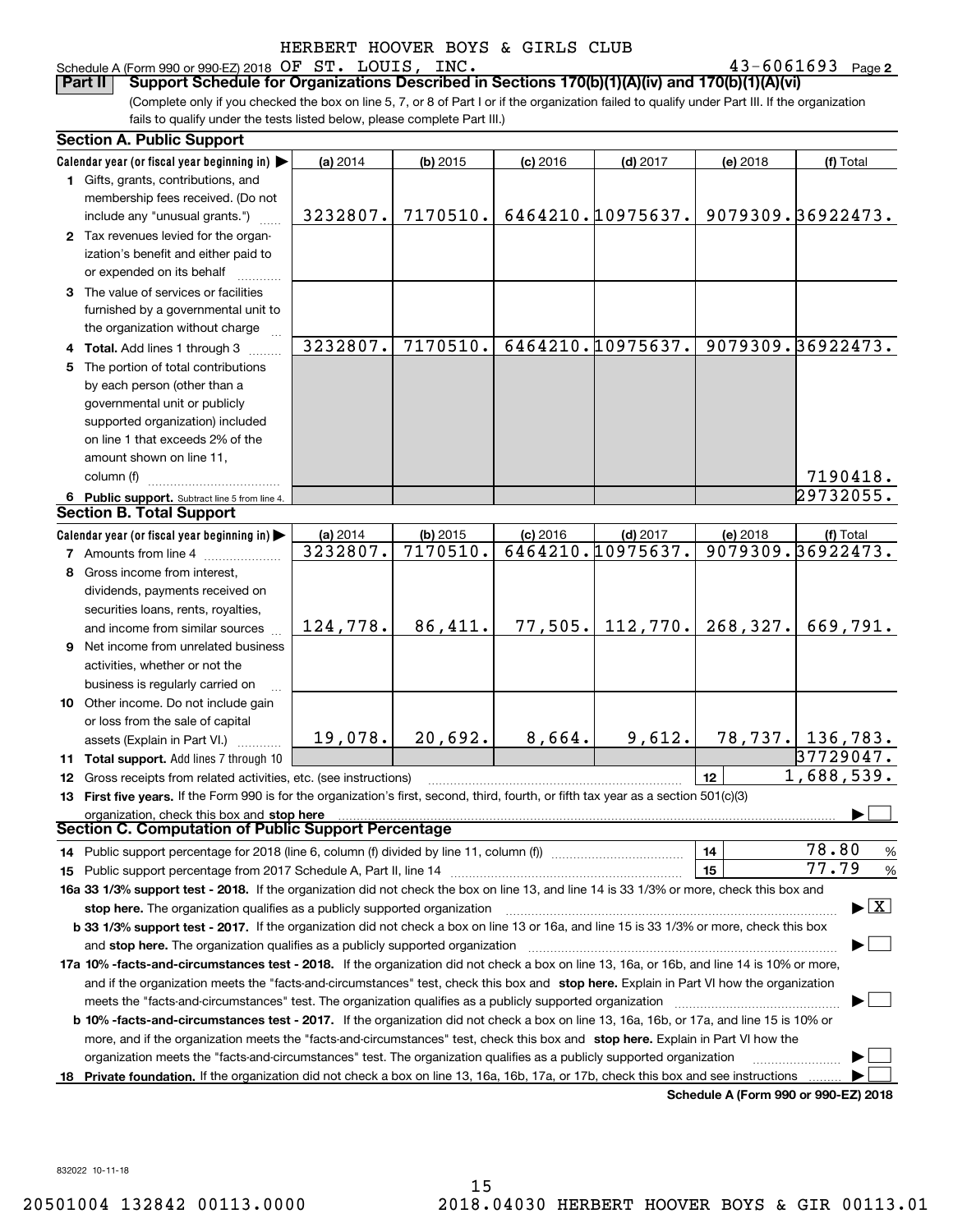Schedule A (Form 990 or 990-EZ) 2018 Page OF ST. LOUIS, INC. 43-6061693

### **Part III Support Schedule for Organizations Described in Section 509(a)(2)**

(Complete only if you checked the box on line 10 of Part I or if the organization failed to qualify under Part II. If the organization fails to qualify under the tests listed below, please complete Part II.)

|    | <b>Section A. Public Support</b>                                                                                                                                                                                               |          |            |            |            |          |                                      |
|----|--------------------------------------------------------------------------------------------------------------------------------------------------------------------------------------------------------------------------------|----------|------------|------------|------------|----------|--------------------------------------|
|    | Calendar year (or fiscal year beginning in) $\blacktriangleright$                                                                                                                                                              | (a) 2014 | (b) 2015   | $(c)$ 2016 | $(d)$ 2017 | (e) 2018 | (f) Total                            |
|    | 1 Gifts, grants, contributions, and                                                                                                                                                                                            |          |            |            |            |          |                                      |
|    | membership fees received. (Do not                                                                                                                                                                                              |          |            |            |            |          |                                      |
|    | include any "unusual grants.")                                                                                                                                                                                                 |          |            |            |            |          |                                      |
|    | <b>2</b> Gross receipts from admissions,<br>merchandise sold or services per-<br>formed, or facilities furnished in<br>any activity that is related to the<br>organization's tax-exempt purpose                                |          |            |            |            |          |                                      |
|    | 3 Gross receipts from activities that<br>are not an unrelated trade or bus-                                                                                                                                                    |          |            |            |            |          |                                      |
|    | iness under section 513                                                                                                                                                                                                        |          |            |            |            |          |                                      |
|    | 4 Tax revenues levied for the organ-                                                                                                                                                                                           |          |            |            |            |          |                                      |
|    | ization's benefit and either paid to<br>or expended on its behalf                                                                                                                                                              |          |            |            |            |          |                                      |
|    | 5 The value of services or facilities                                                                                                                                                                                          |          |            |            |            |          |                                      |
|    | furnished by a governmental unit to                                                                                                                                                                                            |          |            |            |            |          |                                      |
|    | the organization without charge                                                                                                                                                                                                |          |            |            |            |          |                                      |
|    | <b>6 Total.</b> Add lines 1 through 5                                                                                                                                                                                          |          |            |            |            |          |                                      |
|    | 7a Amounts included on lines 1, 2, and<br>3 received from disqualified persons                                                                                                                                                 |          |            |            |            |          |                                      |
|    | <b>b</b> Amounts included on lines 2 and 3 received<br>from other than disqualified persons that<br>exceed the greater of \$5,000 or 1% of the<br>amount on line 13 for the year                                               |          |            |            |            |          |                                      |
|    | c Add lines 7a and 7b                                                                                                                                                                                                          |          |            |            |            |          |                                      |
|    | 8 Public support. (Subtract line 7c from line 6.)                                                                                                                                                                              |          |            |            |            |          |                                      |
|    | <b>Section B. Total Support</b>                                                                                                                                                                                                |          |            |            |            |          |                                      |
|    | Calendar year (or fiscal year beginning in)                                                                                                                                                                                    | (a) 2014 | $(b)$ 2015 | $(c)$ 2016 | $(d)$ 2017 | (e) 2018 | (f) Total                            |
|    | 9 Amounts from line 6                                                                                                                                                                                                          |          |            |            |            |          |                                      |
|    | <b>10a</b> Gross income from interest,<br>dividends, payments received on<br>securities loans, rents, royalties,<br>and income from similar sources                                                                            |          |            |            |            |          |                                      |
|    | <b>b</b> Unrelated business taxable income                                                                                                                                                                                     |          |            |            |            |          |                                      |
|    | (less section 511 taxes) from businesses                                                                                                                                                                                       |          |            |            |            |          |                                      |
|    | acquired after June 30, 1975                                                                                                                                                                                                   |          |            |            |            |          |                                      |
|    | c Add lines 10a and 10b                                                                                                                                                                                                        |          |            |            |            |          |                                      |
|    | 11 Net income from unrelated business<br>activities not included in line 10b,<br>whether or not the business is<br>regularly carried on                                                                                        |          |            |            |            |          |                                      |
|    | <b>12</b> Other income. Do not include gain<br>or loss from the sale of capital<br>assets (Explain in Part VI.)                                                                                                                |          |            |            |            |          |                                      |
|    | 13 Total support. (Add lines 9, 10c, 11, and 12.)                                                                                                                                                                              |          |            |            |            |          |                                      |
|    | 14 First five years. If the Form 990 is for the organization's first, second, third, fourth, or fifth tax year as a section 501(c)(3) organization,                                                                            |          |            |            |            |          |                                      |
|    | check this box and stop here measurements and contact the contract of the contract of the contract of the contract of the contract of the contract of the contract of the contract of the contract of the contract of the cont |          |            |            |            |          |                                      |
|    | <b>Section C. Computation of Public Support Percentage</b>                                                                                                                                                                     |          |            |            |            |          |                                      |
|    |                                                                                                                                                                                                                                |          |            |            |            | 15       | %                                    |
| 16 | Public support percentage from 2017 Schedule A, Part III, line 15                                                                                                                                                              |          |            |            |            | 16       | %                                    |
|    | <b>Section D. Computation of Investment Income Percentage</b>                                                                                                                                                                  |          |            |            |            |          |                                      |
|    | 17 Investment income percentage for 2018 (line 10c, column (f), divided by line 13, column (f))                                                                                                                                |          |            |            |            | 17       | %                                    |
|    | 18 Investment income percentage from 2017 Schedule A, Part III, line 17                                                                                                                                                        |          |            |            |            | 18       | %                                    |
|    | 19a 33 1/3% support tests - 2018. If the organization did not check the box on line 14, and line 15 is more than 33 1/3%, and line 17 is not                                                                                   |          |            |            |            |          |                                      |
|    | more than 33 1/3%, check this box and stop here. The organization qualifies as a publicly supported organization                                                                                                               |          |            |            |            |          |                                      |
|    | b 33 1/3% support tests - 2017. If the organization did not check a box on line 14 or line 19a, and line 16 is more than 33 1/3%, and                                                                                          |          |            |            |            |          |                                      |
|    | line 18 is not more than 33 1/3%, check this box and stop here. The organization qualifies as a publicly supported organization                                                                                                |          |            |            |            |          |                                      |
| 20 | <b>Private foundation.</b> If the organization did not check a box on line 14, 19a, or 19b, check this box and see instructions                                                                                                |          |            |            |            |          | .                                    |
|    | 832023 10-11-18                                                                                                                                                                                                                |          | 16         |            |            |          | Schedule A (Form 990 or 990-EZ) 2018 |

20501004 132842 00113.0000 2018.04030 HERBERT HOOVER BOYS & GIR 00113.01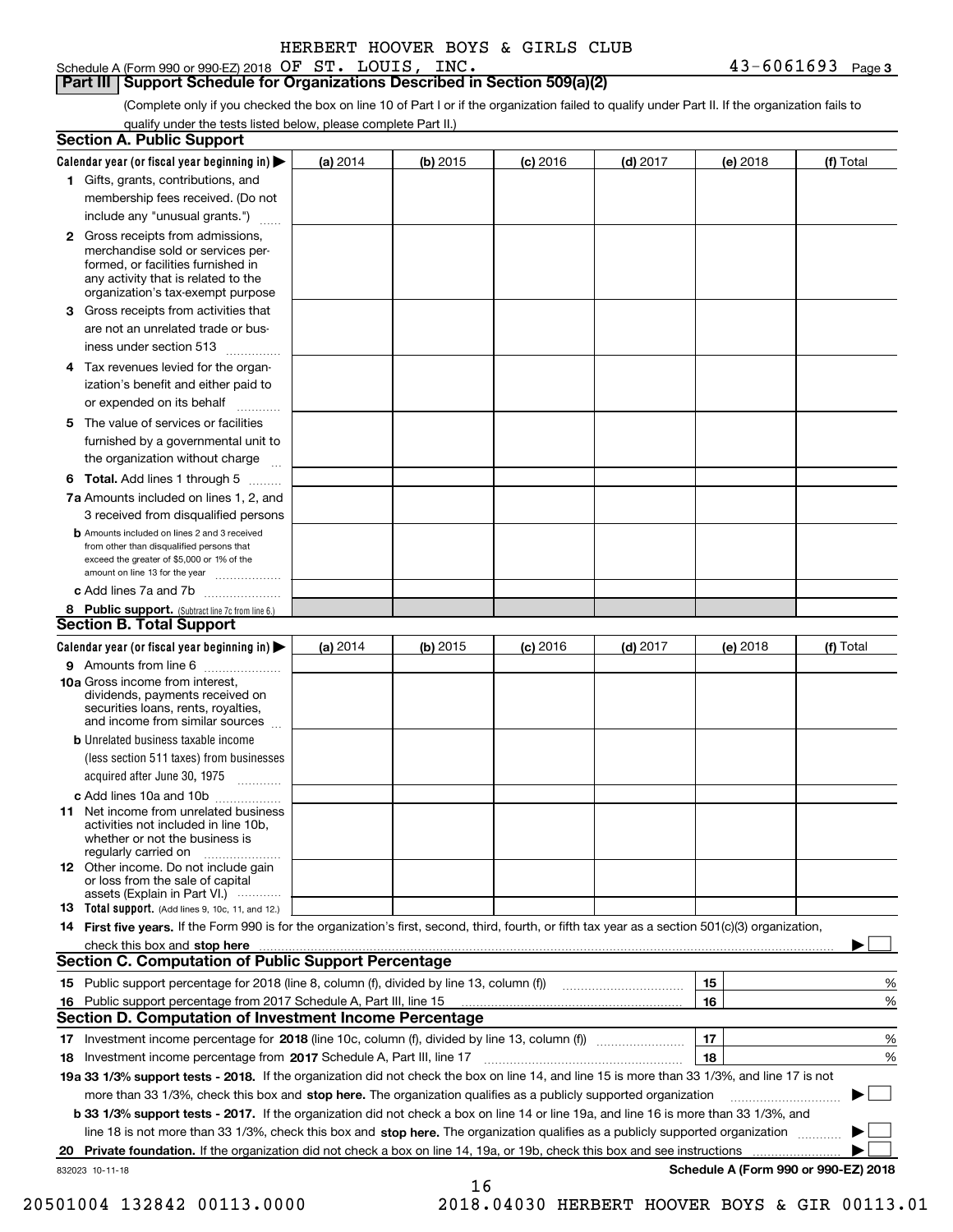# Schedule A (Form 990 or 990-EZ) 2018 Page OF ST. LOUIS, INC. 43-6061693

**Part IV Supporting Organizations**

(Complete only if you checked a box in line 12 on Part I. If you checked 12a of Part I, complete Sections A and B. If you checked 12b of Part I, complete Sections A and C. If you checked 12c of Part I, complete Sections A, D, and E. If you checked 12d of Part I, complete Sections A and D, and complete Part V.)

### **Section A. All Supporting Organizations**

- **1** Are all of the organization's supported organizations listed by name in the organization's governing documents? If "No," describe in **Part VI** how the supported organizations are designated. If designated by *class or purpose, describe the designation. If historic and continuing relationship, explain.*
- **2** Did the organization have any supported organization that does not have an IRS determination of status under section 509(a)(1) or (2)? If "Yes," explain in Part VI how the organization determined that the supported *organization was described in section 509(a)(1) or (2).*
- **3a** Did the organization have a supported organization described in section 501(c)(4), (5), or (6)? If "Yes," answer *(b) and (c) below.*
- **b** Did the organization confirm that each supported organization qualified under section 501(c)(4), (5), or (6) and satisfied the public support tests under section 509(a)(2)? If "Yes," describe in **Part VI** when and how the *organization made the determination.*
- **c**Did the organization ensure that all support to such organizations was used exclusively for section 170(c)(2)(B) purposes? If "Yes," explain in **Part VI** what controls the organization put in place to ensure such use.
- **4a***If* Was any supported organization not organized in the United States ("foreign supported organization")? *"Yes," and if you checked 12a or 12b in Part I, answer (b) and (c) below.*
- **b** Did the organization have ultimate control and discretion in deciding whether to make grants to the foreign supported organization? If "Yes," describe in **Part VI** how the organization had such control and discretion *despite being controlled or supervised by or in connection with its supported organizations.*
- **c** Did the organization support any foreign supported organization that does not have an IRS determination under sections 501(c)(3) and 509(a)(1) or (2)? If "Yes," explain in **Part VI** what controls the organization used *to ensure that all support to the foreign supported organization was used exclusively for section 170(c)(2)(B) purposes.*
- **5a** Did the organization add, substitute, or remove any supported organizations during the tax year? If "Yes," answer (b) and (c) below (if applicable). Also, provide detail in **Part VI,** including (i) the names and EIN *numbers of the supported organizations added, substituted, or removed; (ii) the reasons for each such action; (iii) the authority under the organization's organizing document authorizing such action; and (iv) how the action was accomplished (such as by amendment to the organizing document).*
- **b** Type I or Type II only. Was any added or substituted supported organization part of a class already designated in the organization's organizing document?
- **cSubstitutions only.**  Was the substitution the result of an event beyond the organization's control?
- **6** Did the organization provide support (whether in the form of grants or the provision of services or facilities) to **Part VI.** *If "Yes," provide detail in* support or benefit one or more of the filing organization's supported organizations? anyone other than (i) its supported organizations, (ii) individuals that are part of the charitable class benefited by one or more of its supported organizations, or (iii) other supporting organizations that also
- **7**Did the organization provide a grant, loan, compensation, or other similar payment to a substantial contributor *If "Yes," complete Part I of Schedule L (Form 990 or 990-EZ).* regard to a substantial contributor? (as defined in section 4958(c)(3)(C)), a family member of a substantial contributor, or a 35% controlled entity with
- **8** Did the organization make a loan to a disqualified person (as defined in section 4958) not described in line 7? *If "Yes," complete Part I of Schedule L (Form 990 or 990-EZ).*
- **9a** Was the organization controlled directly or indirectly at any time during the tax year by one or more in section 509(a)(1) or (2))? If "Yes," *provide detail in* <code>Part VI.</code> disqualified persons as defined in section 4946 (other than foundation managers and organizations described
- **b** Did one or more disqualified persons (as defined in line 9a) hold a controlling interest in any entity in which the supporting organization had an interest? If "Yes," provide detail in P**art VI**.
- **c**Did a disqualified person (as defined in line 9a) have an ownership interest in, or derive any personal benefit from, assets in which the supporting organization also had an interest? If "Yes," provide detail in P**art VI.**
- **10a** Was the organization subject to the excess business holdings rules of section 4943 because of section supporting organizations)? If "Yes," answer 10b below. 4943(f) (regarding certain Type II supporting organizations, and all Type III non-functionally integrated
- **b** Did the organization have any excess business holdings in the tax year? (Use Schedule C, Form 4720, to *determine whether the organization had excess business holdings.)*

17

832024 10-11-18

**Schedule A (Form 990 or 990-EZ) 2018**

 $43 - 6061693$  Page 4

**1**

**2**

**3a**

**3b**

**3c**

**4a**

**4b**

**4c**

**5a**

**5b5c**

**6**

**7**

**8**

**9a**

**9b**

**9c**

**10a**

**10b**

**YesNo**

20501004 132842 00113.0000 2018.04030 HERBERT HOOVER BOYS & GIR 00113.01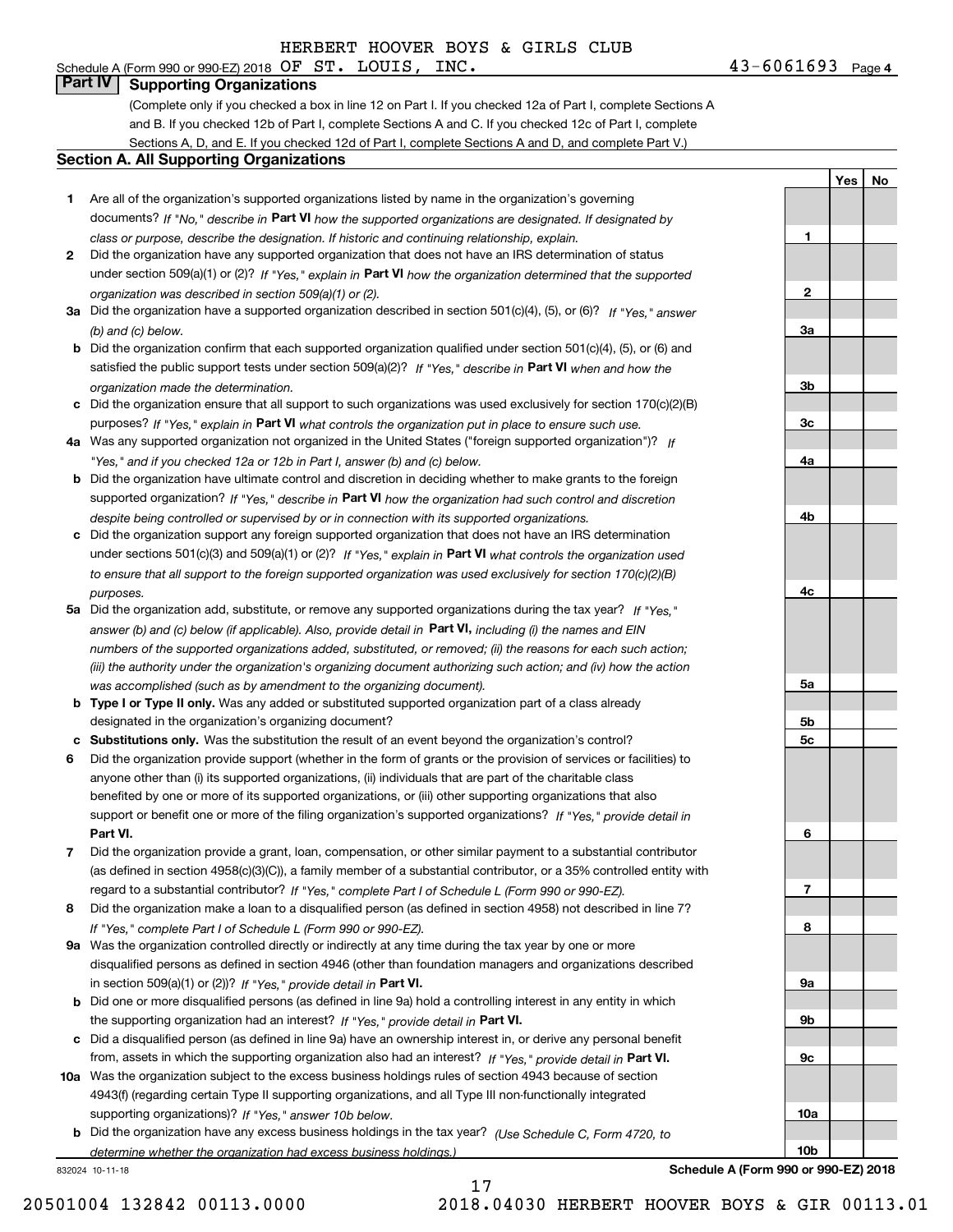Schedule A (Form 990 or 990-EZ) 2018 Page OF ST. LOUIS, INC. 43-6061693

|    | Part IV<br><b>Supporting Organizations (continued)</b>                                                                            |                 |     |    |
|----|-----------------------------------------------------------------------------------------------------------------------------------|-----------------|-----|----|
|    |                                                                                                                                   |                 | Yes | No |
| 11 | Has the organization accepted a gift or contribution from any of the following persons?                                           |                 |     |    |
|    | a A person who directly or indirectly controls, either alone or together with persons described in (b) and (c)                    |                 |     |    |
|    | below, the governing body of a supported organization?                                                                            | 11a             |     |    |
|    | <b>b</b> A family member of a person described in (a) above?                                                                      | 11 <sub>b</sub> |     |    |
|    | c A 35% controlled entity of a person described in (a) or (b) above? If "Yes" to a, b, or c, provide detail in Part VI.           | 11c             |     |    |
|    | <b>Section B. Type I Supporting Organizations</b>                                                                                 |                 |     |    |
|    |                                                                                                                                   |                 | Yes | No |
| 1. | Did the directors, trustees, or membership of one or more supported organizations have the power to                               |                 |     |    |
|    | regularly appoint or elect at least a majority of the organization's directors or trustees at all times during the                |                 |     |    |
|    | tax year? If "No," describe in Part VI how the supported organization(s) effectively operated, supervised, or                     |                 |     |    |
|    | controlled the organization's activities. If the organization had more than one supported organization,                           |                 |     |    |
|    | describe how the powers to appoint and/or remove directors or trustees were allocated among the supported                         |                 |     |    |
|    | organizations and what conditions or restrictions, if any, applied to such powers during the tax year.                            | 1               |     |    |
| 2  | Did the organization operate for the benefit of any supported organization other than the supported                               |                 |     |    |
|    | organization(s) that operated, supervised, or controlled the supporting organization? If "Yes," explain in                        |                 |     |    |
|    | Part VI how providing such benefit carried out the purposes of the supported organization(s) that operated,                       |                 |     |    |
|    |                                                                                                                                   | $\mathbf{2}$    |     |    |
|    | supervised, or controlled the supporting organization.<br><b>Section C. Type II Supporting Organizations</b>                      |                 |     |    |
|    |                                                                                                                                   |                 | Yes | No |
| 1. | Were a majority of the organization's directors or trustees during the tax year also a majority of the directors                  |                 |     |    |
|    | or trustees of each of the organization's supported organization(s)? If "No," describe in Part VI how control                     |                 |     |    |
|    |                                                                                                                                   |                 |     |    |
|    | or management of the supporting organization was vested in the same persons that controlled or managed                            | 1               |     |    |
|    | the supported organization(s).<br><b>Section D. All Type III Supporting Organizations</b>                                         |                 |     |    |
|    |                                                                                                                                   |                 | Yes | No |
|    |                                                                                                                                   |                 |     |    |
| 1  | Did the organization provide to each of its supported organizations, by the last day of the fifth month of the                    |                 |     |    |
|    | organization's tax year, (i) a written notice describing the type and amount of support provided during the prior tax             |                 |     |    |
|    | year, (ii) a copy of the Form 990 that was most recently filed as of the date of notification, and (iii) copies of the            |                 |     |    |
|    | organization's governing documents in effect on the date of notification, to the extent not previously provided?                  | 1               |     |    |
| 2  | Were any of the organization's officers, directors, or trustees either (i) appointed or elected by the supported                  |                 |     |    |
|    | organization(s) or (ii) serving on the governing body of a supported organization? If "No," explain in Part VI how                |                 |     |    |
|    | the organization maintained a close and continuous working relationship with the supported organization(s).                       | $\mathbf{2}$    |     |    |
| 3  | By reason of the relationship described in (2), did the organization's supported organizations have a                             |                 |     |    |
|    | significant voice in the organization's investment policies and in directing the use of the organization's                        |                 |     |    |
|    | income or assets at all times during the tax year? If "Yes," describe in Part VI the role the organization's                      |                 |     |    |
|    | supported organizations played in this regard.                                                                                    | 3               |     |    |
|    | Section E. Type III Functionally Integrated Supporting Organizations                                                              |                 |     |    |
| 1  | Check the box next to the method that the organization used to satisfy the Integral Part Test during the year (see instructions). |                 |     |    |
| a  | The organization satisfied the Activities Test. Complete line 2 below.                                                            |                 |     |    |
| b  | The organization is the parent of each of its supported organizations. Complete line 3 below.                                     |                 |     |    |
| c  | The organization supported a governmental entity. Describe in Part VI how you supported a government entity (see instructions),   |                 |     |    |
| 2  | Activities Test. Answer (a) and (b) below.                                                                                        |                 | Yes | No |
| а  | Did substantially all of the organization's activities during the tax year directly further the exempt purposes of                |                 |     |    |
|    | the supported organization(s) to which the organization was responsive? If "Yes," then in Part VI identify                        |                 |     |    |
|    | those supported organizations and explain how these activities directly furthered their exempt purposes,                          |                 |     |    |
|    | how the organization was responsive to those supported organizations, and how the organization determined                         |                 |     |    |
|    | that these activities constituted substantially all of its activities.                                                            | 2a              |     |    |
|    | <b>b</b> Did the activities described in (a) constitute activities that, but for the organization's involvement, one or more      |                 |     |    |
|    | of the organization's supported organization(s) would have been engaged in? If "Yes," explain in Part VI the                      |                 |     |    |
|    | reasons for the organization's position that its supported organization(s) would have engaged in these                            |                 |     |    |
|    | activities but for the organization's involvement.                                                                                | 2b              |     |    |
| 3  | Parent of Supported Organizations. Answer (a) and (b) below.                                                                      |                 |     |    |
| а  | Did the organization have the power to regularly appoint or elect a majority of the officers, directors, or                       |                 |     |    |
|    | trustees of each of the supported organizations? Provide details in Part VI.                                                      | За              |     |    |
|    | <b>b</b> Did the organization exercise a substantial degree of direction over the policies, programs, and activities of each      |                 |     |    |
|    | of its supported organizations? If "Yes." describe in Part VI the role played by the organization in this regard.                 | 3b              |     |    |

832025 10-11-18

**Schedule A (Form 990 or 990-EZ) 2018**

18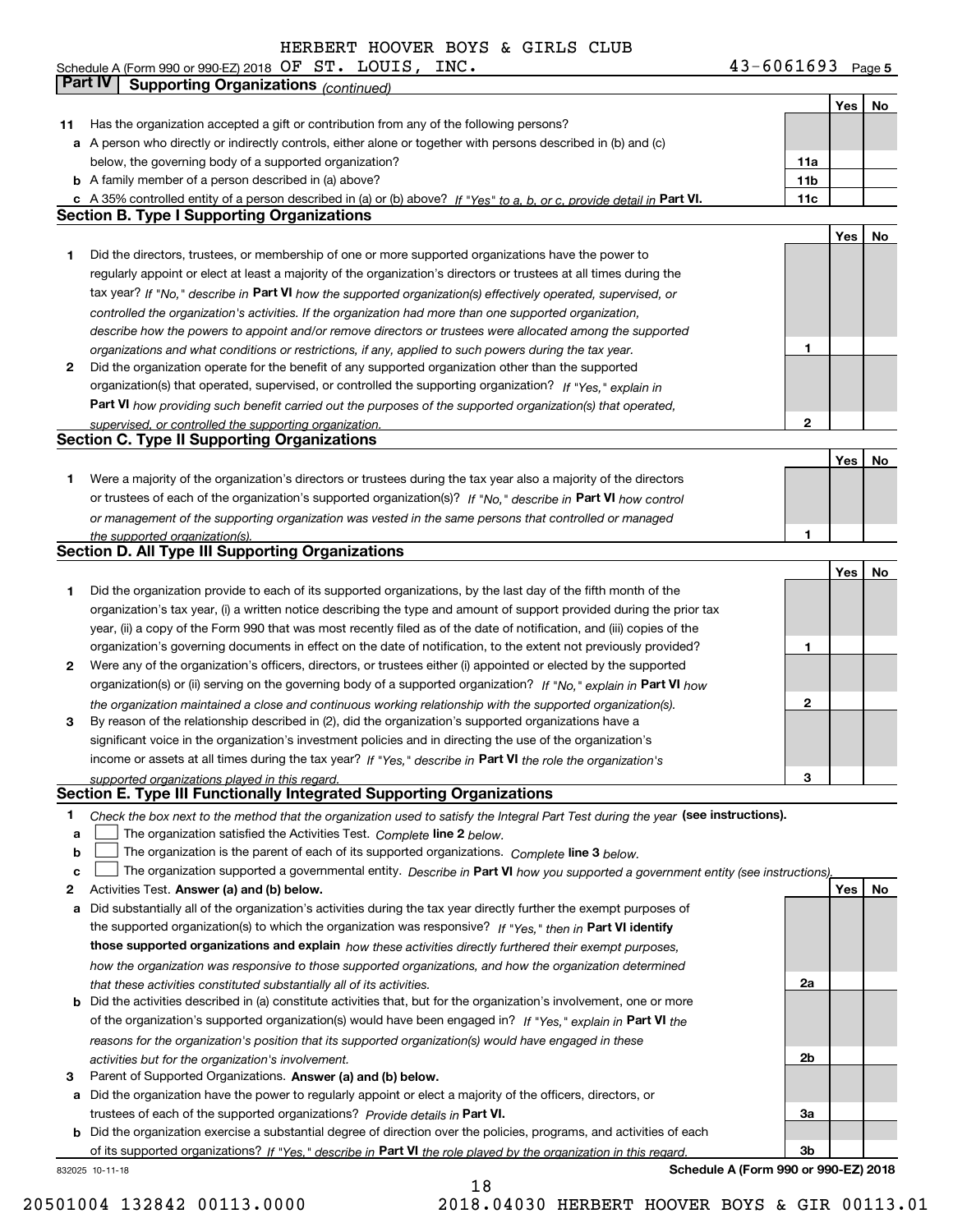### **1SEP 10. See instructions.** All antegral Part Test as a qualifying trust on Nov. 20, 1970 (explain in Part VI.) See instructions. All **Section A - Adjusted Net Income 12** Recoveries of prior-year distributions **3** Other gross income (see instructions) **4**Add lines 1 through 3 **56** Portion of operating expenses paid or incurred for production or **7** Other expenses (see instructions) **8** Adjusted Net Income (subtract lines 5, 6, and 7 from line 4) **8 8 1234567Section B - Minimum Asset Amount 1**Aggregate fair market value of all non-exempt-use assets (see **2**Acquisition indebtedness applicable to non-exempt-use assets **3** Subtract line 2 from line 1d **4**Cash deemed held for exempt use. Enter 1-1/2% of line 3 (for greater amount, **5** Net value of non-exempt-use assets (subtract line 4 from line 3) **678a** Average monthly value of securities **b** Average monthly cash balances **c**Fair market value of other non-exempt-use assets **dTotal**  (add lines 1a, 1b, and 1c) **eDiscount** claimed for blockage or other **1a1b1c1d2345678**factors (explain in detail in **Part VI**): **Minimum Asset Amount**  (add line 7 to line 6) **Section C - Distributable Amount 12**Enter 85% of line 1 **3456** Distributable Amount. Subtract line 5 from line 4, unless subject to **12345**Schedule A (Form 990 or 990-EZ) 2018 Page OF ST. LOUIS, INC. 43-6061693 other Type III non-functionally integrated supporting organizations must complete Sections A through E. (B) Current Year (optional)(A) Prior Year Net short-term capital gain Depreciation and depletion collection of gross income or for management, conservation, or maintenance of property held for production of income (see instructions) (B) Current Year (optional)(A) Prior Year instructions for short tax year or assets held for part of year): see instructions) Multiply line 5 by .035 Recoveries of prior-year distributions Current Year Adjusted net income for prior year (from Section A, line 8, Column A) Minimum asset amount for prior year (from Section B, line 8, Column A) Enter greater of line 2 or line 3 Income tax imposed in prior year **Part V Type III Non-Functionally Integrated 509(a)(3) Supporting Organizations**   $\mathcal{L}^{\text{max}}$

emergency temporary reduction (see instructions)

**7**Check here if the current year is the organization's first as a non-functionally integrated Type III supporting organization (see instructions). $\mathcal{L}^{\text{max}}$ 

**6**

**Schedule A (Form 990 or 990-EZ) 2018**

832026 10-11-18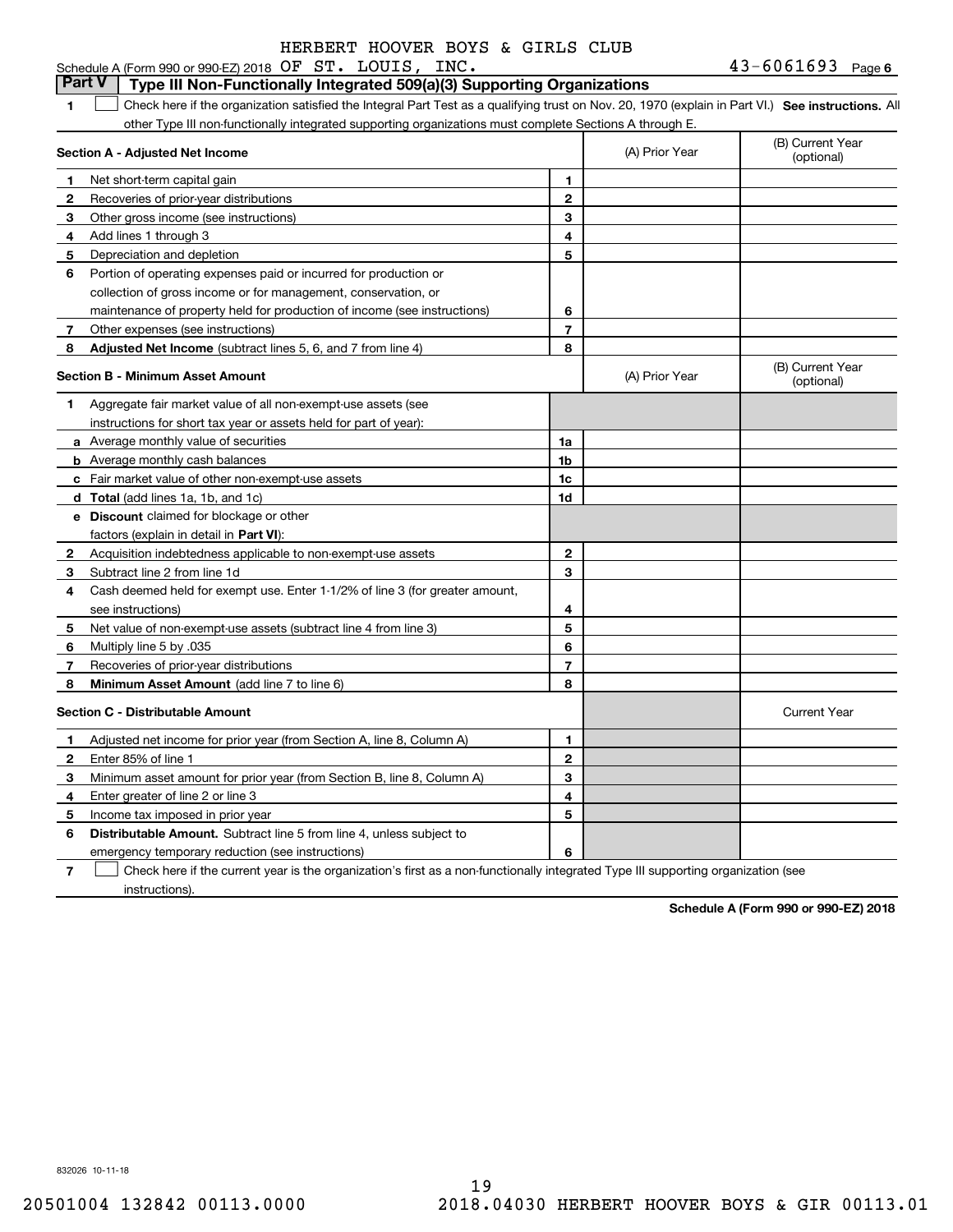| $43 - 6061693$<br>Schedule A (Form 990 or 990-EZ) 2018 $\,$ OF $\,$ ST $\,$ LOUIS , $\,$ INC $\,$ |               |                                                                                            |     |             |                     |  |  |  |
|---------------------------------------------------------------------------------------------------|---------------|--------------------------------------------------------------------------------------------|-----|-------------|---------------------|--|--|--|
|                                                                                                   | <b>Part V</b> | Type III Non-Functionally Integrated 509(a)(3) Supporting Organizations                    |     | (continued) |                     |  |  |  |
|                                                                                                   |               | Section D - Distributions                                                                  |     |             | <b>Current Year</b> |  |  |  |
|                                                                                                   |               | Amounts paid to supported organizations to accomplish exempt purposes                      |     |             |                     |  |  |  |
| 2                                                                                                 |               | Amounts paid to perform activity that directly furthers exempt purposes of supported       |     |             |                     |  |  |  |
|                                                                                                   |               | organizations, in excess of income from activity                                           |     |             |                     |  |  |  |
| 3                                                                                                 |               | Administrative expenses paid to accomplish exempt purposes of supported organizations      |     |             |                     |  |  |  |
|                                                                                                   |               | Amounts paid to acquire exempt-use assets                                                  |     |             |                     |  |  |  |
| 5.                                                                                                |               | Qualified set-aside amounts (prior IRS approval required)                                  |     |             |                     |  |  |  |
| 6                                                                                                 |               | Other distributions (describe in Part VI). See instructions.                               |     |             |                     |  |  |  |
|                                                                                                   |               | Total annual distributions. Add lines 1 through 6.                                         |     |             |                     |  |  |  |
| 8                                                                                                 |               | Distributions to attentive supported organizations to which the organization is responsive |     |             |                     |  |  |  |
|                                                                                                   |               | (provide details in Part VI). See instructions.                                            |     |             |                     |  |  |  |
| 9                                                                                                 |               | Distributable amount for 2018 from Section C, line 6                                       |     |             |                     |  |  |  |
| 10                                                                                                |               | Line 8 amount divided by line 9 amount                                                     |     |             |                     |  |  |  |
|                                                                                                   |               |                                                                                            | (i) | (ii)        | (iii)               |  |  |  |

|              | <b>Section E - Distribution Allocations</b> (see instructions) | (i)<br><b>Excess Distributions</b> | (ii)<br><b>Underdistributions</b><br>Pre-2018 | (iii)<br><b>Distributable</b><br>Amount for 2018 |
|--------------|----------------------------------------------------------------|------------------------------------|-----------------------------------------------|--------------------------------------------------|
| 1            | Distributable amount for 2018 from Section C, line 6           |                                    |                                               |                                                  |
| $\mathbf{2}$ | Underdistributions, if any, for years prior to 2018 (reason-   |                                    |                                               |                                                  |
|              | able cause required-explain in Part VI). See instructions.     |                                    |                                               |                                                  |
| 3            | Excess distributions carryover, if any, to 2018                |                                    |                                               |                                                  |
|              | <b>a</b> From 2013                                             |                                    |                                               |                                                  |
|              | <b>b</b> From 2014                                             |                                    |                                               |                                                  |
|              | c From 2015                                                    |                                    |                                               |                                                  |
|              | d From 2016                                                    |                                    |                                               |                                                  |
|              | e From 2017                                                    |                                    |                                               |                                                  |
|              | f Total of lines 3a through e                                  |                                    |                                               |                                                  |
|              | g Applied to underdistributions of prior years                 |                                    |                                               |                                                  |
|              | h Applied to 2018 distributable amount                         |                                    |                                               |                                                  |
| Ť.           | Carryover from 2013 not applied (see instructions)             |                                    |                                               |                                                  |
|              | Remainder. Subtract lines 3g, 3h, and 3i from 3f.              |                                    |                                               |                                                  |
| 4            | Distributions for 2018 from Section D,                         |                                    |                                               |                                                  |
|              | \$<br>line $7:$                                                |                                    |                                               |                                                  |
|              | a Applied to underdistributions of prior years                 |                                    |                                               |                                                  |
|              | <b>b</b> Applied to 2018 distributable amount                  |                                    |                                               |                                                  |
|              | c Remainder. Subtract lines 4a and 4b from 4.                  |                                    |                                               |                                                  |
| 5.           | Remaining underdistributions for years prior to 2018, if       |                                    |                                               |                                                  |
|              | any. Subtract lines 3g and 4a from line 2. For result greater  |                                    |                                               |                                                  |
|              | than zero, explain in Part VI. See instructions.               |                                    |                                               |                                                  |
| 6            | Remaining underdistributions for 2018. Subtract lines 3h       |                                    |                                               |                                                  |
|              | and 4b from line 1. For result greater than zero, explain in   |                                    |                                               |                                                  |
|              | <b>Part VI.</b> See instructions.                              |                                    |                                               |                                                  |
| 7            | Excess distributions carryover to 2019. Add lines 3j           |                                    |                                               |                                                  |
|              | and 4c.                                                        |                                    |                                               |                                                  |
| 8            | Breakdown of line 7:                                           |                                    |                                               |                                                  |
|              | a Excess from 2014                                             |                                    |                                               |                                                  |
|              | <b>b</b> Excess from 2015                                      |                                    |                                               |                                                  |
|              | c Excess from 2016                                             |                                    |                                               |                                                  |
|              | d Excess from 2017                                             |                                    |                                               |                                                  |
|              | e Excess from 2018                                             |                                    |                                               |                                                  |

**Schedule A (Form 990 or 990-EZ) 2018**

832027 10-11-18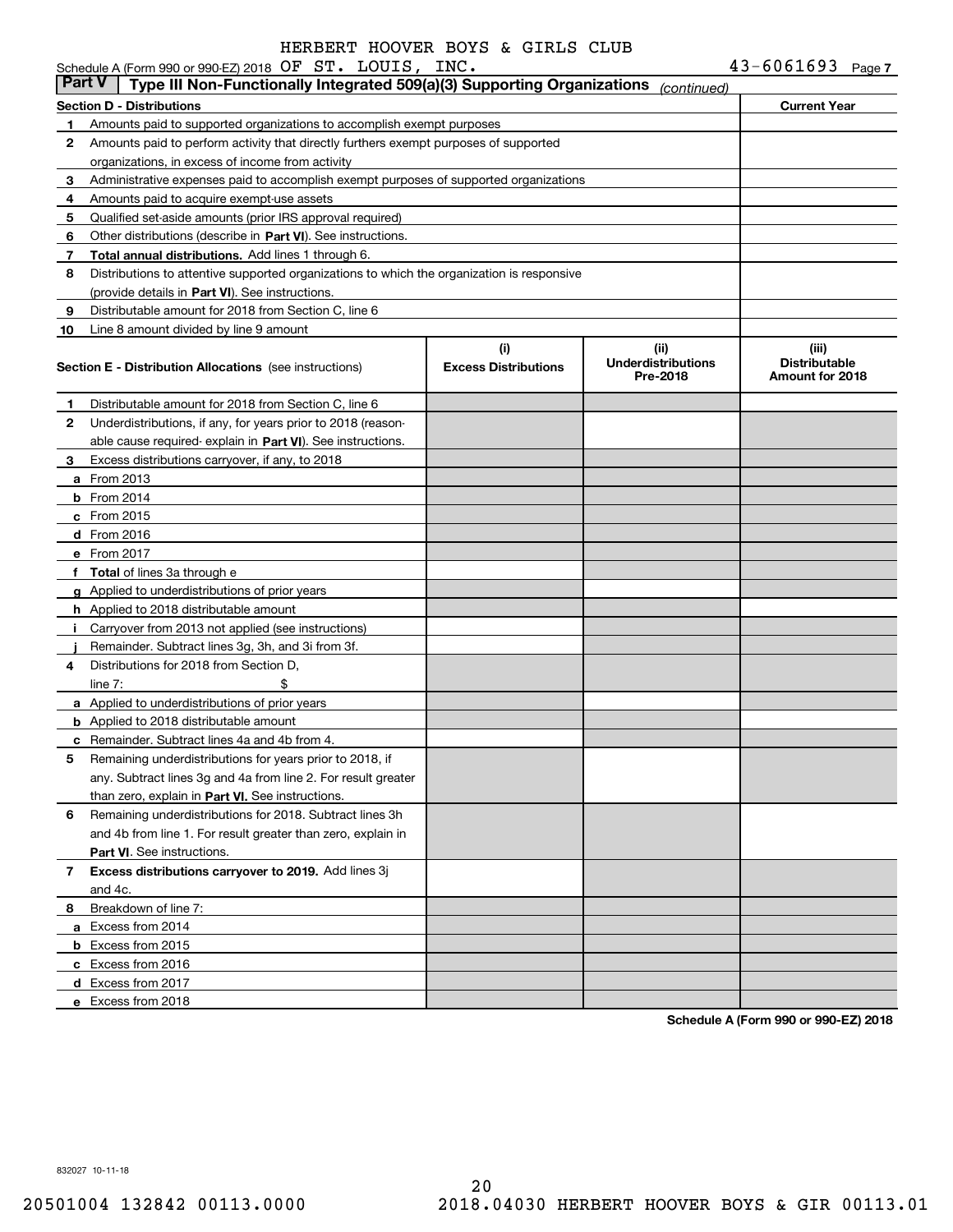Part VI | Supplemental Information. Provide the explanations required by Part II, line 10; Part II, line 17a or 17b; Part III, line 12; Part IV, Section A, lines 1, 2, 3b, 3c, 4b, 4c, 5a, 6, 9a, 9b, 9c, 11a, 11b, and 11c; Part IV, Section B, lines 1 and 2; Part IV, Section C, line 1; Part IV, Section D, lines 2 and 3; Part IV, Section E, lines 1c, 2a, 2b, 3a, and 3b; Part V, line 1; Part V, Section B, line 1e; Part V, Section D, lines 5, 6, and 8; and Part V, Section E, lines 2, 5, and 6. Also complete this part for any additional information. (See instructions.)

## SCHEDULE A, PART II, LINE 10, EXPLANATION FOR OTHER INCOME:

| 2014 AMOUNT: \$ | 19,078.                                                                                                                          |
|-----------------|----------------------------------------------------------------------------------------------------------------------------------|
|                 |                                                                                                                                  |
| 2015 AMOUNT: \$ | 20,692.<br><u> 1989 - Andrea Santana, martxa a shekara tsara a shekara tsa a shekara tsa a shekara tsa a shekara tsa a sheka</u> |
| 2016 AMOUNT: \$ | 8,664.<br>,我们也不会有什么。""我们的人,我们也不会有什么?""我们的人,我们也不会有什么?""我们的人,我们也不会有什么?""我们的人,我们也不会有什么?""我们的人                                       |
| 2017 AMOUNT: \$ | 9,612.<br><u> 1989 - Andrea Santa Andrea Andrea Santa Andrea Andrea Andrea Andrea Andrea Andrea Andrea Andrea Andrea Andre</u>   |
| 2018 AMOUNT: \$ | 78,737.<br>,我们也不会有什么。""我们的人,我们也不会有什么?""我们的人,我们也不会有什么?""我们的人,我们也不会有什么?""我们的人,我们也不会有什么?""我们的人                                      |
|                 |                                                                                                                                  |
|                 |                                                                                                                                  |
|                 |                                                                                                                                  |
|                 |                                                                                                                                  |
|                 |                                                                                                                                  |
|                 |                                                                                                                                  |
|                 |                                                                                                                                  |
|                 |                                                                                                                                  |
|                 |                                                                                                                                  |
|                 |                                                                                                                                  |
|                 |                                                                                                                                  |
|                 |                                                                                                                                  |
|                 |                                                                                                                                  |
|                 |                                                                                                                                  |
|                 |                                                                                                                                  |
|                 |                                                                                                                                  |
|                 |                                                                                                                                  |
|                 |                                                                                                                                  |
|                 |                                                                                                                                  |
|                 |                                                                                                                                  |
|                 |                                                                                                                                  |
| 832028 10-11-18 | Schedule A (Form 990 or 990-EZ) 2018                                                                                             |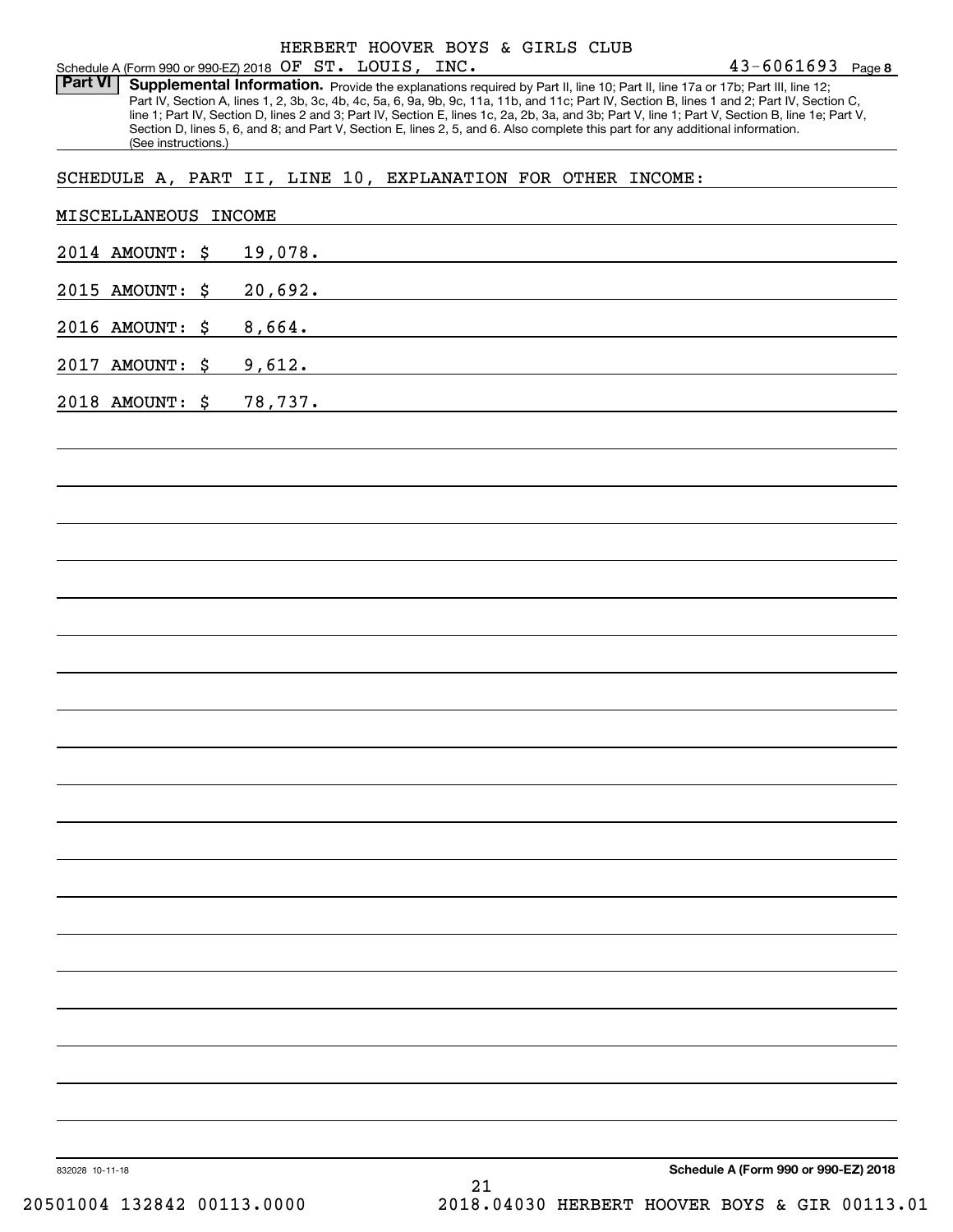|  |  | <b>Schedule B</b> |
|--|--|-------------------|
|--|--|-------------------|

Department of the Treasury Internal Revenue Service **(Form 990, 990-EZ, or 990-PF)**

**Organization type** (check one):

|  |  | ** PUBLIC DISCLOSURE COPY ** |  |  |
|--|--|------------------------------|--|--|
|--|--|------------------------------|--|--|

# **Schedule of Contributors**

**| Attach to Form 990, Form 990-EZ, or Form 990-PF. | Go to www.irs.gov/Form990 for the latest information.** OMB No. 1545-0047

**2018**

**Employer identification number**

| Name of the organization |  |                                  |  |  |
|--------------------------|--|----------------------------------|--|--|
|                          |  | HERBERT HOOVER BOYS & GIRLS CLUB |  |  |
|                          |  | OF ST. LOUIS, INC.               |  |  |

 $43 - 6061693$ 

| Filers of:         | Section:                                                                    |
|--------------------|-----------------------------------------------------------------------------|
| Form 990 or 990-EZ | $ \mathbf{X} $ 501(c)( 3) (enter number) organization                       |
|                    | $4947(a)(1)$ nonexempt charitable trust not treated as a private foundation |
|                    | 527 political organization                                                  |
| Form 990-PF        | 501(c)(3) exempt private foundation                                         |
|                    | 4947(a)(1) nonexempt charitable trust treated as a private foundation       |
|                    | 501(c)(3) taxable private foundation                                        |

Check if your organization is covered by the **General Rule** or a **Special Rule. Note:**  Only a section 501(c)(7), (8), or (10) organization can check boxes for both the General Rule and a Special Rule. See instructions.

### **General Rule**

 $\mathcal{L}^{\text{max}}$ 

For an organization filing Form 990, 990-EZ, or 990-PF that received, during the year, contributions totaling \$5,000 or more (in money or property) from any one contributor. Complete Parts I and II. See instructions for determining a contributor's total contributions.

### **Special Rules**

any one contributor, during the year, total contributions of the greater of  $\,$  (1) \$5,000; or **(2)** 2% of the amount on (i) Form 990, Part VIII, line 1h;  $\boxed{\textbf{X}}$  For an organization described in section 501(c)(3) filing Form 990 or 990-EZ that met the 33 1/3% support test of the regulations under sections 509(a)(1) and 170(b)(1)(A)(vi), that checked Schedule A (Form 990 or 990-EZ), Part II, line 13, 16a, or 16b, and that received from or (ii) Form 990-EZ, line 1. Complete Parts I and II.

year, total contributions of more than \$1,000 *exclusively* for religious, charitable, scientific, literary, or educational purposes, or for the For an organization described in section 501(c)(7), (8), or (10) filing Form 990 or 990-EZ that received from any one contributor, during the prevention of cruelty to children or animals. Complete Parts I (entering "N/A" in column (b) instead of the contributor name and address), II, and III.  $\mathcal{L}^{\text{max}}$ 

purpose. Don't complete any of the parts unless the **General Rule** applies to this organization because it received *nonexclusively* year, contributions <sub>exclusively</sub> for religious, charitable, etc., purposes, but no such contributions totaled more than \$1,000. If this box is checked, enter here the total contributions that were received during the year for an  $\;$ exclusively religious, charitable, etc., For an organization described in section 501(c)(7), (8), or (10) filing Form 990 or 990-EZ that received from any one contributor, during the religious, charitable, etc., contributions totaling \$5,000 or more during the year  $\Box$ — $\Box$   $\Box$  $\mathcal{L}^{\text{max}}$ 

**Caution:**  An organization that isn't covered by the General Rule and/or the Special Rules doesn't file Schedule B (Form 990, 990-EZ, or 990-PF),  **must** but it answer "No" on Part IV, line 2, of its Form 990; or check the box on line H of its Form 990-EZ or on its Form 990-PF, Part I, line 2, to certify that it doesn't meet the filing requirements of Schedule B (Form 990, 990-EZ, or 990-PF).

**For Paperwork Reduction Act Notice, see the instructions for Form 990, 990-EZ, or 990-PF. Schedule B (Form 990, 990-EZ, or 990-PF) (2018)** LHA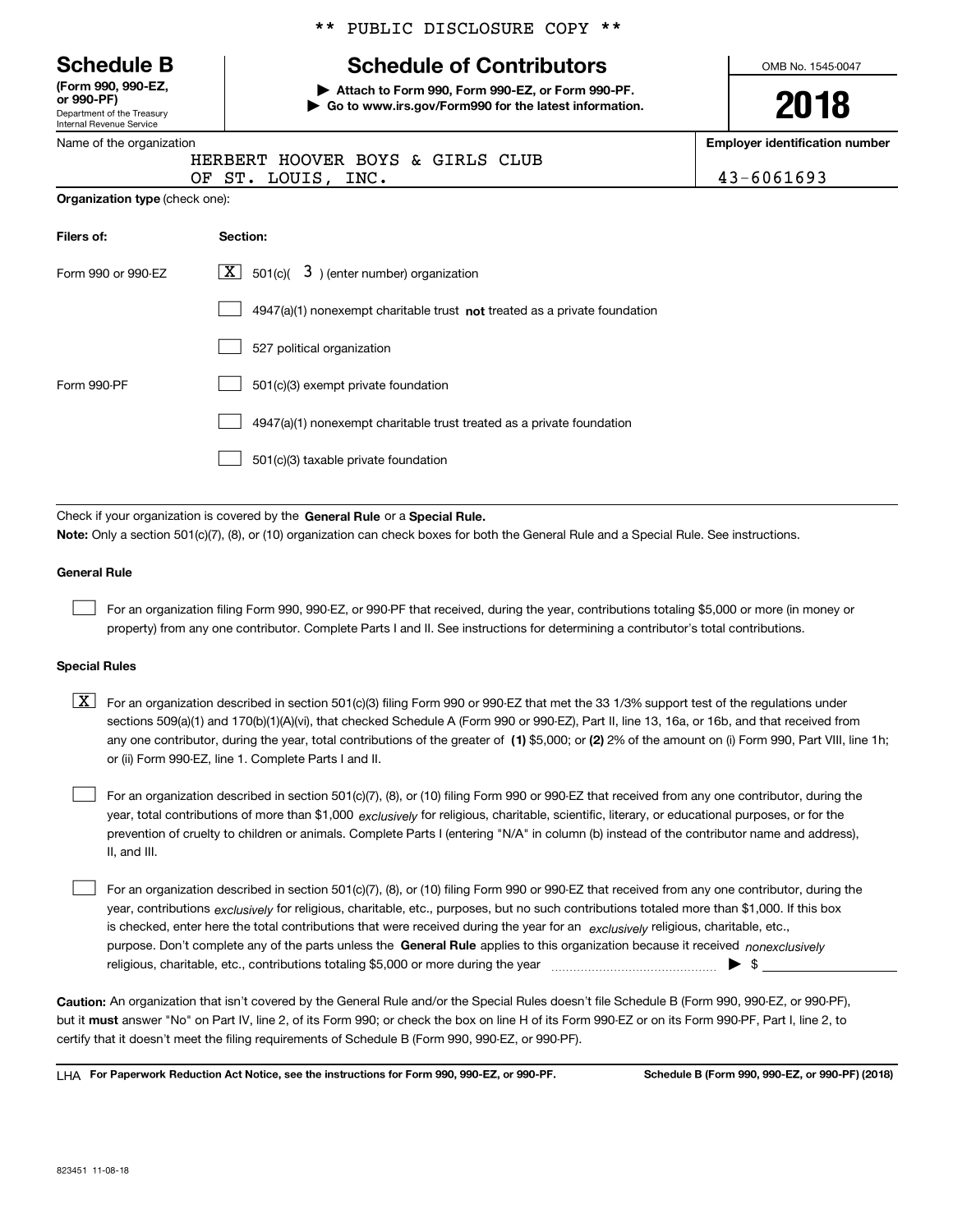### Schedule B (Form 990, 990-EZ, or 990-PF) (2018) **Page 2** and the state of the state of the Page 2

Name of organization

Chedule B (Form 990, 990-EZ, or 990-PF) (2018)<br>
Iame of organization<br>
IERBERT HOOVER BOYS & GIRLS CLUB<br>
IF ST. LOUIS, INC.<br> **Part I** Contributors (see instructions). Use duplicate copies of Part I if additional space is ne HERBERT HOOVER BOYS & GIRLS CLUB OF ST. LOUIS, INC. 43-6061693

Contributors (see instructions). Use duplicate copies of Part I if additional space is needed.

| (a)<br>No.      | (b)<br>Name, address, and ZIP + 4 | (c)<br><b>Total contributions</b>            | (d)<br>Type of contribution                                                                                                         |
|-----------------|-----------------------------------|----------------------------------------------|-------------------------------------------------------------------------------------------------------------------------------------|
| 1               |                                   | 543, 138.<br>$\frac{1}{2}$                   | $\overline{\text{X}}$<br>Person<br>Payroll<br>Noncash<br>(Complete Part II for<br>noncash contributions.)                           |
| (a)<br>No.      | (b)<br>Name, address, and ZIP + 4 | (c)<br><b>Total contributions</b>            | (d)<br>Type of contribution                                                                                                         |
| 2               |                                   | 333,924.<br>$\frac{1}{2}$                    | $\overline{\mathbf{X}}$<br>Person<br>Payroll<br>Noncash<br>(Complete Part II for<br>noncash contributions.)                         |
| (a)<br>No.      | (b)<br>Name, address, and ZIP + 4 | (c)<br><b>Total contributions</b>            | (d)<br>Type of contribution                                                                                                         |
| 3               |                                   | 200,000.<br>$\frac{1}{2}$                    | $\overline{\text{X}}$<br>Person<br>Payroll<br>Noncash<br>(Complete Part II for<br>noncash contributions.)                           |
| (a)<br>No.      | (b)<br>Name, address, and ZIP + 4 | (c)<br><b>Total contributions</b>            | (d)<br>Type of contribution                                                                                                         |
| 4               |                                   | 1,000,000.<br>\$                             | $\overline{\mathbf{X}}$<br>Person<br>Payroll<br>Noncash<br>(Complete Part II for<br>noncash contributions.)                         |
| (a)<br>No.      | (b)<br>Name, address, and ZIP + 4 | (c)<br><b>Total contributions</b>            | (d)<br>Type of contribution                                                                                                         |
| 5               |                                   | 203,568.<br>\$                               | $\boxed{\text{X}}$<br>Person<br>Payroll<br>Noncash<br>(Complete Part II for<br>noncash contributions.)                              |
| (a)             | (b)                               | (c)                                          | (d)                                                                                                                                 |
| No.<br>6        | Name, address, and ZIP + 4        | <b>Total contributions</b><br>604,164.<br>\$ | Type of contribution<br>$\overline{\mathbf{X}}$<br>Person<br>Payroll<br>Noncash<br>(Complete Part II for<br>noncash contributions.) |
| 823452 11-08-18 |                                   |                                              | Schedule B (Form 990, 990-EZ, or 990-PF) (2018)                                                                                     |

24

20501004 132842 00113.0000 2018.04030 HERBERT HOOVER BOYS & GIR 00113.01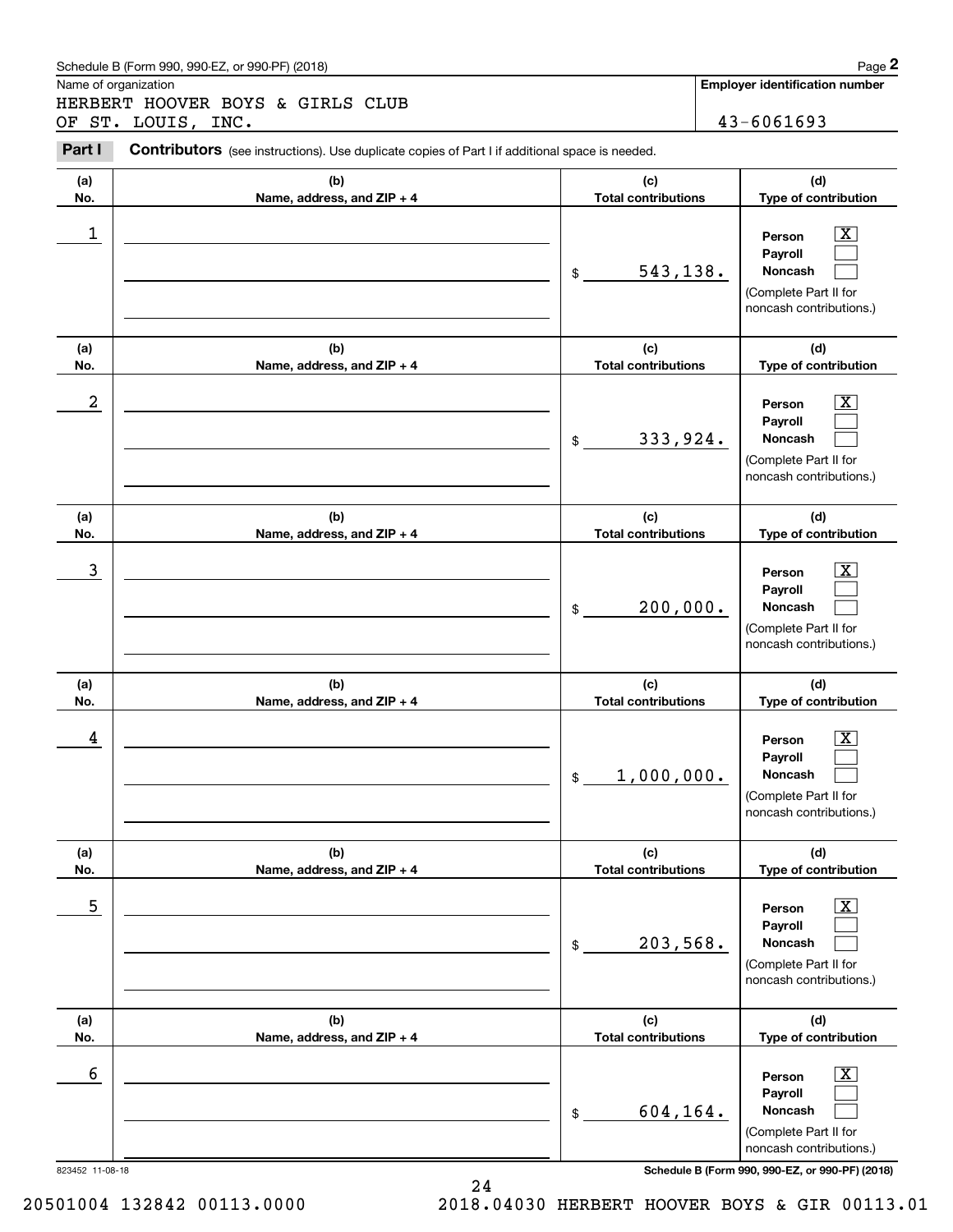### Schedule B (Form 990, 990-EZ, or 990-PF) (2018) **Page 2** and the state of the state of the Page 2

Name of organization

Chedule B (Form 990, 990-EZ, or 990-PF) (2018)<br>
Iame of organization<br>
IERBERT HOOVER BOYS & GIRLS CLUB<br>
IF ST. LOUIS, INC.<br> **Part I** Contributors (see instructions). Use duplicate copies of Part I if additional space is ne HERBERT HOOVER BOYS & GIRLS CLUB OF ST. LOUIS, INC. 43-6061693

Contributors (see instructions). Use duplicate copies of Part I if additional space is needed.

| (a)<br>No.            | (b)<br>Name, address, and ZIP + 4 | (c)<br><b>Total contributions</b>   | (d)<br>Type of contribution                                                                                                                                    |
|-----------------------|-----------------------------------|-------------------------------------|----------------------------------------------------------------------------------------------------------------------------------------------------------------|
| 7                     |                                   | 255,000.<br>$\frac{1}{2}$           | $\overline{\mathbf{X}}$<br>Person<br>Payroll<br>Noncash<br>(Complete Part II for<br>noncash contributions.)                                                    |
| (a)<br>No.            | (b)<br>Name, address, and ZIP + 4 | (c)<br><b>Total contributions</b>   | (d)<br>Type of contribution                                                                                                                                    |
| 8                     |                                   | 500,000.<br>$\frac{1}{2}$           | $\overline{\mathbf{X}}$<br>Person<br>Payroll<br>Noncash<br>(Complete Part II for<br>noncash contributions.)                                                    |
| (a)<br>No.            | (b)<br>Name, address, and ZIP + 4 | (c)<br><b>Total contributions</b>   | (d)<br>Type of contribution                                                                                                                                    |
| 9                     |                                   | 500,000.<br>\$                      | $\overline{\text{X}}$<br>Person<br>Payroll<br>Noncash<br>(Complete Part II for<br>noncash contributions.)                                                      |
| (a)<br>No.            | (b)<br>Name, address, and ZIP + 4 | (c)<br><b>Total contributions</b>   | (d)<br>Type of contribution                                                                                                                                    |
| 10                    |                                   | 500,000.<br>\$                      | $\overline{\mathbf{X}}$<br>Person<br>Payroll<br>Noncash<br>(Complete Part II for<br>noncash contributions.)                                                    |
| (a)                   | (b)                               | (c)<br><b>Total contributions</b>   | (d)<br>Type of contribution                                                                                                                                    |
| No.<br>11             | Name, address, and ZIP + 4        | 400,000.<br>$$\tilde{\phantom{a}}$$ | $\overline{\mathbf{X}}$<br>Person<br>Payroll<br>Noncash<br>(Complete Part II for<br>noncash contributions.)                                                    |
| (a)<br>No.            | (b)<br>Name, address, and ZIP + 4 | (c)<br><b>Total contributions</b>   | (d)<br>Type of contribution                                                                                                                                    |
| 12<br>823452 11-08-18 |                                   | 1,005,500.<br>\$                    | $\overline{\mathbf{X}}$<br>Person<br>Payroll<br>Noncash<br>(Complete Part II for<br>noncash contributions.)<br>Schedule B (Form 990, 990-EZ, or 990-PF) (2018) |

20501004 132842 00113.0000 2018.04030 HERBERT HOOVER BOYS & GIR 00113.01

25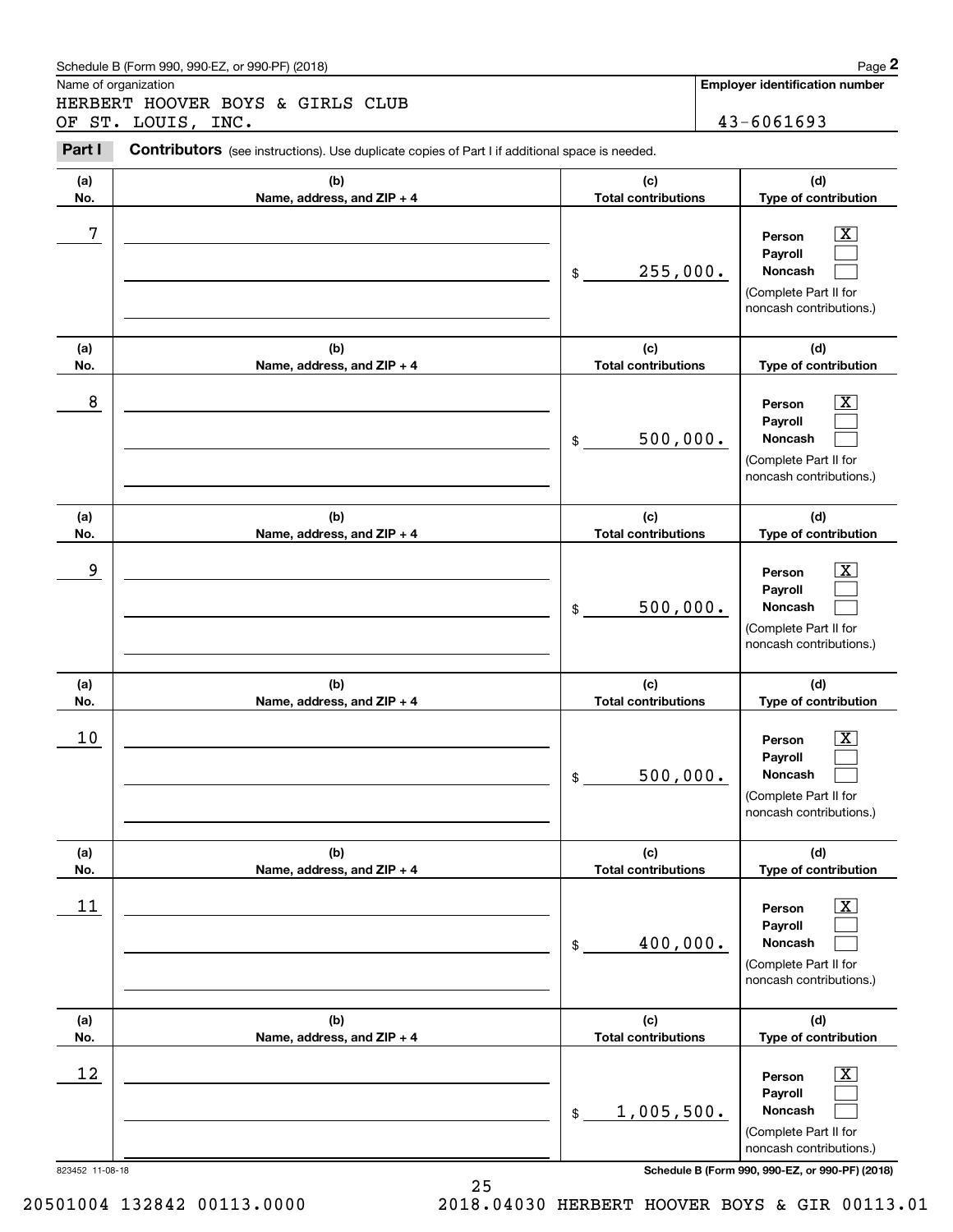| Name of organization         | HERBERT HOOVER BOYS & GIRLS CLUB<br>OF ST. LOUIS, INC.                                              |                                                 | <b>Employer identification number</b>           |
|------------------------------|-----------------------------------------------------------------------------------------------------|-------------------------------------------------|-------------------------------------------------|
|                              |                                                                                                     |                                                 |                                                 |
|                              |                                                                                                     |                                                 | 43-6061693                                      |
| Part II                      | Noncash Property (see instructions). Use duplicate copies of Part II if additional space is needed. |                                                 |                                                 |
| (a)<br>No.<br>from<br>Part I | (b)<br>Description of noncash property given                                                        | (c)<br>FMV (or estimate)<br>(See instructions.) | (d)<br>Date received                            |
|                              |                                                                                                     | \$                                              |                                                 |
| (a)<br>No.<br>from<br>Part I | (b)<br>Description of noncash property given                                                        | (c)<br>FMV (or estimate)<br>(See instructions.) | (d)<br>Date received                            |
|                              |                                                                                                     | \$                                              |                                                 |
| (a)<br>No.<br>from<br>Part I | (b)<br>Description of noncash property given                                                        | (c)<br>FMV (or estimate)<br>(See instructions.) | (d)<br>Date received                            |
|                              |                                                                                                     | \$                                              |                                                 |
| (a)<br>No.<br>from<br>Part I | (b)<br>Description of noncash property given                                                        | (c)<br>FMV (or estimate)<br>(See instructions.) | (d)<br>Date received                            |
|                              |                                                                                                     | \$                                              |                                                 |
| (a)<br>No.<br>from<br>Part I | (b)<br>Description of noncash property given                                                        | (c)<br>FMV (or estimate)<br>(See instructions.) | (d)<br>Date received                            |
|                              |                                                                                                     | \$                                              |                                                 |
| (a)<br>No.<br>from<br>Part I | (b)<br>Description of noncash property given                                                        | (c)<br>FMV (or estimate)<br>(See instructions.) | (d)<br>Date received                            |
| 823453 11-08-18              |                                                                                                     | \$                                              | Schedule B (Form 990, 990-EZ, or 990-PF) (2018) |

26

20501004 132842 00113.0000 2018.04030 HERBERT HOOVER BOYS & GIR 00113.01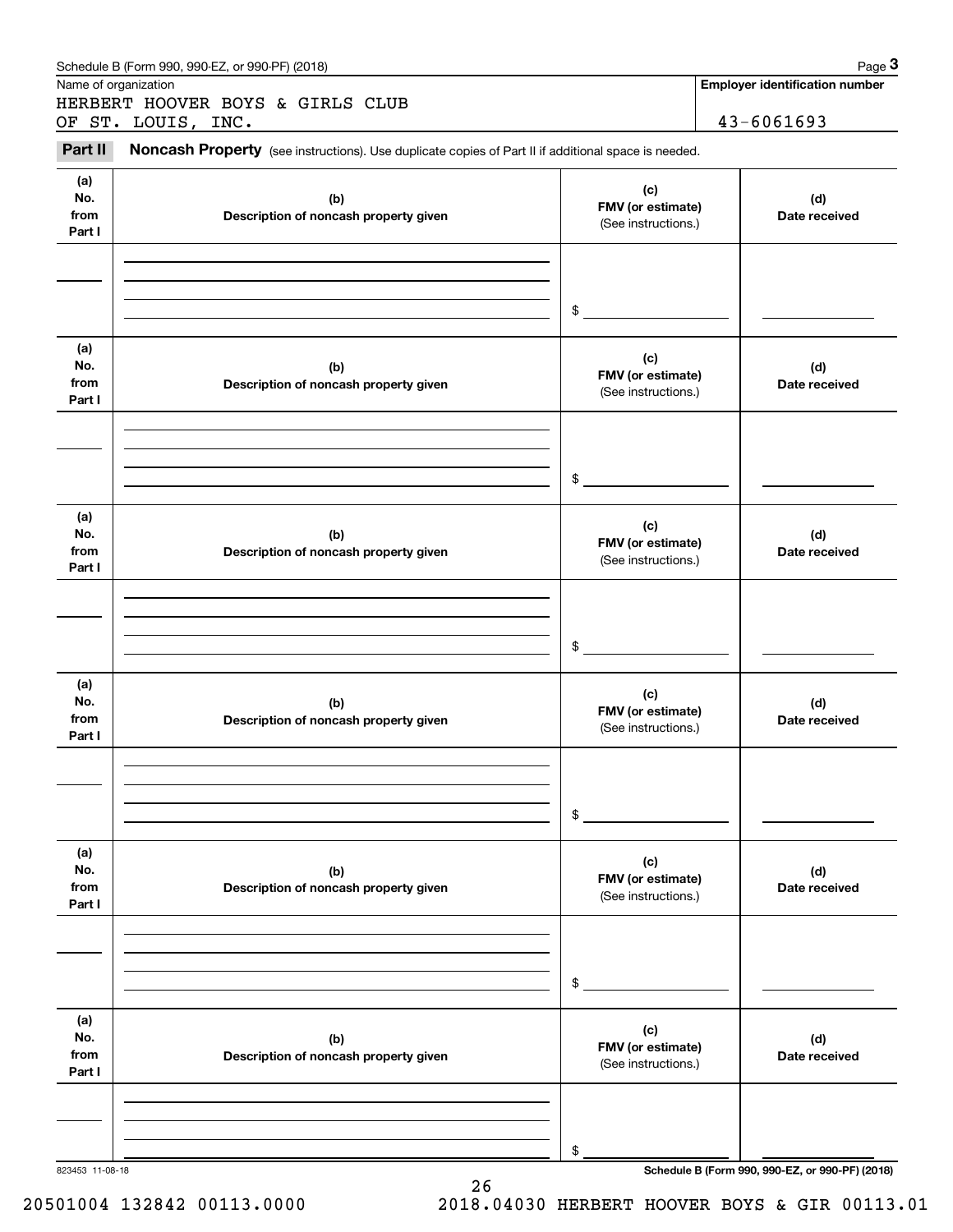|                 | Schedule B (Form 990, 990-EZ, or 990-PF) (2018)                                                                                                                                                                                                                              |                      |  | Page 4                                          |  |  |  |  |
|-----------------|------------------------------------------------------------------------------------------------------------------------------------------------------------------------------------------------------------------------------------------------------------------------------|----------------------|--|-------------------------------------------------|--|--|--|--|
|                 | Name of organization                                                                                                                                                                                                                                                         |                      |  | <b>Employer identification number</b>           |  |  |  |  |
|                 | HERBERT HOOVER BOYS & GIRLS CLUB                                                                                                                                                                                                                                             |                      |  |                                                 |  |  |  |  |
|                 | OF ST. LOUIS, INC.                                                                                                                                                                                                                                                           |                      |  | 43-6061693                                      |  |  |  |  |
| Part III        | Exclusively religious, charitable, etc., contributions to organizations described in section 501(c)(7), (8), or (10) that total more than \$1,000 for the year<br>from any one contributor. Complete columns (a) through (e) and the following line entry. For organizations |                      |  |                                                 |  |  |  |  |
|                 | completing Part III, enter the total of exclusively religious, charitable, etc., contributions of \$1,000 or less for the year. (Enter this info. once.) $\blacktriangleright$ \$<br>Use duplicate copies of Part III if additional space is needed.                         |                      |  |                                                 |  |  |  |  |
| (a) No.         |                                                                                                                                                                                                                                                                              |                      |  |                                                 |  |  |  |  |
| from<br>Part I  | (b) Purpose of gift                                                                                                                                                                                                                                                          | (c) Use of gift      |  | (d) Description of how gift is held             |  |  |  |  |
|                 |                                                                                                                                                                                                                                                                              |                      |  |                                                 |  |  |  |  |
|                 |                                                                                                                                                                                                                                                                              |                      |  |                                                 |  |  |  |  |
|                 |                                                                                                                                                                                                                                                                              |                      |  |                                                 |  |  |  |  |
|                 |                                                                                                                                                                                                                                                                              |                      |  |                                                 |  |  |  |  |
|                 |                                                                                                                                                                                                                                                                              | (e) Transfer of gift |  |                                                 |  |  |  |  |
|                 |                                                                                                                                                                                                                                                                              |                      |  |                                                 |  |  |  |  |
|                 | Transferee's name, address, and $ZIP + 4$                                                                                                                                                                                                                                    |                      |  | Relationship of transferor to transferee        |  |  |  |  |
|                 |                                                                                                                                                                                                                                                                              |                      |  |                                                 |  |  |  |  |
|                 |                                                                                                                                                                                                                                                                              |                      |  |                                                 |  |  |  |  |
|                 |                                                                                                                                                                                                                                                                              |                      |  |                                                 |  |  |  |  |
|                 |                                                                                                                                                                                                                                                                              |                      |  |                                                 |  |  |  |  |
| (a) No.<br>from | (b) Purpose of gift                                                                                                                                                                                                                                                          | (c) Use of gift      |  | (d) Description of how gift is held             |  |  |  |  |
| Part I          |                                                                                                                                                                                                                                                                              |                      |  |                                                 |  |  |  |  |
|                 |                                                                                                                                                                                                                                                                              |                      |  |                                                 |  |  |  |  |
|                 |                                                                                                                                                                                                                                                                              |                      |  |                                                 |  |  |  |  |
|                 |                                                                                                                                                                                                                                                                              |                      |  |                                                 |  |  |  |  |
|                 |                                                                                                                                                                                                                                                                              |                      |  |                                                 |  |  |  |  |
|                 | (e) Transfer of gift                                                                                                                                                                                                                                                         |                      |  |                                                 |  |  |  |  |
|                 |                                                                                                                                                                                                                                                                              |                      |  | Relationship of transferor to transferee        |  |  |  |  |
|                 | Transferee's name, address, and $ZIP + 4$                                                                                                                                                                                                                                    |                      |  |                                                 |  |  |  |  |
|                 |                                                                                                                                                                                                                                                                              |                      |  |                                                 |  |  |  |  |
|                 |                                                                                                                                                                                                                                                                              |                      |  |                                                 |  |  |  |  |
|                 |                                                                                                                                                                                                                                                                              |                      |  |                                                 |  |  |  |  |
| (a) No.         |                                                                                                                                                                                                                                                                              |                      |  |                                                 |  |  |  |  |
| from<br>Part I  | (b) Purpose of gift                                                                                                                                                                                                                                                          | (c) Use of gift      |  | (d) Description of how gift is held             |  |  |  |  |
|                 |                                                                                                                                                                                                                                                                              |                      |  |                                                 |  |  |  |  |
|                 |                                                                                                                                                                                                                                                                              |                      |  |                                                 |  |  |  |  |
|                 |                                                                                                                                                                                                                                                                              |                      |  |                                                 |  |  |  |  |
|                 |                                                                                                                                                                                                                                                                              |                      |  |                                                 |  |  |  |  |
|                 |                                                                                                                                                                                                                                                                              | (e) Transfer of gift |  |                                                 |  |  |  |  |
|                 |                                                                                                                                                                                                                                                                              |                      |  |                                                 |  |  |  |  |
|                 | Transferee's name, address, and $ZIP + 4$                                                                                                                                                                                                                                    |                      |  | Relationship of transferor to transferee        |  |  |  |  |
|                 |                                                                                                                                                                                                                                                                              |                      |  |                                                 |  |  |  |  |
|                 |                                                                                                                                                                                                                                                                              |                      |  |                                                 |  |  |  |  |
|                 |                                                                                                                                                                                                                                                                              |                      |  |                                                 |  |  |  |  |
| (a) No.         |                                                                                                                                                                                                                                                                              |                      |  |                                                 |  |  |  |  |
| from<br>Part I  | (b) Purpose of gift                                                                                                                                                                                                                                                          | (c) Use of gift      |  | (d) Description of how gift is held             |  |  |  |  |
|                 |                                                                                                                                                                                                                                                                              |                      |  |                                                 |  |  |  |  |
|                 |                                                                                                                                                                                                                                                                              |                      |  |                                                 |  |  |  |  |
|                 |                                                                                                                                                                                                                                                                              |                      |  |                                                 |  |  |  |  |
|                 |                                                                                                                                                                                                                                                                              |                      |  |                                                 |  |  |  |  |
|                 |                                                                                                                                                                                                                                                                              | (e) Transfer of gift |  |                                                 |  |  |  |  |
|                 |                                                                                                                                                                                                                                                                              |                      |  |                                                 |  |  |  |  |
|                 | Transferee's name, address, and $ZIP + 4$                                                                                                                                                                                                                                    |                      |  | Relationship of transferor to transferee        |  |  |  |  |
|                 |                                                                                                                                                                                                                                                                              |                      |  |                                                 |  |  |  |  |
|                 |                                                                                                                                                                                                                                                                              |                      |  |                                                 |  |  |  |  |
|                 |                                                                                                                                                                                                                                                                              |                      |  |                                                 |  |  |  |  |
|                 |                                                                                                                                                                                                                                                                              |                      |  |                                                 |  |  |  |  |
| 823454 11-08-18 |                                                                                                                                                                                                                                                                              |                      |  | Schedule B (Form 990, 990-EZ, or 990-PF) (2018) |  |  |  |  |
|                 |                                                                                                                                                                                                                                                                              | 27                   |  |                                                 |  |  |  |  |

20501004 132842 00113.0000 2018.04030 HERBERT HOOVER BOYS & GIR 00113.01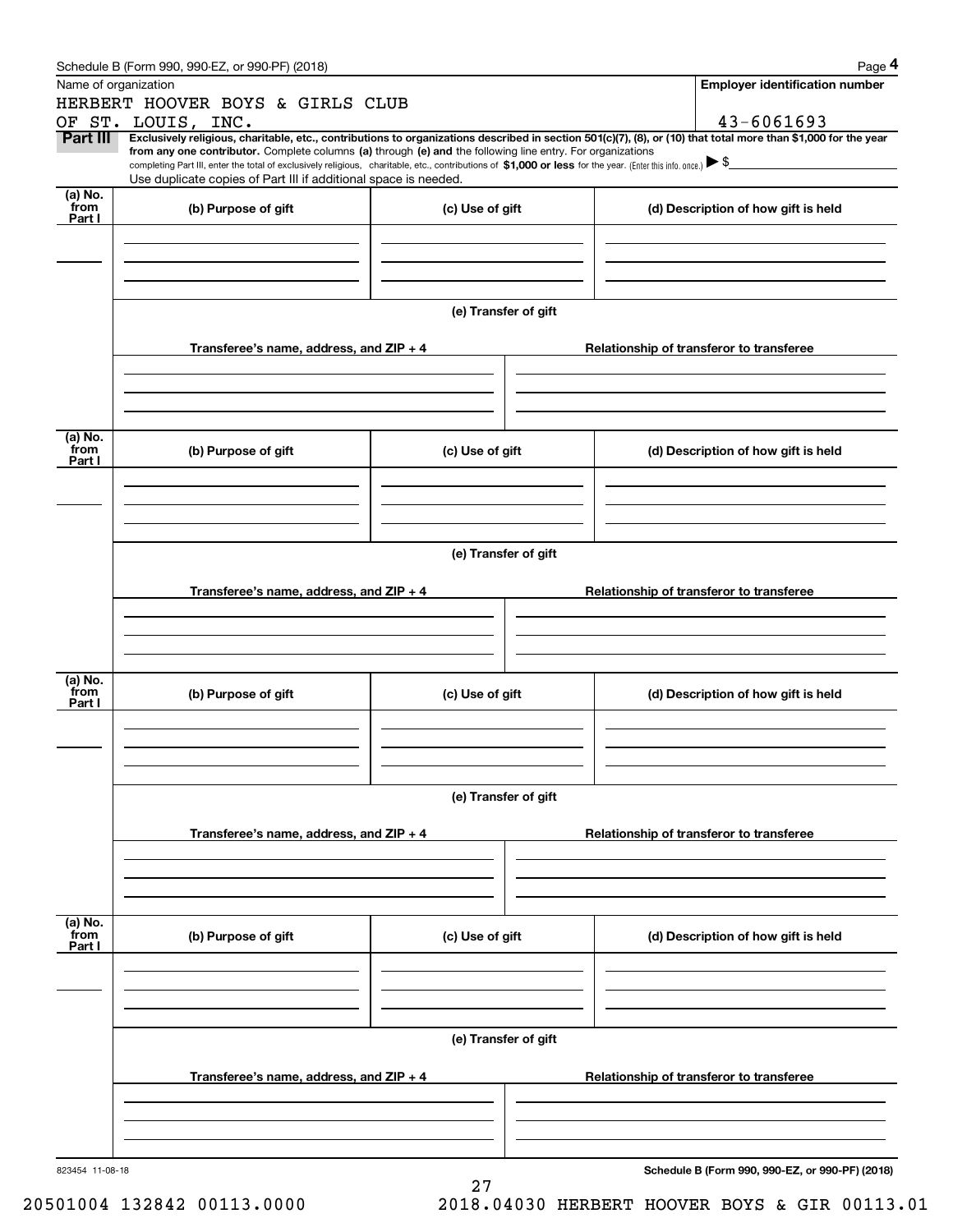|         | <b>Supplemental Financial Statements</b><br><b>SCHEDULE D</b>                                                      |                                                                                                                                                              |                                                                                                                                                            |                                  | OMB No. 1545-0047                                   |  |  |  |
|---------|--------------------------------------------------------------------------------------------------------------------|--------------------------------------------------------------------------------------------------------------------------------------------------------------|------------------------------------------------------------------------------------------------------------------------------------------------------------|----------------------------------|-----------------------------------------------------|--|--|--|
|         | Complete if the organization answered "Yes" on Form 990,<br>(Form 990)                                             |                                                                                                                                                              |                                                                                                                                                            |                                  |                                                     |  |  |  |
|         | Department of the Treasury                                                                                         |                                                                                                                                                              | Part IV, line 6, 7, 8, 9, 10, 11a, 11b, 11c, 11d, 11e, 11f, 12a, or 12b.<br>Attach to Form 990.                                                            |                                  | Open to Public                                      |  |  |  |
|         | Internal Revenue Service                                                                                           |                                                                                                                                                              | Go to www.irs.gov/Form990 for instructions and the latest information.                                                                                     |                                  | Inspection                                          |  |  |  |
|         | Name of the organization                                                                                           | HERBERT HOOVER BOYS & GIRLS CLUB<br>OF ST. LOUIS, INC.                                                                                                       |                                                                                                                                                            |                                  | <b>Employer identification number</b><br>43-6061693 |  |  |  |
| Part I  |                                                                                                                    |                                                                                                                                                              | Organizations Maintaining Donor Advised Funds or Other Similar Funds or Accounts. Complete if the                                                          |                                  |                                                     |  |  |  |
|         |                                                                                                                    | organization answered "Yes" on Form 990, Part IV, line 6.                                                                                                    |                                                                                                                                                            |                                  |                                                     |  |  |  |
|         |                                                                                                                    |                                                                                                                                                              | (a) Donor advised funds                                                                                                                                    |                                  | (b) Funds and other accounts                        |  |  |  |
| 1       |                                                                                                                    |                                                                                                                                                              |                                                                                                                                                            |                                  |                                                     |  |  |  |
| 2       |                                                                                                                    | Aggregate value of contributions to (during year)                                                                                                            |                                                                                                                                                            |                                  |                                                     |  |  |  |
| з       |                                                                                                                    |                                                                                                                                                              |                                                                                                                                                            |                                  |                                                     |  |  |  |
| 4       |                                                                                                                    |                                                                                                                                                              |                                                                                                                                                            |                                  |                                                     |  |  |  |
| 5       |                                                                                                                    |                                                                                                                                                              | Did the organization inform all donors and donor advisors in writing that the assets held in donor advised funds                                           |                                  |                                                     |  |  |  |
|         | Yes<br><b>No</b>                                                                                                   |                                                                                                                                                              |                                                                                                                                                            |                                  |                                                     |  |  |  |
| 6       |                                                                                                                    |                                                                                                                                                              | Did the organization inform all grantees, donors, and donor advisors in writing that grant funds can be used only                                          |                                  |                                                     |  |  |  |
|         | for charitable purposes and not for the benefit of the donor or donor advisor, or for any other purpose conferring |                                                                                                                                                              |                                                                                                                                                            |                                  |                                                     |  |  |  |
| Part II | impermissible private benefit?                                                                                     |                                                                                                                                                              |                                                                                                                                                            |                                  | Yes<br>No.                                          |  |  |  |
|         |                                                                                                                    |                                                                                                                                                              | Conservation Easements. Complete if the organization answered "Yes" on Form 990, Part IV, line 7.                                                          |                                  |                                                     |  |  |  |
| 1       |                                                                                                                    | Purpose(s) of conservation easements held by the organization (check all that apply).<br>Preservation of land for public use (e.g., recreation or education) |                                                                                                                                                            |                                  |                                                     |  |  |  |
|         |                                                                                                                    | Protection of natural habitat                                                                                                                                | Preservation of a historically important land area<br>Preservation of a certified historic structure                                                       |                                  |                                                     |  |  |  |
|         |                                                                                                                    | Preservation of open space                                                                                                                                   |                                                                                                                                                            |                                  |                                                     |  |  |  |
| 2       |                                                                                                                    |                                                                                                                                                              | Complete lines 2a through 2d if the organization held a qualified conservation contribution in the form of a conservation easement on the last             |                                  |                                                     |  |  |  |
|         | day of the tax year.                                                                                               |                                                                                                                                                              |                                                                                                                                                            |                                  | Held at the End of the Tax Year                     |  |  |  |
|         |                                                                                                                    |                                                                                                                                                              |                                                                                                                                                            | 2a                               |                                                     |  |  |  |
| b       |                                                                                                                    | Total acreage restricted by conservation easements                                                                                                           |                                                                                                                                                            | 2 <sub>b</sub>                   |                                                     |  |  |  |
|         |                                                                                                                    |                                                                                                                                                              | Number of conservation easements on a certified historic structure included in (a) manufacture included in (a)                                             | 2c                               |                                                     |  |  |  |
|         |                                                                                                                    |                                                                                                                                                              | d Number of conservation easements included in (c) acquired after 7/25/06, and not on a historic structure                                                 |                                  |                                                     |  |  |  |
|         |                                                                                                                    |                                                                                                                                                              |                                                                                                                                                            | 2d                               |                                                     |  |  |  |
| 3       |                                                                                                                    |                                                                                                                                                              | Number of conservation easements modified, transferred, released, extinguished, or terminated by the organization during the tax                           |                                  |                                                     |  |  |  |
|         | $year \blacktriangleright$                                                                                         |                                                                                                                                                              |                                                                                                                                                            |                                  |                                                     |  |  |  |
| 4       |                                                                                                                    | Number of states where property subject to conservation easement is located $\blacktriangleright$                                                            |                                                                                                                                                            |                                  |                                                     |  |  |  |
| 5       |                                                                                                                    | Does the organization have a written policy regarding the periodic monitoring, inspection, handling of                                                       |                                                                                                                                                            |                                  |                                                     |  |  |  |
|         |                                                                                                                    | violations, and enforcement of the conservation easements it holds?                                                                                          |                                                                                                                                                            |                                  | <b>No</b><br>Yes                                    |  |  |  |
| 6       |                                                                                                                    |                                                                                                                                                              | Staff and volunteer hours devoted to monitoring, inspecting, handling of violations, and enforcing conservation easements during the year                  |                                  |                                                     |  |  |  |
|         |                                                                                                                    |                                                                                                                                                              |                                                                                                                                                            |                                  |                                                     |  |  |  |
| 7       | $\blacktriangleright$ \$                                                                                           |                                                                                                                                                              | Amount of expenses incurred in monitoring, inspecting, handling of violations, and enforcing conservation easements during the year                        |                                  |                                                     |  |  |  |
| 8       |                                                                                                                    |                                                                                                                                                              | Does each conservation easement reported on line 2(d) above satisfy the requirements of section 170(h)(4)(B)(i)                                            |                                  |                                                     |  |  |  |
|         | and section $170(h)(4)(B)(ii)?$                                                                                    |                                                                                                                                                              |                                                                                                                                                            |                                  | Yes<br>No                                           |  |  |  |
| 9       |                                                                                                                    |                                                                                                                                                              | In Part XIII, describe how the organization reports conservation easements in its revenue and expense statement, and balance sheet, and                    |                                  |                                                     |  |  |  |
|         |                                                                                                                    |                                                                                                                                                              | include, if applicable, the text of the footnote to the organization's financial statements that describes the organization's accounting for               |                                  |                                                     |  |  |  |
|         | conservation easements.                                                                                            |                                                                                                                                                              |                                                                                                                                                            |                                  |                                                     |  |  |  |
|         | Part III                                                                                                           |                                                                                                                                                              | Organizations Maintaining Collections of Art, Historical Treasures, or Other Similar Assets.                                                               |                                  |                                                     |  |  |  |
|         |                                                                                                                    | Complete if the organization answered "Yes" on Form 990, Part IV, line 8.                                                                                    |                                                                                                                                                            |                                  |                                                     |  |  |  |
|         |                                                                                                                    |                                                                                                                                                              | 1a If the organization elected, as permitted under SFAS 116 (ASC 958), not to report in its revenue statement and balance sheet works of art,              |                                  |                                                     |  |  |  |
|         |                                                                                                                    |                                                                                                                                                              | historical treasures, or other similar assets held for public exhibition, education, or research in furtherance of public service, provide, in Part XIII,  |                                  |                                                     |  |  |  |
|         |                                                                                                                    | the text of the footnote to its financial statements that describes these items.                                                                             |                                                                                                                                                            |                                  |                                                     |  |  |  |
|         |                                                                                                                    |                                                                                                                                                              | <b>b</b> If the organization elected, as permitted under SFAS 116 (ASC 958), to report in its revenue statement and balance sheet works of art, historical |                                  |                                                     |  |  |  |
|         |                                                                                                                    |                                                                                                                                                              | treasures, or other similar assets held for public exhibition, education, or research in furtherance of public service, provide the following amounts      |                                  |                                                     |  |  |  |
|         | relating to these items:                                                                                           |                                                                                                                                                              |                                                                                                                                                            |                                  |                                                     |  |  |  |
|         |                                                                                                                    |                                                                                                                                                              |                                                                                                                                                            |                                  | $\triangleright$ \$                                 |  |  |  |
|         |                                                                                                                    | (ii) Assets included in Form 990, Part X                                                                                                                     |                                                                                                                                                            |                                  | $\bullet$ \$                                        |  |  |  |
| 2       |                                                                                                                    |                                                                                                                                                              | If the organization received or held works of art, historical treasures, or other similar assets for financial gain, provide                               |                                  |                                                     |  |  |  |
|         |                                                                                                                    | the following amounts required to be reported under SFAS 116 (ASC 958) relating to these items:                                                              |                                                                                                                                                            |                                  |                                                     |  |  |  |
| a       |                                                                                                                    |                                                                                                                                                              |                                                                                                                                                            | - \$<br>$\blacktriangleright$ \$ |                                                     |  |  |  |
|         |                                                                                                                    | LHA For Paperwork Reduction Act Notice, see the Instructions for Form 990.                                                                                   |                                                                                                                                                            |                                  | Schedule D (Form 990) 2018                          |  |  |  |
|         | 832051 10-29-18                                                                                                    |                                                                                                                                                              |                                                                                                                                                            |                                  |                                                     |  |  |  |
|         |                                                                                                                    |                                                                                                                                                              | 28                                                                                                                                                         |                                  |                                                     |  |  |  |

| 20501004 132842 00113.000 |  |  |  |
|---------------------------|--|--|--|
|---------------------------|--|--|--|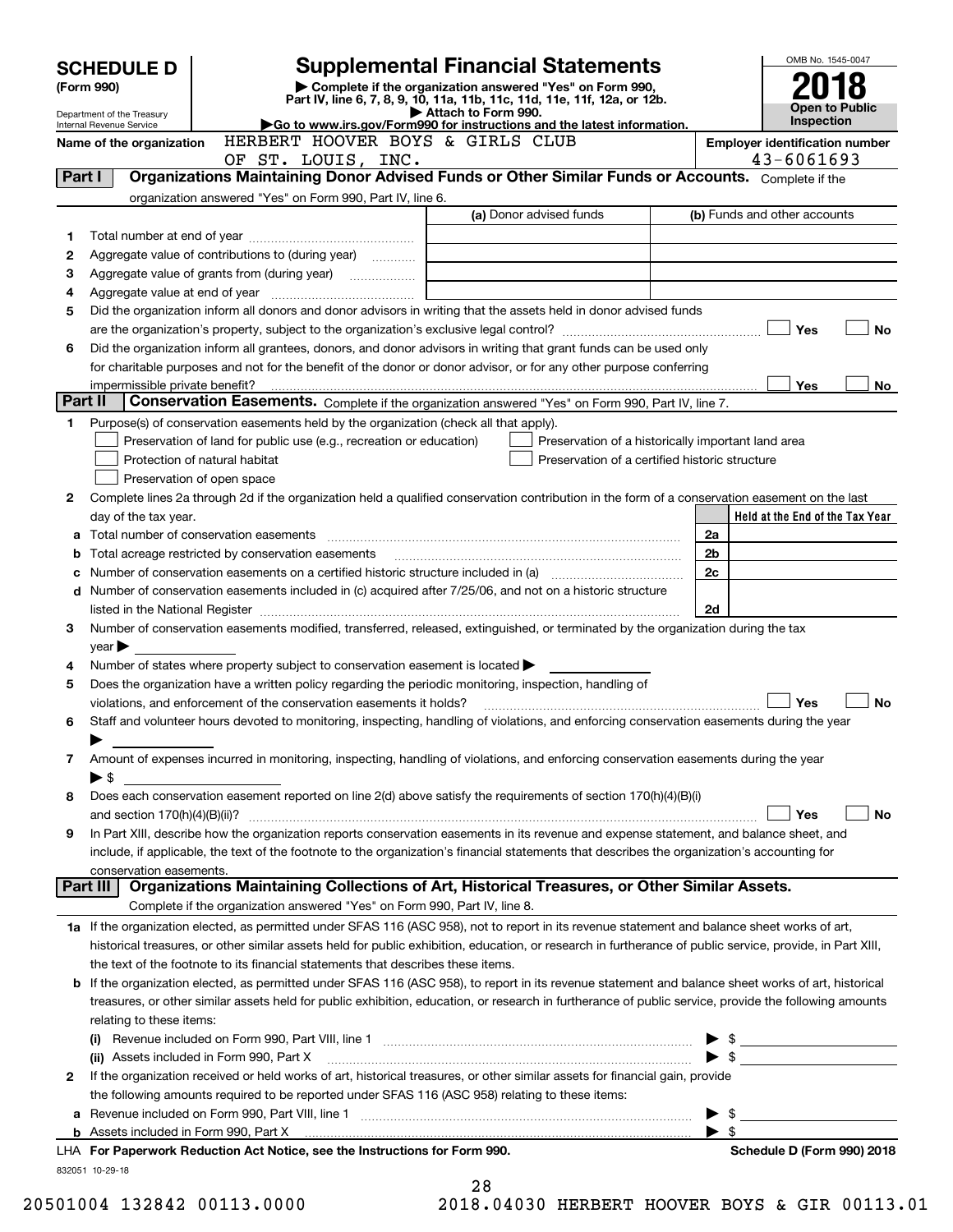|               |                                                                                                                                                                                                                                | HERBERT HOOVER BOYS & GIRLS CLUB |                |                                                                                                                                                                                                                                |            |                      |                          |                            |     |            |
|---------------|--------------------------------------------------------------------------------------------------------------------------------------------------------------------------------------------------------------------------------|----------------------------------|----------------|--------------------------------------------------------------------------------------------------------------------------------------------------------------------------------------------------------------------------------|------------|----------------------|--------------------------|----------------------------|-----|------------|
|               | Schedule D (Form 990) 2018                                                                                                                                                                                                     | OF ST. LOUIS, INC.               |                |                                                                                                                                                                                                                                |            |                      |                          | $43 - 6061693$ Page 2      |     |            |
|               | Organizations Maintaining Collections of Art, Historical Treasures, or Other Similar Assets (continued)<br>Part III                                                                                                            |                                  |                |                                                                                                                                                                                                                                |            |                      |                          |                            |     |            |
| 3             | Using the organization's acquisition, accession, and other records, check any of the following that are a significant use of its collection items<br>(check all that apply):                                                   |                                  |                |                                                                                                                                                                                                                                |            |                      |                          |                            |     |            |
| a             | Public exhibition                                                                                                                                                                                                              |                                  |                | Loan or exchange programs                                                                                                                                                                                                      |            |                      |                          |                            |     |            |
| b             | Scholarly research                                                                                                                                                                                                             |                                  |                | Other the contract of the contract of the contract of the contract of the contract of the contract of the contract of the contract of the contract of the contract of the contract of the contract of the contract of the cont |            |                      |                          |                            |     |            |
| c             | Preservation for future generations                                                                                                                                                                                            |                                  |                |                                                                                                                                                                                                                                |            |                      |                          |                            |     |            |
|               | Provide a description of the organization's collections and explain how they further the organization's exempt purpose in Part XIII.                                                                                           |                                  |                |                                                                                                                                                                                                                                |            |                      |                          |                            |     |            |
| 5             | During the year, did the organization solicit or receive donations of art, historical treasures, or other similar assets                                                                                                       |                                  |                |                                                                                                                                                                                                                                |            |                      |                          |                            |     |            |
|               | to be sold to raise funds rather than to be maintained as part of the organization's collection?                                                                                                                               |                                  |                |                                                                                                                                                                                                                                |            |                      |                          | Yes                        |     | No         |
|               | Part IV<br>Escrow and Custodial Arrangements. Complete if the organization answered "Yes" on Form 990, Part IV, line 9, or                                                                                                     |                                  |                |                                                                                                                                                                                                                                |            |                      |                          |                            |     |            |
|               | reported an amount on Form 990, Part X, line 21.                                                                                                                                                                               |                                  |                |                                                                                                                                                                                                                                |            |                      |                          |                            |     |            |
|               | 1a Is the organization an agent, trustee, custodian or other intermediary for contributions or other assets not included                                                                                                       |                                  |                |                                                                                                                                                                                                                                |            |                      |                          |                            |     |            |
|               |                                                                                                                                                                                                                                |                                  |                |                                                                                                                                                                                                                                |            |                      |                          | Yes                        |     | No         |
|               | <b>b</b> If "Yes," explain the arrangement in Part XIII and complete the following table:                                                                                                                                      |                                  |                |                                                                                                                                                                                                                                |            |                      |                          |                            |     |            |
|               |                                                                                                                                                                                                                                |                                  |                |                                                                                                                                                                                                                                |            |                      |                          | Amount                     |     |            |
|               |                                                                                                                                                                                                                                |                                  |                |                                                                                                                                                                                                                                |            |                      |                          |                            |     |            |
|               | c Beginning balance measurements and the contract of the contract of the contract of the contract of the contract of the contract of the contract of the contract of the contract of the contract of the contract of the contr |                                  |                |                                                                                                                                                                                                                                |            | 1c                   |                          |                            |     |            |
|               |                                                                                                                                                                                                                                |                                  |                |                                                                                                                                                                                                                                |            | 1d                   |                          |                            |     |            |
|               | e Distributions during the year manufactured and a control of the year manufactured and a Distributions during the year                                                                                                        |                                  |                |                                                                                                                                                                                                                                |            | 1e                   |                          |                            |     |            |
| f.            | Ending balance manufactured and contract and contract the contract of the contract of the contract of the contract of the contract of the contract of the contract of the contract of the contract of the contract of the cont |                                  |                |                                                                                                                                                                                                                                |            | 1f                   |                          |                            |     |            |
|               | 2a Did the organization include an amount on Form 990, Part X, line 21, for escrow or custodial account liability?                                                                                                             |                                  |                |                                                                                                                                                                                                                                |            |                      |                          | Yes                        |     | No         |
| <b>Part V</b> | <b>b</b> If "Yes," explain the arrangement in Part XIII. Check here if the explanation has been provided on Part XIII                                                                                                          |                                  |                |                                                                                                                                                                                                                                |            |                      |                          |                            |     |            |
|               | Endowment Funds. Complete if the organization answered "Yes" on Form 990, Part IV, line 10.                                                                                                                                    |                                  |                |                                                                                                                                                                                                                                |            |                      |                          |                            |     |            |
|               |                                                                                                                                                                                                                                | (a) Current year                 | (b) Prior year | (c) Two years back                                                                                                                                                                                                             |            | (d) Three years back |                          | (e) Four years back        |     |            |
|               | 1a Beginning of year balance                                                                                                                                                                                                   | 5,022,567.                       | 2,660,917.     |                                                                                                                                                                                                                                | 2,627,408. |                      | 2,515,761.<br>2,238,220. |                            |     |            |
|               |                                                                                                                                                                                                                                |                                  | 2,055,250.     |                                                                                                                                                                                                                                | 6,078.     |                      | 218,922.                 |                            |     | 300,000.   |
|               | c Net investment earnings, gains, and losses                                                                                                                                                                                   | $-312, 272.$                     | 416,611.       |                                                                                                                                                                                                                                | 138,490.   |                      | 14,232.                  |                            |     | 89,095.    |
|               |                                                                                                                                                                                                                                |                                  |                |                                                                                                                                                                                                                                |            |                      |                          |                            |     |            |
|               | e Other expenditures for facilities                                                                                                                                                                                            |                                  |                |                                                                                                                                                                                                                                |            |                      |                          |                            |     |            |
|               | and programs                                                                                                                                                                                                                   | 113,588.                         | 110, 211.      |                                                                                                                                                                                                                                | 111,059.   |                      | 95,537.                  |                            |     | 89,600.    |
|               |                                                                                                                                                                                                                                |                                  |                |                                                                                                                                                                                                                                |            |                      | 25,970.                  |                            |     | 21,954.    |
|               | g End of year balance                                                                                                                                                                                                          | 4,596,707.                       | 5,022,567.     |                                                                                                                                                                                                                                | 2,660,917. |                      | 2,627,408.               |                            |     | 2,515,761. |
| 2             | Provide the estimated percentage of the current year end balance (line 1g, column (a)) held as:                                                                                                                                |                                  |                |                                                                                                                                                                                                                                |            |                      |                          |                            |     |            |
|               | a Board designated or quasi-endowment >                                                                                                                                                                                        | .00                              | %              |                                                                                                                                                                                                                                |            |                      |                          |                            |     |            |
|               | Permanent endowment $\triangleright$ 98.54                                                                                                                                                                                     | %                                |                |                                                                                                                                                                                                                                |            |                      |                          |                            |     |            |
|               | <b>c</b> Temporarily restricted endowment $\blacktriangleright$                                                                                                                                                                | 1.46<br>%                        |                |                                                                                                                                                                                                                                |            |                      |                          |                            |     |            |
|               | The percentages on lines 2a, 2b, and 2c should equal 100%.                                                                                                                                                                     |                                  |                |                                                                                                                                                                                                                                |            |                      |                          |                            |     |            |
|               | 3a Are there endowment funds not in the possession of the organization that are held and administered for the organization                                                                                                     |                                  |                |                                                                                                                                                                                                                                |            |                      |                          |                            |     |            |
|               | by:                                                                                                                                                                                                                            |                                  |                |                                                                                                                                                                                                                                |            |                      |                          |                            | Yes | No         |
|               | (i)                                                                                                                                                                                                                            |                                  |                |                                                                                                                                                                                                                                |            |                      |                          | 3a(i)                      | X   |            |
|               | (ii)                                                                                                                                                                                                                           |                                  |                |                                                                                                                                                                                                                                |            |                      |                          | 3a(ii)                     |     | x          |
|               |                                                                                                                                                                                                                                |                                  |                |                                                                                                                                                                                                                                |            |                      |                          | 3b                         |     |            |
|               | Describe in Part XIII the intended uses of the organization's endowment funds.                                                                                                                                                 |                                  |                |                                                                                                                                                                                                                                |            |                      |                          |                            |     |            |
|               | Land, Buildings, and Equipment.<br><b>Part VI</b>                                                                                                                                                                              |                                  |                |                                                                                                                                                                                                                                |            |                      |                          |                            |     |            |
|               | Complete if the organization answered "Yes" on Form 990, Part IV, line 11a. See Form 990, Part X, line 10.                                                                                                                     |                                  |                |                                                                                                                                                                                                                                |            |                      |                          |                            |     |            |
|               | Description of property                                                                                                                                                                                                        | (a) Cost or other                |                | (b) Cost or other                                                                                                                                                                                                              |            | (c) Accumulated      |                          | (d) Book value             |     |            |
|               |                                                                                                                                                                                                                                | basis (investment)               |                | basis (other)                                                                                                                                                                                                                  |            | depreciation         |                          |                            |     |            |
|               |                                                                                                                                                                                                                                |                                  |                | 473,206.                                                                                                                                                                                                                       |            |                      |                          | 473,206.                   |     |            |
|               |                                                                                                                                                                                                                                |                                  |                | 11,804,529.                                                                                                                                                                                                                    |            | 6,051,202.           |                          | 5,753,327.                 |     |            |
|               |                                                                                                                                                                                                                                |                                  |                |                                                                                                                                                                                                                                |            |                      |                          |                            |     |            |
|               |                                                                                                                                                                                                                                |                                  |                | 1,524,617.                                                                                                                                                                                                                     |            | 1,323,779.           |                          | 200,838.                   |     |            |
|               |                                                                                                                                                                                                                                |                                  |                | 1,680,444.                                                                                                                                                                                                                     |            | 92,173.              |                          | 1,588,271.                 |     |            |
|               |                                                                                                                                                                                                                                |                                  |                |                                                                                                                                                                                                                                |            |                      |                          | 8,015,642.                 |     |            |
|               |                                                                                                                                                                                                                                |                                  |                |                                                                                                                                                                                                                                |            |                      |                          | Schedule D (Form 990) 2018 |     |            |
|               |                                                                                                                                                                                                                                |                                  |                |                                                                                                                                                                                                                                |            |                      |                          |                            |     |            |

832052 10-29-18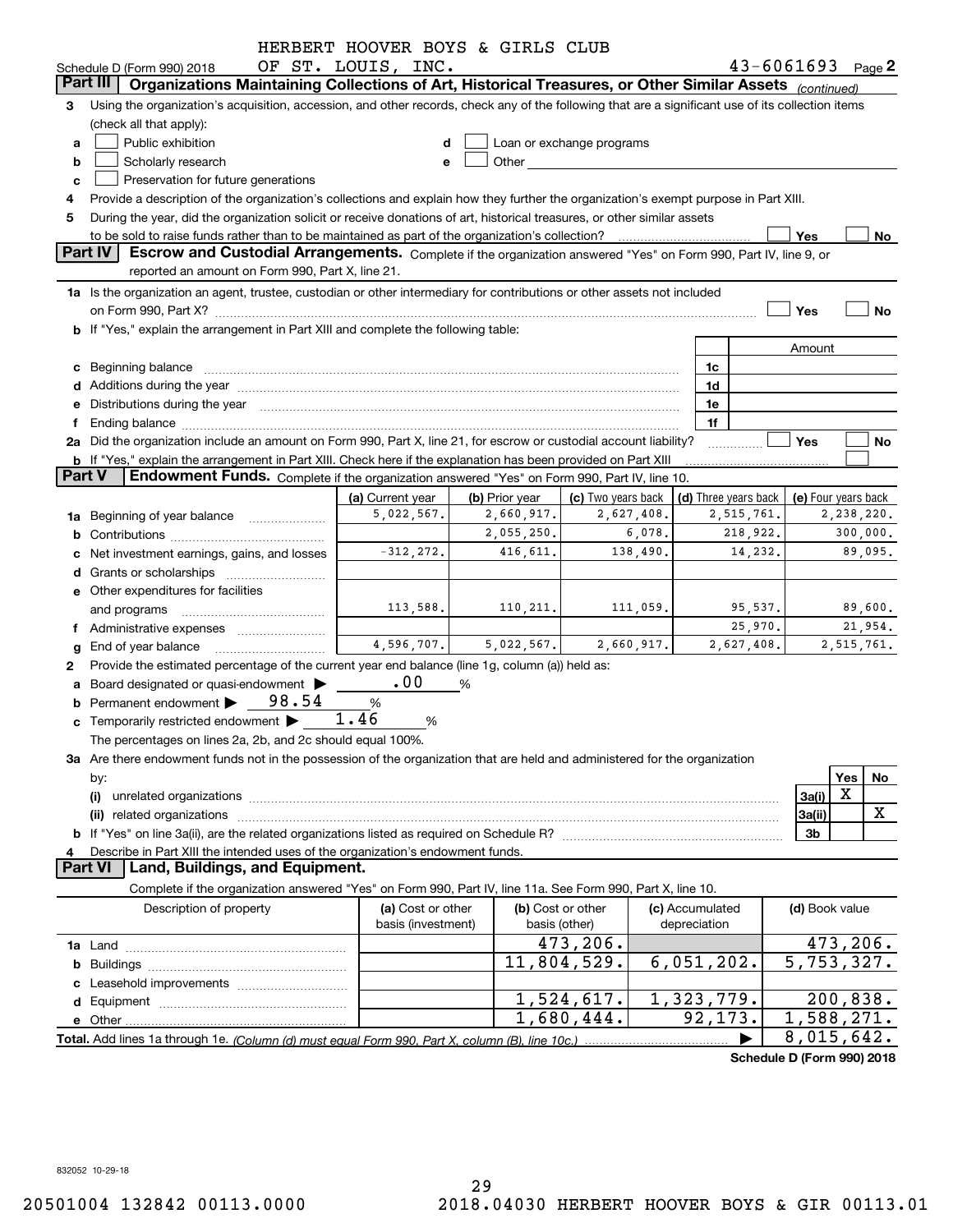| HERBERT HOOVER BOYS & GIRLS CLUB |  |  |  |
|----------------------------------|--|--|--|
|                                  |  |  |  |

| OF ST. LOUIS,<br>Schedule D (Form 990) 2018                                                                                                                                        | INC.            |                | $43 - 6061693$<br>Page $3$                                |
|------------------------------------------------------------------------------------------------------------------------------------------------------------------------------------|-----------------|----------------|-----------------------------------------------------------|
| Part VII Investments - Other Securities.                                                                                                                                           |                 |                |                                                           |
| Complete if the organization answered "Yes" on Form 990, Part IV, line 11b. See Form 990, Part X, line 12.<br>(a) Description of security or category (including name of security) | (b) Book value  |                | (c) Method of valuation: Cost or end-of-year market value |
|                                                                                                                                                                                    |                 |                |                                                           |
|                                                                                                                                                                                    |                 |                |                                                           |
|                                                                                                                                                                                    |                 |                |                                                           |
| $(3)$ Other                                                                                                                                                                        |                 |                |                                                           |
| (A)                                                                                                                                                                                |                 |                |                                                           |
| (B)                                                                                                                                                                                |                 |                |                                                           |
| (C)                                                                                                                                                                                |                 |                |                                                           |
| (D)                                                                                                                                                                                |                 |                |                                                           |
| (E)                                                                                                                                                                                |                 |                |                                                           |
| (F)                                                                                                                                                                                |                 |                |                                                           |
| (G)                                                                                                                                                                                |                 |                |                                                           |
| (H)                                                                                                                                                                                |                 |                |                                                           |
| Total. (Col. (b) must equal Form 990, Part X, col. (B) line 12.)                                                                                                                   |                 |                |                                                           |
| Part VIII Investments - Program Related.                                                                                                                                           |                 |                |                                                           |
| Complete if the organization answered "Yes" on Form 990, Part IV, line 11c. See Form 990, Part X, line 13.                                                                         |                 |                |                                                           |
| (a) Description of investment                                                                                                                                                      | (b) Book value  |                | (c) Method of valuation: Cost or end-of-year market value |
| (1)                                                                                                                                                                                |                 |                |                                                           |
| (2)                                                                                                                                                                                |                 |                |                                                           |
| (3)                                                                                                                                                                                |                 |                |                                                           |
| (4)                                                                                                                                                                                |                 |                |                                                           |
| (5)                                                                                                                                                                                |                 |                |                                                           |
| (6)                                                                                                                                                                                |                 |                |                                                           |
| (7)                                                                                                                                                                                |                 |                |                                                           |
| (8)                                                                                                                                                                                |                 |                |                                                           |
| (9)                                                                                                                                                                                |                 |                |                                                           |
|                                                                                                                                                                                    |                 |                |                                                           |
| Total. (Col. (b) must equal Form 990, Part X, col. (B) line 13.)<br><b>Other Assets.</b><br>Part IX                                                                                |                 |                |                                                           |
|                                                                                                                                                                                    |                 |                |                                                           |
| Complete if the organization answered "Yes" on Form 990, Part IV, line 11d. See Form 990, Part X, line 15.                                                                         | (a) Description |                | (b) Book value                                            |
|                                                                                                                                                                                    |                 |                |                                                           |
| (1)                                                                                                                                                                                |                 |                |                                                           |
| (2)                                                                                                                                                                                |                 |                |                                                           |
| (3)                                                                                                                                                                                |                 |                |                                                           |
| (4)                                                                                                                                                                                |                 |                |                                                           |
| (5)                                                                                                                                                                                |                 |                |                                                           |
| (6)                                                                                                                                                                                |                 |                |                                                           |
| (7)                                                                                                                                                                                |                 |                |                                                           |
| (8)                                                                                                                                                                                |                 |                |                                                           |
| (9)                                                                                                                                                                                |                 |                |                                                           |
| <b>Total.</b> (Column (b) must equal Form 990. Part X. col. (B) line 15.) $\cdots$                                                                                                 |                 |                |                                                           |
| <b>Other Liabilities.</b><br>Part X                                                                                                                                                |                 |                |                                                           |
| Complete if the organization answered "Yes" on Form 990, Part IV, line 11e or 11f. See Form 990, Part X, line 25.                                                                  |                 |                |                                                           |
| (a) Description of liability<br>1.                                                                                                                                                 |                 | (b) Book value |                                                           |
| Federal income taxes<br>(1)                                                                                                                                                        |                 |                |                                                           |
| (2)                                                                                                                                                                                |                 |                |                                                           |
|                                                                                                                                                                                    |                 |                |                                                           |
| (3)                                                                                                                                                                                |                 |                |                                                           |
| (4)                                                                                                                                                                                |                 |                |                                                           |
| (5)                                                                                                                                                                                |                 |                |                                                           |
| (6)                                                                                                                                                                                |                 |                |                                                           |
| (7)                                                                                                                                                                                |                 |                |                                                           |
| (8)                                                                                                                                                                                |                 |                |                                                           |
| (9)                                                                                                                                                                                |                 |                |                                                           |
| Total. (Column (b) must equal Form 990, Part X, col. (B) line 25.)                                                                                                                 |                 |                |                                                           |
| 2. Liability for uncertain tax positions. In Part XIII, provide the text of the footnote to the organization's financial statements that reports the                               |                 |                |                                                           |
| organization's liability for uncertain tax positions under FIN 48 (ASC 740). Check here if the text of the footnote has been provided in Part XIII                                 |                 |                |                                                           |

**Schedule D (Form 990) 2018**

832053 10-29-18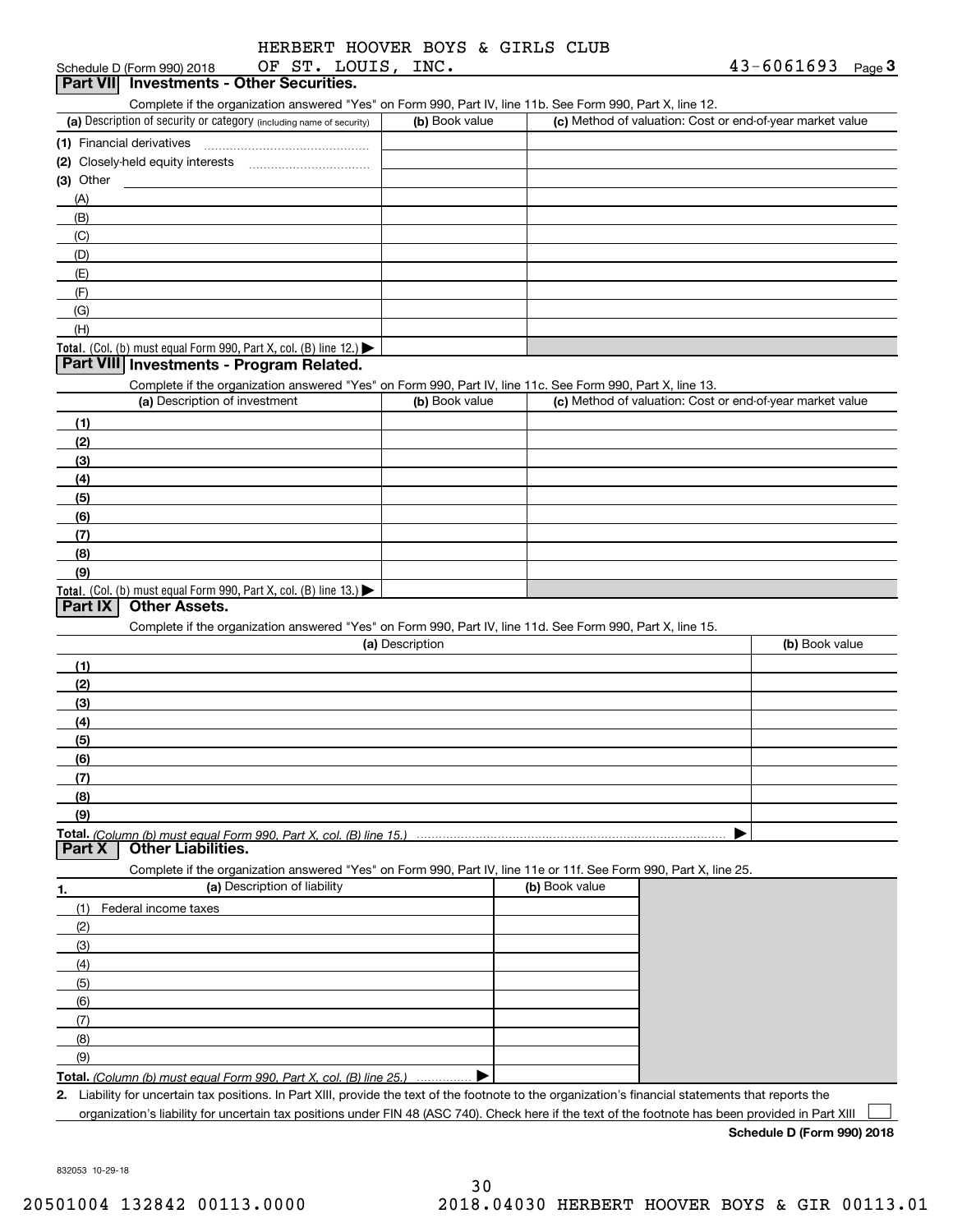|    | HERBERT HOOVER BOYS & GIRLS CLUB                                                                                                                                                                                                    |                |              |              |                       |
|----|-------------------------------------------------------------------------------------------------------------------------------------------------------------------------------------------------------------------------------------|----------------|--------------|--------------|-----------------------|
|    | OF ST. LOUIS, INC.<br>Schedule D (Form 990) 2018                                                                                                                                                                                    |                |              |              | $43 - 6061693$ Page 4 |
|    | Reconciliation of Revenue per Audited Financial Statements With Revenue per Return.<br><b>Part XI</b>                                                                                                                               |                |              |              |                       |
|    | Complete if the organization answered "Yes" on Form 990, Part IV, line 12a.                                                                                                                                                         |                |              |              |                       |
| 1  | Total revenue, gains, and other support per audited financial statements                                                                                                                                                            |                |              | $\mathbf 1$  | 9,129,233.            |
| 2  | Amounts included on line 1 but not on Form 990, Part VIII, line 12:                                                                                                                                                                 |                |              |              |                       |
| a  |                                                                                                                                                                                                                                     | 2a             | $-625, 189.$ |              |                       |
|    |                                                                                                                                                                                                                                     | 2 <sub>b</sub> |              |              |                       |
|    |                                                                                                                                                                                                                                     | 2c             |              |              |                       |
| d  | Other (Describe in Part XIII.) <b>Construction Contract Construction</b> Chern Construction Chern Chern Chern Chern Chern Chern Chern Chern Chern Chern Chern Chern Chern Chern Chern Chern Chern Chern Chern Chern Chern Chern Che | 2d             |              |              |                       |
| e  | Add lines 2a through 2d                                                                                                                                                                                                             |                |              | 2e           | $-625, 189.$          |
| з  |                                                                                                                                                                                                                                     |                |              | $\mathbf{R}$ | 9,754,422.            |
| 4  | Amounts included on Form 990, Part VIII, line 12, but not on line 1:                                                                                                                                                                |                |              |              |                       |
| a  |                                                                                                                                                                                                                                     | 4a             | 66,932.      |              |                       |
| b  |                                                                                                                                                                                                                                     | 4b             |              |              |                       |
|    | Add lines 4a and 4b                                                                                                                                                                                                                 |                |              | 4c           | <u>66,932.</u>        |
| 5  |                                                                                                                                                                                                                                     | 5              | 9,821,354.   |              |                       |
|    | Part XII   Reconciliation of Expenses per Audited Financial Statements With Expenses per Return.                                                                                                                                    |                |              |              |                       |
|    | Complete if the organization answered "Yes" on Form 990, Part IV, line 12a.                                                                                                                                                         |                |              |              |                       |
| 1  | Total expenses and losses per audited financial statements                                                                                                                                                                          |                |              | $\mathbf{1}$ | 7,524,841.            |
| 2  | Amounts included on line 1 but not on Form 990, Part IX, line 25:                                                                                                                                                                   |                |              |              |                       |
| a  |                                                                                                                                                                                                                                     | 2a             |              |              |                       |
| b  |                                                                                                                                                                                                                                     | 2 <sub>b</sub> |              |              |                       |
|    |                                                                                                                                                                                                                                     | 2c             |              |              |                       |
|    |                                                                                                                                                                                                                                     | 2d             |              |              |                       |
|    |                                                                                                                                                                                                                                     |                |              | 2e           | 0.                    |
| 3  |                                                                                                                                                                                                                                     |                |              | $\mathbf{R}$ | 7,524,841.            |
| 4  | Amounts included on Form 990, Part IX, line 25, but not on line 1:                                                                                                                                                                  |                |              |              |                       |
| a  |                                                                                                                                                                                                                                     | 4a             | 66,932.      |              |                       |
| b  | Other (Describe in Part XIII.)                                                                                                                                                                                                      | 4 <sub>h</sub> |              |              |                       |
| c. | Add lines 4a and 4b                                                                                                                                                                                                                 |                |              | 4с           | 66,932.               |
|    |                                                                                                                                                                                                                                     |                |              | 5            | 7,591,773.            |
|    | Part XIII Supplemental Information.                                                                                                                                                                                                 |                |              |              |                       |

Provide the descriptions required for Part II, lines 3, 5, and 9; Part III, lines 1a and 4; Part IV, lines 1b and 2b; Part V, line 4; Part X, line 2; Part XI, lines 2d and 4b; and Part XII, lines 2d and 4b. Also complete this part to provide any additional information.

### PART V, LINE 4:

|  |  |  |  |  |  | ENDOWMENT FUNDS GO TOWARDS CHARACTER AND LEADERSHIP PROGRAMS, MENTORING |  |  |
|--|--|--|--|--|--|-------------------------------------------------------------------------|--|--|
|--|--|--|--|--|--|-------------------------------------------------------------------------|--|--|

31

PROGRAMS, TECHNOLOGY PROGRAMS AND EDUCATION AND CAREER DEVELOPMENT.

832054 10-29-18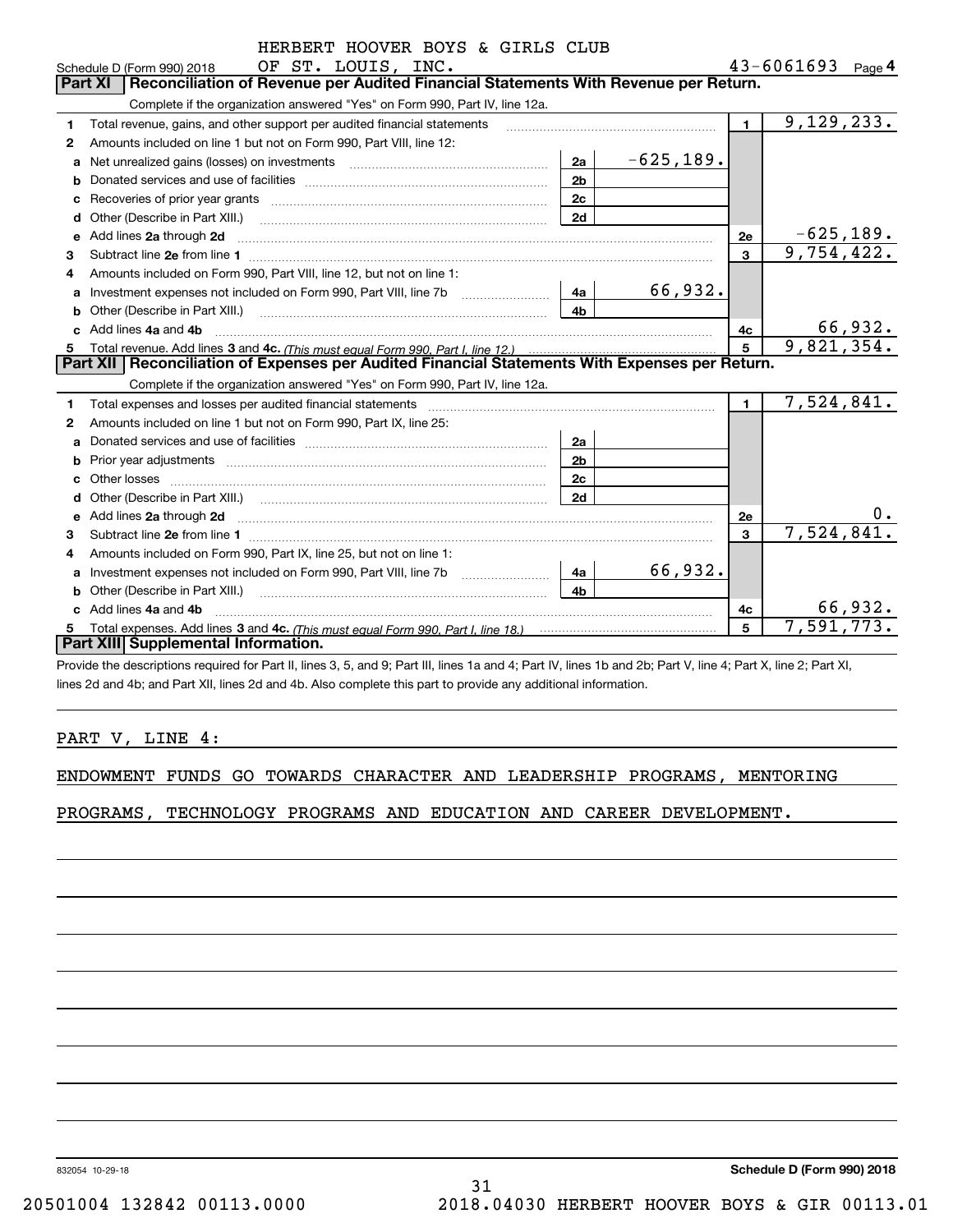| <b>SCHEDULE G</b>                                                                                                                                                              | <b>Supplemental Information Regarding Fundraising or Gaming Activities</b>                                                                                                                                                                           |                                                               |           |                                                              |                                                                            | OMB No. 1545-0047                                       |
|--------------------------------------------------------------------------------------------------------------------------------------------------------------------------------|------------------------------------------------------------------------------------------------------------------------------------------------------------------------------------------------------------------------------------------------------|---------------------------------------------------------------|-----------|--------------------------------------------------------------|----------------------------------------------------------------------------|---------------------------------------------------------|
| (Form 990 or 990-EZ)                                                                                                                                                           | Complete if the organization answered "Yes" on Form 990, Part IV, line 17, 18, or 19, or if the<br>organization entered more than \$15,000 on Form 990-EZ, line 6a.                                                                                  |                                                               |           |                                                              |                                                                            | 2018                                                    |
| Department of the Treasury                                                                                                                                                     | Attach to Form 990 or Form 990-EZ.                                                                                                                                                                                                                   |                                                               |           |                                                              |                                                                            | <b>Open to Public</b>                                   |
| Internal Revenue Service                                                                                                                                                       | Go to www.irs.gov/Form990 for instructions and the latest information.                                                                                                                                                                               |                                                               |           |                                                              |                                                                            | Inspection                                              |
| Name of the organization                                                                                                                                                       | HERBERT HOOVER BOYS & GIRLS CLUB<br>OF ST. LOUIS, INC.                                                                                                                                                                                               |                                                               |           |                                                              | 43-6061693                                                                 | <b>Employer identification number</b>                   |
| Part I                                                                                                                                                                         | Fundraising Activities. Complete if the organization answered "Yes" on Form 990, Part IV, line 17. Form 990-EZ filers are not                                                                                                                        |                                                               |           |                                                              |                                                                            |                                                         |
| required to complete this part.                                                                                                                                                |                                                                                                                                                                                                                                                      |                                                               |           |                                                              |                                                                            |                                                         |
| X.<br>Mail solicitations<br>a<br>$\mathbf{X}$<br>Internet and email solicitations<br>b<br>  X<br>Phone solicitations<br>c<br>$\boxed{\textbf{X}}$ In-person solicitations<br>d | 1 Indicate whether the organization raised funds through any of the following activities. Check all that apply.<br>$f\left[\frac{X}{X}\right]$ Solicitation of government grants<br>$g\mid X$ Special fundraising events                             |                                                               |           | $e$ $\boxed{\text{X}}$ Solicitation of non-government grants |                                                                            |                                                         |
|                                                                                                                                                                                | 2 a Did the organization have a written or oral agreement with any individual (including officers, directors, trustees, or                                                                                                                           |                                                               |           |                                                              | $\boxed{\text{X}}$ Yes                                                     |                                                         |
| compensated at least \$5,000 by the organization.                                                                                                                              | key employees listed in Form 990, Part VII) or entity in connection with professional fundraising services?<br>b If "Yes," list the 10 highest paid individuals or entities (fundraisers) pursuant to agreements under which the fundraiser is to be |                                                               |           |                                                              |                                                                            | <b>No</b>                                               |
| (i) Name and address of individual<br>or entity (fundraiser)                                                                                                                   | (ii) Activity                                                                                                                                                                                                                                        | fundraiser<br>have custody<br>or control of<br>contributions? | (iii) Did | (iv) Gross receipts<br>from activity                         | (v) Amount paid<br>to (or retained by)<br>fundraiser<br>listed in col. (i) | (vi) Amount paid<br>to (or retained by)<br>organization |
| MICHAEL D. RUBIN &                                                                                                                                                             | CAPITAL CAMPAIGN                                                                                                                                                                                                                                     | Yes                                                           | No        |                                                              |                                                                            |                                                         |
| ASSOCIATES, LLC - 230 LINDEN                                                                                                                                                   | ADVISEMENT SERVICES                                                                                                                                                                                                                                  |                                                               | Х         | 500,000.                                                     | 67,600.                                                                    | 432,400.                                                |
|                                                                                                                                                                                |                                                                                                                                                                                                                                                      |                                                               |           |                                                              |                                                                            |                                                         |
|                                                                                                                                                                                |                                                                                                                                                                                                                                                      |                                                               |           |                                                              |                                                                            |                                                         |
|                                                                                                                                                                                |                                                                                                                                                                                                                                                      |                                                               |           |                                                              |                                                                            |                                                         |
|                                                                                                                                                                                |                                                                                                                                                                                                                                                      |                                                               |           |                                                              |                                                                            |                                                         |
|                                                                                                                                                                                |                                                                                                                                                                                                                                                      |                                                               |           |                                                              |                                                                            |                                                         |
|                                                                                                                                                                                |                                                                                                                                                                                                                                                      |                                                               |           |                                                              |                                                                            |                                                         |
|                                                                                                                                                                                |                                                                                                                                                                                                                                                      |                                                               |           |                                                              |                                                                            |                                                         |
|                                                                                                                                                                                |                                                                                                                                                                                                                                                      |                                                               |           |                                                              |                                                                            |                                                         |
|                                                                                                                                                                                |                                                                                                                                                                                                                                                      |                                                               |           |                                                              |                                                                            |                                                         |
|                                                                                                                                                                                |                                                                                                                                                                                                                                                      |                                                               |           |                                                              |                                                                            |                                                         |
|                                                                                                                                                                                |                                                                                                                                                                                                                                                      |                                                               |           |                                                              |                                                                            |                                                         |
|                                                                                                                                                                                |                                                                                                                                                                                                                                                      |                                                               |           |                                                              |                                                                            |                                                         |
|                                                                                                                                                                                |                                                                                                                                                                                                                                                      |                                                               |           |                                                              |                                                                            |                                                         |
|                                                                                                                                                                                |                                                                                                                                                                                                                                                      |                                                               |           |                                                              |                                                                            |                                                         |
|                                                                                                                                                                                |                                                                                                                                                                                                                                                      |                                                               |           |                                                              |                                                                            |                                                         |
|                                                                                                                                                                                |                                                                                                                                                                                                                                                      |                                                               |           |                                                              |                                                                            |                                                         |
| Total                                                                                                                                                                          |                                                                                                                                                                                                                                                      |                                                               |           | 500,000,                                                     | 67,600.                                                                    | 432,400.                                                |
| or licensing.                                                                                                                                                                  | 3 List all states in which the organization is registered or licensed to solicit contributions or has been notified it is exempt from registration                                                                                                   |                                                               |           |                                                              |                                                                            |                                                         |
|                                                                                                                                                                                |                                                                                                                                                                                                                                                      |                                                               |           |                                                              |                                                                            |                                                         |
|                                                                                                                                                                                |                                                                                                                                                                                                                                                      |                                                               |           |                                                              |                                                                            |                                                         |
|                                                                                                                                                                                |                                                                                                                                                                                                                                                      |                                                               |           |                                                              |                                                                            |                                                         |
|                                                                                                                                                                                |                                                                                                                                                                                                                                                      |                                                               |           |                                                              |                                                                            |                                                         |
|                                                                                                                                                                                |                                                                                                                                                                                                                                                      |                                                               |           |                                                              |                                                                            |                                                         |
|                                                                                                                                                                                |                                                                                                                                                                                                                                                      |                                                               |           |                                                              |                                                                            |                                                         |

LHA For Paperwork Reduction Act Notice, see the Instructions for Form 990 or 990-EZ. Schedule G (Form 990 or 990-EZ) 2018 SEE PART IV FOR CONTINUATIONS

832081 10-03-18

32 20501004 132842 00113.0000 2018.04030 HERBERT HOOVER BOYS & GIR 00113.01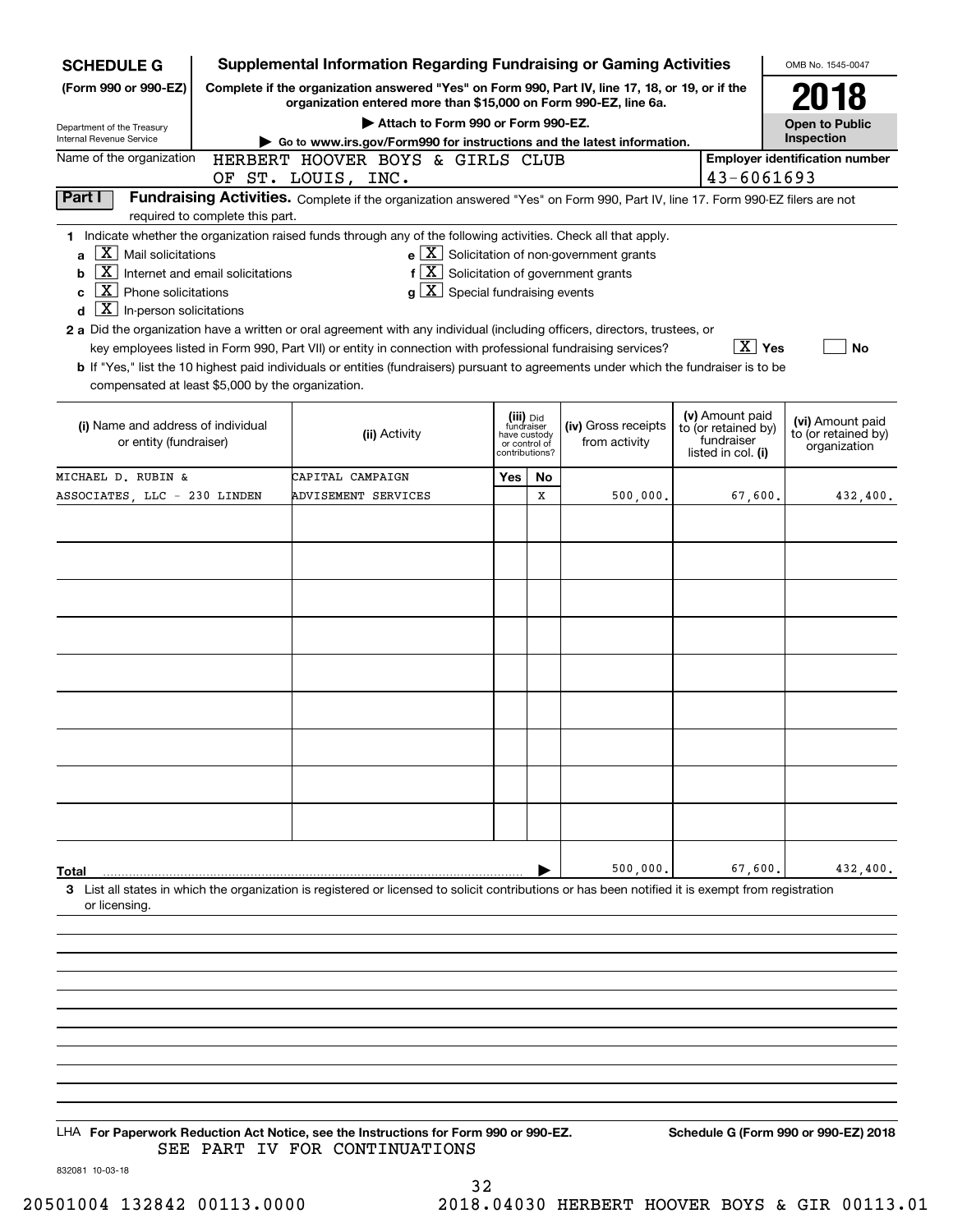### **2** Schedule G (Form 990 or 990-EZ) 2018 Page OF ST. LOUIS, INC. 43-6061693

**Part II** | Fundraising Events. Complete if the organization answered "Yes" on Form 990, Part IV, line 18, or reported more than \$15,000

|                 |          | of fundraising event contributions and gross income on Form 990-EZ, lines 1 and 6b. List events with gross receipts greater than \$5,000. |                       |                                                  |                       |                                                     |
|-----------------|----------|-------------------------------------------------------------------------------------------------------------------------------------------|-----------------------|--------------------------------------------------|-----------------------|-----------------------------------------------------|
|                 |          |                                                                                                                                           | (a) Event $#1$        | (b) Event #2                                     | (c) Other events      | (d) Total events                                    |
|                 |          |                                                                                                                                           |                       | <b>DINNER</b>                                    |                       | (add col. (a) through                               |
|                 |          |                                                                                                                                           | <b>GOLF EVENT</b>     | <b>AUCTION</b>                                   | 2                     | col. (c)                                            |
|                 |          |                                                                                                                                           | (event type)          | (event type)                                     | (total number)        |                                                     |
| Revenue         |          |                                                                                                                                           | 383,804.              | 443,294.                                         | 124, 257.             | <u>951,355.</u>                                     |
|                 |          |                                                                                                                                           | 246,692.              | 351,294.                                         | 98,555.               | <u>696,541.</u>                                     |
|                 |          | 3 Gross income (line 1 minus line 2)                                                                                                      | 137, 112.             | 92,000.                                          | 25,702.               | 254,814.                                            |
|                 |          |                                                                                                                                           | 0.                    | 0.                                               |                       |                                                     |
|                 |          |                                                                                                                                           | 63,007.               | 625.                                             | 2,252.                | 65,884.                                             |
|                 |          |                                                                                                                                           | 0.                    |                                                  |                       |                                                     |
| Direct Expenses |          | 7 Food and beverages                                                                                                                      | 80, 207.              | 98,759.                                          | 28,650.               | 207,616.                                            |
|                 |          |                                                                                                                                           |                       |                                                  | 600.                  |                                                     |
|                 | 9        |                                                                                                                                           | $\overline{26,554}$ . | $\frac{6,450.}{30,657.}$                         | $\overline{21,912}$ . | $\frac{7,050}{79,123}$                              |
|                 | 10       | Direct expense summary. Add lines 4 through 9 in column (d)                                                                               |                       |                                                  |                       | 359,673.                                            |
|                 |          | 11 Net income summary. Subtract line 10 from line 3, column (d)                                                                           |                       |                                                  |                       | $-104,859.$                                         |
|                 | Part III | Gaming. Complete if the organization answered "Yes" on Form 990, Part IV, line 19, or reported more than                                  |                       |                                                  |                       |                                                     |
|                 |          | \$15,000 on Form 990-EZ, line 6a.                                                                                                         |                       |                                                  |                       |                                                     |
| enue            |          |                                                                                                                                           | (a) Bingo             | (b) Pull tabs/instant<br>bingo/progressive bingo | (c) Other gaming      | (d) Total gaming (add<br>col. (a) through col. (c)) |
|                 |          |                                                                                                                                           |                       |                                                  |                       |                                                     |
|                 |          |                                                                                                                                           |                       |                                                  |                       |                                                     |
|                 |          |                                                                                                                                           |                       |                                                  |                       |                                                     |
| Expenses        |          |                                                                                                                                           |                       |                                                  |                       |                                                     |
| Direct          |          | 4 Rent/facility costs                                                                                                                     |                       |                                                  |                       |                                                     |
|                 | 5        | Other direct expenses                                                                                                                     |                       |                                                  |                       |                                                     |
|                 | 6        | Volunteer labor                                                                                                                           | %<br>Yes<br>No        | %<br>Yes<br>No                                   | %<br>Yes<br>No        |                                                     |
|                 | 7        | Direct expense summary. Add lines 2 through 5 in column (d)                                                                               |                       |                                                  |                       |                                                     |
|                 | 8        |                                                                                                                                           |                       |                                                  |                       |                                                     |
|                 |          |                                                                                                                                           |                       |                                                  |                       |                                                     |
| 9.              |          | Enter the state(s) in which the organization conducts gaming activities:                                                                  |                       |                                                  |                       |                                                     |
|                 |          |                                                                                                                                           |                       |                                                  |                       | Yes<br>No                                           |
|                 |          | <b>b</b> If "No," explain:                                                                                                                |                       |                                                  |                       |                                                     |
|                 |          |                                                                                                                                           |                       |                                                  |                       |                                                     |
|                 |          |                                                                                                                                           |                       |                                                  |                       | Yes<br>No                                           |
|                 |          | <b>b</b> If "Yes," explain:                                                                                                               |                       |                                                  |                       |                                                     |

832082 10-03-18

**Schedule G (Form 990 or 990-EZ) 2018**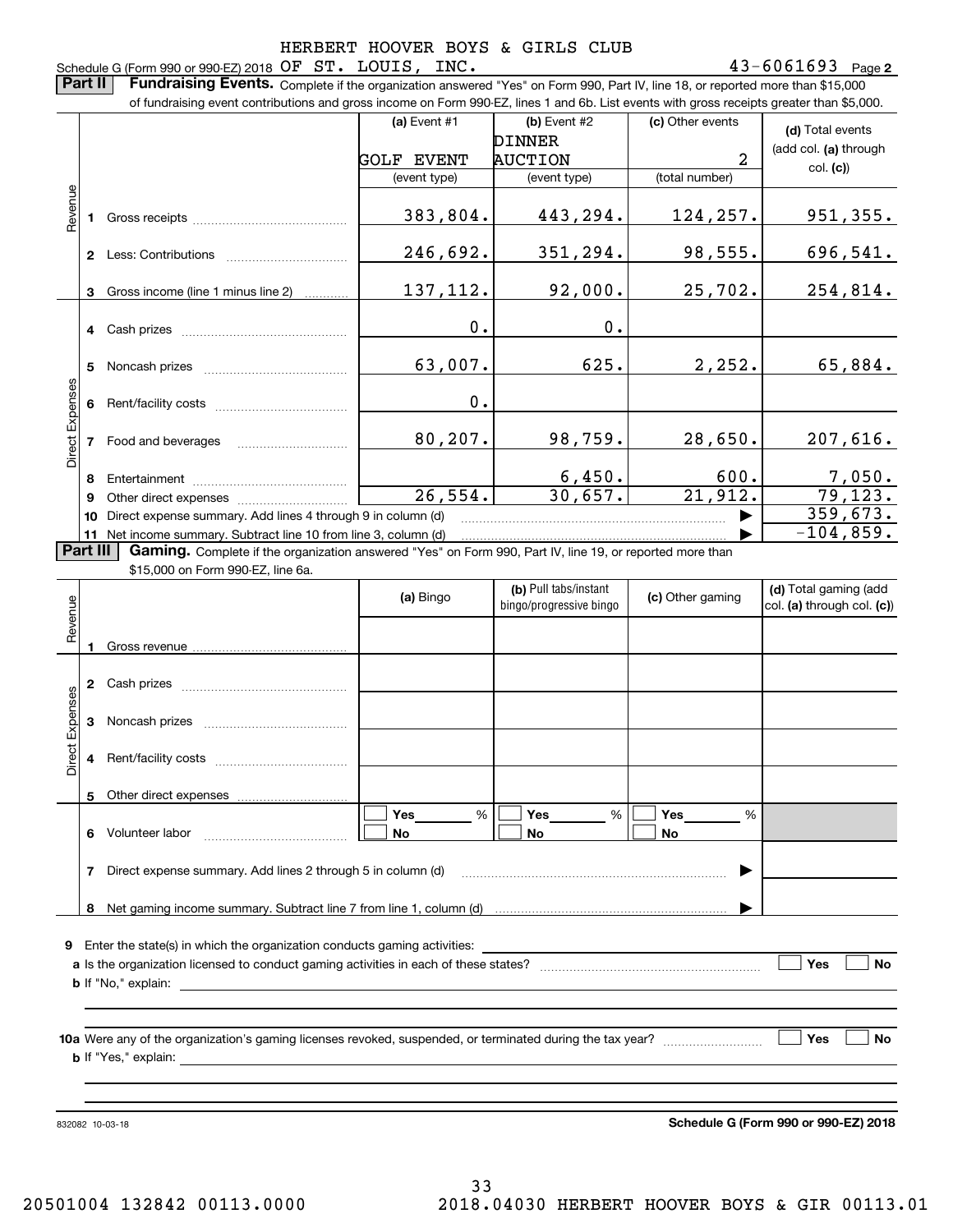|       | HERBERT HOOVER BOYS & GIRLS CLUB                                                                                                                                                                                                                                                                                                                                                                                      |                 |        |
|-------|-----------------------------------------------------------------------------------------------------------------------------------------------------------------------------------------------------------------------------------------------------------------------------------------------------------------------------------------------------------------------------------------------------------------------|-----------------|--------|
|       | Schedule G (Form 990 or 990-EZ) 2018 OF ST. LOUIS, INC.                                                                                                                                                                                                                                                                                                                                                               | $43 - 6061693$  | Page 3 |
|       |                                                                                                                                                                                                                                                                                                                                                                                                                       | Yes             | No     |
|       | 12 Is the organization a grantor, beneficiary or trustee of a trust, or a member of a partnership or other entity formed                                                                                                                                                                                                                                                                                              | Yes             | No     |
|       | 13 Indicate the percentage of gaming activity conducted in:                                                                                                                                                                                                                                                                                                                                                           |                 |        |
|       |                                                                                                                                                                                                                                                                                                                                                                                                                       | $13a$           | %      |
|       | <b>b</b> An outside facility <b>contained and the contract of the contract of the contract of the contract of the contract of the contract of the contract of the contract of the contract of the contract of the contract of the con</b>                                                                                                                                                                             | 13 <sub>b</sub> | %      |
|       | 14 Enter the name and address of the person who prepares the organization's gaming/special events books and records:                                                                                                                                                                                                                                                                                                  |                 |        |
|       | Name $\blacktriangleright$ $\frac{1}{\sqrt{1-\frac{1}{2}}\sqrt{1-\frac{1}{2}}\sqrt{1-\frac{1}{2}}\sqrt{1-\frac{1}{2}}\sqrt{1-\frac{1}{2}}\sqrt{1-\frac{1}{2}}\sqrt{1-\frac{1}{2}}\sqrt{1-\frac{1}{2}}\sqrt{1-\frac{1}{2}}\sqrt{1-\frac{1}{2}}\sqrt{1-\frac{1}{2}}\sqrt{1-\frac{1}{2}}\sqrt{1-\frac{1}{2}}\sqrt{1-\frac{1}{2}}\sqrt{1-\frac{1}{2}}\sqrt{1-\frac{1}{2}}\sqrt{1-\frac{1}{2}}\sqrt{1-\frac{1}{2}}\sqrt{1$ |                 |        |
|       |                                                                                                                                                                                                                                                                                                                                                                                                                       |                 | No     |
|       | 15a Does the organization have a contract with a third party from whom the organization receives gaming revenue?                                                                                                                                                                                                                                                                                                      | Yes             |        |
|       |                                                                                                                                                                                                                                                                                                                                                                                                                       |                 |        |
|       | of gaming revenue retained by the third party $\triangleright$ \$                                                                                                                                                                                                                                                                                                                                                     |                 |        |
|       | c If "Yes," enter name and address of the third party:                                                                                                                                                                                                                                                                                                                                                                |                 |        |
|       |                                                                                                                                                                                                                                                                                                                                                                                                                       |                 |        |
|       |                                                                                                                                                                                                                                                                                                                                                                                                                       |                 |        |
|       | 16 Gaming manager information:                                                                                                                                                                                                                                                                                                                                                                                        |                 |        |
|       | $Name \rightarrow$                                                                                                                                                                                                                                                                                                                                                                                                    |                 |        |
|       | Gaming manager compensation > \$                                                                                                                                                                                                                                                                                                                                                                                      |                 |        |
|       |                                                                                                                                                                                                                                                                                                                                                                                                                       |                 |        |
|       | Description of services provided states and the service of the service of the services provided states are not                                                                                                                                                                                                                                                                                                        |                 |        |
|       |                                                                                                                                                                                                                                                                                                                                                                                                                       |                 |        |
|       |                                                                                                                                                                                                                                                                                                                                                                                                                       |                 |        |
|       | Director/officer<br>Employee<br>Independent contractor                                                                                                                                                                                                                                                                                                                                                                |                 |        |
|       |                                                                                                                                                                                                                                                                                                                                                                                                                       |                 |        |
|       | 17 Mandatory distributions:                                                                                                                                                                                                                                                                                                                                                                                           |                 |        |
|       | a Is the organization required under state law to make charitable distributions from the gaming proceeds to                                                                                                                                                                                                                                                                                                           | Yes             | No     |
|       | retain the state gaming license?<br><b>b</b> Enter the amount of distributions required under state law to be distributed to other exempt organizations or spent in the                                                                                                                                                                                                                                               |                 |        |
|       | organization's own exempt activities during the tax year $\triangleright$ \$                                                                                                                                                                                                                                                                                                                                          |                 |        |
|       | Part IV<br>Supplemental Information. Provide the explanations required by Part I, line 2b, columns (iii) and (v); and Part III, lines 9, 9b, 10b,                                                                                                                                                                                                                                                                     |                 |        |
|       | 15b, 15c, 16, and 17b, as applicable. Also provide any additional information. See instructions.                                                                                                                                                                                                                                                                                                                      |                 |        |
|       | SCHEDULE G, PART I, LINE 2B, LIST OF TEN HIGHEST PAID FUNDRAISERS:                                                                                                                                                                                                                                                                                                                                                    |                 |        |
|       |                                                                                                                                                                                                                                                                                                                                                                                                                       |                 |        |
|       |                                                                                                                                                                                                                                                                                                                                                                                                                       |                 |        |
| ( I ) | NAME OF FUNDRAISER: MICHAEL D. RUBIN & ASSOCIATES, LLC                                                                                                                                                                                                                                                                                                                                                                |                 |        |
|       |                                                                                                                                                                                                                                                                                                                                                                                                                       |                 |        |
| ( I ) | ADDRESS OF FUNDRAISER: 230 LINDEN AVENUE, ST. LOUIS, MO<br>63105                                                                                                                                                                                                                                                                                                                                                      |                 |        |
|       |                                                                                                                                                                                                                                                                                                                                                                                                                       |                 |        |
|       |                                                                                                                                                                                                                                                                                                                                                                                                                       |                 |        |
|       |                                                                                                                                                                                                                                                                                                                                                                                                                       |                 |        |
|       |                                                                                                                                                                                                                                                                                                                                                                                                                       |                 |        |
|       |                                                                                                                                                                                                                                                                                                                                                                                                                       |                 |        |
|       |                                                                                                                                                                                                                                                                                                                                                                                                                       |                 |        |
|       |                                                                                                                                                                                                                                                                                                                                                                                                                       |                 |        |
|       | Schedule G (Form 990 or 990-EZ) 2018<br>832083 10-03-18                                                                                                                                                                                                                                                                                                                                                               |                 |        |

34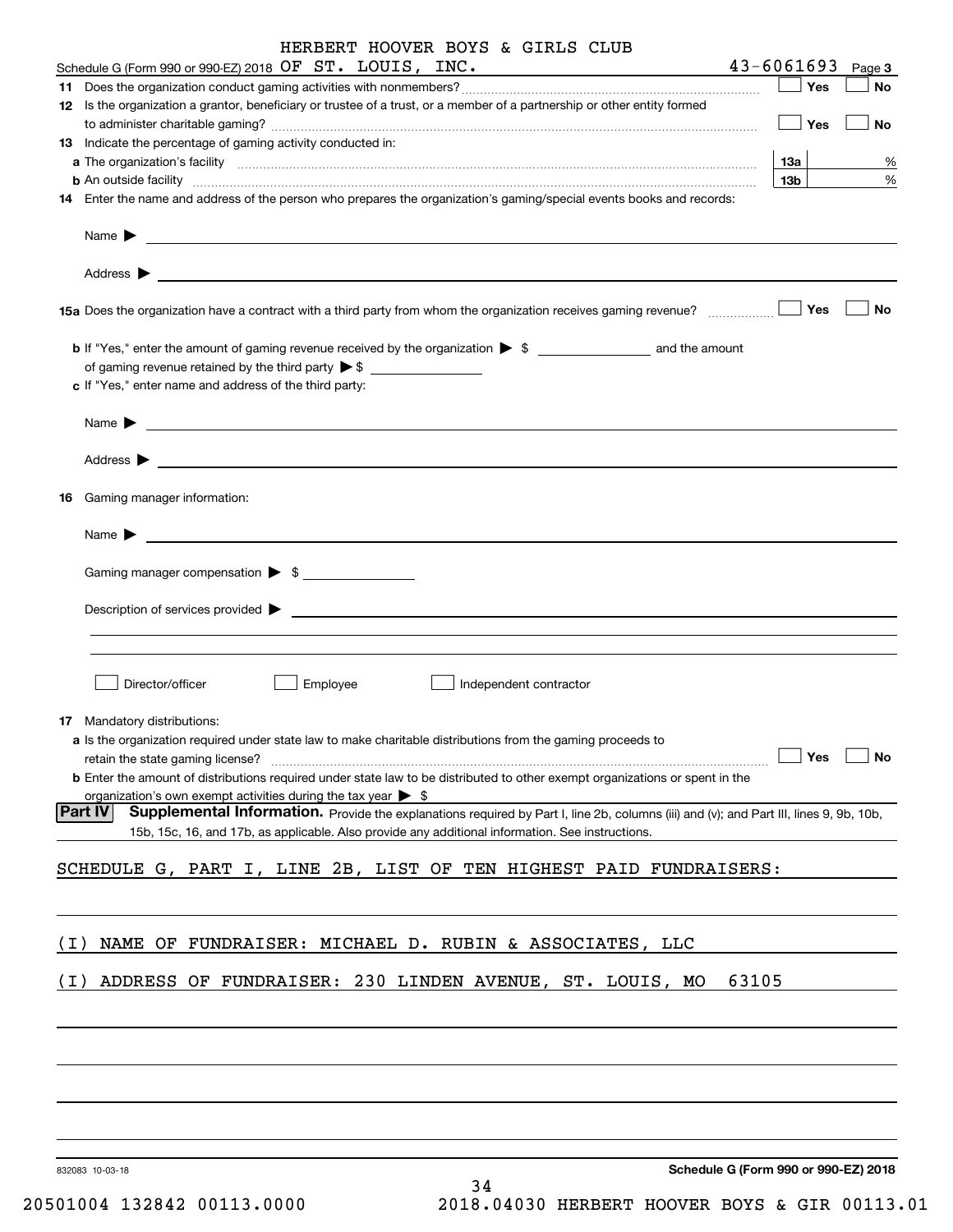|                 |                                                                                             |  |  | HERBERT HOOVER BOYS & GIRLS CLUB |                                 |  |
|-----------------|---------------------------------------------------------------------------------------------|--|--|----------------------------------|---------------------------------|--|
|                 | Schedule G (Form 990 or 990-EZ) OF ST. LOU.<br>Part IV Supplemental Information (continued) |  |  | OF ST. LOUIS, INC.               | 43-6061693 Page 4               |  |
|                 |                                                                                             |  |  |                                  |                                 |  |
|                 |                                                                                             |  |  |                                  |                                 |  |
|                 |                                                                                             |  |  |                                  |                                 |  |
|                 |                                                                                             |  |  |                                  |                                 |  |
|                 |                                                                                             |  |  |                                  |                                 |  |
|                 |                                                                                             |  |  |                                  |                                 |  |
|                 |                                                                                             |  |  |                                  |                                 |  |
|                 |                                                                                             |  |  |                                  |                                 |  |
|                 |                                                                                             |  |  |                                  |                                 |  |
|                 |                                                                                             |  |  |                                  |                                 |  |
|                 |                                                                                             |  |  |                                  |                                 |  |
|                 |                                                                                             |  |  |                                  |                                 |  |
|                 |                                                                                             |  |  |                                  |                                 |  |
|                 |                                                                                             |  |  |                                  |                                 |  |
|                 |                                                                                             |  |  |                                  |                                 |  |
|                 |                                                                                             |  |  |                                  |                                 |  |
|                 |                                                                                             |  |  |                                  |                                 |  |
|                 |                                                                                             |  |  |                                  |                                 |  |
|                 |                                                                                             |  |  |                                  |                                 |  |
|                 |                                                                                             |  |  |                                  |                                 |  |
|                 |                                                                                             |  |  |                                  |                                 |  |
|                 |                                                                                             |  |  |                                  |                                 |  |
|                 |                                                                                             |  |  |                                  |                                 |  |
|                 |                                                                                             |  |  |                                  |                                 |  |
|                 |                                                                                             |  |  |                                  |                                 |  |
|                 |                                                                                             |  |  |                                  |                                 |  |
|                 |                                                                                             |  |  |                                  |                                 |  |
|                 |                                                                                             |  |  |                                  |                                 |  |
|                 |                                                                                             |  |  |                                  |                                 |  |
|                 |                                                                                             |  |  |                                  |                                 |  |
|                 |                                                                                             |  |  |                                  |                                 |  |
|                 |                                                                                             |  |  |                                  |                                 |  |
|                 |                                                                                             |  |  |                                  |                                 |  |
|                 |                                                                                             |  |  |                                  |                                 |  |
|                 |                                                                                             |  |  |                                  |                                 |  |
|                 |                                                                                             |  |  |                                  |                                 |  |
|                 |                                                                                             |  |  |                                  |                                 |  |
|                 |                                                                                             |  |  |                                  |                                 |  |
|                 |                                                                                             |  |  |                                  |                                 |  |
|                 |                                                                                             |  |  |                                  |                                 |  |
|                 |                                                                                             |  |  |                                  |                                 |  |
| 832084 04-01-18 |                                                                                             |  |  |                                  | Schedule G (Form 990 or 990-EZ) |  |

832084 04-01-18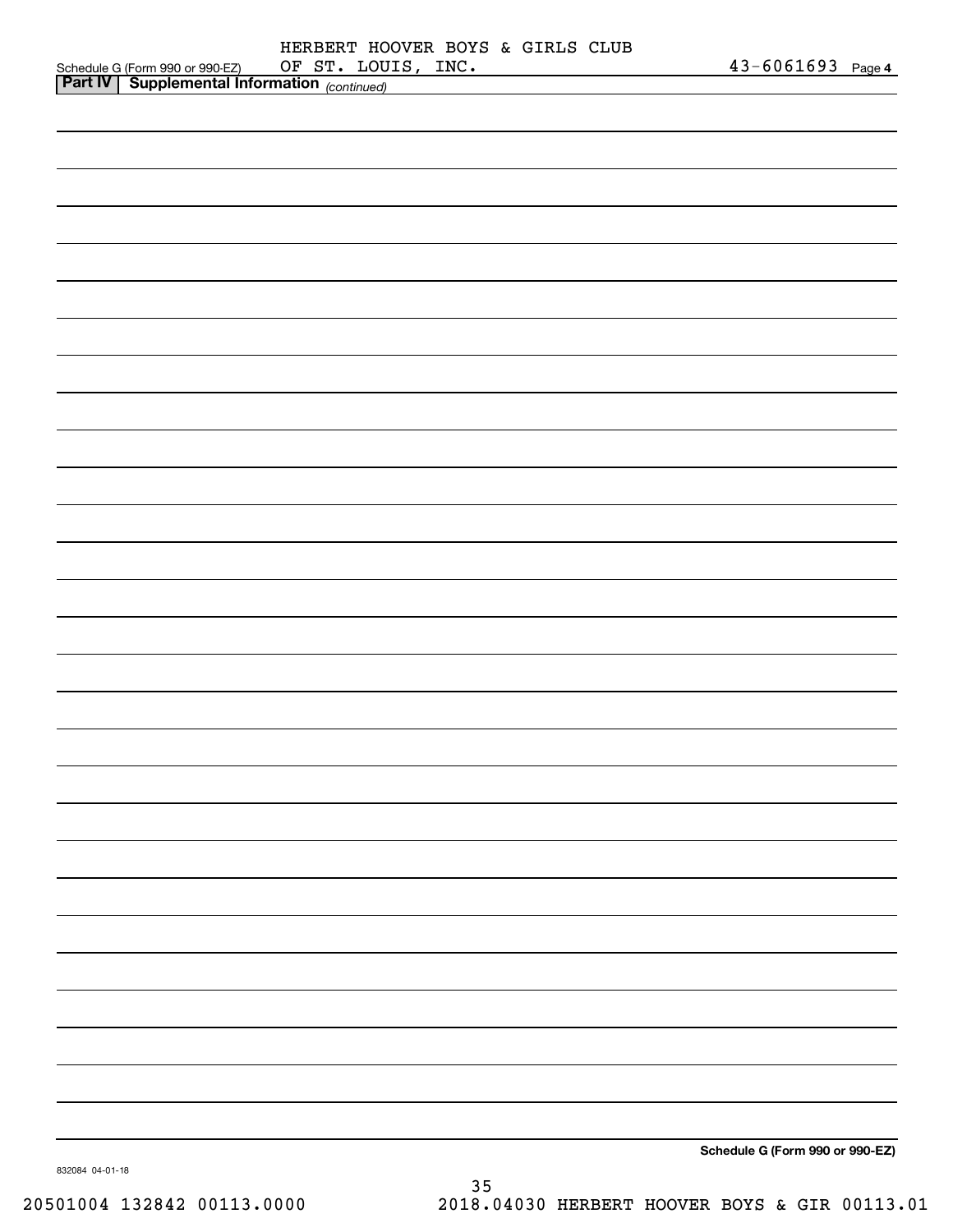|    | <b>SCHEDULE J</b>                                                                          | <b>Compensation Information</b>                                                                                           |  | OMB No. 1545-0047                     |     |             |
|----|--------------------------------------------------------------------------------------------|---------------------------------------------------------------------------------------------------------------------------|--|---------------------------------------|-----|-------------|
|    | (Form 990)                                                                                 | For certain Officers, Directors, Trustees, Key Employees, and Highest                                                     |  |                                       |     |             |
|    |                                                                                            | <b>Compensated Employees</b>                                                                                              |  | 2018                                  |     |             |
|    | Department of the Treasury                                                                 | Complete if the organization answered "Yes" on Form 990, Part IV, line 23.<br>Attach to Form 990.                         |  | <b>Open to Public</b>                 |     |             |
|    | Internal Revenue Service                                                                   | Go to www.irs.gov/Form990 for instructions and the latest information.                                                    |  | Inspection                            |     |             |
|    | Name of the organization                                                                   | HERBERT HOOVER BOYS & GIRLS CLUB                                                                                          |  | <b>Employer identification number</b> |     |             |
|    |                                                                                            | OF ST. LOUIS, INC.                                                                                                        |  | 43-6061693                            |     |             |
|    | Part I                                                                                     | <b>Questions Regarding Compensation</b>                                                                                   |  |                                       |     |             |
|    |                                                                                            |                                                                                                                           |  |                                       | Yes | No          |
|    |                                                                                            | Check the appropriate box(es) if the organization provided any of the following to or for a person listed on Form 990,    |  |                                       |     |             |
|    |                                                                                            | Part VII, Section A, line 1a. Complete Part III to provide any relevant information regarding these items.                |  |                                       |     |             |
|    | First-class or charter travel                                                              | Housing allowance or residence for personal use                                                                           |  |                                       |     |             |
|    | Travel for companions                                                                      | Payments for business use of personal residence                                                                           |  |                                       |     |             |
|    | Health or social club dues or initiation fees<br>Tax indemnification and gross-up payments |                                                                                                                           |  |                                       |     |             |
|    |                                                                                            | Discretionary spending account<br>Personal services (such as maid, chauffeur, chef)                                       |  |                                       |     |             |
|    |                                                                                            |                                                                                                                           |  |                                       |     |             |
|    |                                                                                            | <b>b</b> If any of the boxes on line 1a are checked, did the organization follow a written policy regarding payment or    |  |                                       |     |             |
|    |                                                                                            | reimbursement or provision of all of the expenses described above? If "No," complete Part III to explain                  |  | 1b                                    | X   |             |
| 2  |                                                                                            | Did the organization require substantiation prior to reimbursing or allowing expenses incurred by all directors,          |  |                                       |     |             |
|    |                                                                                            |                                                                                                                           |  | $\mathbf{2}$                          | X   |             |
|    |                                                                                            |                                                                                                                           |  |                                       |     |             |
| З  |                                                                                            | Indicate which, if any, of the following the filing organization used to establish the compensation of the organization's |  |                                       |     |             |
|    |                                                                                            | CEO/Executive Director. Check all that apply. Do not check any boxes for methods used by a related organization to        |  |                                       |     |             |
|    |                                                                                            | establish compensation of the CEO/Executive Director, but explain in Part III.                                            |  |                                       |     |             |
|    | $X$ Compensation committee                                                                 | Written employment contract                                                                                               |  |                                       |     |             |
|    |                                                                                            | $X$ Compensation survey or study<br>Independent compensation consultant                                                   |  |                                       |     |             |
|    |                                                                                            | $\boxed{\textbf{X}}$ Approval by the board or compensation committee<br>Form 990 of other organizations                   |  |                                       |     |             |
|    |                                                                                            |                                                                                                                           |  |                                       |     |             |
| 4  |                                                                                            | During the year, did any person listed on Form 990, Part VII, Section A, line 1a, with respect to the filing              |  |                                       |     |             |
|    | organization or a related organization:                                                    |                                                                                                                           |  |                                       |     | х           |
| а  |                                                                                            | Receive a severance payment or change-of-control payment?                                                                 |  | 4a                                    |     | X           |
| b  |                                                                                            |                                                                                                                           |  | 4b<br>4c                              |     | X           |
| c  |                                                                                            |                                                                                                                           |  |                                       |     |             |
|    |                                                                                            | If "Yes" to any of lines 4a-c, list the persons and provide the applicable amounts for each item in Part III.             |  |                                       |     |             |
|    |                                                                                            | Only section 501(c)(3), 501(c)(4), and 501(c)(29) organizations must complete lines 5-9.                                  |  |                                       |     |             |
|    |                                                                                            | For persons listed on Form 990, Part VII, Section A, line 1a, did the organization pay or accrue any compensation         |  |                                       |     |             |
|    | contingent on the revenues of:                                                             |                                                                                                                           |  |                                       |     |             |
| a  |                                                                                            |                                                                                                                           |  | 5a                                    |     | x           |
|    |                                                                                            |                                                                                                                           |  | 5b                                    |     | $\mathbf X$ |
|    |                                                                                            | If "Yes" on line 5a or 5b, describe in Part III.                                                                          |  |                                       |     |             |
| 6. |                                                                                            | For persons listed on Form 990, Part VII, Section A, line 1a, did the organization pay or accrue any compensation         |  |                                       |     |             |
|    | contingent on the net earnings of:                                                         |                                                                                                                           |  |                                       |     |             |
| a  |                                                                                            |                                                                                                                           |  | 6a                                    |     | x           |
|    |                                                                                            |                                                                                                                           |  | 6b                                    |     | $\mathbf X$ |
|    |                                                                                            | If "Yes" on line 6a or 6b, describe in Part III.                                                                          |  |                                       |     |             |
|    |                                                                                            | 7 For persons listed on Form 990, Part VII, Section A, line 1a, did the organization provide any nonfixed payments        |  |                                       |     |             |
|    |                                                                                            |                                                                                                                           |  | $\overline{7}$                        | х   |             |
| 8  |                                                                                            | Were any amounts reported on Form 990, Part VII, paid or accrued pursuant to a contract that was subject to the           |  |                                       |     |             |
|    |                                                                                            | initial contract exception described in Regulations section 53.4958-4(a)(3)? If "Yes," describe in Part III               |  | 8                                     |     | х           |
| 9  |                                                                                            | If "Yes" on line 8, did the organization also follow the rebuttable presumption procedure described in                    |  |                                       |     |             |
|    | Regulations section 53.4958-6(c)?                                                          |                                                                                                                           |  | 9                                     |     |             |
|    |                                                                                            | LHA For Paperwork Reduction Act Notice, see the Instructions for Form 990.                                                |  | Schedule J (Form 990) 2018            |     |             |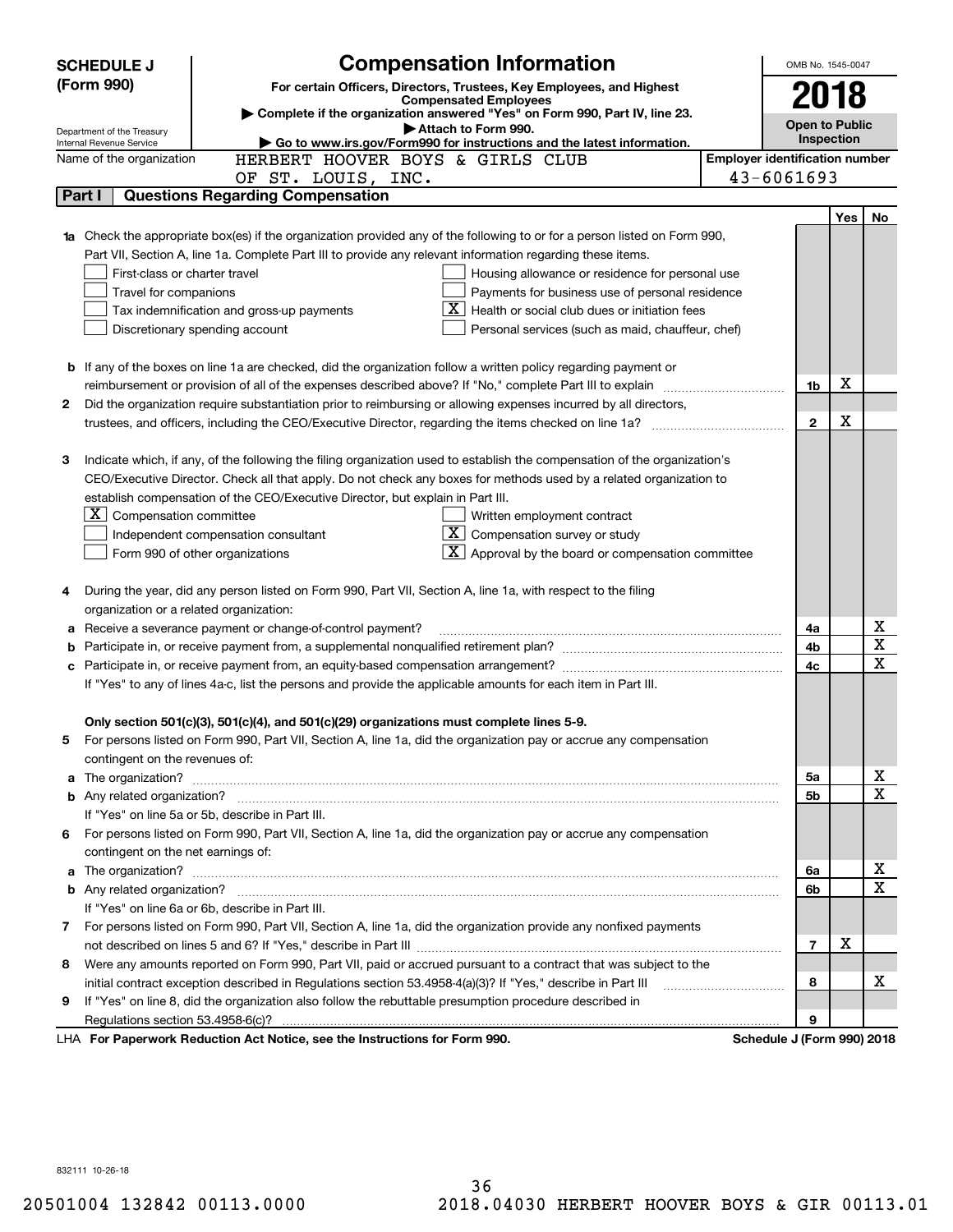OF ST. LOUIS, INC.

**Part II Officers, Directors, Trustees, Key Employees, and Highest Compensated Employees.**  Schedule J (Form 990) 2018 Page Use duplicate copies if additional space is needed.

For each individual whose compensation must be reported on Schedule J, report compensation from the organization on row (i) and from related organizations, described in the instructions, on row (ii). Do not list any individuals that aren't listed on Form 990, Part VII.

**Note:**  The sum of columns (B)(i)-(iii) for each listed individual must equal the total amount of Form 990, Part VII, Section A, line 1a, applicable column (D) and (E) amounts for that individual.

|                      |             |                          | (B) Breakdown of W-2 and/or 1099-MISC compensation |                                           | (C) Retirement and             | (D) Nontaxable<br>benefits | (E) Total of columns | (F) Compensation                                           |
|----------------------|-------------|--------------------------|----------------------------------------------------|-------------------------------------------|--------------------------------|----------------------------|----------------------|------------------------------------------------------------|
| (A) Name and Title   |             | (i) Base<br>compensation | (ii) Bonus &<br>incentive<br>compensation          | (iii) Other<br>reportable<br>compensation | other deferred<br>compensation |                            | $(B)(i)-(D)$         | in column (B)<br>reported as deferred<br>on prior Form 990 |
| (1) DR. FLINT FOWLER | (i)         | 189,156.                 | $\overline{0}$ .                                   | $\overline{\mathbf{0}}$ .                 | 7,893.                         | 5,042.                     | 202,091.             | 0.                                                         |
| EXECUTIVE DIRECTOR   | (ii)        | $\overline{0}$ .         | $\overline{0}$ .                                   | $\overline{0}$ .                          | $\overline{0}$ .               | $\overline{0}$ .           | $\overline{0}$ .     | $\overline{0}$ .                                           |
|                      | (i)         |                          |                                                    |                                           |                                |                            |                      |                                                            |
|                      | (ii)        |                          |                                                    |                                           |                                |                            |                      |                                                            |
|                      | (i)         |                          |                                                    |                                           |                                |                            |                      |                                                            |
|                      | (ii)        |                          |                                                    |                                           |                                |                            |                      |                                                            |
|                      | (i)         |                          |                                                    |                                           |                                |                            |                      |                                                            |
|                      | (ii)        |                          |                                                    |                                           |                                |                            |                      |                                                            |
|                      | $(\sf{i})$  |                          |                                                    |                                           |                                |                            |                      |                                                            |
|                      | (ii)        |                          |                                                    |                                           |                                |                            |                      |                                                            |
|                      | (i)         |                          |                                                    |                                           |                                |                            |                      |                                                            |
|                      | (ii)        |                          |                                                    |                                           |                                |                            |                      |                                                            |
|                      | (i)         |                          |                                                    |                                           |                                |                            |                      |                                                            |
|                      | (ii)        |                          |                                                    |                                           |                                |                            |                      |                                                            |
|                      | (i)<br>(ii) |                          |                                                    |                                           |                                |                            |                      |                                                            |
|                      | (i)         |                          |                                                    |                                           |                                |                            |                      |                                                            |
|                      | (ii)        |                          |                                                    |                                           |                                |                            |                      |                                                            |
|                      | (i)         |                          |                                                    |                                           |                                |                            |                      |                                                            |
|                      | (ii)        |                          |                                                    |                                           |                                |                            |                      |                                                            |
|                      | (i)         |                          |                                                    |                                           |                                |                            |                      |                                                            |
|                      | (ii)        |                          |                                                    |                                           |                                |                            |                      |                                                            |
|                      | (i)         |                          |                                                    |                                           |                                |                            |                      |                                                            |
|                      | (ii)        |                          |                                                    |                                           |                                |                            |                      |                                                            |
|                      | (i)         |                          |                                                    |                                           |                                |                            |                      |                                                            |
|                      | (ii)        |                          |                                                    |                                           |                                |                            |                      |                                                            |
|                      | (i)         |                          |                                                    |                                           |                                |                            |                      |                                                            |
|                      | (ii)        |                          |                                                    |                                           |                                |                            |                      |                                                            |
|                      | (i)         |                          |                                                    |                                           |                                |                            |                      |                                                            |
|                      | (ii)        |                          |                                                    |                                           |                                |                            |                      |                                                            |
|                      | (i)         |                          |                                                    |                                           |                                |                            |                      |                                                            |
|                      | (ii)        |                          |                                                    |                                           |                                |                            |                      |                                                            |

**Schedule J (Form 990) 2018**

**2**

43-6061693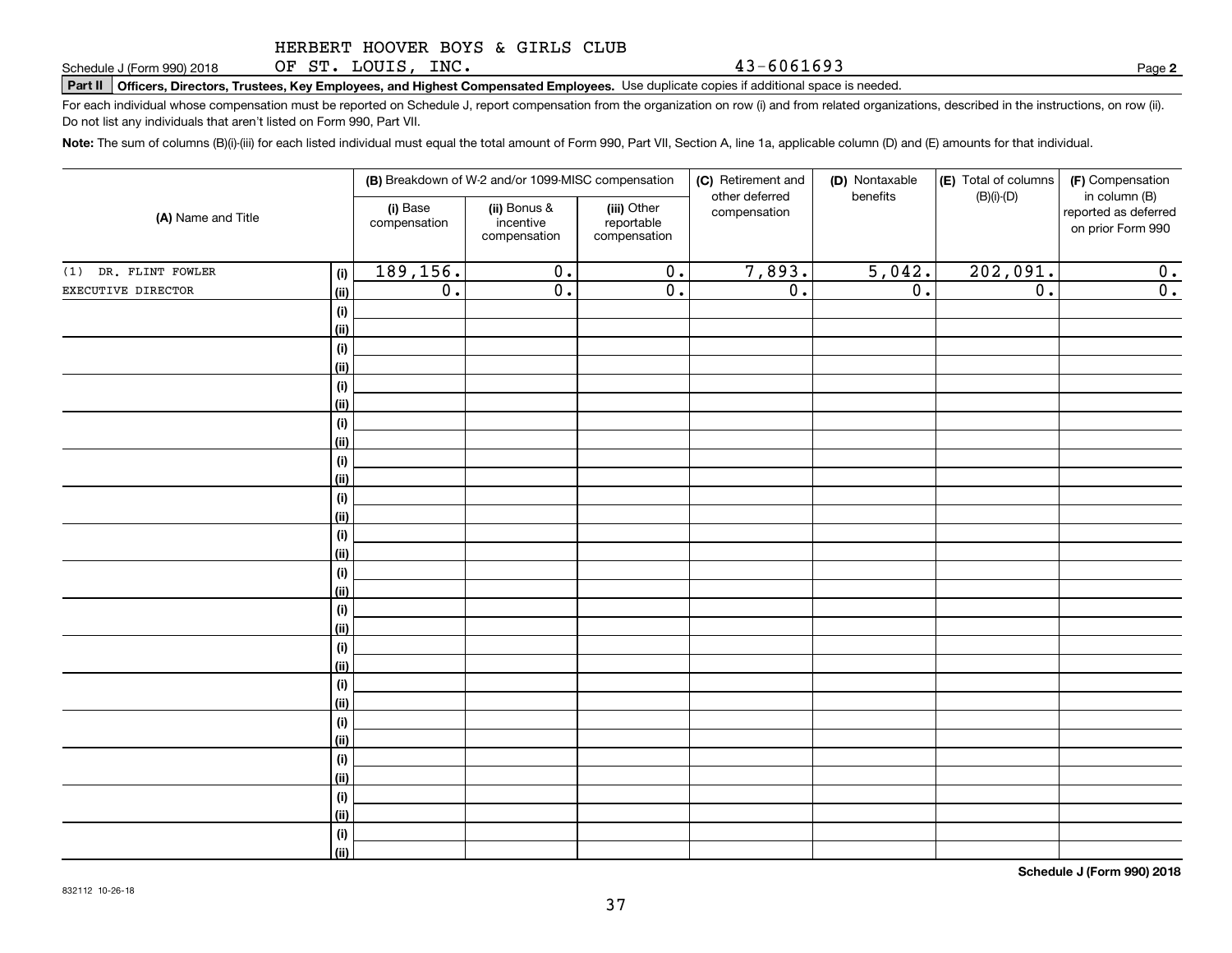### **Part III Supplemental Information**

Schedule J (Form 990) 2018 OF ST. LOUIS, INC.<br>Part III Supplemental Information<br>Provide the information, explanation, or descriptions required for Part I, lines 1a, 1b, 3, 4a, 4b, 4c, 5a, 5b, 6a, 6b, 7, and 8, and for Part

### PART I, LINE 1A:

THE EXECUTIVE DIRECTOR IS PROVIDED A MEMBERSHIP TO A SOCIAL CLUB IN ORDER

TO HOLD BUSINESS LUNCHES, MEETINGS, ETC. RELATED TO THE HERBERT HOOVER BOYS

### AND GIRLS CLUB.

**Schedule J (Form 990) 2018**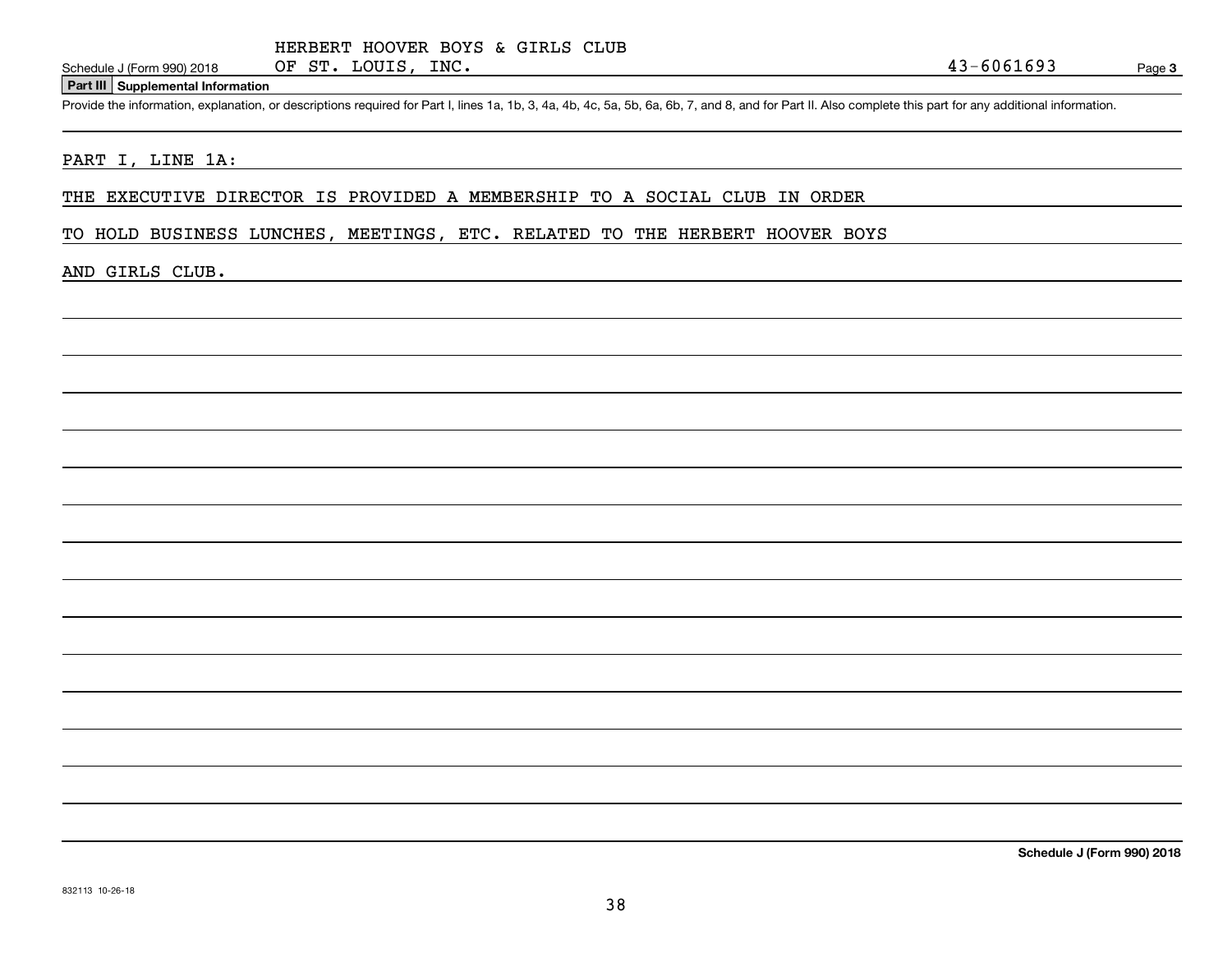| <b>Noncash Contributions</b><br><b>SCHEDULE M</b><br>(Form 990) |                                                        |                                                                                               |                               |                                      |                                                                                                                                |                       | OMB No. 1545-0047<br>2018                                    |     |    |
|-----------------------------------------------------------------|--------------------------------------------------------|-----------------------------------------------------------------------------------------------|-------------------------------|--------------------------------------|--------------------------------------------------------------------------------------------------------------------------------|-----------------------|--------------------------------------------------------------|-----|----|
|                                                                 | Department of the Treasury<br>Internal Revenue Service | Attach to Form 990.<br>Go to www.irs.gov/Form990 for instructions and the latest information. |                               |                                      | ► Complete if the organizations answered "Yes" on Form 990, Part IV, lines 29 or 30.                                           |                       | <b>Open to Public</b><br>Inspection                          |     |    |
|                                                                 | Name of the organization                               | HERBERT HOOVER BOYS & GIRLS CLUB                                                              |                               |                                      |                                                                                                                                |                       | <b>Employer identification number</b>                        |     |    |
|                                                                 |                                                        | OF ST. LOUIS, INC.                                                                            |                               |                                      |                                                                                                                                |                       | 43-6061693                                                   |     |    |
| Part I                                                          | <b>Types of Property</b>                               |                                                                                               |                               |                                      |                                                                                                                                |                       |                                                              |     |    |
|                                                                 |                                                        |                                                                                               | (a)<br>Check if<br>applicable | (b)<br>Number of<br>contributions or | (c)<br>Noncash contribution<br>amounts reported on<br>items contributed  Form 990, Part VIII, line 1g                          |                       | (d)<br>Method of determining<br>noncash contribution amounts |     |    |
| 1                                                               |                                                        |                                                                                               |                               |                                      |                                                                                                                                |                       |                                                              |     |    |
| 2                                                               |                                                        | Art - Historical treasures                                                                    |                               |                                      |                                                                                                                                |                       |                                                              |     |    |
| з                                                               |                                                        | Art - Fractional interests                                                                    |                               |                                      |                                                                                                                                |                       |                                                              |     |    |
| 4                                                               |                                                        |                                                                                               |                               |                                      |                                                                                                                                |                       |                                                              |     |    |
| 5                                                               |                                                        | Clothing and household goods                                                                  |                               |                                      |                                                                                                                                |                       |                                                              |     |    |
| 6                                                               |                                                        |                                                                                               |                               |                                      |                                                                                                                                |                       |                                                              |     |    |
| 7                                                               |                                                        |                                                                                               |                               |                                      |                                                                                                                                |                       |                                                              |     |    |
| 8                                                               |                                                        |                                                                                               |                               |                                      |                                                                                                                                |                       |                                                              |     |    |
| 9                                                               |                                                        |                                                                                               | $\mathbf X$                   | 29                                   |                                                                                                                                | 293,896. MARKET VALUE |                                                              |     |    |
| 10                                                              |                                                        | Securities - Closely held stock                                                               |                               |                                      |                                                                                                                                |                       |                                                              |     |    |
| 11                                                              | Securities - Partnership, LLC, or                      |                                                                                               |                               |                                      |                                                                                                                                |                       |                                                              |     |    |
|                                                                 | trust interests                                        |                                                                                               |                               |                                      |                                                                                                                                |                       |                                                              |     |    |
| 12                                                              |                                                        |                                                                                               |                               |                                      |                                                                                                                                |                       |                                                              |     |    |
| 13                                                              | Qualified conservation contribution -                  |                                                                                               |                               |                                      |                                                                                                                                |                       |                                                              |     |    |
|                                                                 | Historic structures                                    |                                                                                               |                               |                                      |                                                                                                                                |                       |                                                              |     |    |
| 14                                                              |                                                        | Qualified conservation contribution - Other                                                   |                               |                                      |                                                                                                                                |                       |                                                              |     |    |
| 15                                                              |                                                        |                                                                                               |                               |                                      |                                                                                                                                |                       |                                                              |     |    |
| 16                                                              |                                                        | Real estate - Commercial                                                                      |                               |                                      |                                                                                                                                |                       |                                                              |     |    |
| 17                                                              |                                                        |                                                                                               |                               |                                      |                                                                                                                                |                       |                                                              |     |    |
| 18                                                              |                                                        |                                                                                               |                               |                                      |                                                                                                                                |                       |                                                              |     |    |
| 19                                                              |                                                        |                                                                                               |                               |                                      |                                                                                                                                |                       |                                                              |     |    |
| 20                                                              |                                                        |                                                                                               |                               |                                      |                                                                                                                                |                       |                                                              |     |    |
| 21                                                              |                                                        |                                                                                               |                               |                                      |                                                                                                                                |                       |                                                              |     |    |
| 22                                                              |                                                        |                                                                                               |                               |                                      |                                                                                                                                |                       |                                                              |     |    |
| 23                                                              |                                                        |                                                                                               |                               |                                      |                                                                                                                                |                       |                                                              |     |    |
| 24                                                              | Archeological artifacts                                |                                                                                               |                               |                                      |                                                                                                                                |                       |                                                              |     |    |
| 25                                                              | Other                                                  | AUCTION ITEMS                                                                                 | X                             | 143                                  | 65,884.FMV                                                                                                                     |                       |                                                              |     |    |
| 26                                                              | Other                                                  | SPORTS EQUIPM                                                                                 | $\mathbf X$                   | 1                                    | 35,597.FMV                                                                                                                     |                       |                                                              |     |    |
| 27                                                              | Other                                                  |                                                                                               |                               |                                      |                                                                                                                                |                       |                                                              |     |    |
| 28                                                              | Other                                                  |                                                                                               |                               |                                      |                                                                                                                                |                       |                                                              |     |    |
| 29                                                              |                                                        | Number of Forms 8283 received by the organization during the tax year for contributions       |                               |                                      |                                                                                                                                |                       |                                                              |     |    |
|                                                                 |                                                        | for which the organization completed Form 8283, Part IV, Donee Acknowledgement                |                               |                                      | 29                                                                                                                             |                       |                                                              |     |    |
|                                                                 |                                                        |                                                                                               |                               |                                      |                                                                                                                                |                       |                                                              | Yes | No |
|                                                                 |                                                        |                                                                                               |                               |                                      | 30a During the year, did the organization receive by contribution any property reported in Part I, lines 1 through 28, that it |                       |                                                              |     |    |
|                                                                 |                                                        |                                                                                               |                               |                                      | must hold for at least three years from the date of the initial contribution, and which isn't required to be used for          |                       |                                                              |     |    |
|                                                                 |                                                        | exempt purposes for the entire holding period?                                                |                               |                                      |                                                                                                                                |                       | 30a                                                          |     | х  |
|                                                                 |                                                        | <b>b</b> If "Yes," describe the arrangement in Part II.                                       |                               |                                      |                                                                                                                                |                       |                                                              |     |    |
| 31                                                              |                                                        |                                                                                               |                               |                                      | Does the organization have a gift acceptance policy that requires the review of any nonstandard contributions?                 |                       | 31                                                           |     | х  |
|                                                                 | contributions?                                         |                                                                                               |                               |                                      | 32a Does the organization hire or use third parties or related organizations to solicit, process, or sell noncash              |                       | 32a                                                          |     | х  |
|                                                                 | <b>b</b> If "Yes," describe in Part II.                |                                                                                               |                               |                                      |                                                                                                                                |                       |                                                              |     |    |
| 33                                                              |                                                        |                                                                                               |                               |                                      | If the organization didn't report an amount in column (c) for a type of property for which column (a) is checked,              |                       |                                                              |     |    |
|                                                                 | describe in Part II.                                   |                                                                                               |                               |                                      |                                                                                                                                |                       |                                                              |     |    |
| LHA                                                             |                                                        | For Paperwork Reduction Act Notice, see the Instructions for Form 990.                        |                               |                                      |                                                                                                                                |                       | Schedule M (Form 990) 2018                                   |     |    |
|                                                                 |                                                        |                                                                                               |                               |                                      |                                                                                                                                |                       |                                                              |     |    |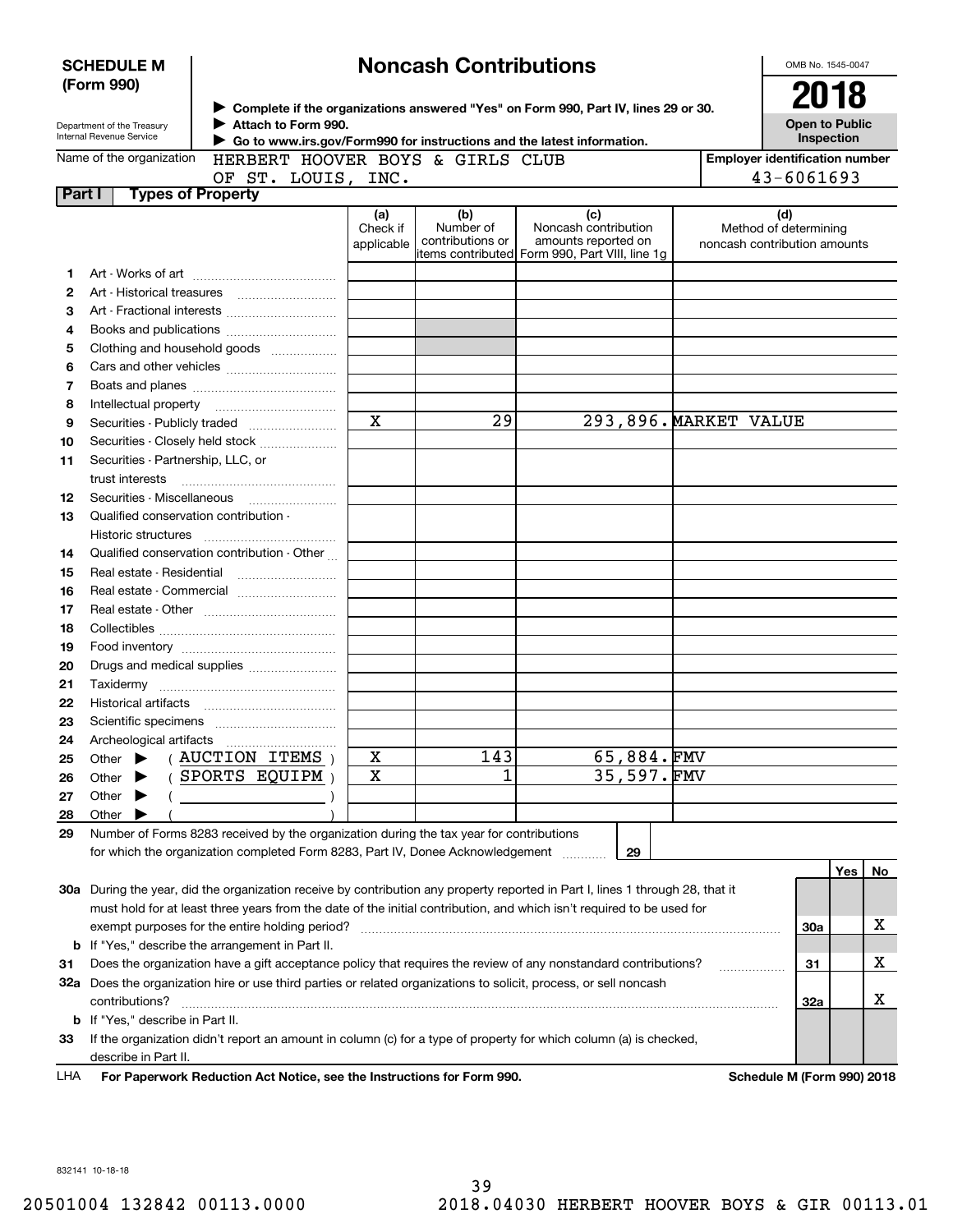|  | HERBERT HOOVER BOYS & GIRLS CLUB |  |  |
|--|----------------------------------|--|--|
|  | OF CH IOUTC TNO                  |  |  |

Schedule M (Form 990) 2018 OF ST. LOUIS, INC.<br>**Part II** Supplemental Information. Provide the inform Part II | Supplemental Information. Provide the information required by Part I, lines 30b, 32b, and 33, and whether the organization is reporting in Part I, column (b), the number of contributions, the number of items received, or a combination of both. Also complete this part for any additional information.

## SCHEDULE M, LINE 30B:

## HERBERT HOOVER BOYS & GIRLS CLUB REPORTS THE NUMBER OF ITEMS

CONTRIBUTED.

**Schedule M (Form 990) 2018**

832142 10-18-18

40 20501004 132842 00113.0000 2018.04030 HERBERT HOOVER BOYS & GIR 00113.01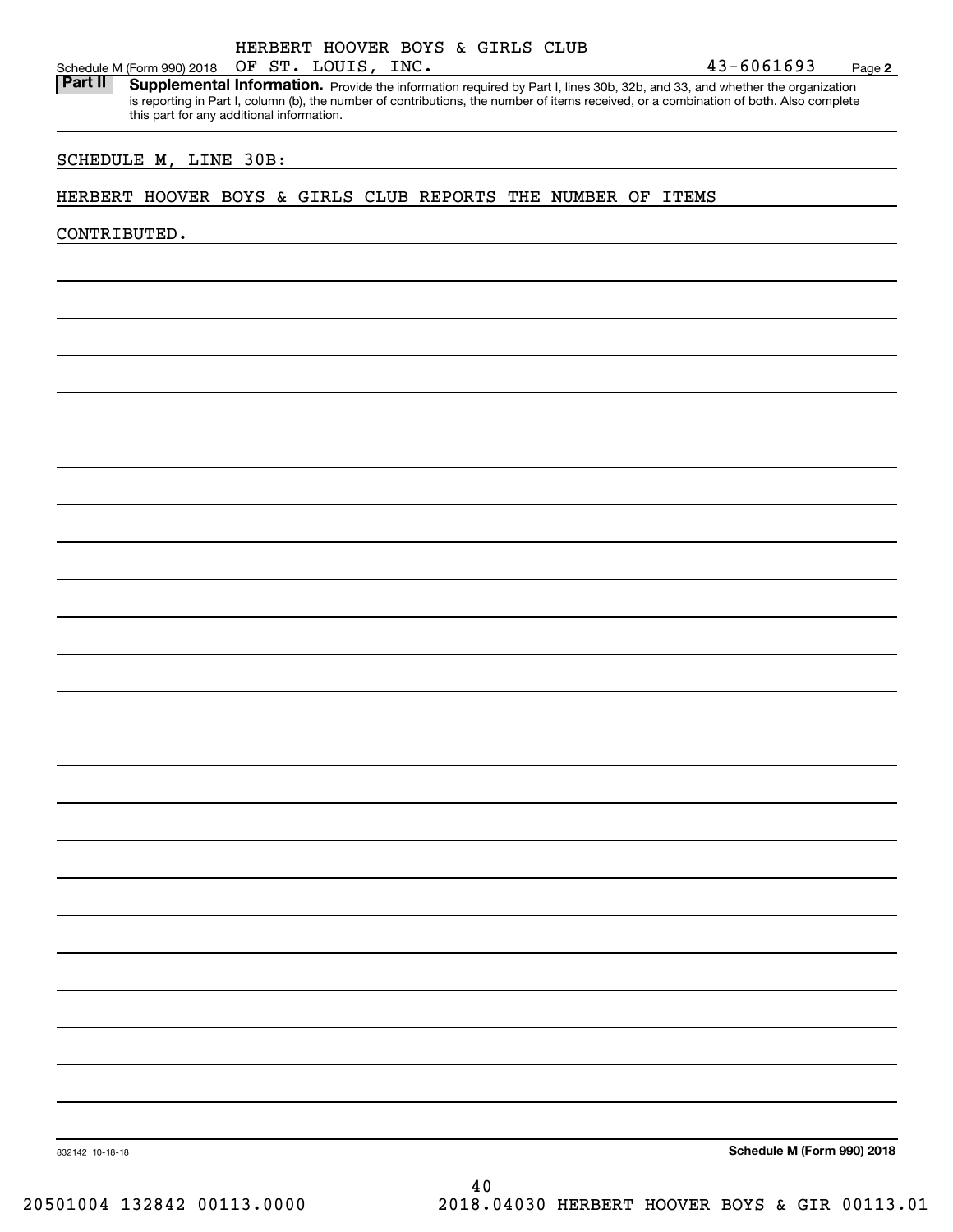| <b>SCHEDULE O</b> |  |
|-------------------|--|
|-------------------|--|

**(Form 990 or 990-EZ)**

Department of the Treasury Internal Revenue Service Name of the organization

# **Supplemental Information to Form 990 or 990-EZ**

**Complete to provide information for responses to specific questions on Form 990 or 990-EZ or to provide any additional information. | Attach to Form 990 or 990-EZ. | Go to www.irs.gov/Form990 for the latest information.**

HERBERT HOOVER BOYS & GIRLS CLUB



OF ST. LOUIS, INC. 43-6061693

FORM 990, PART III, LINE 4D, OTHER PROGRAM SERVICES:

EAST MIDDLE SCHOOL CLUB

21ST CENTURY COMMUNITY LEARNING CENTERS

SOUTHEAST MIDDLE SCHOOL

O'FALLON PARK RECREATION COMPLEX

GRANNEMANN ELEMENTARY SCHOOL CLUB

FERGUSON CLUB

RIVERVIEW GARDENS CLUB

LEE HAMILTON ELEMENTARY SCHOOL CLUB

EXPENSES \$ 2,335,368. INCLUDING GRANTS OF \$ 0. REVENUE \$ 127,063.

FORM 990, PART VI, SECTION A, LINE 8B:

THE EXECUTIVE COMMITTEE DOES NOT HAVE THE AUTHORITY OF ACT ON BEHALF OF THE

BOARD OF DIRECTORS.

FORM 990, PART VI, SECTION B, LINE 11B:

THE RETURN IS PREPARED BY AN INDEPENDENT PUBLIC ACCOUNTING FIRM. THE

RETURN IS REVIEWED BY THE BOARD TREASURER. THE RETURN IS THEN MADE

AVAILABLE TO THE ENTIRE BOARD PRIOR TO FILING.

FORM 990, PART VI, SECTION B, LINE 12C:

THE BOARD OF DIRECTORS AND ALL EMPLOYEES ARE REQUIRED TO SIGN A CONFLICT OF

INTEREST POLICY ON AN ANNUAL BASIS. THE EXECUTIVE DIRECTOR REVIEWS

INFORMATION CONTAINED IN THE SIGNED STATEMENTS TO MONITOR POTENTIAL

CONFLICTS THAT COULD ARISE. ANY CONFLICTS ARE BROUGHT TO THE ATTENTION OF

THE BOARD CHAIR FOR RESOLUTION AND POTENTIAL DISCUSSION AT THE UPCOMING

832211 10-10-18 LHA For Paperwork Reduction Act Notice, see the Instructions for Form 990 or 990-EZ. Schedule O (Form 990 or 990-EZ) (2018)

41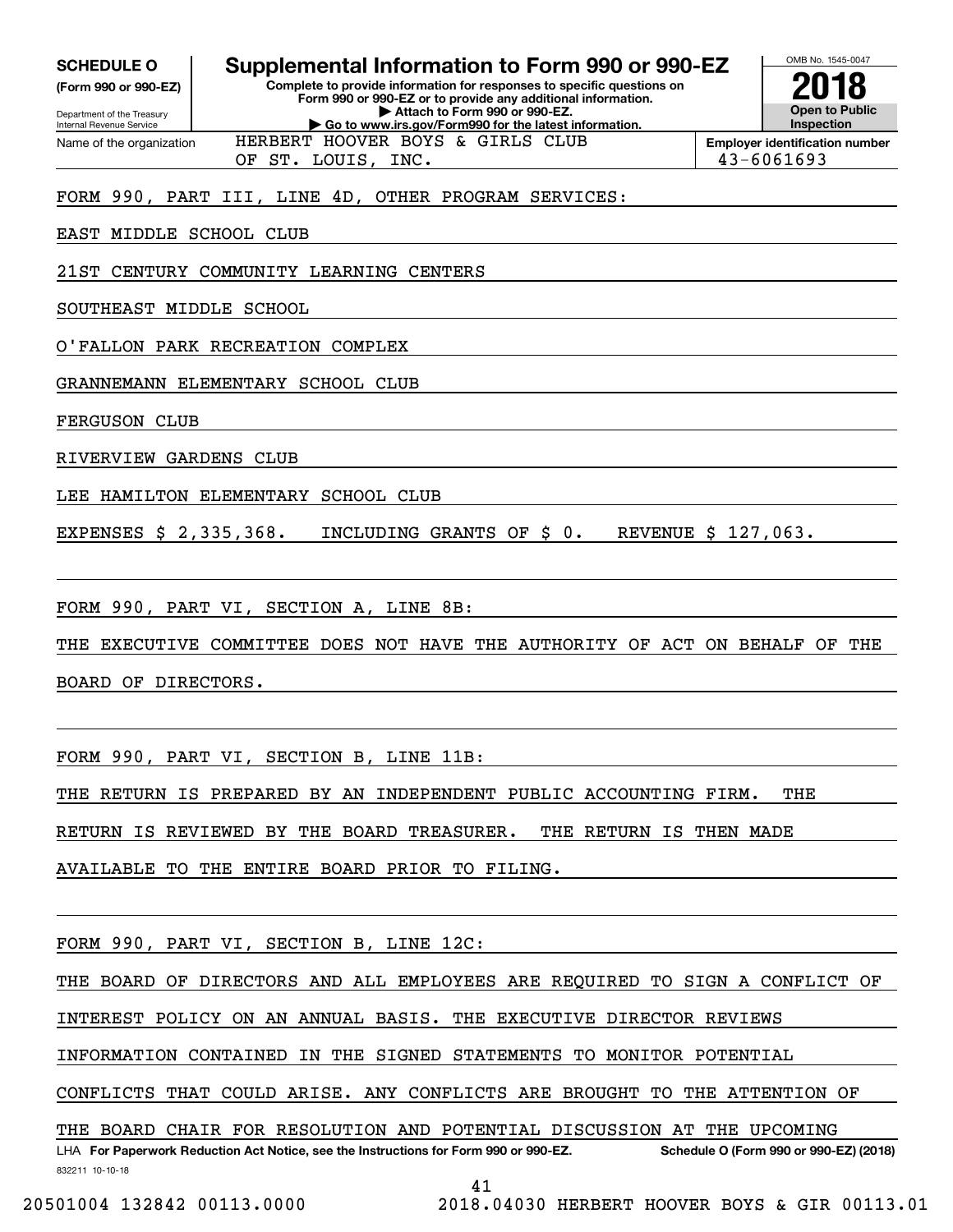| Schedule O (Form 990 or 990-EZ) (2018)                                          | Page 2                                                  |
|---------------------------------------------------------------------------------|---------------------------------------------------------|
| Name of the organization HERBERT HOOVER BOYS & GIRLS CLUB<br>OF ST. LOUIS, INC. | <b>Employer identification number</b><br>$43 - 6061693$ |
| BOARD MEETING. IF THE BOARD CHAIR IS CONSIDERED TO HAVE A REAL OR PERCEIVED     |                                                         |
| CONFLICT OF INTEREST, THE DECISION FOR THE EXISTENCE OF A CONFLICT IS           |                                                         |
| DELEGATED TO THE VICE CHAIR. ANY PERSON WHO IS UNDER CONSIDERATION OF           |                                                         |
| BEING IN CONFLICT IS PRECLUDING FROM PARTICIPATING IN DISCUSSIONS AND           |                                                         |
| DECISIONS ON THE MATTER.                                                        |                                                         |

FORM 990, PART VI, SECTION B, LINE 15:

THE EXECUTIVE COMMITTEE OF THE BOARD OF DIRECTORS DETERMINES THE COMPENSATION FOR THE EXECUTIVE DIRECTOR BASED ON AN INDEPENDENT ANALYSIS, DONE BY THE BOYS AND GIRLS CLUBS OF AMERICA (BGCA), THAT REVIEWS RELEVANT SALARY SURVEYS AND COMPARABLE POSITIONS REGIONALLY AND NATIONALLY. THE SALARY DECISIONS OF THE EXECUTIVE COMMITTEE ARE DOCUMENTED IN THE EMPLOYEE'S PERMANENT FILE. THE ANALYSIS FOR THE EXECUTIVE DIRECTOR IS COMPLETED PERIODICALLY BY THE BOARD OF DIRECTORS, WHILE THE ANALYSIS FOR THE COMPENSATION FOR ALL OTHER OFFICERS AND EMPLOYEES, ALSO PREPARED BY BGCA, WAS LAST PERFORMED DURING 2016.

FORM 990, PART VI, SECTION C, LINE 19:

WE MAKE OUR GOVERNING DOCUMENTS, CONFLCIT OF INTEREST POLICY AND FINANCIAL STATEMENTS AVAILABLE TO THE PUBLIC UPON REQUEST.

832212 10-10-18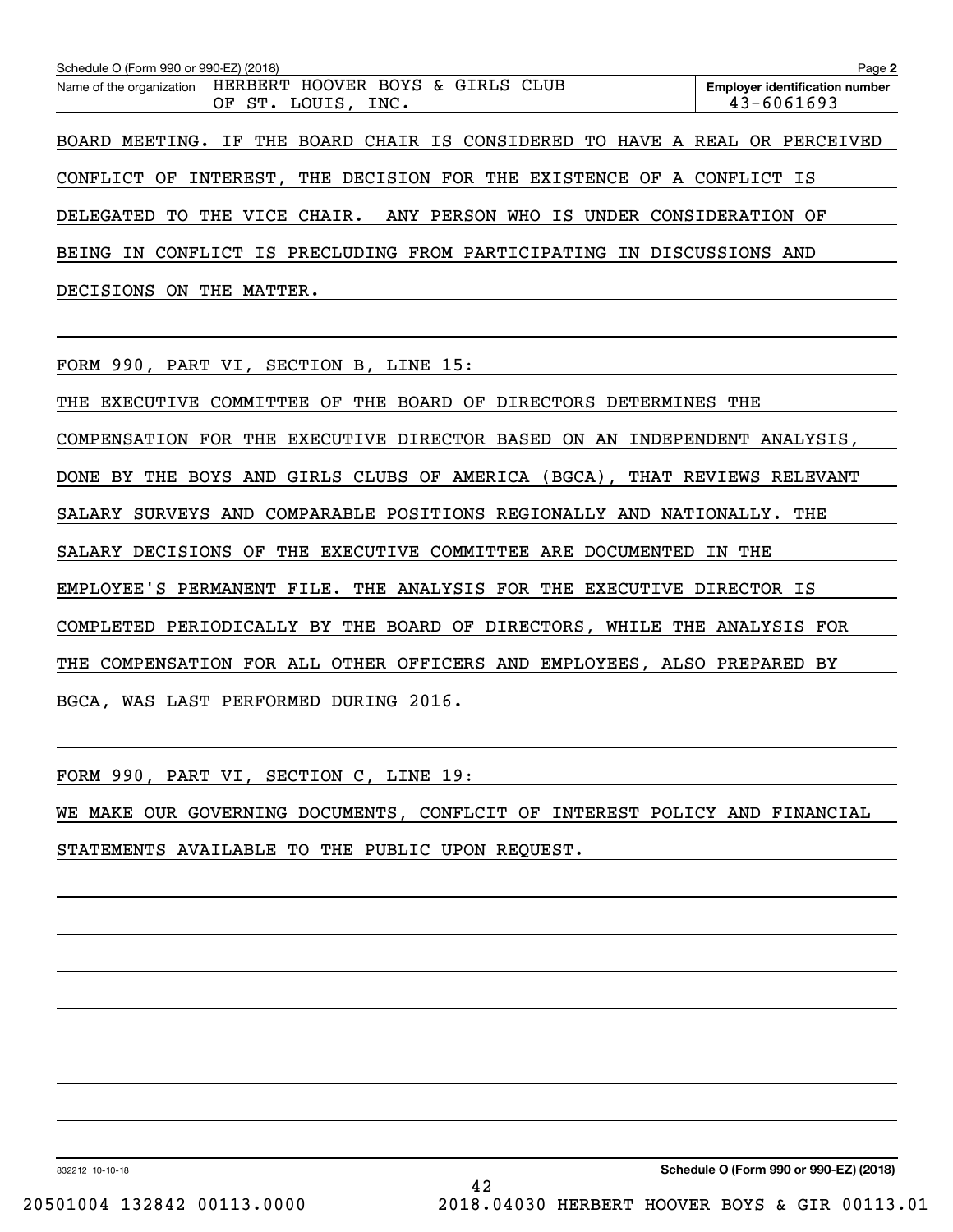| <b>SCHEDULE R</b>                                                                                                            |                                                                                                                                                                                                                    | <b>Related Organizations and Unrelated Partnerships</b>                                                    |                          |                    |                                 |                              | OMB No. 1545-0047            |                             |  |  |  |
|------------------------------------------------------------------------------------------------------------------------------|--------------------------------------------------------------------------------------------------------------------------------------------------------------------------------------------------------------------|------------------------------------------------------------------------------------------------------------|--------------------------|--------------------|---------------------------------|------------------------------|------------------------------|-----------------------------|--|--|--|
| (Form 990)                                                                                                                   |                                                                                                                                                                                                                    | Complete if the organization answered "Yes" on Form 990, Part IV, line 33, 34, 35b, 36, or 37.             |                          |                    |                                 |                              |                              |                             |  |  |  |
|                                                                                                                              |                                                                                                                                                                                                                    |                                                                                                            | Attach to Form 990.      |                    |                                 |                              | <b>Open to Public</b>        |                             |  |  |  |
| Department of the Treasury<br>Internal Revenue Service                                                                       |                                                                                                                                                                                                                    | Go to www.irs.gov/Form990 for instructions and the latest information.<br>HERBERT HOOVER BOYS & GIRLS CLUB |                          |                    |                                 |                              | Inspection                   |                             |  |  |  |
| Name of the organization                                                                                                     | <b>Employer identification number</b><br>43-6061693                                                                                                                                                                |                                                                                                            |                          |                    |                                 |                              |                              |                             |  |  |  |
| Identification of Disregarded Entities. Complete if the organization answered "Yes" on Form 990, Part IV, line 33.<br>Part I |                                                                                                                                                                                                                    |                                                                                                            |                          |                    |                                 |                              |                              |                             |  |  |  |
|                                                                                                                              | (a)                                                                                                                                                                                                                | (b)                                                                                                        | (c)                      | (d)                | (e)                             |                              | (f)                          |                             |  |  |  |
| Name, address, and EIN (if applicable)<br>of disregarded entity                                                              |                                                                                                                                                                                                                    | Primary activity<br>Legal domicile (state or<br>foreign country)                                           |                          | Total income       | End-of-year assets              |                              | Direct controlling<br>entity |                             |  |  |  |
|                                                                                                                              |                                                                                                                                                                                                                    |                                                                                                            |                          |                    |                                 |                              |                              |                             |  |  |  |
|                                                                                                                              |                                                                                                                                                                                                                    |                                                                                                            |                          |                    |                                 |                              |                              |                             |  |  |  |
|                                                                                                                              |                                                                                                                                                                                                                    |                                                                                                            |                          |                    |                                 |                              |                              |                             |  |  |  |
|                                                                                                                              |                                                                                                                                                                                                                    |                                                                                                            |                          |                    |                                 |                              |                              |                             |  |  |  |
|                                                                                                                              |                                                                                                                                                                                                                    |                                                                                                            |                          |                    |                                 |                              |                              |                             |  |  |  |
| Part II                                                                                                                      | Identification of Related Tax-Exempt Organizations. Complete if the organization answered "Yes" on Form 990, Part IV, line 34, because it had one or more related tax-exempt<br>organizations during the tax year. |                                                                                                            |                          |                    |                                 |                              |                              |                             |  |  |  |
|                                                                                                                              | (a)                                                                                                                                                                                                                | (b)                                                                                                        | (c)                      | (d)                | (e)                             | (f)                          |                              | $(g)$<br>Section 512(b)(13) |  |  |  |
|                                                                                                                              | Name, address, and EIN                                                                                                                                                                                             | Primary activity                                                                                           | Legal domicile (state or | <b>Exempt Code</b> | Public charity                  | Direct controlling           |                              | controlled                  |  |  |  |
|                                                                                                                              | of related organization                                                                                                                                                                                            |                                                                                                            | foreign country)         | section            | status (if section<br>501(c)(3) | entity                       |                              | entity?                     |  |  |  |
|                                                                                                                              | ADAMS PARK COMMUNITY CENTER - 43-1888292                                                                                                                                                                           |                                                                                                            |                          |                    |                                 |                              | Yes                          | No                          |  |  |  |
| 2901 N. GRAND AVENUE                                                                                                         |                                                                                                                                                                                                                    |                                                                                                            |                          |                    |                                 | <b>HERBERT HOOVER</b>        |                              |                             |  |  |  |
| ST. LOUIS, MO 63107                                                                                                          |                                                                                                                                                                                                                    | TO SUPPORT HHBGC OF STL                                                                                    | MISSOURI                 | 501(C)(3)          | LINE 12A, I                     | BOYS & GIRLS CLUB            | X                            |                             |  |  |  |
| MENTOR ST. LOUIS - 43-1713228                                                                                                |                                                                                                                                                                                                                    |                                                                                                            |                          |                    |                                 |                              |                              |                             |  |  |  |
| 2901 N. GRAND AVENUE                                                                                                         |                                                                                                                                                                                                                    |                                                                                                            |                          |                    |                                 | <b>HERBERT HOOVER</b>        |                              |                             |  |  |  |
| ST. LOUIS, MO 63107                                                                                                          |                                                                                                                                                                                                                    | MENTOR YOUTH                                                                                               | MISSOURI                 | 501(C)(3)          | LINE 7                          | <b>BOYS &amp; GIRLS CLUB</b> | X                            |                             |  |  |  |
|                                                                                                                              |                                                                                                                                                                                                                    |                                                                                                            |                          |                    |                                 |                              |                              |                             |  |  |  |
|                                                                                                                              |                                                                                                                                                                                                                    |                                                                                                            |                          |                    |                                 |                              |                              |                             |  |  |  |
|                                                                                                                              |                                                                                                                                                                                                                    |                                                                                                            |                          |                    |                                 |                              |                              |                             |  |  |  |
|                                                                                                                              |                                                                                                                                                                                                                    |                                                                                                            |                          |                    |                                 |                              |                              |                             |  |  |  |
|                                                                                                                              |                                                                                                                                                                                                                    |                                                                                                            |                          |                    |                                 |                              |                              |                             |  |  |  |

**For Paperwork Reduction Act Notice, see the Instructions for Form 990. Schedule R (Form 990) 2018**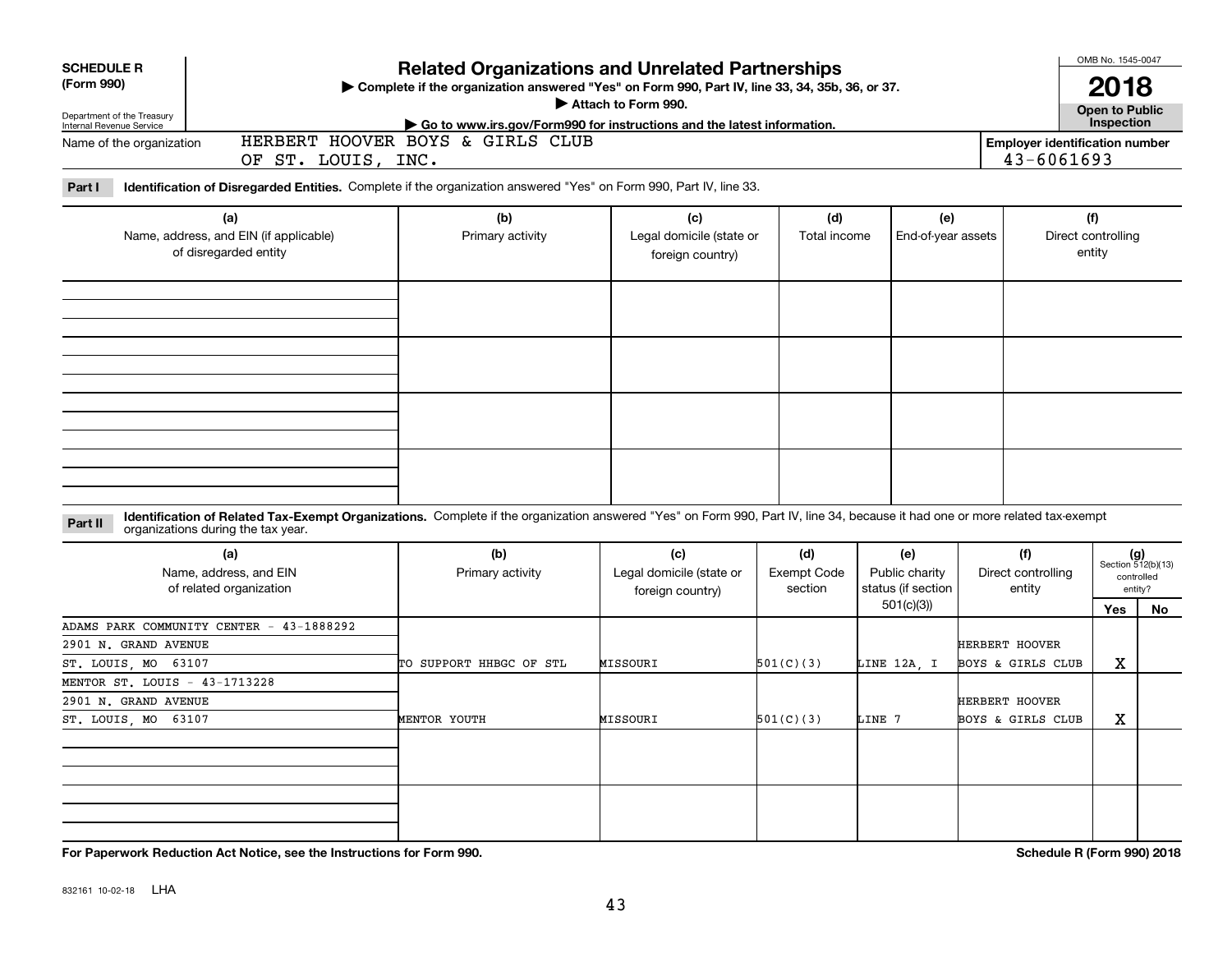|  | HERBERT HOOVER BOYS & GIRLS CLUB |  |  |  |  |  |
|--|----------------------------------|--|--|--|--|--|
|--|----------------------------------|--|--|--|--|--|

Schedule R (Form 990) 2018 Page OF ST. LOUIS, INC. 43-6061693

**Identification of Related Organizations Taxable as a Partnership.** Complete if the organization answered "Yes" on Form 990, Part IV, line 34, because it had one or more related **Part III** organizations treated as a partnership during the tax year.

| ◡                                                 | ັ                | $\overline{\phantom{a}}$       |                              |                                                                     |                          |                         |         |                                  |                                                                         |     |                                                         |
|---------------------------------------------------|------------------|--------------------------------|------------------------------|---------------------------------------------------------------------|--------------------------|-------------------------|---------|----------------------------------|-------------------------------------------------------------------------|-----|---------------------------------------------------------|
| (a)                                               | (b)              | (c)                            | (d)                          | (e)                                                                 | (f)                      | (g)                     |         | (h)                              | (i)                                                                     | (i) | (k)                                                     |
| Name, address, and EIN<br>of related organization | Primary activity | Legal<br>domicile<br>(state or | Direct controlling<br>entity | Predominant income                                                  | Share of total<br>income | Share of<br>end-of-year |         | Disproportionate<br>allocations? | Code V-UBI<br>amount in box<br>20 of Schedule<br>K-1 (Form 1065) Yes No |     | General or Percentage<br>managing ownership<br>partner? |
|                                                   |                  | foreign<br>country)            |                              | related, unrelated,<br>excluded from tax under<br>sections 512-514) |                          | assets                  | Yes $ $ | No                               |                                                                         |     |                                                         |
|                                                   |                  |                                |                              |                                                                     |                          |                         |         |                                  |                                                                         |     |                                                         |
|                                                   |                  |                                |                              |                                                                     |                          |                         |         |                                  |                                                                         |     |                                                         |
|                                                   |                  |                                |                              |                                                                     |                          |                         |         |                                  |                                                                         |     |                                                         |
|                                                   |                  |                                |                              |                                                                     |                          |                         |         |                                  |                                                                         |     |                                                         |
|                                                   |                  |                                |                              |                                                                     |                          |                         |         |                                  |                                                                         |     |                                                         |
|                                                   |                  |                                |                              |                                                                     |                          |                         |         |                                  |                                                                         |     |                                                         |
|                                                   |                  |                                |                              |                                                                     |                          |                         |         |                                  |                                                                         |     |                                                         |
|                                                   |                  |                                |                              |                                                                     |                          |                         |         |                                  |                                                                         |     |                                                         |
|                                                   |                  |                                |                              |                                                                     |                          |                         |         |                                  |                                                                         |     |                                                         |
|                                                   |                  |                                |                              |                                                                     |                          |                         |         |                                  |                                                                         |     |                                                         |
|                                                   |                  |                                |                              |                                                                     |                          |                         |         |                                  |                                                                         |     |                                                         |
|                                                   |                  |                                |                              |                                                                     |                          |                         |         |                                  |                                                                         |     |                                                         |
|                                                   |                  |                                |                              |                                                                     |                          |                         |         |                                  |                                                                         |     |                                                         |
|                                                   |                  |                                |                              |                                                                     |                          |                         |         |                                  |                                                                         |     |                                                         |
|                                                   |                  |                                |                              |                                                                     |                          |                         |         |                                  |                                                                         |     |                                                         |
|                                                   |                  |                                |                              |                                                                     |                          |                         |         |                                  |                                                                         |     |                                                         |

**Identification of Related Organizations Taxable as a Corporation or Trust.** Complete if the organization answered "Yes" on Form 990, Part IV, line 34, because it had one or more related **Part IV** organizations treated as a corporation or trust during the tax year.

| (a)<br>Name, address, and EIN<br>of related organization | (b)<br>Primary activity | (c)<br>Legal domicile<br>(state or<br>foreign | (d)<br>Direct controlling<br>entity | (e)<br>Type of entity<br>(C corp, S corp,<br>or trust) | (f)<br>Share of total<br>income | (g)<br>Share of<br>end-of-year<br>assets | (h)<br> Percentage <br>ownership | $\begin{array}{c} \textbf{(i)}\\ \text{Section}\\ 512 \text{(b)} \text{(13)}\\ \text{controlled}\end{array}$<br>entity? |  |
|----------------------------------------------------------|-------------------------|-----------------------------------------------|-------------------------------------|--------------------------------------------------------|---------------------------------|------------------------------------------|----------------------------------|-------------------------------------------------------------------------------------------------------------------------|--|
|                                                          |                         | country)                                      |                                     |                                                        |                                 |                                          |                                  | Yes No                                                                                                                  |  |
|                                                          |                         |                                               |                                     |                                                        |                                 |                                          |                                  |                                                                                                                         |  |
|                                                          |                         |                                               |                                     |                                                        |                                 |                                          |                                  |                                                                                                                         |  |
|                                                          |                         |                                               |                                     |                                                        |                                 |                                          |                                  |                                                                                                                         |  |
|                                                          |                         |                                               |                                     |                                                        |                                 |                                          |                                  |                                                                                                                         |  |
|                                                          |                         |                                               |                                     |                                                        |                                 |                                          |                                  |                                                                                                                         |  |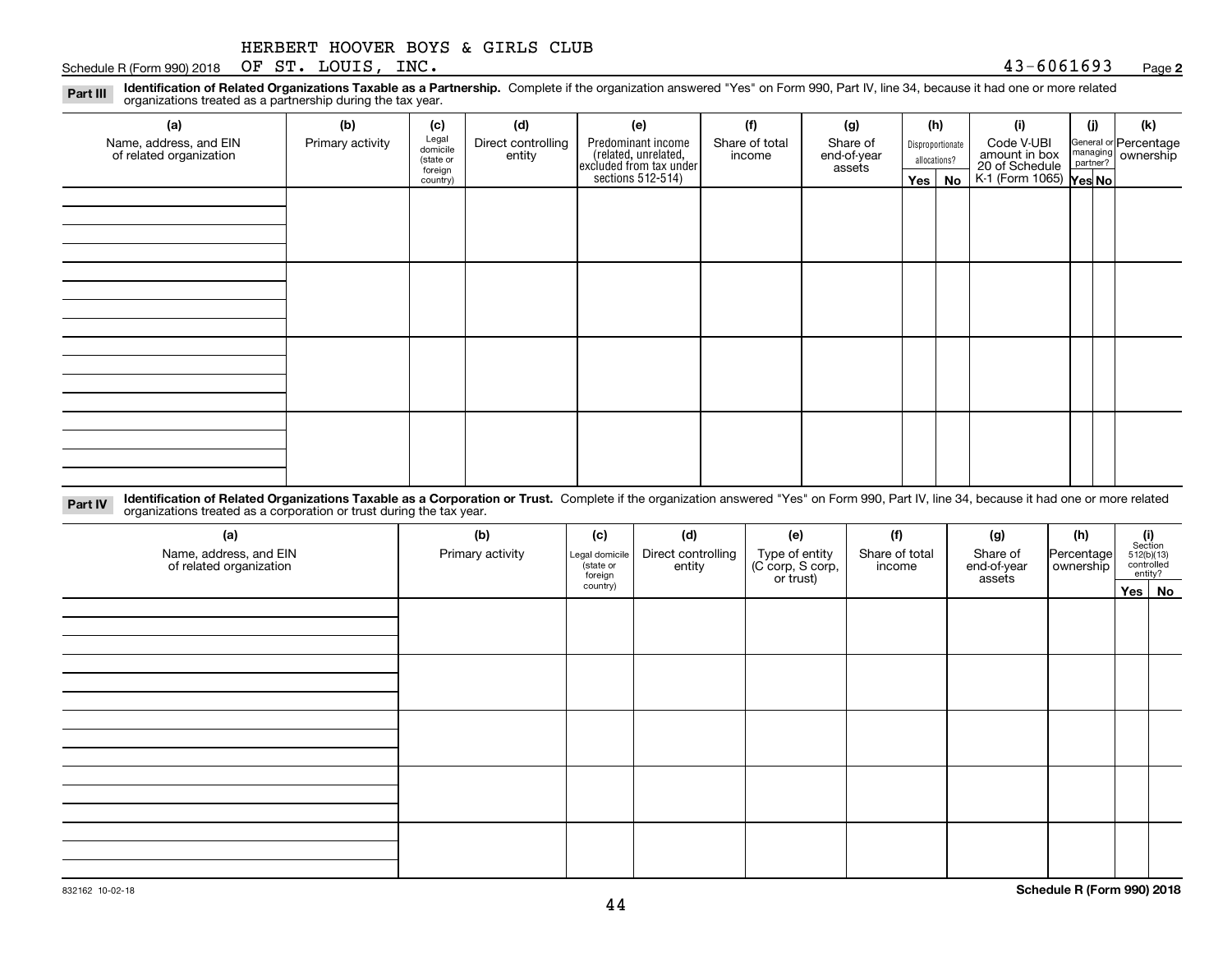Schedule R (Form 990) 2018 Page OF ST. LOUIS, INC. 43-6061693

| Note: Complete line 1 if any entity is listed in Parts II, III, or IV of this schedule.<br>During the tax year, did the organization engage in any of the following transactions with one or more related organizations listed in Parts II-IV?<br>1a<br>b Gift, grant, or capital contribution to related organization(s) manufaction contracts and contribution to related organization(s) manufaction contribution to related organization(s)<br>1b<br>1 <sub>c</sub> | $\mathbf X$ | Yes   No<br>x<br>$\mathbf X$<br>х |
|-------------------------------------------------------------------------------------------------------------------------------------------------------------------------------------------------------------------------------------------------------------------------------------------------------------------------------------------------------------------------------------------------------------------------------------------------------------------------|-------------|-----------------------------------|
|                                                                                                                                                                                                                                                                                                                                                                                                                                                                         |             |                                   |
|                                                                                                                                                                                                                                                                                                                                                                                                                                                                         |             |                                   |
|                                                                                                                                                                                                                                                                                                                                                                                                                                                                         |             |                                   |
|                                                                                                                                                                                                                                                                                                                                                                                                                                                                         |             |                                   |
|                                                                                                                                                                                                                                                                                                                                                                                                                                                                         |             |                                   |
| 1d                                                                                                                                                                                                                                                                                                                                                                                                                                                                      |             |                                   |
| 1e                                                                                                                                                                                                                                                                                                                                                                                                                                                                      |             | X                                 |
|                                                                                                                                                                                                                                                                                                                                                                                                                                                                         |             |                                   |
| 1f                                                                                                                                                                                                                                                                                                                                                                                                                                                                      |             | X                                 |
| g Sale of assets to related organization(s) www.assettion.com/www.assettion.com/www.assettion.com/www.assettion.com/www.assettion.com/www.assettion.com/www.assettion.com/www.assettion.com/www.assettion.com/www.assettion.co<br>1g                                                                                                                                                                                                                                    |             | X                                 |
| 1h                                                                                                                                                                                                                                                                                                                                                                                                                                                                      |             | X                                 |
| 1i                                                                                                                                                                                                                                                                                                                                                                                                                                                                      |             | X                                 |
| 11                                                                                                                                                                                                                                                                                                                                                                                                                                                                      | X           |                                   |
|                                                                                                                                                                                                                                                                                                                                                                                                                                                                         |             |                                   |
| k Lease of facilities, equipment, or other assets from related organization(s) manufaction content and the manufacture of facilities, equipment, or other assets from related organization(s) manufaction manufacture manufact<br>1k                                                                                                                                                                                                                                    |             | х                                 |
| 11                                                                                                                                                                                                                                                                                                                                                                                                                                                                      | X           |                                   |
| 1 <sub>m</sub><br>m Performance of services or membership or fundraising solicitations by related organization(s)                                                                                                                                                                                                                                                                                                                                                       |             | $\mathbf X$                       |
| 1n                                                                                                                                                                                                                                                                                                                                                                                                                                                                      | $\mathbf X$ |                                   |
| 10 <sub>o</sub><br><b>o</b> Sharing of paid employees with related organization(s)                                                                                                                                                                                                                                                                                                                                                                                      |             | x                                 |
|                                                                                                                                                                                                                                                                                                                                                                                                                                                                         |             |                                   |
| p Reimbursement paid to related organization(s) for expenses [11111] [12] reasonal content of the separation (s) for expenses [11111] [12] reasonal content in the separation (s) for expenses [1111] [12] reasonal content in<br>1p                                                                                                                                                                                                                                    |             | х                                 |
| 1q                                                                                                                                                                                                                                                                                                                                                                                                                                                                      |             | X                                 |
|                                                                                                                                                                                                                                                                                                                                                                                                                                                                         |             |                                   |
| r Other transfer of cash or property to related organization(s)<br>1r                                                                                                                                                                                                                                                                                                                                                                                                   |             | x                                 |
| 1s                                                                                                                                                                                                                                                                                                                                                                                                                                                                      |             | $\mathbf X$                       |

**2**If the answer to any of the above is "Yes," see the instructions for information on who must complete this line, including covered relationships and transaction thresholds.

| (a)<br>Name of related organization | (b)<br>Transaction<br>type (a-s) | (c)<br>Amount involved | (d)<br>Method of determining amount involved |
|-------------------------------------|----------------------------------|------------------------|----------------------------------------------|
| (1)                                 |                                  |                        |                                              |
| (2)                                 |                                  |                        |                                              |
| (3)                                 |                                  |                        |                                              |
| (4)                                 |                                  |                        |                                              |
| (5)                                 |                                  |                        |                                              |
| (6)                                 |                                  |                        |                                              |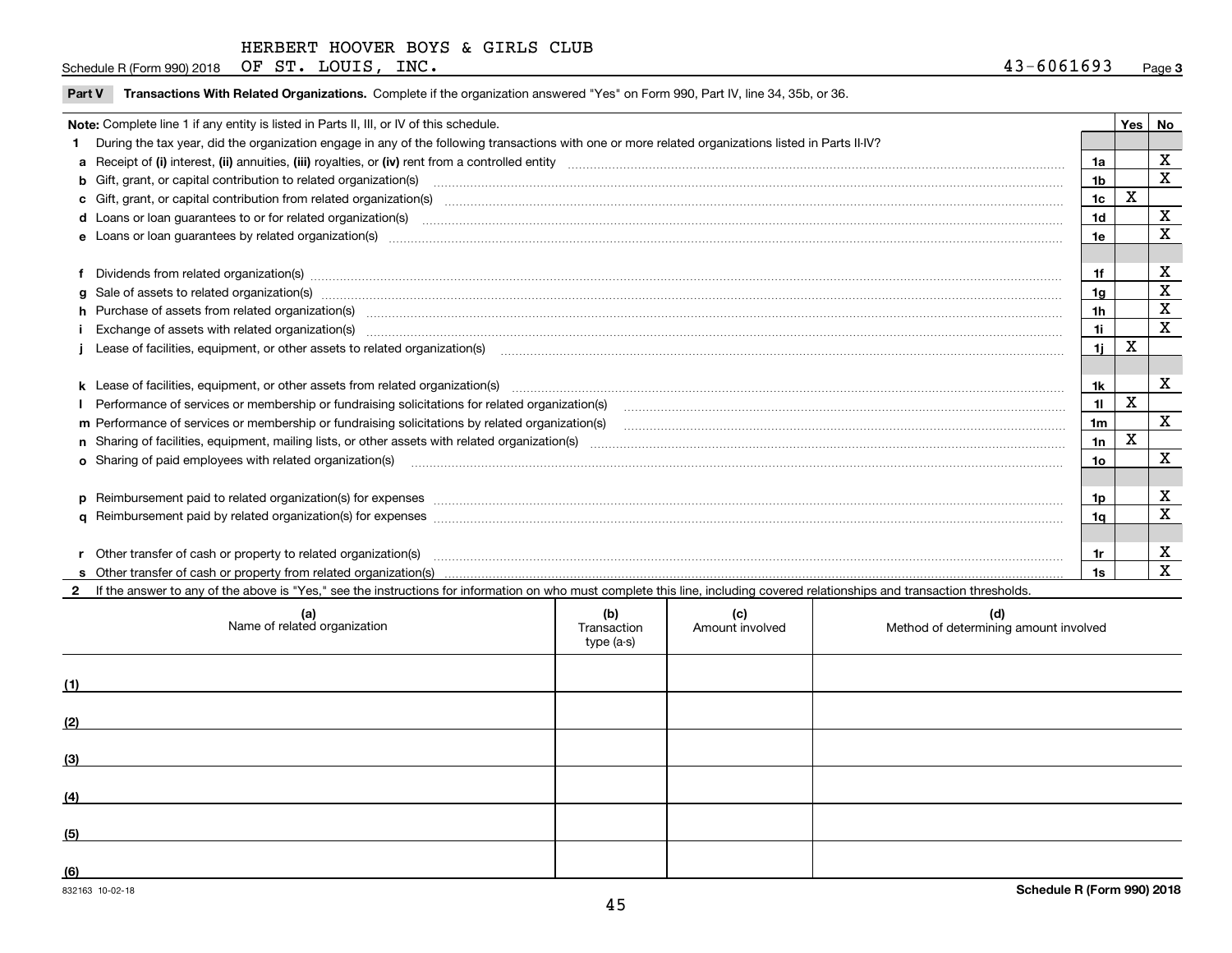Schedule R (Form 990) 2018 Page OF ST. LOUIS, INC. 43-6061693

**Part VI Unrelated Organizations Taxable as a Partnership. Complete if the organization answered "Yes" on Form 990, Part IV, line 37.** 

Provide the following information for each entity taxed as a partnership through which the organization conducted more than five percent of its activities (measured by total assets or gross revenue) that was not a related organization. See instructions regarding exclusion for certain investment partnerships.

| (a)<br>Name, address, and EIN<br>of entity | (b)<br>Primary activity | (c)<br>Legal domicile<br>(state or foreign<br>country) | (d)<br>Predominant income<br>(related, unrelated,<br>excluded from tax under<br>sections 512-514) | $\begin{array}{c} \textbf{(e)}\\ \text{Are all} \\ \text{partners sec.}\\ 501(c)(3)\\ \text{orgs.?} \end{array}$<br>Yes No | (f)<br>Share of<br>total<br>income | (g)<br>Share of<br>end-of-year<br>assets | (h)<br>Dispropor-<br>tionate<br>allocations?<br>Yes No | (i)<br>Code V-UBI<br>amount in box 20 managing<br>of Schedule K-1 partner? ownership<br>(Form 1065)<br>ves No | (i)<br>Yes No | (k) |
|--------------------------------------------|-------------------------|--------------------------------------------------------|---------------------------------------------------------------------------------------------------|----------------------------------------------------------------------------------------------------------------------------|------------------------------------|------------------------------------------|--------------------------------------------------------|---------------------------------------------------------------------------------------------------------------|---------------|-----|
|                                            |                         |                                                        |                                                                                                   |                                                                                                                            |                                    |                                          |                                                        |                                                                                                               |               |     |
|                                            |                         |                                                        |                                                                                                   |                                                                                                                            |                                    |                                          |                                                        |                                                                                                               |               |     |
|                                            |                         |                                                        |                                                                                                   |                                                                                                                            |                                    |                                          |                                                        |                                                                                                               |               |     |
|                                            |                         |                                                        |                                                                                                   |                                                                                                                            |                                    |                                          |                                                        |                                                                                                               |               |     |
|                                            |                         |                                                        |                                                                                                   |                                                                                                                            |                                    |                                          |                                                        |                                                                                                               |               |     |
|                                            |                         |                                                        |                                                                                                   |                                                                                                                            |                                    |                                          |                                                        |                                                                                                               |               |     |
|                                            |                         |                                                        |                                                                                                   |                                                                                                                            |                                    |                                          |                                                        |                                                                                                               |               |     |
|                                            |                         |                                                        |                                                                                                   |                                                                                                                            |                                    |                                          |                                                        |                                                                                                               |               |     |

**Schedule R (Form 990) 2018**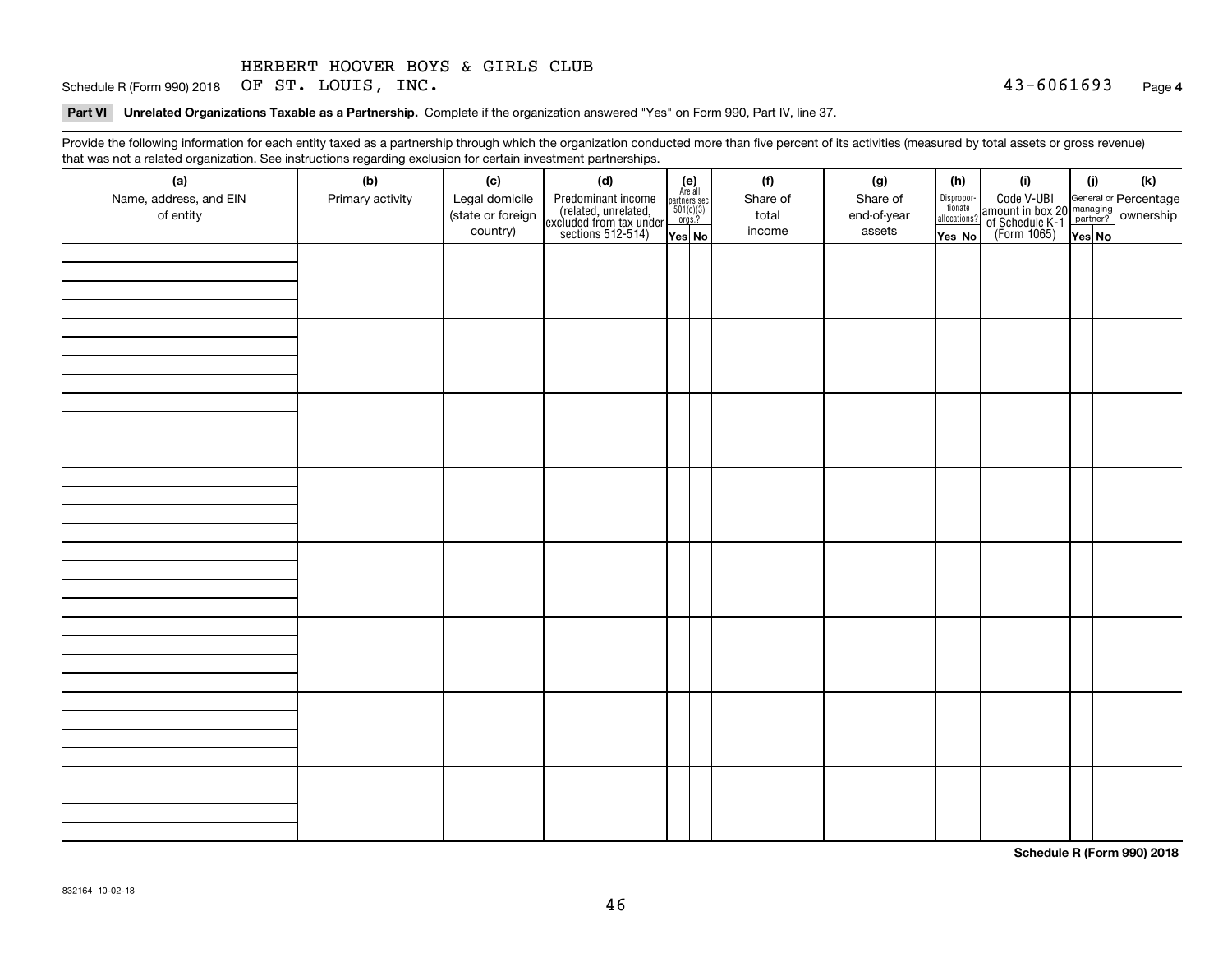## **Part VII Supplemental Information.**

Provide additional information for responses to questions on Schedule R. See instructions.

**Schedule R (Form 990) 2018**

832165 10-02-18